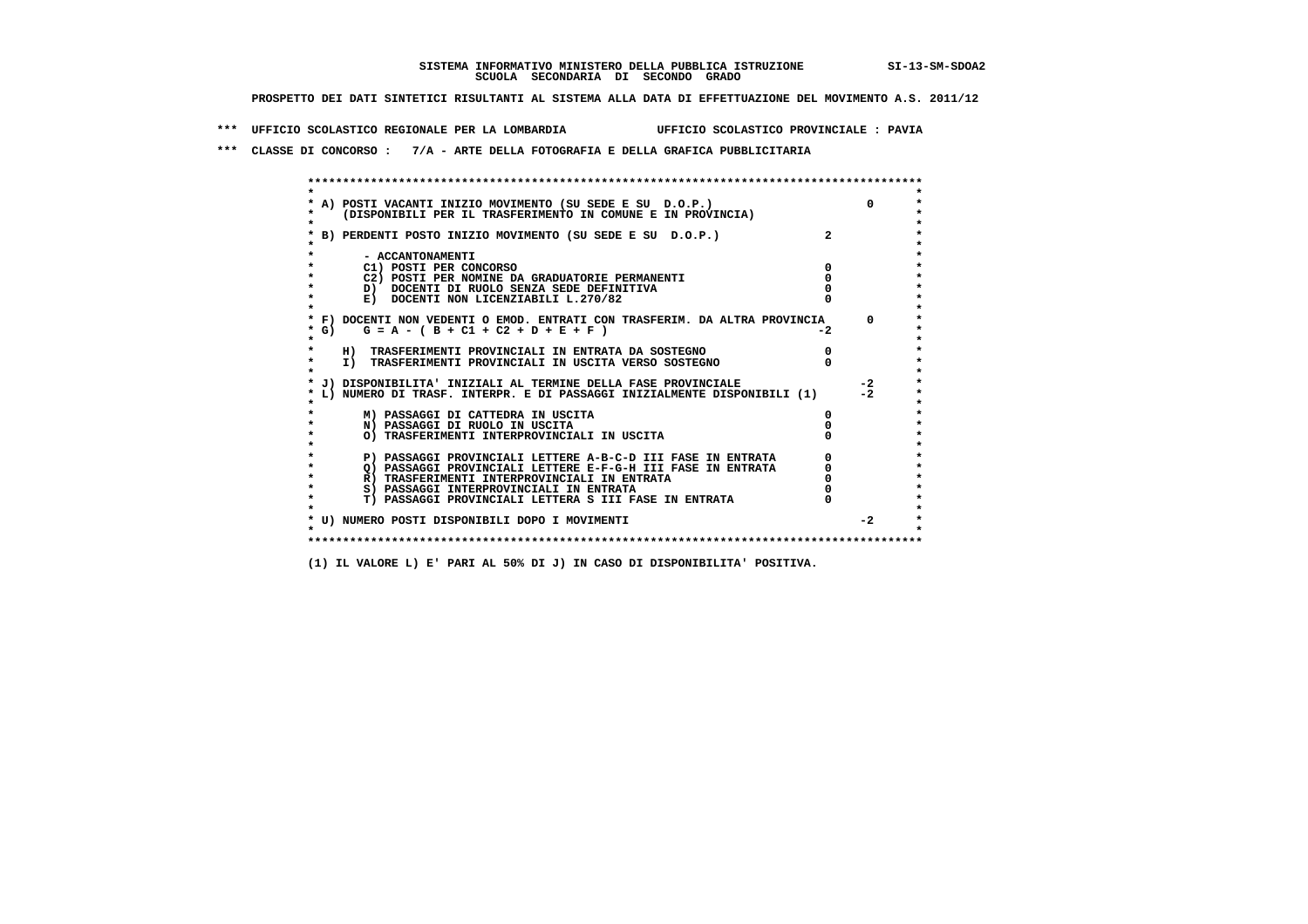**\*\*\* UFFICIO SCOLASTICO REGIONALE PER LA LOMBARDIA UFFICIO SCOLASTICO PROVINCIALE : PAVIA**

 **\*\*\* CLASSE DI CONCORSO : 12/A - CHIMICA AGRARIA**

 **\*\*\*\*\*\*\*\*\*\*\*\*\*\*\*\*\*\*\*\*\*\*\*\*\*\*\*\*\*\*\*\*\*\*\*\*\*\*\*\*\*\*\*\*\*\*\*\*\*\*\*\*\*\*\*\*\*\*\*\*\*\*\*\*\*\*\*\*\*\*\*\*\*\*\*\*\*\*\*\*\*\*\*\*\*\*\*\* \* \*** $\bullet$  **\* A) POSTI VACANTI INIZIO MOVIMENTO (SU SEDE E SU D.O.P.) 0 \* \* (DISPONIBILI PER IL TRASFERIMENTO IN COMUNE E IN PROVINCIA) \* \* \* \* B) PERDENTI POSTO INIZIO MOVIMENTO (SU SEDE E SU D.O.P.) 1 \* \* \* \* - ACCANTONAMENTI \* \* C1) POSTI PER CONCORSO 0 \* \* C2) POSTI PER NOMINE DA GRADUATORIE PERMANENTI 0 \*D)** DOCENTI DI RUOLO SENZA SEDE DEFINITIVA  $\overline{a}$  0  $\overline{b}$  0  $\overline{c}$  0  $\overline{c}$  0  $\overline{c}$  0  $\overline{a}$  0  $\overline{b}$ **E) DOCENTI NON LICENZIABILI L.270/82 \* \* \* F) DOCENTI NON VEDENTI O EMOD. ENTRATI CON TRASFERIM. DA ALTRA PROVINCIA 0 \***  $\star$  **G)** G = A - ( B + C1 + C2 + D + E + F)  **\* \* \* H) TRASFERIMENTI PROVINCIALI IN ENTRATA DA SOSTEGNO 0 \*The CONSTRUCTION CONSTRUCTED IN CONSTRUCTION CONSTRUES.**<br> **T**) TRASFERIMENTI PROVINCIALI IN USCITA VERSO SOSTEGNO  **\* \* \* J) DISPONIBILITA' INIZIALI AL TERMINE DELLA FASE PROVINCIALE -1 \* \* L) NUMERO DI TRASF. INTERPR. E DI PASSAGGI INIZIALMENTE DISPONIBILI (1) -1 \* \* \* \* M) PASSAGGI DI CATTEDRA IN USCITA 0 \* \* N) PASSAGGI DI RUOLO IN USCITA 0 \* \* O) TRASFERIMENTI INTERPROVINCIALI IN USCITA 0 \* \* \* P) PASSAGGI PROVINCIALI LETTERE A-B-C-D III FASE IN ENTRATA** 0 <sup>0</sup> **DASSAGGI PROVINCIALI LETTERE E-F-G-H** III FASE IN ENTRATA 0 <sup>0</sup>  $\star$  **\* Q) PASSAGGI PROVINCIALI LETTERE E-F-G-H III FASE IN ENTRATA 0 \*R)** TRASFERIMENTI INTERPROVINCIALI IN ENTRATA  $\begin{bmatrix} 0 & 0 \\ 0 & 0 \\ 0 & 0 \end{bmatrix}$  PASSAGGI INTERPROVINCIALI IN ENTRATA  $\begin{bmatrix} 0 & 0 \\ 0 & 0 \\ 0 & 0 \end{bmatrix}$  **\* S) PASSAGGI INTERPROVINCIALI IN ENTRATA 0 \*** $\ddot{\phantom{1}}$  **\* T) PASSAGGI PROVINCIALI LETTERA S III FASE IN ENTRATA 0 \*** $\star$  **\* \* \* U) NUMERO POSTI DISPONIBILI DOPO I MOVIMENTI -1 \* \* \* \*\*\*\*\*\*\*\*\*\*\*\*\*\*\*\*\*\*\*\*\*\*\*\*\*\*\*\*\*\*\*\*\*\*\*\*\*\*\*\*\*\*\*\*\*\*\*\*\*\*\*\*\*\*\*\*\*\*\*\*\*\*\*\*\*\*\*\*\*\*\*\*\*\*\*\*\*\*\*\*\*\*\*\*\*\*\*\***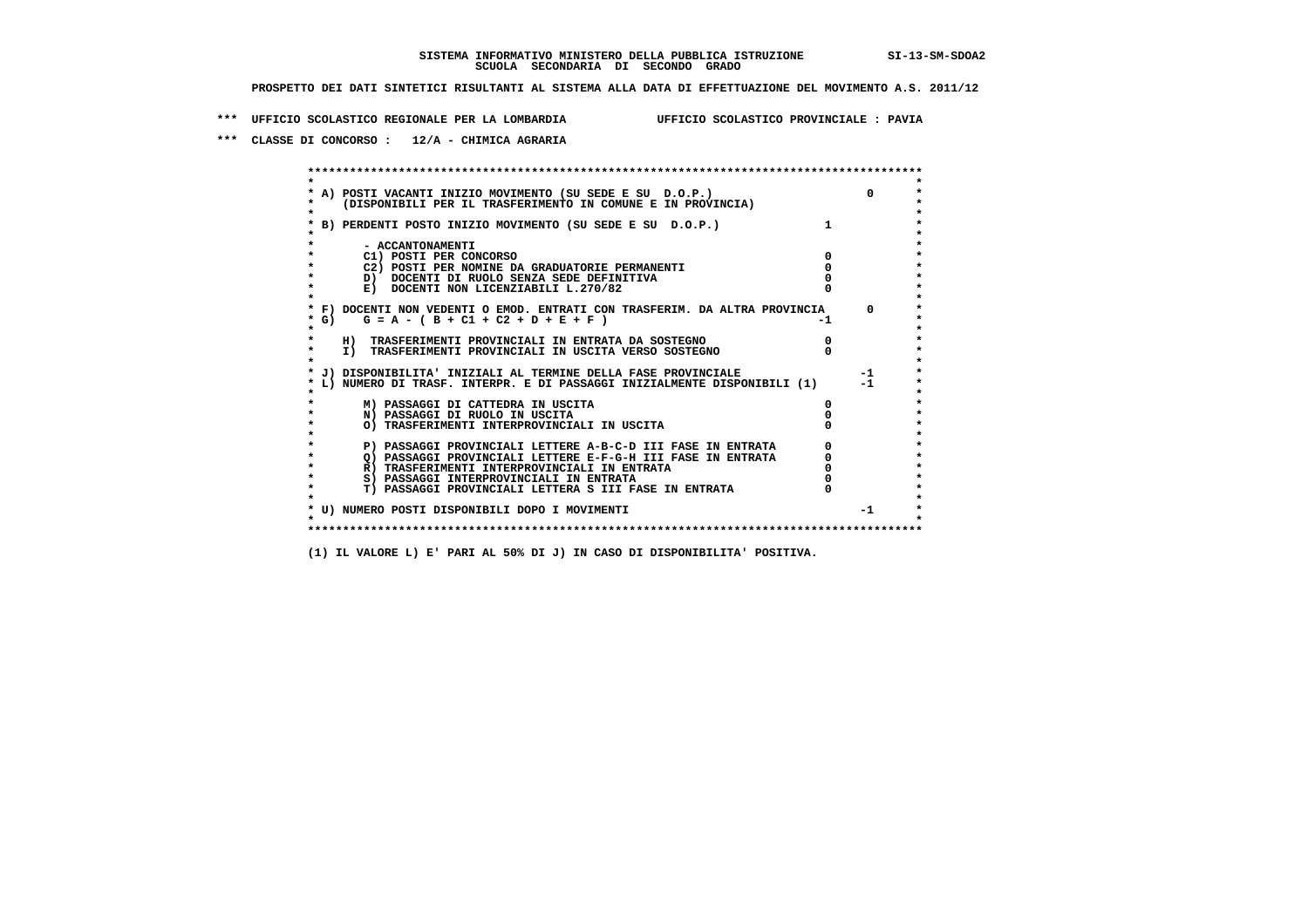**\*\*\* UFFICIO SCOLASTICO REGIONALE PER LA LOMBARDIA UFFICIO SCOLASTICO PROVINCIALE : PAVIA**

 **\*\*\* CLASSE DI CONCORSO : 13/A - CHIMICA E TECNOLOGIE CHIMICHE**

|                      | * A) POSTI VACANTI INIZIO MOVIMENTO (SU SEDE E SU D.O.P.)<br>* (DISPONIBILI PER IL TRASFERIMENTO IN COMUNE E IN PROVINCIA)                                                                                                                |                                  |                         |
|----------------------|-------------------------------------------------------------------------------------------------------------------------------------------------------------------------------------------------------------------------------------------|----------------------------------|-------------------------|
|                      | * B) PERDENTI POSTO INIZIO MOVIMENTO (SU SEDE E SU D.O.P.)                                                                                                                                                                                | $1 \quad \cdots$                 |                         |
| $\star$              | - ACCANTONAMENTI                                                                                                                                                                                                                          |                                  |                         |
| $\star$<br>$\star$   | $\overline{\mathbf{0}}$<br>C1) POSTI PER CONCORSO                                                                                                                                                                                         |                                  |                         |
| $\star$              | C2) POSTI PER NOMINE DA GRADUATORIE PERMANENTI<br>D) DOCENTI DI RUOLO SENZA SEDE DEFINITIVA                                                                                                                                               | $\mathbf 0$                      |                         |
| $\star$              | E) DOCENTI NON LICENZIABILI L.270/82                                                                                                                                                                                                      |                                  |                         |
|                      | * F) DOCENTI NON VEDENTI O EMOD. ENTRATI CON TRASFERIM. DA ALTRA PROVINCIA 0                                                                                                                                                              |                                  |                         |
| $*$ G)<br>$\star$    | $G = A - (B + C1 + C2 + D + E + F)$                                                                                                                                                                                                       |                                  |                         |
| *                    | H) TRASFERIMENTI PROVINCIALI IN ENTRATA DA SOSTEGNO                                                                                                                                                                                       | $\begin{matrix}0\\0\end{matrix}$ |                         |
| $\star$<br>$\bullet$ | I) TRASFERIMENTI PROVINCIALI IN USCITA VERSO SOSTEGNO                                                                                                                                                                                     |                                  |                         |
|                      | * J) DISPONIBILITA' INIZIALI AL TERMINE DELLA FASE PROVINCIALE                                                                                                                                                                            |                                  | $\overline{\mathbf{2}}$ |
|                      | * L) NUMERO DI TRASF. INTERPR. E DI PASSAGGI INIZIALMENTE DISPONIBILI (1) 1                                                                                                                                                               |                                  |                         |
|                      | M) PASSAGGI DI CATTEDRA IN USCITA                                                                                                                                                                                                         |                                  |                         |
| $\star$              | N) PASSAGGI DI RUOLO IN USCITA                                                                                                                                                                                                            |                                  |                         |
| $\star$<br>$\star$   | O) TRASFERIMENTI INTERPROVINCIALI IN USCITA                                                                                                                                                                                               |                                  |                         |
| $\star$              |                                                                                                                                                                                                                                           |                                  |                         |
| $\star$              |                                                                                                                                                                                                                                           |                                  |                         |
| $\star$              |                                                                                                                                                                                                                                           |                                  |                         |
| $\star$              |                                                                                                                                                                                                                                           |                                  |                         |
| $\star$              | ן, נוסטמטים באמטיבות LETTERE A-B-C-D III FASE IN ENTRATA (2)<br>2) PASSAGGI PROVINCIALI LETTERE E-F-G-H III FASE IN ENTRATA (2)<br>3) PASSERIMENTI INTERPROVINCIALI IN ENTRATA (2)<br>3) PASSAGGI INTERPROVINCIALI IN ENTRATA (2)<br>2) P |                                  |                         |
|                      | * U) NUMERO POSTI DISPONIBILI DOPO I MOVIMENTI                                                                                                                                                                                            |                                  | $\mathbf{1}$            |
| $\cdot$              |                                                                                                                                                                                                                                           |                                  |                         |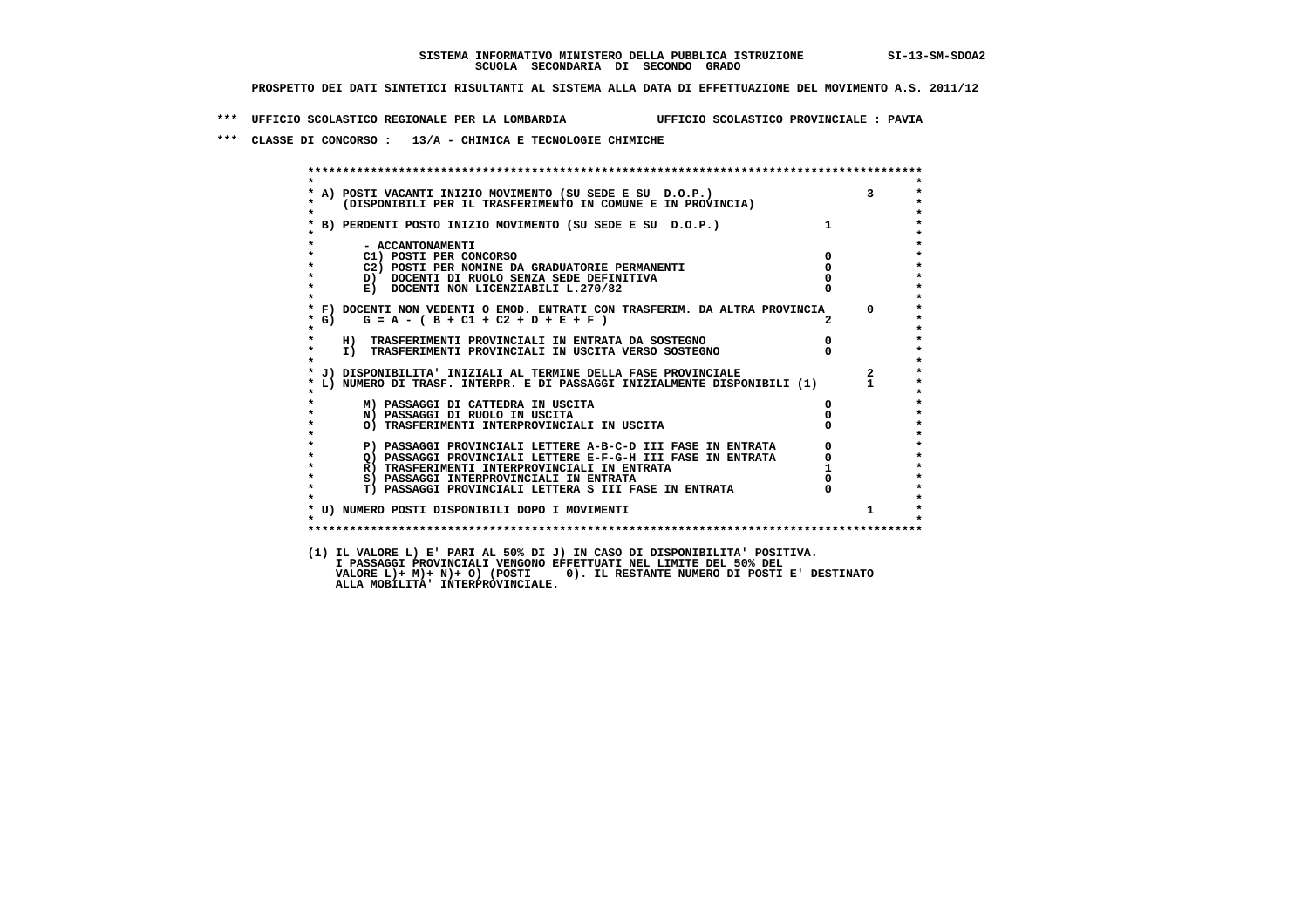**\*\*\* UFFICIO SCOLASTICO REGIONALE PER LA LOMBARDIA UFFICIO SCOLASTICO PROVINCIALE : PAVIA**

 **\*\*\* CLASSE DI CONCORSO : 16/A - COSTRUZIONI, TECNOLOGIA DELLE COSTRUZIONI E DISEGNO TECNICO**

 **\*\*\*\*\*\*\*\*\*\*\*\*\*\*\*\*\*\*\*\*\*\*\*\*\*\*\*\*\*\*\*\*\*\*\*\*\*\*\*\*\*\*\*\*\*\*\*\*\*\*\*\*\*\*\*\*\*\*\*\*\*\*\*\*\*\*\*\*\*\*\*\*\*\*\*\*\*\*\*\*\*\*\*\*\*\*\*\* \* \*** $\ddot{\phantom{0}}$  **\* A) POSTI VACANTI INIZIO MOVIMENTO (SU SEDE E SU D.O.P.) 1 \*** $\star$  **\* (DISPONIBILI PER IL TRASFERIMENTO IN COMUNE E IN PROVINCIA) \*** $\bullet$  **\* \* \* B) PERDENTI POSTO INIZIO MOVIMENTO (SU SEDE E SU D.O.P.) 0 \* \* \* \* - ACCANTONAMENTI \* \* C1) POSTI PER CONCORSO 0 \* \* C2) POSTI PER NOMINE DA GRADUATORIE PERMANENTI 0 \*b**  $\overline{D}$  **docenti di RUOLO SENZA SEDE DEFINITIVA**  $\overline{D}$  **0**  $\overline{D}$  **0**  $\overline{D}$  **0**  $\overline{D}$  **0**  $\overline{D}$  **0**  $\overline{D}$  **0**  $\overline{D}$  **0**  $\overline{D}$  **0**  $\overline{D}$  **0**  $\overline{D}$  **0**  $\overline{D}$  **0**  $\overline{D}$  **0**  $\overline{D}$  **0 E) DOCENTI NON LICENZIABILI L.270/82 \* \* \* F) DOCENTI NON VEDENTI O EMOD. ENTRATI CON TRASFERIM. DA ALTRA PROVINCIA 0 \***  $\star$  **G)** G = A - ( B + C1 + C2 + D + E + F )  **\* \* \* H) TRASFERIMENTI PROVINCIALI IN ENTRATA DA SOSTEGNO 0 \* \* I) TRASFERIMENTI PROVINCIALI IN USCITA VERSO SOSTEGNO 0 \* \* \* \* J) DISPONIBILITA' INIZIALI AL TERMINE DELLA FASE PROVINCIALE 1 \* \* L) NUMERO DI TRASF. INTERPR. E DI PASSAGGI INIZIALMENTE DISPONIBILI (1) 0 \* \* \* \* M) PASSAGGI DI CATTEDRA IN USCITA 0 \* \* N) PASSAGGI DI RUOLO IN USCITA 0 \* \* O) TRASFERIMENTI INTERPROVINCIALI IN USCITA 0 \* \* \* \* P) PASSAGGI PROVINCIALI LETTERE A-B-C-D III FASE IN ENTRATA 0 \*** $\star$  **\* Q) PASSAGGI PROVINCIALI LETTERE E-F-G-H III FASE IN ENTRATA 0 \*R)** TRASFERIMENTI INTERPROVINCIALI IN ENTRATA  $\begin{bmatrix} 0 & 0 \\ 0 & 0 \\ 0 & 0 \end{bmatrix}$  PASSAGGI INTERPROVINCIALI IN ENTRATA  $\begin{bmatrix} 0 & 0 \\ 0 & 0 \\ 0 & 0 \end{bmatrix}$  **\* S) PASSAGGI INTERPROVINCIALI IN ENTRATA 0 \*** $\ddot{\phantom{1}}$  **\* T) PASSAGGI PROVINCIALI LETTERA S III FASE IN ENTRATA 0 \*** $\star$  **\* \* \* U) NUMERO POSTI DISPONIBILI DOPO I MOVIMENTI 1 \* \* \* \*\*\*\*\*\*\*\*\*\*\*\*\*\*\*\*\*\*\*\*\*\*\*\*\*\*\*\*\*\*\*\*\*\*\*\*\*\*\*\*\*\*\*\*\*\*\*\*\*\*\*\*\*\*\*\*\*\*\*\*\*\*\*\*\*\*\*\*\*\*\*\*\*\*\*\*\*\*\*\*\*\*\*\*\*\*\*\***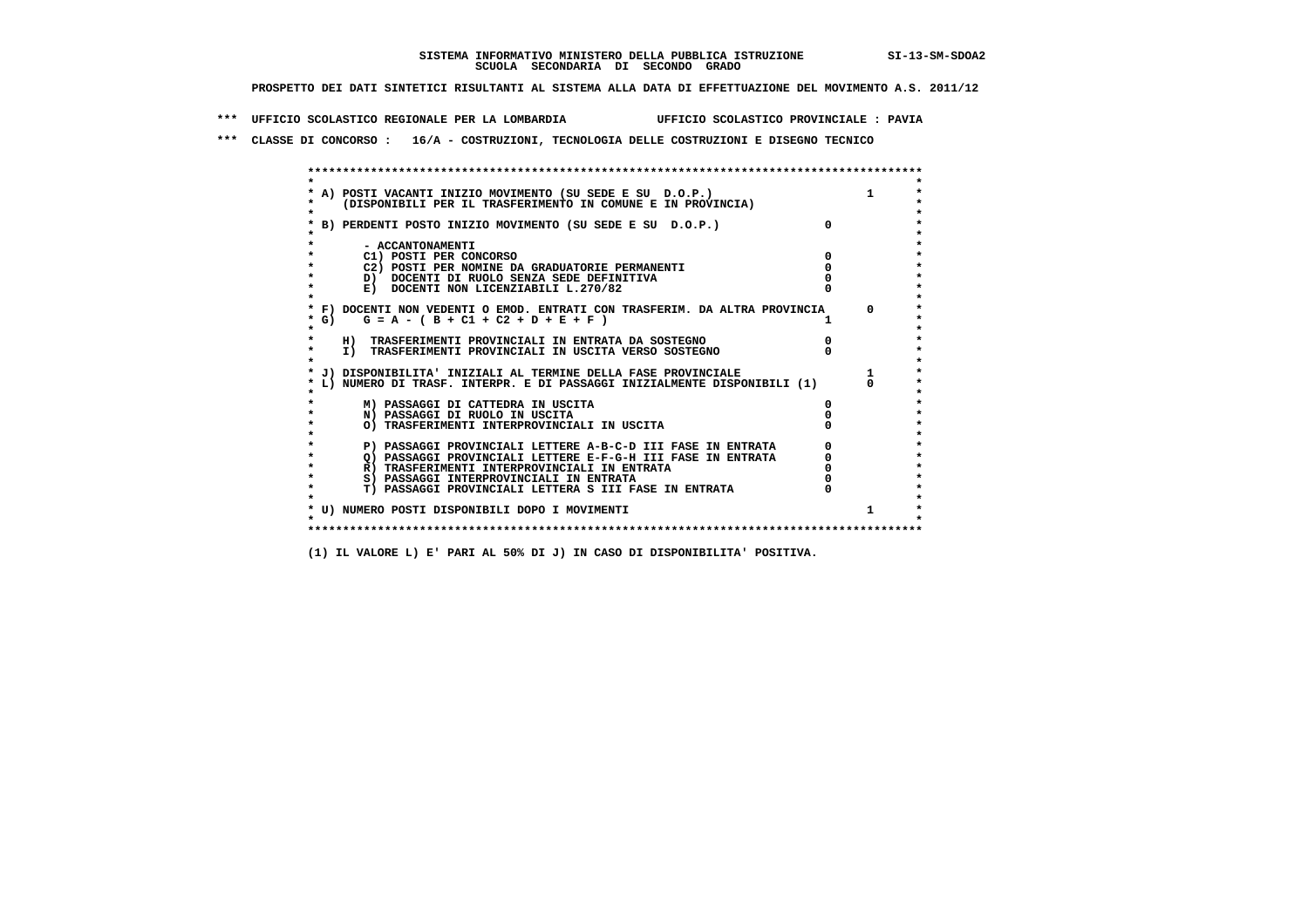**\*\*\* UFFICIO SCOLASTICO REGIONALE PER LA LOMBARDIA UFFICIO SCOLASTICO PROVINCIALE : PAVIA**

 **\*\*\* CLASSE DI CONCORSO : 17/A DISCIPLINE ECONOMICO-AZIENDALI**

| A) POSTI VACANTI INIZIO MOVIMENTO (SU SEDE E SU D.O.P.)<br>(DISPONIBILI PER IL TRASFERIMENTO IN COMUNE E IN PROVINCIA) |    |      |
|------------------------------------------------------------------------------------------------------------------------|----|------|
| B) PERDENTI POSTO INIZIO MOVIMENTO (SU SEDE E SU D.O.P.)                                                               |    |      |
| - ACCANTONAMENTI                                                                                                       |    |      |
| C1) POSTI PER CONCORSO                                                                                                 |    |      |
| C2) POSTI PER NOMINE DA GRADUATORIE PERMANENTI                                                                         |    |      |
| D) DOCENTI DI RUOLO SENZA SEDE DEFINITIVA                                                                              |    |      |
| E) DOCENTI NON LICENZIABILI L.270/82                                                                                   |    |      |
| * F) DOCENTI NON VEDENTI O EMOD. ENTRATI CON TRASFERIM. DA ALTRA PROVINCIA                                             |    | 0    |
| * G) $G = A - (B + C1 + C2 + D + E + F)$                                                                               | -2 |      |
| H) TRASFERIMENTI PROVINCIALI IN ENTRATA DA SOSTEGNO                                                                    |    |      |
| I) TRASFERIMENTI PROVINCIALI IN USCITA VERSO SOSTEGNO                                                                  |    |      |
| J) DISPONIBILITA' INIZIALI AL TERMINE DELLA FASE PROVINCIALE                                                           |    | -2   |
| L) NUMERO DI TRASF. INTERPR. E DI PASSAGGI INIZIALMENTE DISPONIBILI (1)                                                |    | $-2$ |
| M) PASSAGGI DI CATTEDRA IN USCITA                                                                                      |    |      |
| N) PASSAGGI DI RUOLO IN USCITA                                                                                         |    |      |
| O) TRASFERIMENTI INTERPROVINCIALI IN USCITA                                                                            |    |      |
| P) PASSAGGI PROVINCIALI LETTERE A-B-C-D III FASE IN ENTRATA                                                            |    |      |
| O) PASSAGGI PROVINCIALI LETTERE E-F-G-H III FASE IN ENTRATA                                                            |    |      |
| R) TRASFERIMENTI INTERPROVINCIALI IN ENTRATA                                                                           |    |      |
| S) PASSAGGI INTERPROVINCIALI IN ENTRATA                                                                                |    |      |
| T) PASSAGGI PROVINCIALI LETTERA S III FASE IN ENTRATA                                                                  |    |      |
| * U) NUMERO POSTI DISPONIBILI DOPO I MOVIMENTI                                                                         |    | $-2$ |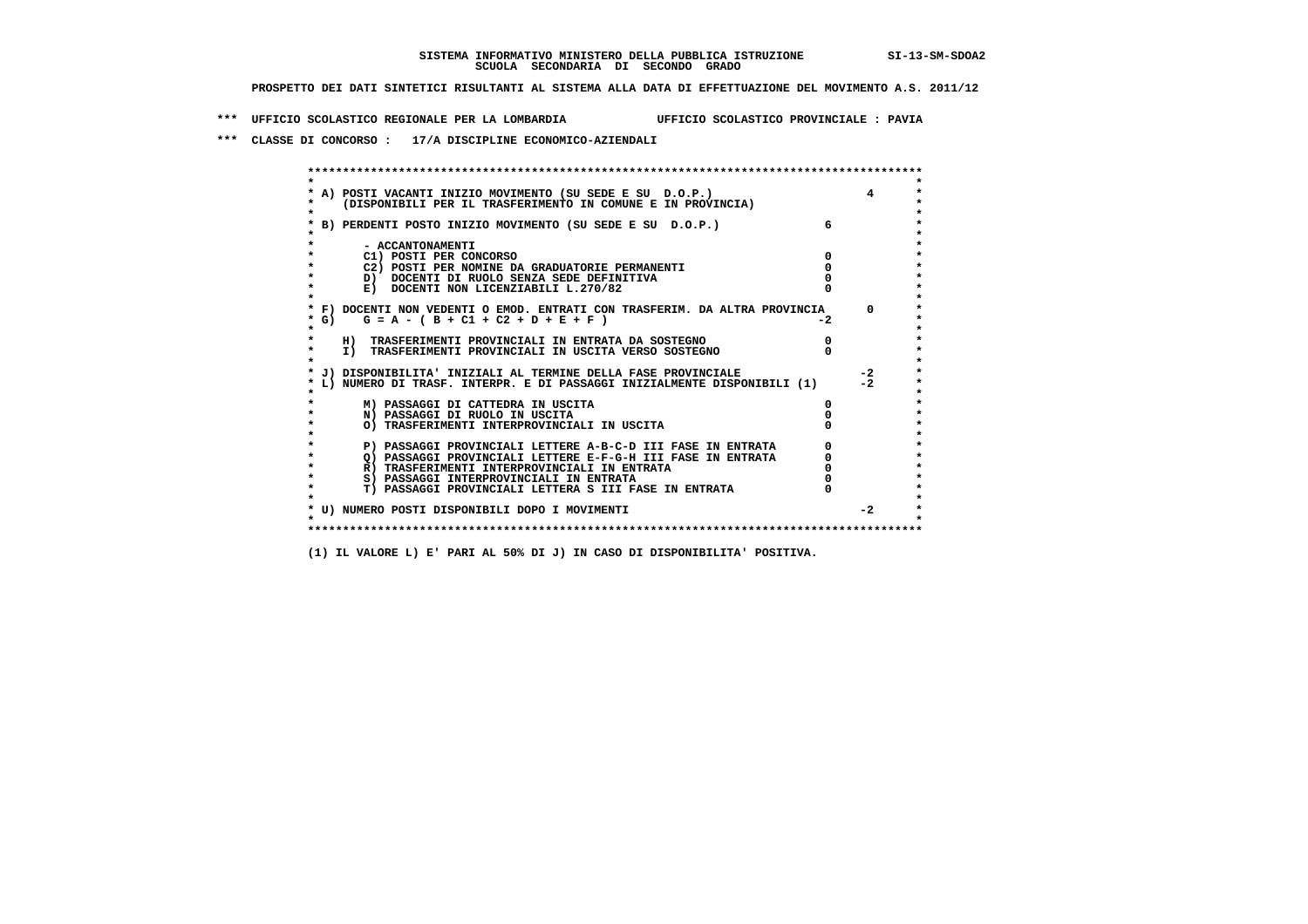**\*\*\* UFFICIO SCOLASTICO REGIONALE PER LA LOMBARDIA UFFICIO SCOLASTICO PROVINCIALE : PAVIA**

 **\*\*\* CLASSE DI CONCORSO : 18/A DISCIPLINE GEOMETRICHE, ARCHITETTONICHE, ARREDAMENTO E SCENOTECNICA**

|                    | * A) POSTI VACANTI INIZIO MOVIMENTO (SU SEDE E SU D.O.P.) 2<br>* (DISPONIBILI PER IL TRASFERIMENTO IN COMUNE E IN PROVINCIA)                            |                                  |             |
|--------------------|---------------------------------------------------------------------------------------------------------------------------------------------------------|----------------------------------|-------------|
|                    | * B) PERDENTI POSTO INIZIO MOVIMENTO (SU SEDE E SU D.O.P.)                                                                                              | $\mathbf{0}$                     |             |
| $\star$            | - ACCANTONAMENTI                                                                                                                                        |                                  |             |
| $\star$            | C1) POSTI PER CONCORSO                                                                                                                                  | $\mathbf 0$                      |             |
| $\star$            | C2) POSTI PER NOMINE DA GRADUATORIE PERMANENTI                                                                                                          | $\Omega$                         |             |
| $\star$            | D) DOCENTI DI RUOLO SENZA SEDE DEFINITIVA                                                                                                               |                                  |             |
| $\star$            | E) DOCENTI NON LICENZIABILI L.270/82                                                                                                                    |                                  |             |
| $*$ G)<br>$\star$  | * F) DOCENTI NON VEDENTI O EMOD. ENTRATI CON TRASFERIM. DA ALTRA PROVINCIA 0<br>$G = A - (B + C1 + C2 + D + E + F)$                                     | $2^{\circ}$                      |             |
| $\star$            | H) TRASFERIMENTI PROVINCIALI IN ENTRATA DA SOSTEGNO                                                                                                     |                                  |             |
| $\star$<br>$\star$ | I) TRASFERIMENTI PROVINCIALI IN USCITA VERSO SOSTEGNO                                                                                                   | $\begin{matrix}0\\0\end{matrix}$ |             |
|                    |                                                                                                                                                         |                                  |             |
|                    | * L) NUMERO DI TRASF. INTERPR. E DI PASSAGGI INIZIALMENTE DISPONIBILI (1) 1<br>* MUMERO DI TRASF. INTERPR. E DI PASSAGGI INIZIALMENTE DISPONIBILI (1) 1 |                                  |             |
|                    | M) PASSAGGI DI CATTEDRA IN USCITA                                                                                                                       | $^{\circ}$                       |             |
| $\star$            | N) PASSAGGI DI RUOLO IN USCITA                                                                                                                          |                                  |             |
| $\star$            | O) TRASFERIMENTI INTERPROVINCIALI IN USCITA                                                                                                             |                                  |             |
| $\star$            | P) PASSAGGI PROVINCIALI LETTERE A-B-C-D III FASE IN ENTRATA                                                                                             | $\mathbf{0}$                     |             |
| $\star$            | Q) PASSAGGI PROVINCIALI LETTERE E-F-G-H III FASE IN ENTRATA                                                                                             |                                  |             |
| $\star$            | R) TRASFERIMENTI INTERPROVINCIALI IN ENTRATA                                                                                                            |                                  |             |
| $\star$            | S) PASSAGGI INTERPROVINCIALI IN ENTRATA                                                                                                                 |                                  |             |
| $\star$            | T) PASSAGGI PROVINCIALI LETTERA S III FASE IN ENTRATA                                                                                                   |                                  |             |
|                    | * U) NUMERO POSTI DISPONIBILI DOPO I MOVIMENTI                                                                                                          |                                  | $2^{\circ}$ |
| $\star$            |                                                                                                                                                         |                                  |             |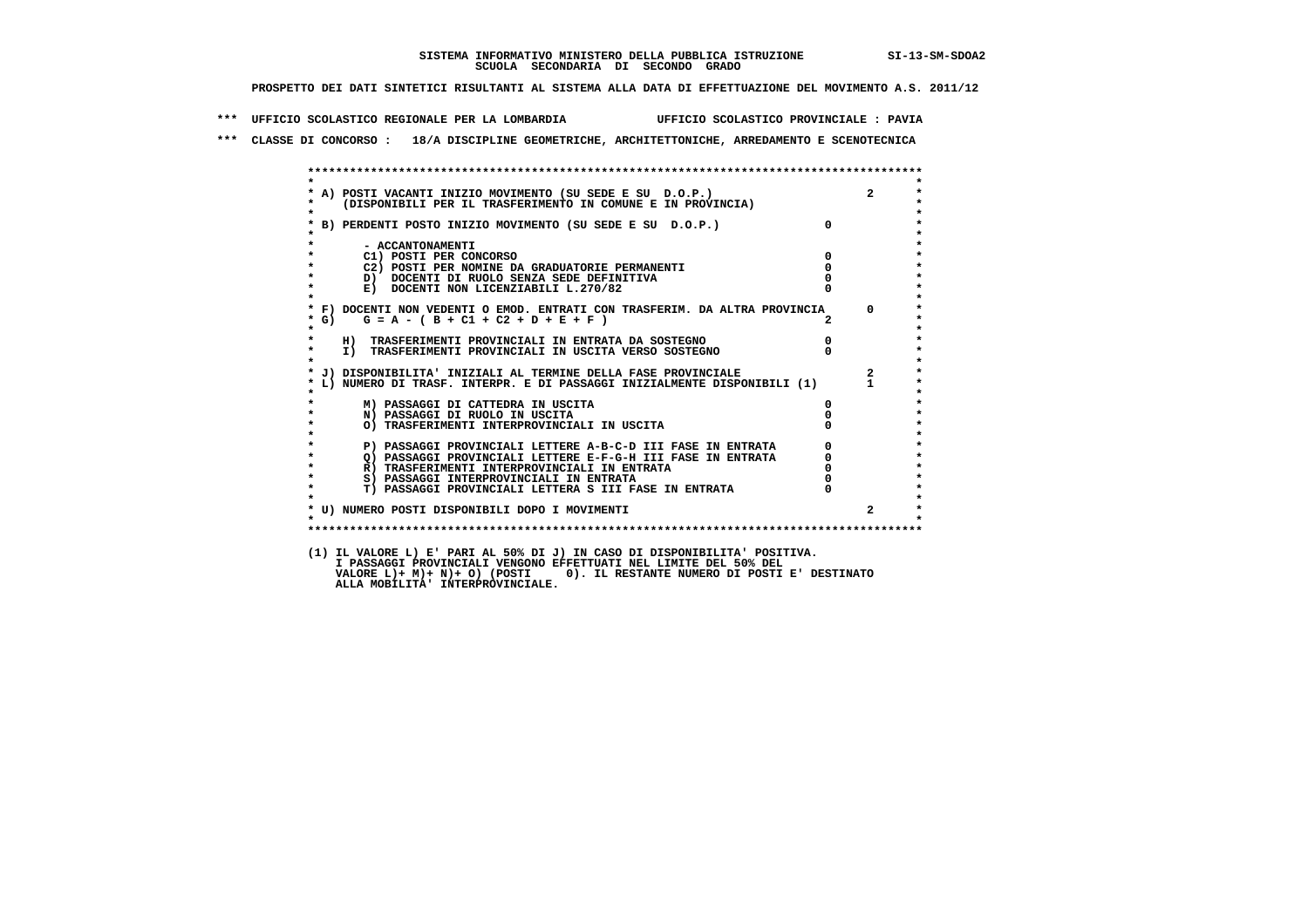**\*\*\* UFFICIO SCOLASTICO REGIONALE PER LA LOMBARDIA UFFICIO SCOLASTICO PROVINCIALE : PAVIA**

 **\*\*\* CLASSE DI CONCORSO : 19/A - DISCIPLINE GIURIDICHE ED ECONOMICHE**

| A) POSTI VACANTI INIZIO MOVIMENTO (SU SEDE E SU D.O.P.)                    |    |          |
|----------------------------------------------------------------------------|----|----------|
| (DISPONIBILI PER IL TRASFERIMENTO IN COMUNE E IN PROVINCIA)                |    |          |
|                                                                            |    |          |
| B) PERDENTI POSTO INIZIO MOVIMENTO (SU SEDE E SU D.O.P.)                   |    |          |
|                                                                            |    |          |
| - ACCANTONAMENTI                                                           |    |          |
| C1) POSTI PER CONCORSO                                                     |    |          |
| C2) POSTI PER NOMINE DA GRADUATORIE PERMANENTI                             |    |          |
| D) DOCENTI DI RUOLO SENZA SEDE DEFINITIVA                                  |    |          |
| E) DOCENTI NON LICENZIABILI L.270/82                                       |    |          |
| * F) DOCENTI NON VEDENTI O EMOD. ENTRATI CON TRASFERIM. DA ALTRA PROVINCIA |    | $\Omega$ |
| G) $G = A - (B + C1 + C2 + D + E + F)$                                     | -4 |          |
|                                                                            |    |          |
| H) TRASFERIMENTI PROVINCIALI IN ENTRATA DA SOSTEGNO                        |    |          |
| I) TRASFERIMENTI PROVINCIALI IN USCITA VERSO SOSTEGNO                      |    |          |
|                                                                            |    |          |
| J) DISPONIBILITA' INIZIALI AL TERMINE DELLA FASE PROVINCIALE               |    | $-4$     |
| L) NUMERO DI TRASF. INTERPR. E DI PASSAGGI INIZIALMENTE DISPONIBILI (1)    |    | $-4$     |
|                                                                            |    |          |
| M) PASSAGGI DI CATTEDRA IN USCITA                                          |    |          |
| N) PASSAGGI DI RUOLO IN USCITA                                             |    |          |
| O) TRASFERIMENTI INTERPROVINCIALI IN USCITA                                |    |          |
| P) PASSAGGI PROVINCIALI LETTERE A-B-C-D III FASE IN ENTRATA                |    |          |
| O) PASSAGGI PROVINCIALI LETTERE E-F-G-H III FASE IN ENTRATA                |    |          |
| R) TRASFERIMENTI INTERPROVINCIALI IN ENTRATA                               |    |          |
| S) PASSAGGI INTERPROVINCIALI IN ENTRATA                                    |    |          |
| T) PASSAGGI PROVINCIALI LETTERA S III FASE IN ENTRATA                      |    |          |
|                                                                            |    |          |
| * U) NUMERO POSTI DISPONIBILI DOPO I MOVIMENTI                             |    | $-2$     |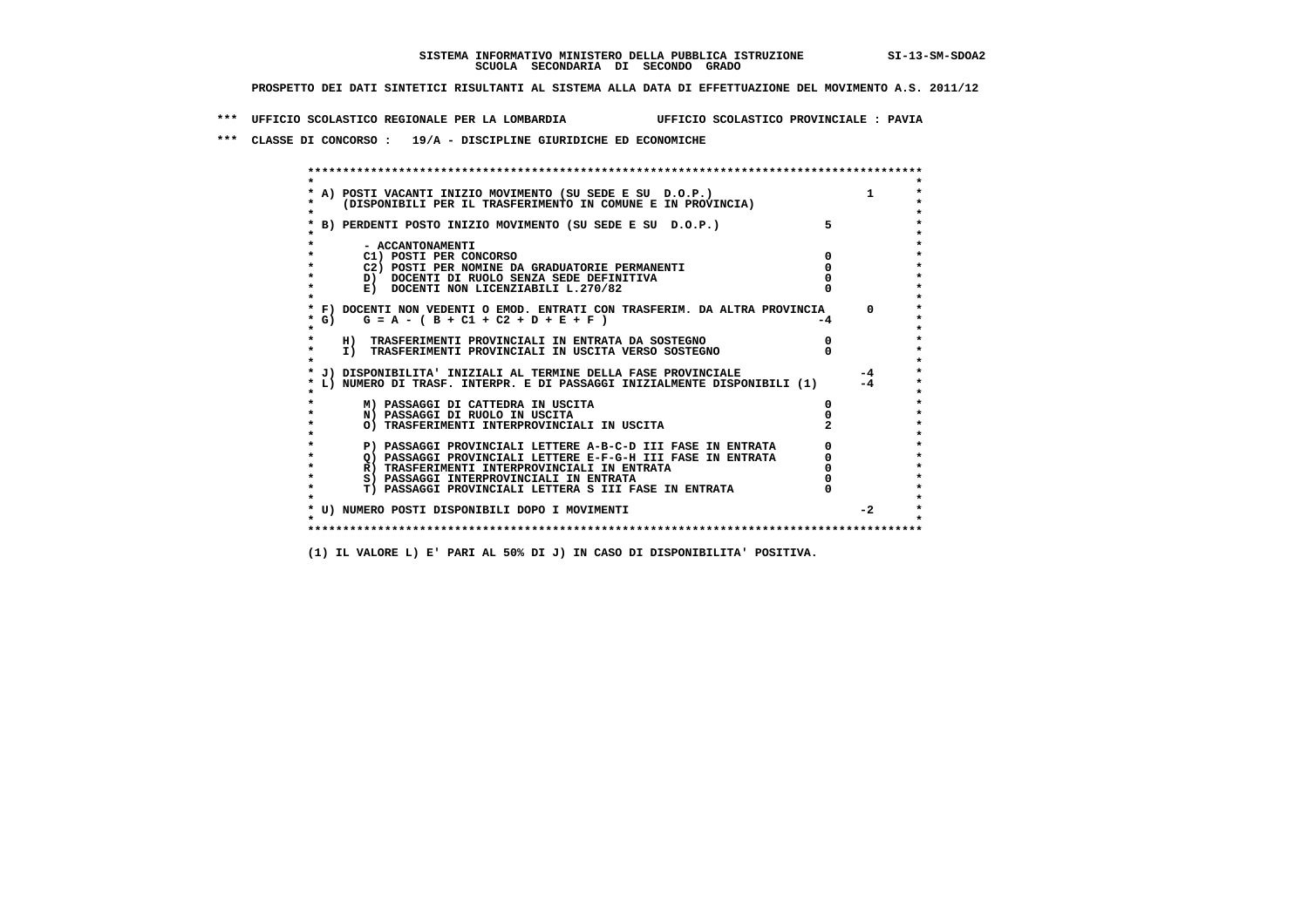**\*\*\* UFFICIO SCOLASTICO REGIONALE PER LA LOMBARDIA UFFICIO SCOLASTICO PROVINCIALE : PAVIA**

 **\*\*\* CLASSE DI CONCORSO : 20/A - DISCIPLINE MECCANICHE E TECNOLOGIA**

| $\star$            |                                                                                                                                                                                    |                                  |             |
|--------------------|------------------------------------------------------------------------------------------------------------------------------------------------------------------------------------|----------------------------------|-------------|
|                    | * A) POSTI VACANTI INIZIO MOVIMENTO (SU SEDE E SU D.O.P.)<br>* (DISPONIBILI PER IL TRASFERIMENTO IN COMUNE E IN PROVINCIA)                                                         |                                  | 6           |
|                    |                                                                                                                                                                                    |                                  |             |
|                    | * B) PERDENTI POSTO INIZIO MOVIMENTO (SU SEDE E SU D.O.P.)                                                                                                                         | $\Omega$                         |             |
|                    |                                                                                                                                                                                    |                                  |             |
| $\star$<br>$\star$ | - ACCANTONAMENTI<br>C1) POSTI PER CONCORSO                                                                                                                                         | $\mathbf 0$                      |             |
| $\star$            | C2) POSTI PER NOMINE DA GRADUATORIE PERMANENTI                                                                                                                                     | $\mathbf 0$                      |             |
| $\star$            | D) DOCENTI DI RUOLO SENZA SEDE DEFINITIVA                                                                                                                                          |                                  |             |
| $\star$            | E) DOCENTI NON LICENZIABILI L.270/82                                                                                                                                               |                                  |             |
| $\star$            |                                                                                                                                                                                    |                                  |             |
|                    | * F) DOCENTI NON VEDENTI O EMOD. ENTRATI CON TRASFERIM. DA ALTRA PROVINCIA 0                                                                                                       |                                  |             |
| * G)               | $G = A - (B + C1 + C2 + D + E + F)$                                                                                                                                                |                                  |             |
| $\star$<br>$\star$ |                                                                                                                                                                                    |                                  |             |
| $\star$            | H) TRASFERIMENTI PROVINCIALI IN ENTRATA DA SOSTEGNO<br>I) TRASFERIMENTI PROVINCIALI IN USCITA VERSO SOSTEGNO                                                                       | $\begin{matrix}0\\0\end{matrix}$ |             |
| $\star$            |                                                                                                                                                                                    |                                  |             |
|                    | * J) DISPONIBILITA' INIZIALI AL TERMINE DELLA FASE PROVINCIALE                                                                                                                     |                                  | $5^{\circ}$ |
|                    | * L) NUMERO DI TRASF. INTERPR. E DI PASSAGGI INIZIALMENTE DISPONIBILI (1) 2                                                                                                        |                                  |             |
|                    | M) PASSAGGI DI CATTEDRA IN USCITA                                                                                                                                                  | 0                                |             |
| $\star$            | N) PASSAGGI DI RUOLO IN USCITA                                                                                                                                                     |                                  |             |
| $\star$            | O) TRASFERIMENTI INTERPROVINCIALI IN USCITA                                                                                                                                        |                                  |             |
| $\star$            |                                                                                                                                                                                    |                                  |             |
| $\star$            | P)<br>P) PASSAGGI PROVINCIALI LETTERE A-B-C-D III FASE IN ENTRATA<br>Q) PASSAGGI PROVINCIALI LETTERE E-F-G-H III FASE IN ENTRATA<br>MITRATA DI LITTERE E-F-G-H III FASE IN ENTRATA |                                  |             |
| $\star$            |                                                                                                                                                                                    |                                  |             |
| $\star$<br>$\star$ | R) TRASFERIMENTI INTERPROVINCIALI IN ENTRATA                                                                                                                                       |                                  |             |
|                    | S) PASSAGGI INTERPROVINCIALI IN ENTRATA                                                                                                                                            |                                  |             |
| $\star$            | T) PASSAGGI PROVINCIALI LETTERA S III FASE IN ENTRATA                                                                                                                              |                                  |             |
|                    | * U) NUMERO POSTI DISPONIBILI DOPO I MOVIMENTI                                                                                                                                     |                                  | 5           |
|                    |                                                                                                                                                                                    |                                  |             |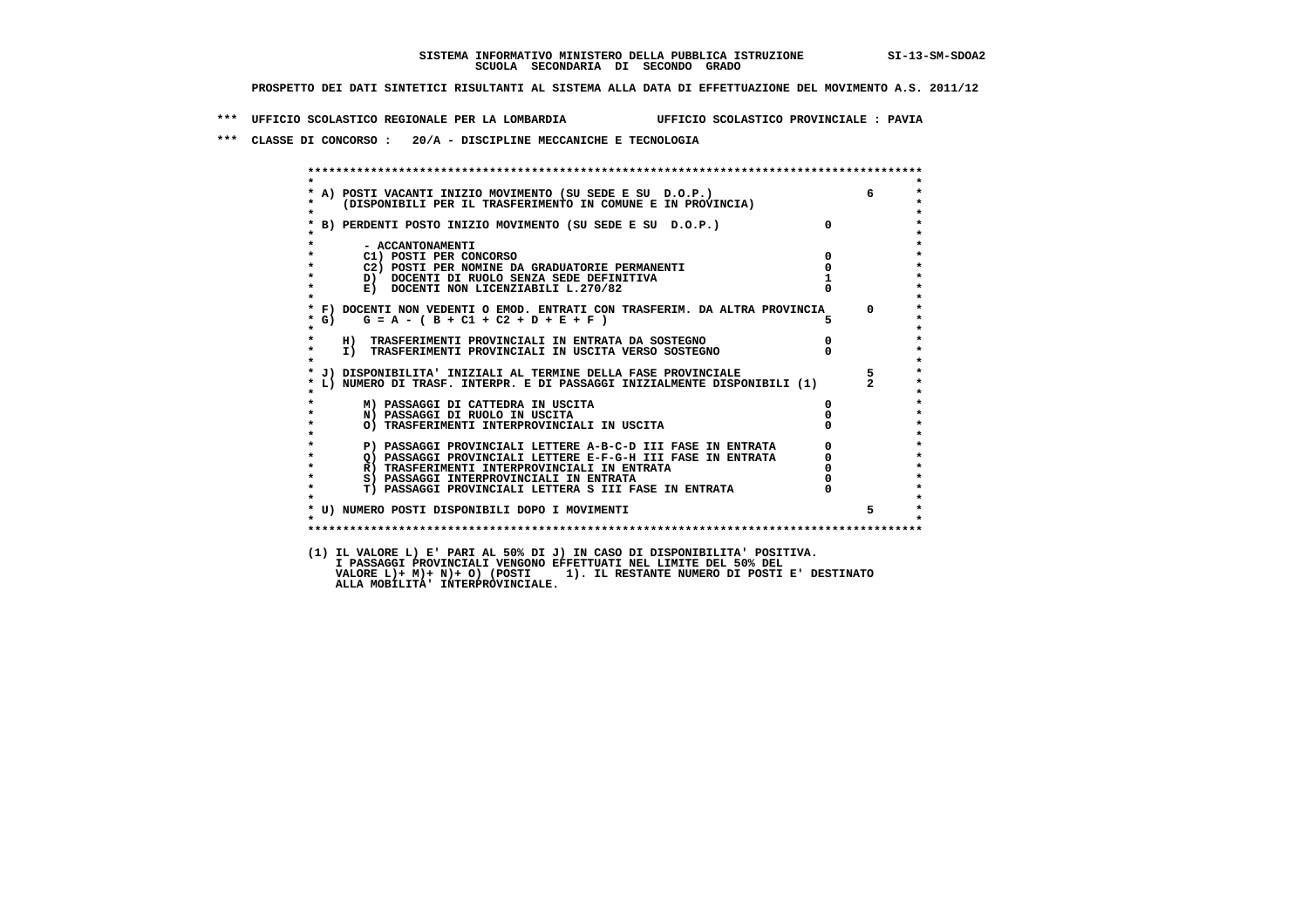**\*\*\* UFFICIO SCOLASTICO REGIONALE PER LA LOMBARDIA UFFICIO SCOLASTICO PROVINCIALE : PAVIA**

 **\*\*\* CLASSE DI CONCORSO : 21/A - DISCIPLINE PITTORICHE**

| A) POSTI VACANTI INIZIO MOVIMENTO (SU SEDE E SU D.O.P.)<br>(DISPONIBILI PER IL TRASFERIMENTO IN COMUNE E IN PROVINCIA) | $\mathbf{1}$ |
|------------------------------------------------------------------------------------------------------------------------|--------------|
| B) PERDENTI POSTO INIZIO MOVIMENTO (SU SEDE E SU D.O.P.)                                                               |              |
| - ACCANTONAMENTI                                                                                                       |              |
| C1) POSTI PER CONCORSO                                                                                                 |              |
| C2) POSTI PER NOMINE DA GRADUATORIE PERMANENTI                                                                         |              |
| D) DOCENTI DI RUOLO SENZA SEDE DEFINITIVA                                                                              |              |
| E) DOCENTI NON LICENZIABILI L.270/82                                                                                   |              |
| * F) DOCENTI NON VEDENTI O EMOD. ENTRATI CON TRASFERIM. DA ALTRA PROVINCIA<br>* G) $G = A - (B + C1 + C2 + D + E + F)$ | $^{\circ}$   |
| H) TRASFERIMENTI PROVINCIALI IN ENTRATA DA SOSTEGNO                                                                    |              |
| I) TRASFERIMENTI PROVINCIALI IN USCITA VERSO SOSTEGNO                                                                  |              |
| * J) DISPONIBILITA' INIZIALI AL TERMINE DELLA FASE PROVINCIALE                                                         |              |
| L) NUMERO DI TRASF. INTERPR. E DI PASSAGGI INIZIALMENTE DISPONIBILI (1)                                                |              |
| M) PASSAGGI DI CATTEDRA IN USCITA                                                                                      |              |
| N) PASSAGGI DI RUOLO IN USCITA                                                                                         |              |
| O) TRASFERIMENTI INTERPROVINCIALI IN USCITA                                                                            |              |
| P) PASSAGGI PROVINCIALI LETTERE A-B-C-D III FASE IN ENTRATA                                                            |              |
| O) PASSAGGI PROVINCIALI LETTERE E-F-G-H III FASE IN ENTRATA                                                            |              |
| R) TRASFERIMENTI INTERPROVINCIALI IN ENTRATA                                                                           |              |
| S) PASSAGGI INTERPROVINCIALI IN ENTRATA                                                                                |              |
| T) PASSAGGI PROVINCIALI LETTERA S III FASE IN ENTRATA                                                                  |              |
|                                                                                                                        |              |
| * U) NUMERO POSTI DISPONIBILI DOPO I MOVIMENTI                                                                         |              |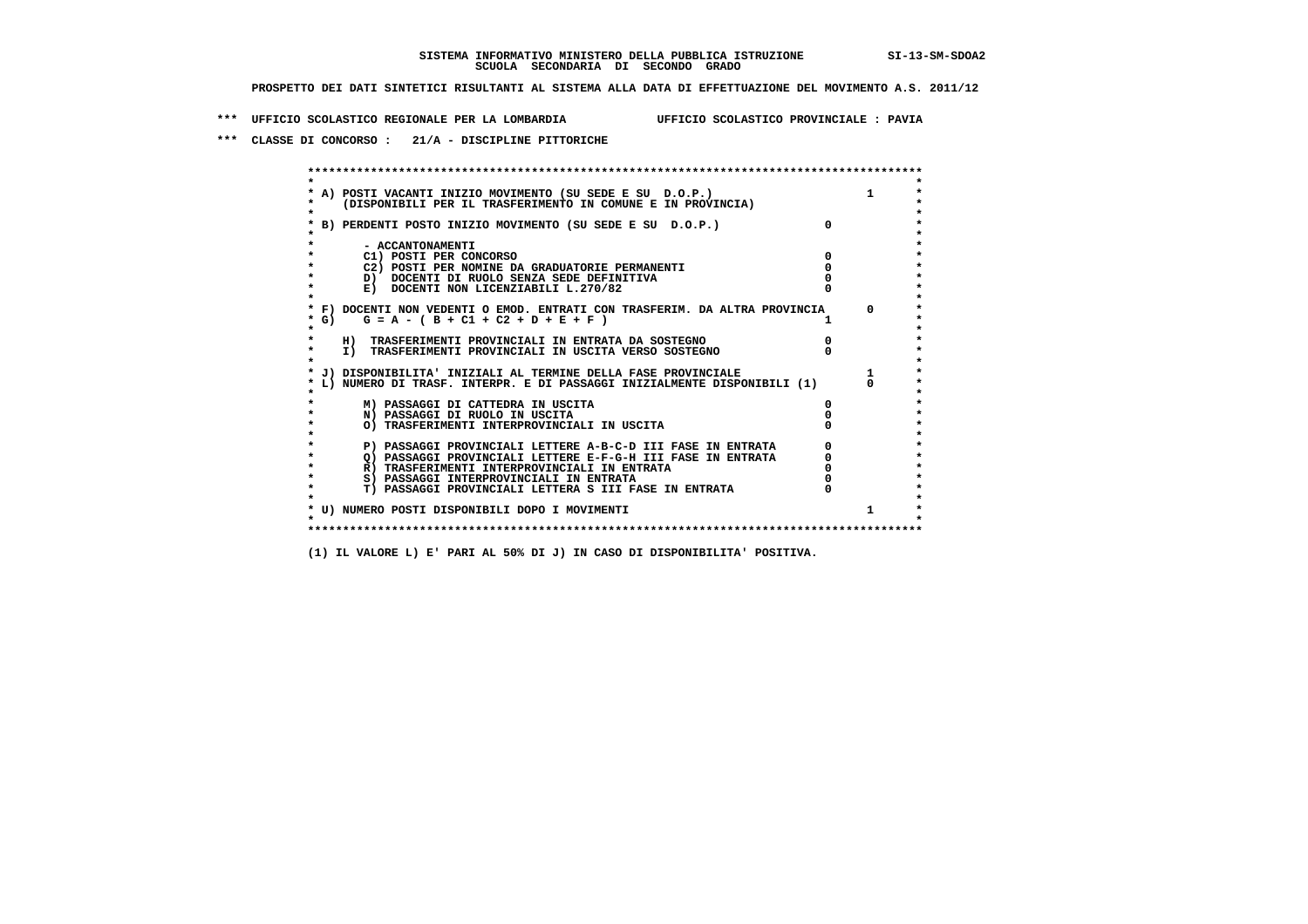**\*\*\* UFFICIO SCOLASTICO REGIONALE PER LA LOMBARDIA UFFICIO SCOLASTICO PROVINCIALE : PAVIA**

 **\*\*\* CLASSE DI CONCORSO : 22/A - DISCIPLINE PLASTICHE**

 **\*\*\*\*\*\*\*\*\*\*\*\*\*\*\*\*\*\*\*\*\*\*\*\*\*\*\*\*\*\*\*\*\*\*\*\*\*\*\*\*\*\*\*\*\*\*\*\*\*\*\*\*\*\*\*\*\*\*\*\*\*\*\*\*\*\*\*\*\*\*\*\*\*\*\*\*\*\*\*\*\*\*\*\*\*\*\*\* \* \*** $\bullet$  **\* A) POSTI VACANTI INIZIO MOVIMENTO (SU SEDE E SU D.O.P.) 0 \*** $\star$  **\* (DISPONIBILI PER IL TRASFERIMENTO IN COMUNE E IN PROVINCIA) \*** $\bullet$  **\* \* \* B) PERDENTI POSTO INIZIO MOVIMENTO (SU SEDE E SU D.O.P.) 0 \* \* \* \* - ACCANTONAMENTI \* \* C1) POSTI PER CONCORSO 0 \* \* C2) POSTI PER NOMINE DA GRADUATORIE PERMANENTI 0 \*D)** DOCENTI DI RUOLO SENZA SEDE DEFINITIVA  $\overline{a}$  0  $\overline{b}$  0  $\overline{c}$  0  $\overline{c}$  0  $\overline{c}$  0  $\overline{a}$  0  $\overline{c}$ **E) DOCENTI NON LICENZIABILI L.270/82 \* \* \* F) DOCENTI NON VEDENTI O EMOD. ENTRATI CON TRASFERIM. DA ALTRA PROVINCIA 0 \* \* G) G = A - ( B + C1 + C2 + D + E + F ) 0 \* \* \* \* H) TRASFERIMENTI PROVINCIALI IN ENTRATA DA SOSTEGNO 0 \* \* I) TRASFERIMENTI PROVINCIALI IN USCITA VERSO SOSTEGNO 0 \* \* \* \* J) DISPONIBILITA' INIZIALI AL TERMINE DELLA FASE PROVINCIALE 0 \* \* L) NUMERO DI TRASF. INTERPR. E DI PASSAGGI INIZIALMENTE DISPONIBILI (1) 0 \* \* \* \* M) PASSAGGI DI CATTEDRA IN USCITA 0 \* \* N) PASSAGGI DI RUOLO IN USCITA 0 \* \* O) TRASFERIMENTI INTERPROVINCIALI IN USCITA 0 \* \* \* P) PASSAGGI PROVINCIALI LETTERE A-B-C-D III FASE IN ENTRATA 0 \*\*\***<br>0 passaggi provinciali lettere e-f-G-H iii fase in entrata \*\*\*\*\*\*\*\*\*\*\*\*\*\*\*\*\*\*\*\*\*  $\star$  **\* Q) PASSAGGI PROVINCIALI LETTERE E-F-G-H III FASE IN ENTRATA 0 \*R)** TRASFERIMENTI INTERPROVINCIALI IN ENTRATA  $\begin{bmatrix} 0 & 0 \\ 0 & 0 \\ 0 & 0 \end{bmatrix}$  PASSAGGI INTERPROVINCIALI IN ENTRATA  $\begin{bmatrix} 0 & 0 \\ 0 & 0 \\ 0 & 0 \end{bmatrix}$  **\* S) PASSAGGI INTERPROVINCIALI IN ENTRATA 0 \*** $\ddot{\phantom{1}}$  **\* T) PASSAGGI PROVINCIALI LETTERA S III FASE IN ENTRATA 0 \*** $\star$  **\* \* \* U) NUMERO POSTI DISPONIBILI DOPO I MOVIMENTI 0 \* \* \* \*\*\*\*\*\*\*\*\*\*\*\*\*\*\*\*\*\*\*\*\*\*\*\*\*\*\*\*\*\*\*\*\*\*\*\*\*\*\*\*\*\*\*\*\*\*\*\*\*\*\*\*\*\*\*\*\*\*\*\*\*\*\*\*\*\*\*\*\*\*\*\*\*\*\*\*\*\*\*\*\*\*\*\*\*\*\*\***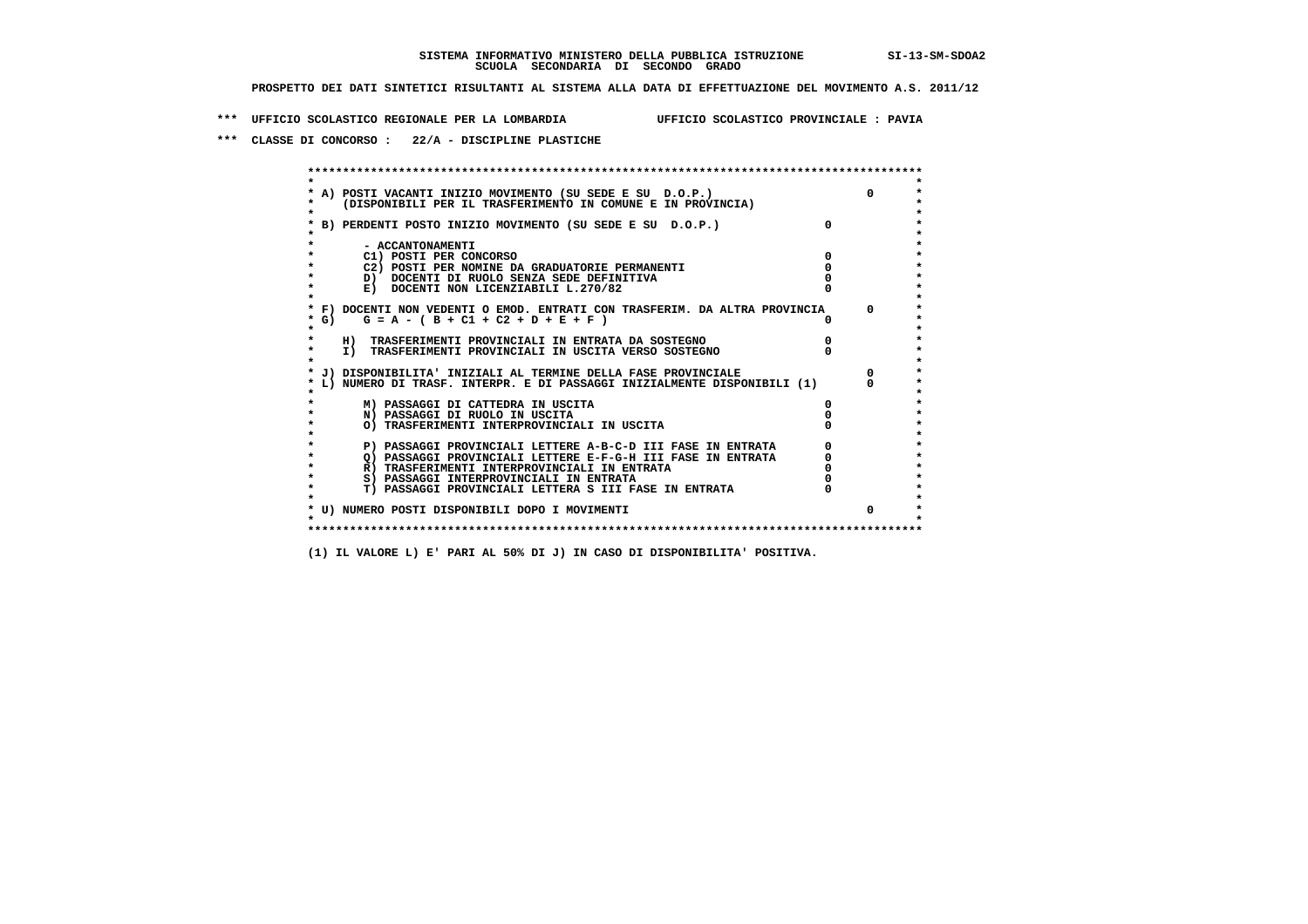**\*\*\* UFFICIO SCOLASTICO REGIONALE PER LA LOMBARDIA UFFICIO SCOLASTICO PROVINCIALE : PAVIA**

 **\*\*\* CLASSE DI CONCORSO : 23/A - DISEGNO E MODELLAZIONE ODONTOTECNICA**

| A) POSTI VACANTI INIZIO MOVIMENTO (SU SEDE E SU D.O.P.)<br>(DISPONIBILI PER IL TRASFERIMENTO IN COMUNE E IN PROVINCIA) |    |          |
|------------------------------------------------------------------------------------------------------------------------|----|----------|
|                                                                                                                        |    |          |
| B) PERDENTI POSTO INIZIO MOVIMENTO (SU SEDE E SU D.O.P.)                                                               |    |          |
| - ACCANTONAMENTI                                                                                                       |    |          |
| C1) POSTI PER CONCORSO                                                                                                 |    |          |
| C2) POSTI PER NOMINE DA GRADUATORIE PERMANENTI                                                                         |    |          |
| D) DOCENTI DI RUOLO SENZA SEDE DEFINITIVA                                                                              |    |          |
| E) DOCENTI NON LICENZIABILI L.270/82                                                                                   |    |          |
| * F) DOCENTI NON VEDENTI O EMOD. ENTRATI CON TRASFERIM. DA ALTRA PROVINCIA                                             |    | $\Omega$ |
| G) $G = A - (B + C1 + C2 + D + E + F)$                                                                                 | -1 |          |
| H) TRASFERIMENTI PROVINCIALI IN ENTRATA DA SOSTEGNO                                                                    |    |          |
| I) TRASFERIMENTI PROVINCIALI IN USCITA VERSO SOSTEGNO                                                                  |    |          |
| J) DISPONIBILITA' INIZIALI AL TERMINE DELLA FASE PROVINCIALE                                                           |    | $-1$     |
| L) NUMERO DI TRASF. INTERPR. E DI PASSAGGI INIZIALMENTE DISPONIBILI (1)                                                |    | $-1$     |
| M) PASSAGGI DI CATTEDRA IN USCITA                                                                                      |    |          |
| N) PASSAGGI DI RUOLO IN USCITA                                                                                         |    |          |
| O) TRASFERIMENTI INTERPROVINCIALI IN USCITA                                                                            |    |          |
| P) PASSAGGI PROVINCIALI LETTERE A-B-C-D III FASE IN ENTRATA                                                            |    |          |
| O) PASSAGGI PROVINCIALI LETTERE E-F-G-H III FASE IN ENTRATA                                                            |    |          |
| R) TRASFERIMENTI INTERPROVINCIALI IN ENTRATA                                                                           |    |          |
| S) PASSAGGI INTERPROVINCIALI IN ENTRATA                                                                                |    |          |
| T) PASSAGGI PROVINCIALI LETTERA S III FASE IN ENTRATA                                                                  |    |          |
| * U) NUMERO POSTI DISPONIBILI DOPO I MOVIMENTI                                                                         |    | $-1$     |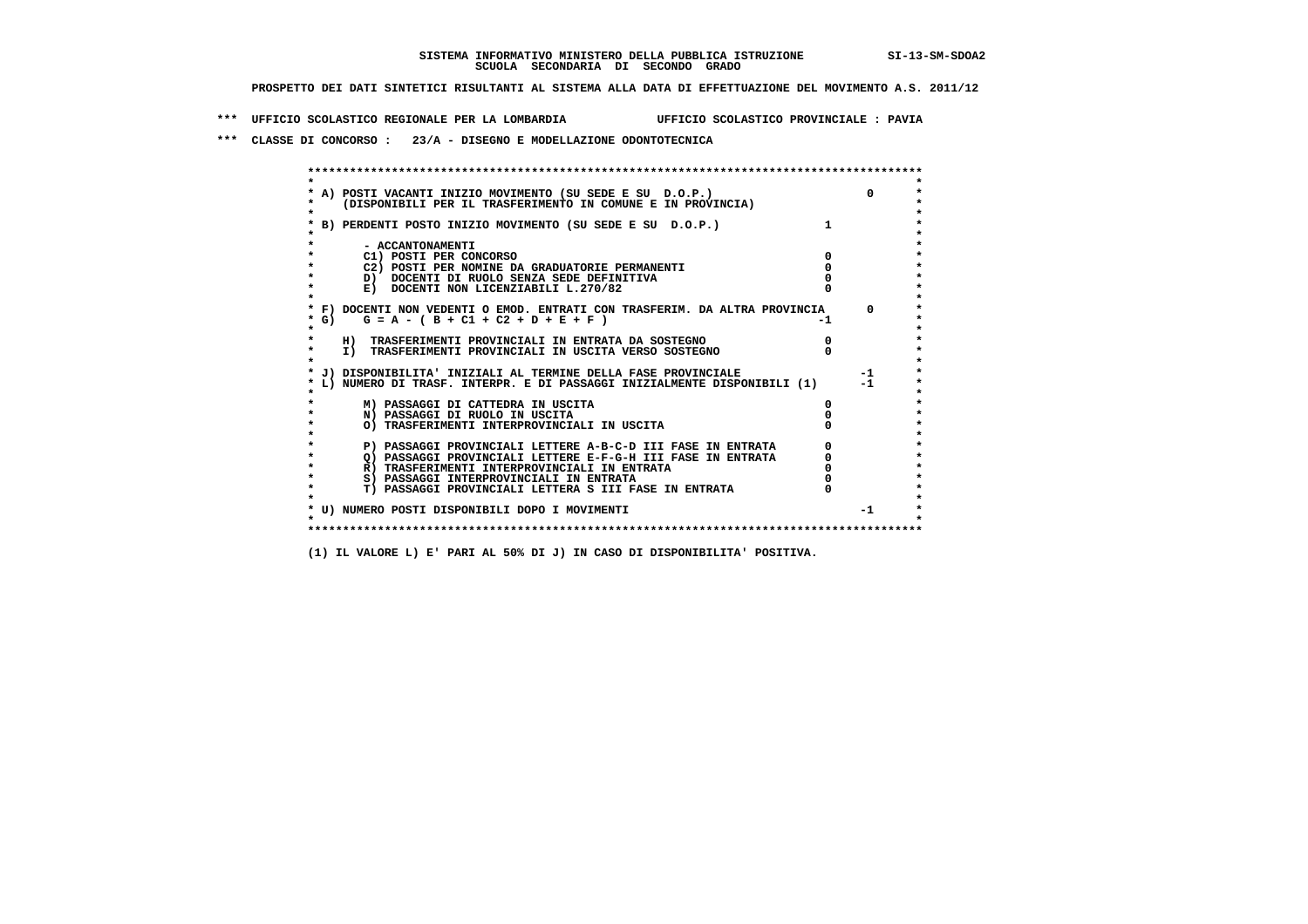**\*\*\* UFFICIO SCOLASTICO REGIONALE PER LA LOMBARDIA UFFICIO SCOLASTICO PROVINCIALE : PAVIA**

 **\*\*\* CLASSE DI CONCORSO : 25/A - DISEGNO E STORIA DELL'ARTE**

|        | A) POSTI VACANTI INIZIO MOVIMENTO (SU SEDE E SU D.O.P.)<br>(DISPONIBILI PER IL TRASFERIMENTO IN COMUNE E IN PROVINCIA) |              |
|--------|------------------------------------------------------------------------------------------------------------------------|--------------|
|        | B) PERDENTI POSTO INIZIO MOVIMENTO (SU SEDE E SU D.O.P.)                                                               |              |
|        | - ACCANTONAMENTI                                                                                                       |              |
|        | C1) POSTI PER CONCORSO                                                                                                 |              |
|        | C2) POSTI PER NOMINE DA GRADUATORIE PERMANENTI                                                                         |              |
|        | D) DOCENTI DI RUOLO SENZA SEDE DEFINITIVA                                                                              |              |
|        | E) DOCENTI NON LICENZIABILI L.270/82                                                                                   |              |
|        | * F) DOCENTI NON VEDENTI O EMOD. ENTRATI CON TRASFERIM. DA ALTRA PROVINCIA                                             | <sup>n</sup> |
| $*$ G) | $G = A - (B + C1 + C2 + D + E + F)$                                                                                    |              |
|        | H) TRASFERIMENTI PROVINCIALI IN ENTRATA DA SOSTEGNO                                                                    |              |
|        | I) TRASFERIMENTI PROVINCIALI IN USCITA VERSO SOSTEGNO                                                                  |              |
|        | J) DISPONIBILITA' INIZIALI AL TERMINE DELLA FASE PROVINCIALE                                                           |              |
|        | L) NUMERO DI TRASF. INTERPR. E DI PASSAGGI INIZIALMENTE DISPONIBILI (1)                                                |              |
|        | M) PASSAGGI DI CATTEDRA IN USCITA                                                                                      |              |
|        | N) PASSAGGI DI RUOLO IN USCITA                                                                                         |              |
|        | O) TRASFERIMENTI INTERPROVINCIALI IN USCITA                                                                            |              |
|        | P) PASSAGGI PROVINCIALI LETTERE A-B-C-D III FASE IN ENTRATA                                                            |              |
|        | O) PASSAGGI PROVINCIALI LETTERE E-F-G-H III FASE IN ENTRATA                                                            |              |
|        | R) TRASFERIMENTI INTERPROVINCIALI IN ENTRATA                                                                           |              |
|        | S) PASSAGGI INTERPROVINCIALI IN ENTRATA                                                                                |              |
|        | T) PASSAGGI PROVINCIALI LETTERA S III FASE IN ENTRATA                                                                  |              |
|        | * U) NUMERO POSTI DISPONIBILI DOPO I MOVIMENTI                                                                         | $\Omega$     |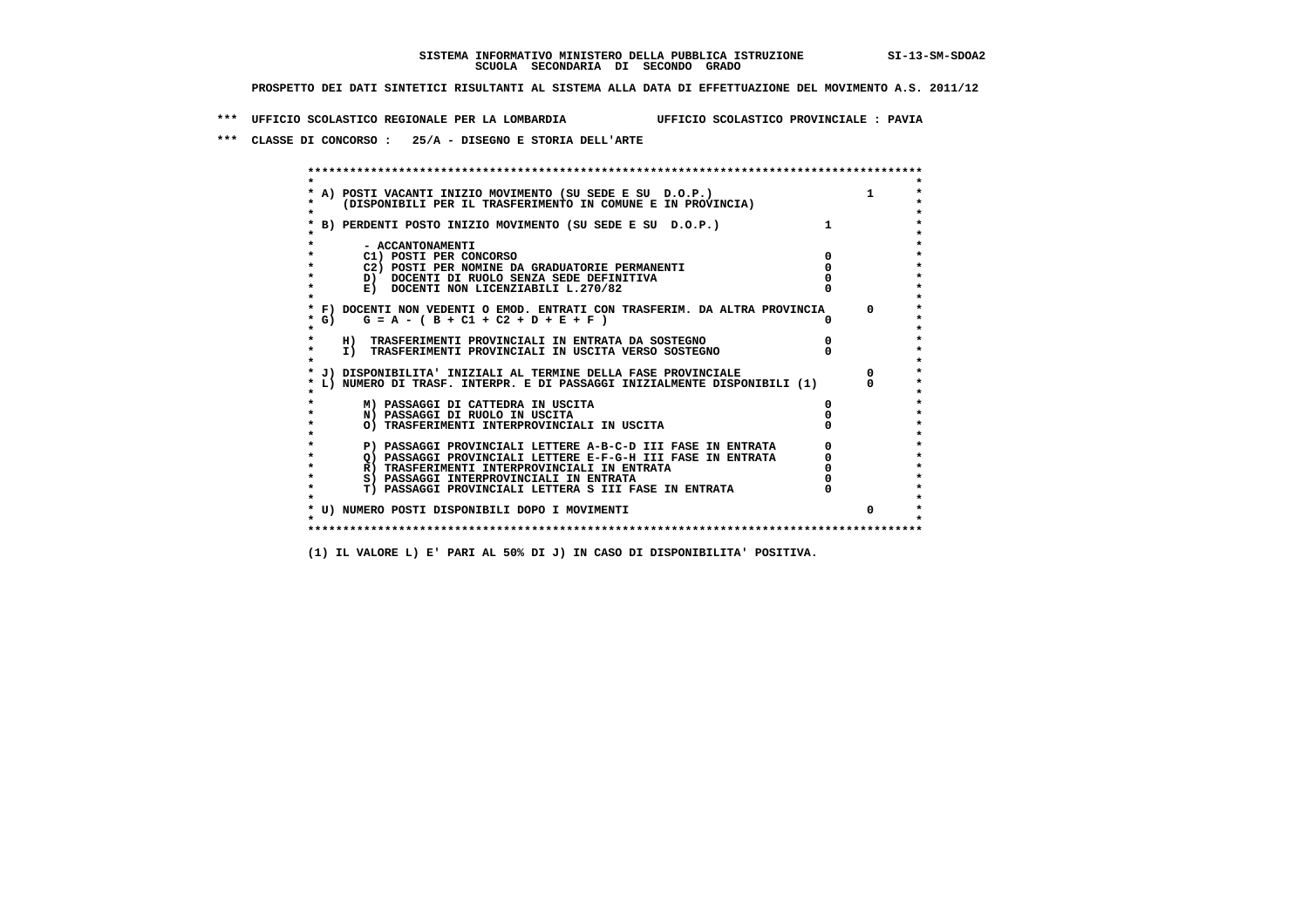**\*\*\* UFFICIO SCOLASTICO REGIONALE PER LA LOMBARDIA UFFICIO SCOLASTICO PROVINCIALE : PAVIA**

 **\*\*\* CLASSE DI CONCORSO : 29/A - EDUCAZIONE FISICA NEGLI ISTITUTI E SCUOLE DI ISTRUZIONE SECONDARIA DI II GRADO**

| * A) POSTI VACANTI INIZIO MOVIMENTO (SU SEDE E SU D.O.P.)                        |                |
|----------------------------------------------------------------------------------|----------------|
| (DISPONIBILI PER IL TRASFERIMENTO IN COMUNE E IN PROVINCIA) (2015)<br>$\bullet$  |                |
| * B) PERDENTI POSTO INIZIO MOVIMENTO (SU SEDE E SU D.O.P.)                       | $\overline{0}$ |
| - ACCANTONAMENTI                                                                 |                |
| C1) POSTI PER CONCORSO                                                           | $\Omega$       |
| C2) POSTI PER NOMINE DA GRADUATORIE PERMANENTI                                   |                |
| $\star$<br>D) DOCENTI DI RUOLO SENZA SEDE DEFINITIVA                             |                |
| $\star$<br>E) DOCENTI NON LICENZIABILI L.270/82<br>$\mathbf{r}$                  |                |
| * F) DOCENTI NON VEDENTI O EMOD. ENTRATI CON TRASFERIM. DA ALTRA PROVINCIA       | $\Omega$       |
| $G = A - (B + C1 + C2 + D + E + F)$<br>$\star$ G)                                |                |
| $\star$<br>H) TRASFERIMENTI PROVINCIALI IN ENTRATA DA SOSTEGNO                   | $\overline{0}$ |
| $\star$<br>I) TRASFERIMENTI PROVINCIALI IN USCITA VERSO SOSTEGNO<br>$\star$      |                |
|                                                                                  |                |
| * L) NUMERO DI TRASF. INTERPR. E DI PASSAGGI INIZIALMENTE DISPONIBILI (1) 3<br>* |                |
| M) PASSAGGI DI CATTEDRA IN USCITA                                                |                |
| N) PASSAGGI DI RUOLO IN USCITA                                                   |                |
| O) TRASFERIMENTI INTERPROVINCIALI IN USCITA                                      |                |
| P) PASSAGGI PROVINCIALI LETTERE A-B-C-D III FASE IN ENTRATA                      |                |
| Q) PASSAGGI PROVINCIALI LETTERE E-F-G-H III FASE IN ENTRATA                      | $\overline{a}$ |
| $\star$<br>R) TRASFERIMENTI INTERPROVINCIALI IN ENTRATA                          |                |
| $\star$<br>S) PASSAGGI INTERPROVINCIALI IN ENTRATA                               |                |
| T) PASSAGGI PROVINCIALI LETTERA S III FASE IN ENTRATA<br>$\star$                 |                |
|                                                                                  |                |
| * U) NUMERO POSTI DISPONIBILI DOPO I MOVIMENTI                                   | $\overline{4}$ |
|                                                                                  |                |

 **I PASSAGGI PROVINCIALI VENGONO EFFETTUATI NEL LIMITE DEL 50% DEL VALORE L)+ M)+ N)+ O) (POSTI 2). IL RESTANTE NUMERO DI POSTI E' DESTINATO ALLA MOBILITA' INTERPROVINCIALE.**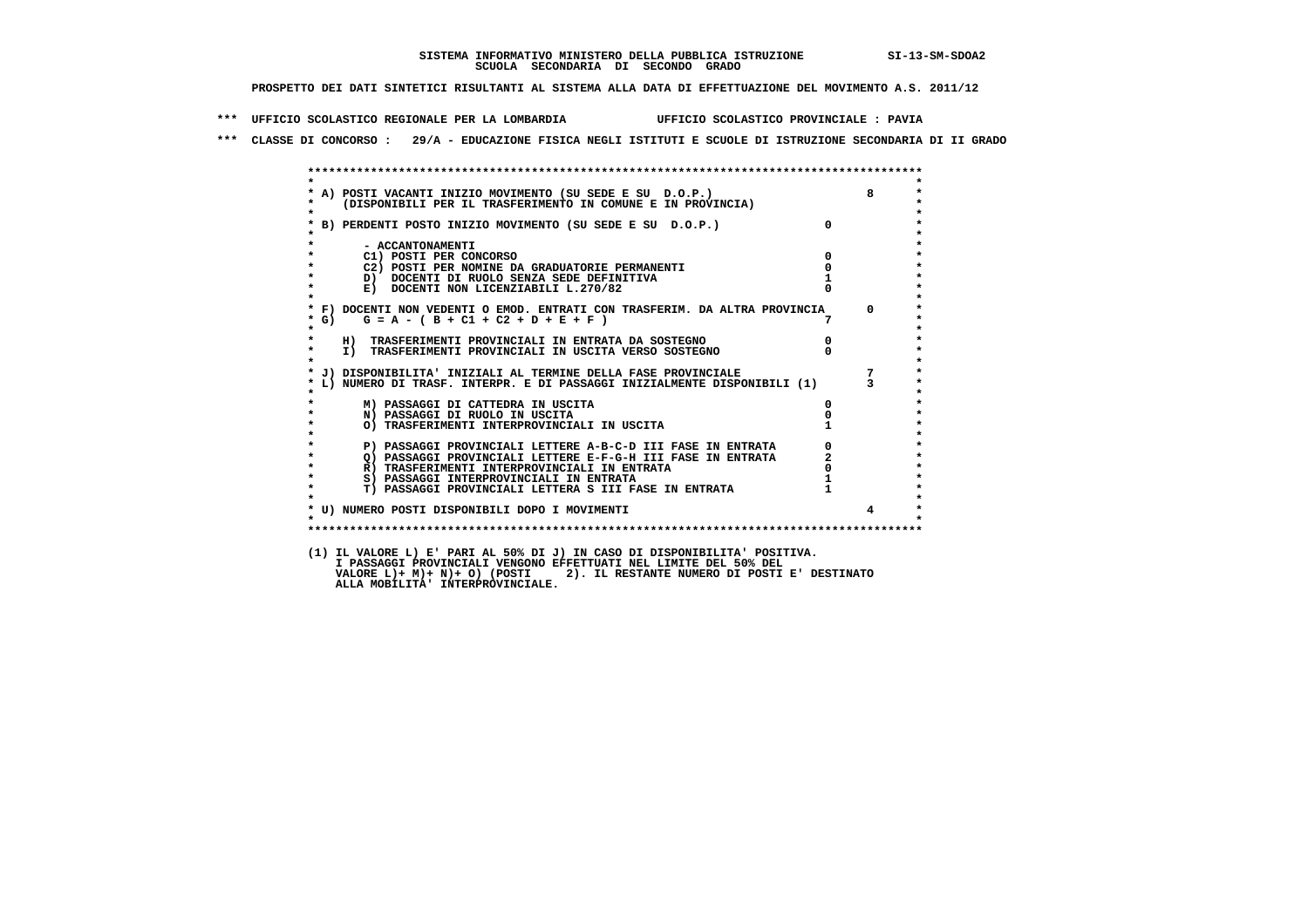**\*\*\* UFFICIO SCOLASTICO REGIONALE PER LA LOMBARDIA UFFICIO SCOLASTICO PROVINCIALE : PAVIA**

 **\*\*\* CLASSE DI CONCORSO : 31/A - EDUCAZIONE MUSICALE NEGLI ISTITUTI E SCUOLE DI ISTRUZIONE SECONDARIA DI II GRADO**

| A) POSTI VACANTI INIZIO MOVIMENTO (SU SEDE E SU D.O.P.)                                                                     | $\Omega$ |
|-----------------------------------------------------------------------------------------------------------------------------|----------|
| (DISPONIBILI PER IL TRASFERIMENTO IN COMUNE E IN PROVINCIA)                                                                 |          |
|                                                                                                                             |          |
| B) PERDENTI POSTO INIZIO MOVIMENTO (SU SEDE E SU D.O.P.)                                                                    |          |
|                                                                                                                             |          |
| - ACCANTONAMENTI                                                                                                            |          |
| C1) POSTI PER CONCORSO                                                                                                      |          |
| C2) POSTI PER NOMINE DA GRADUATORIE PERMANENTI                                                                              |          |
| D) DOCENTI DI RUOLO SENZA SEDE DEFINITIVA                                                                                   |          |
| E) DOCENTI NON LICENZIABILI L.270/82                                                                                        |          |
|                                                                                                                             | $\Omega$ |
| * F) DOCENTI NON VEDENTI O EMOD. ENTRATI CON TRASFERIM. DA ALTRA PROVINCIA<br>$G = A - (B + C1 + C2 + D + E + F)$<br>* G) + |          |
|                                                                                                                             |          |
| H) TRASFERIMENTI PROVINCIALI IN ENTRATA DA SOSTEGNO                                                                         |          |
| I) TRASFERIMENTI PROVINCIALI IN USCITA VERSO SOSTEGNO                                                                       |          |
|                                                                                                                             |          |
| J) DISPONIBILITA' INIZIALI AL TERMINE DELLA FASE PROVINCIALE                                                                | $-1$     |
| L) NUMERO DI TRASF. INTERPR. E DI PASSAGGI INIZIALMENTE DISPONIBILI (1)                                                     | $-1$     |
|                                                                                                                             |          |
| M) PASSAGGI DI CATTEDRA IN USCITA                                                                                           |          |
| N) PASSAGGI DI RUOLO IN USCITA                                                                                              |          |
| O) TRASFERIMENTI INTERPROVINCIALI IN USCITA                                                                                 |          |
|                                                                                                                             |          |
| P) PASSAGGI PROVINCIALI LETTERE A-B-C-D III FASE IN ENTRATA                                                                 |          |
| O) PASSAGGI PROVINCIALI LETTERE E-F-G-H III FASE IN ENTRATA                                                                 |          |
| R) TRASFERIMENTI INTERPROVINCIALI IN ENTRATA                                                                                |          |
| S) PASSAGGI INTERPROVINCIALI IN ENTRATA                                                                                     |          |
| T) PASSAGGI PROVINCIALI LETTERA S III FASE IN ENTRATA                                                                       |          |
|                                                                                                                             |          |
| * U) NUMERO POSTI DISPONIBILI DOPO I MOVIMENTI                                                                              | $-1$     |
|                                                                                                                             |          |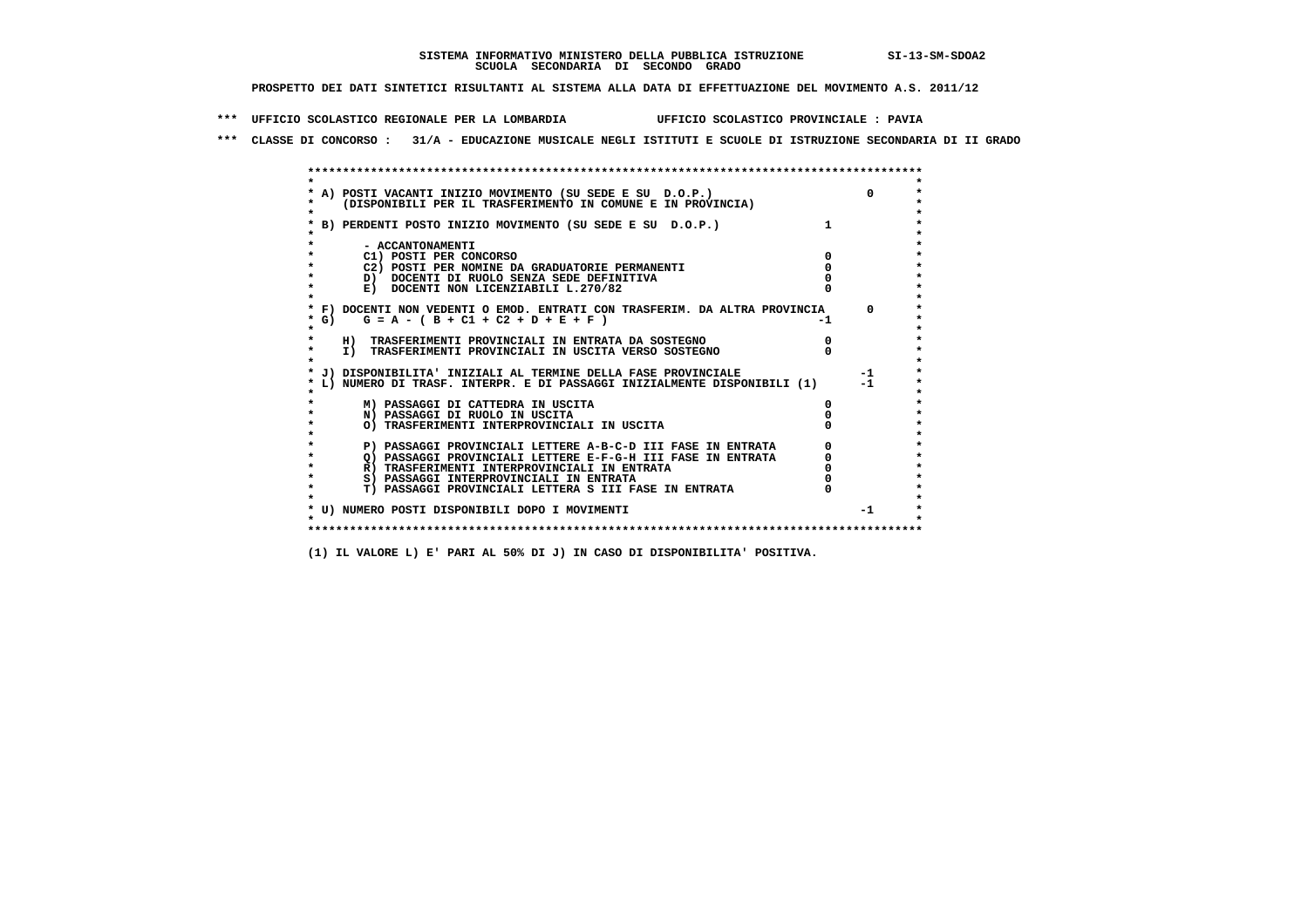**\*\*\* UFFICIO SCOLASTICO REGIONALE PER LA LOMBARDIA UFFICIO SCOLASTICO PROVINCIALE : PAVIA**

 **\*\*\* CLASSE DI CONCORSO : 34/A - ELETTRONICA**

 **\*\*\*\*\*\*\*\*\*\*\*\*\*\*\*\*\*\*\*\*\*\*\*\*\*\*\*\*\*\*\*\*\*\*\*\*\*\*\*\*\*\*\*\*\*\*\*\*\*\*\*\*\*\*\*\*\*\*\*\*\*\*\*\*\*\*\*\*\*\*\*\*\*\*\*\*\*\*\*\*\*\*\*\*\*\*\*\* \* \*** $\bullet$  **\* A) POSTI VACANTI INIZIO MOVIMENTO (SU SEDE E SU D.O.P.) 1 \* \* (DISPONIBILI PER IL TRASFERIMENTO IN COMUNE E IN PROVINCIA) \* \* \* \* B) PERDENTI POSTO INIZIO MOVIMENTO (SU SEDE E SU D.O.P.) 0 \* \* \* \* - ACCANTONAMENTI \* \* C1) POSTI PER CONCORSO 0 \* \* C2) POSTI PER NOMINE DA GRADUATORIE PERMANENTI 0 \*b b** docenti di RUOLO SENZA SEDE DEFINITIVA  $\overline{D}$  **b**  $\overline{D}$  0  $\overline{D}$  0  $\overline{D}$  0  $\overline{D}$  0  $\overline{D}$  0  $\overline{D}$  0  $\overline{D}$  0  $\overline{D}$  0  $\overline{D}$  0  $\overline{D}$  0  $\overline{D}$  0  $\overline{D}$  0  $\overline{D}$  0  $\overline{D}$  0  $\overline{D}$ **E) DOCENTI NON LICENZIABILI L.270/82 \* \* \* F) DOCENTI NON VEDENTI O EMOD. ENTRATI CON TRASFERIM. DA ALTRA PROVINCIA 0 \***  $\star$  **G)** G = A - ( B + C1 + C2 + D + E + F )  **\* \* \* H) TRASFERIMENTI PROVINCIALI IN ENTRATA DA SOSTEGNO 0 \* \* I) TRASFERIMENTI PROVINCIALI IN USCITA VERSO SOSTEGNO 0 \* \* \* \* J) DISPONIBILITA' INIZIALI AL TERMINE DELLA FASE PROVINCIALE 1 \* \* L) NUMERO DI TRASF. INTERPR. E DI PASSAGGI INIZIALMENTE DISPONIBILI (1) 0 \* \* \* \* M) PASSAGGI DI CATTEDRA IN USCITA 1 \* \* N) PASSAGGI DI RUOLO IN USCITA 0 \*O) TRASFERIMENTI INTERPROVINCIALI IN USCITA \* \* P) PASSAGGI PROVINCIALI LETTERE A-B-C-D III FASE IN ENTRATA** 0 <sup>0</sup> **DASSAGGI PROVINCIALI LETTERE E-F-G-H** III FASE IN ENTRATA 0 <sup>0</sup> **2) PASSAGGI PROVINCIALI LETTERE E-F-G-H III FASE IN ENTRATA 6 0 R**) TRASFERIMENTI INTERPROVINCIALI IN ENTRATA 6 **0 R)** TRASFERIMENTI INTERPROVINCIALI IN ENTRATA  $\begin{bmatrix} 0 & 0 \\ 0 & 0 \\ 0 & 0 \end{bmatrix}$  PASSAGGI INTERPROVINCIALI IN ENTRATA  $\begin{bmatrix} 0 & 0 \\ 0 & 0 \\ 0 & 0 \end{bmatrix}$  **\* S) PASSAGGI INTERPROVINCIALI IN ENTRATA 0 \*** $\ddot{\phantom{1}}$  **\* T) PASSAGGI PROVINCIALI LETTERA S III FASE IN ENTRATA 0 \*** $\star$  **\* \* \* U) NUMERO POSTI DISPONIBILI DOPO I MOVIMENTI 3 \* \* \* \*\*\*\*\*\*\*\*\*\*\*\*\*\*\*\*\*\*\*\*\*\*\*\*\*\*\*\*\*\*\*\*\*\*\*\*\*\*\*\*\*\*\*\*\*\*\*\*\*\*\*\*\*\*\*\*\*\*\*\*\*\*\*\*\*\*\*\*\*\*\*\*\*\*\*\*\*\*\*\*\*\*\*\*\*\*\*\* (1) IL VALORE L) E' PARI AL 50% DI J) IN CASO DI DISPONIBILITA' POSITIVA. I PASSAGGI PROVINCIALI VENGONO EFFETTUATI NEL LIMITE DEL 50% DEL VALORE L)+ M)+ N)+ O) (POSTI 1). IL RESTANTE NUMERO DI POSTI E' DESTINATO ALLA MOBILITA' INTERPROVINCIALE.**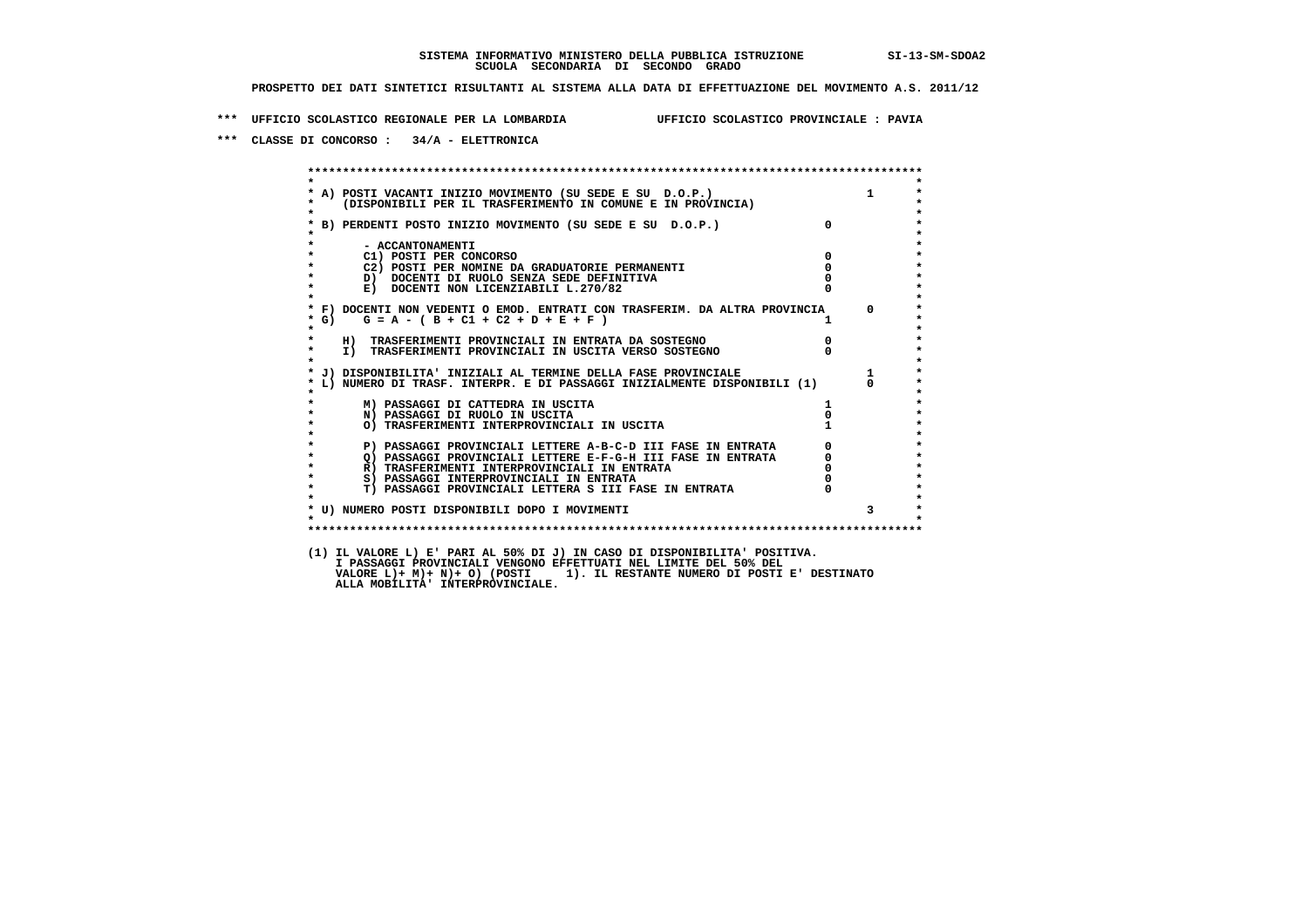**\*\*\* UFFICIO SCOLASTICO REGIONALE PER LA LOMBARDIA UFFICIO SCOLASTICO PROVINCIALE : PAVIA**

 **\*\*\* CLASSE DI CONCORSO : 35/A - ELETTROTECNICA**

 **\*\*\*\*\*\*\*\*\*\*\*\*\*\*\*\*\*\*\*\*\*\*\*\*\*\*\*\*\*\*\*\*\*\*\*\*\*\*\*\*\*\*\*\*\*\*\*\*\*\*\*\*\*\*\*\*\*\*\*\*\*\*\*\*\*\*\*\*\*\*\*\*\*\*\*\*\*\*\*\*\*\*\*\*\*\*\*\* \* \*** $\bullet$  **\* A) POSTI VACANTI INIZIO MOVIMENTO (SU SEDE E SU D.O.P.) 0 \* \* (DISPONIBILI PER IL TRASFERIMENTO IN COMUNE E IN PROVINCIA) \* \* \* \* B) PERDENTI POSTO INIZIO MOVIMENTO (SU SEDE E SU D.O.P.) 1 \* \* \* \* - ACCANTONAMENTI \* \* C1) POSTI PER CONCORSO 0 \* \* C2) POSTI PER NOMINE DA GRADUATORIE PERMANENTI 0 \*D)** DOCENTI DI RUOLO SENZA SEDE DEFINITIVA  $\overline{a}$  0  $\overline{b}$  0  $\overline{c}$  0  $\overline{c}$  0  $\overline{c}$  0  $\overline{a}$  0  $\overline{b}$ **E) DOCENTI NON LICENZIABILI L.270/82 \* \* \* F) DOCENTI NON VEDENTI O EMOD. ENTRATI CON TRASFERIM. DA ALTRA PROVINCIA 0 \***  $\star$  **G)** G = A - ( B + C1 + C2 + D + E + F)  **\* \* \* H) TRASFERIMENTI PROVINCIALI IN ENTRATA DA SOSTEGNO 0 \*The CONSTRUCTION CONSTRUCTED IN CONSTRUCTION CONSTRUES.**<br> **T**) TRASFERIMENTI PROVINCIALI IN USCITA VERSO SOSTEGNO  **\* \* \* J) DISPONIBILITA' INIZIALI AL TERMINE DELLA FASE PROVINCIALE -1 \* \* L) NUMERO DI TRASF. INTERPR. E DI PASSAGGI INIZIALMENTE DISPONIBILI (1) -1 \* \* \* \* M) PASSAGGI DI CATTEDRA IN USCITA 0 \* \* N) PASSAGGI DI RUOLO IN USCITA 0 \* \* O) TRASFERIMENTI INTERPROVINCIALI IN USCITA 0 \* \* \* P) PASSAGGI PROVINCIALI LETTERE A-B-C-D III FASE IN ENTRATA** 0 <sup>0</sup> **DASSAGGI PROVINCIALI LETTERE E-F-G-H** III FASE IN ENTRATA 0 <sup>0</sup>  $\star$  **\* Q) PASSAGGI PROVINCIALI LETTERE E-F-G-H III FASE IN ENTRATA 0 \*R)** TRASFERIMENTI INTERPROVINCIALI IN ENTRATA  $\begin{bmatrix} 0 & 0 \\ 0 & 0 \\ 0 & 0 \end{bmatrix}$  PASSAGGI INTERPROVINCIALI IN ENTRATA  $\begin{bmatrix} 0 & 0 \\ 0 & 0 \\ 0 & 0 \end{bmatrix}$  **\* S) PASSAGGI INTERPROVINCIALI IN ENTRATA 0 \*** $\ddot{\phantom{1}}$  **\* T) PASSAGGI PROVINCIALI LETTERA S III FASE IN ENTRATA 0 \*** $\star$  **\* \* \* U) NUMERO POSTI DISPONIBILI DOPO I MOVIMENTI -1 \* \* \* \*\*\*\*\*\*\*\*\*\*\*\*\*\*\*\*\*\*\*\*\*\*\*\*\*\*\*\*\*\*\*\*\*\*\*\*\*\*\*\*\*\*\*\*\*\*\*\*\*\*\*\*\*\*\*\*\*\*\*\*\*\*\*\*\*\*\*\*\*\*\*\*\*\*\*\*\*\*\*\*\*\*\*\*\*\*\*\***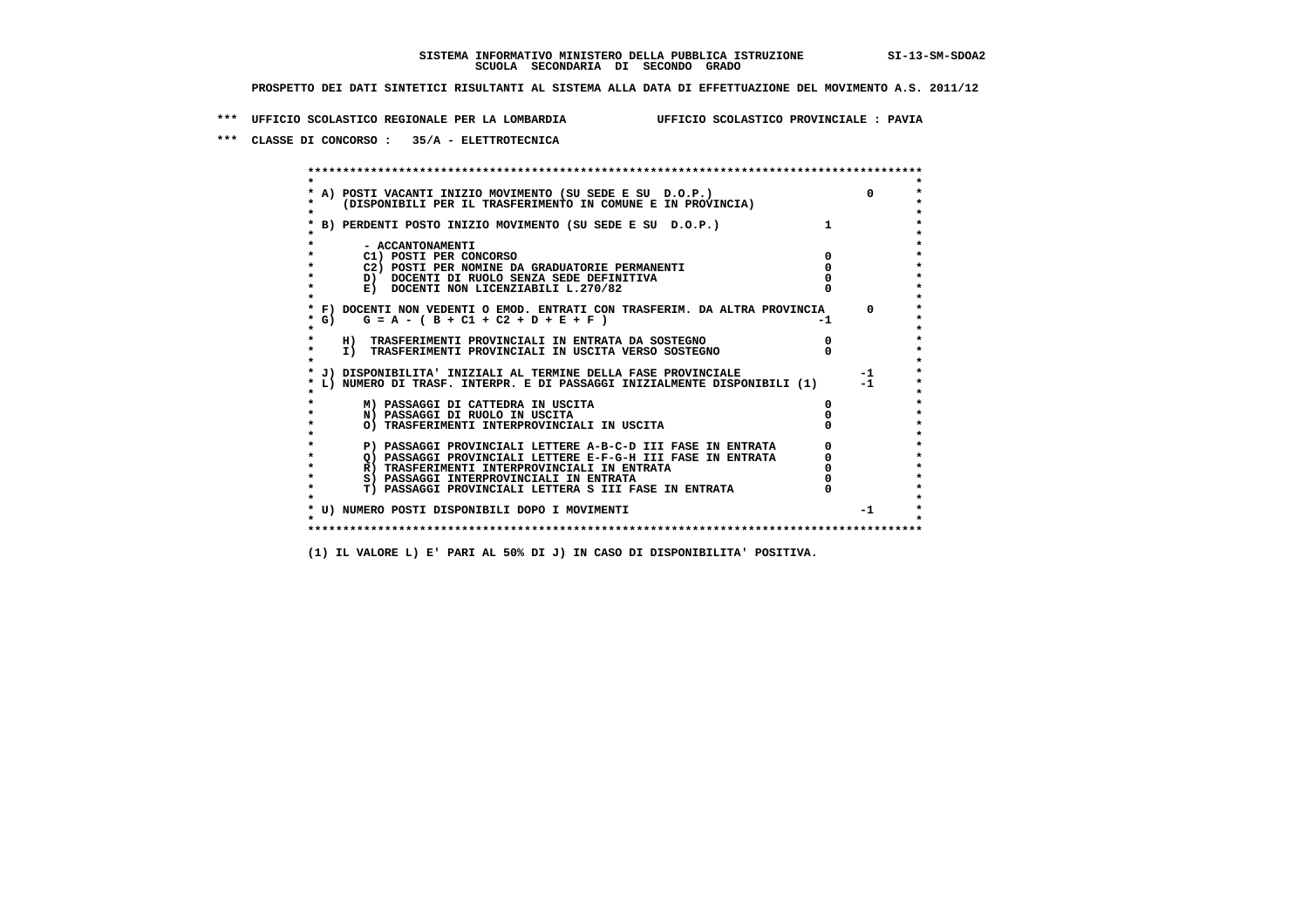**\*\*\* UFFICIO SCOLASTICO REGIONALE PER LA LOMBARDIA UFFICIO SCOLASTICO PROVINCIALE : PAVIA**

 **\*\*\* CLASSE DI CONCORSO : 36/A - FILOSOFIA, PSICOLOGIA E SCIENZE DELL' EDUCAZIONE**

 **\*\*\*\*\*\*\*\*\*\*\*\*\*\*\*\*\*\*\*\*\*\*\*\*\*\*\*\*\*\*\*\*\*\*\*\*\*\*\*\*\*\*\*\*\*\*\*\*\*\*\*\*\*\*\*\*\*\*\*\*\*\*\*\*\*\*\*\*\*\*\*\*\*\*\*\*\*\*\*\*\*\*\*\*\*\*\*\* \* \*** $\bullet$  **\* A) POSTI VACANTI INIZIO MOVIMENTO (SU SEDE E SU D.O.P.) 0 \* \* (DISPONIBILI PER IL TRASFERIMENTO IN COMUNE E IN PROVINCIA) \*** $\bullet$  **\* \* \* B) PERDENTI POSTO INIZIO MOVIMENTO (SU SEDE E SU D.O.P.) 0 \* \* \* \* - ACCANTONAMENTI \* \* C1) POSTI PER CONCORSO 0 \* \* C2) POSTI PER NOMINE DA GRADUATORIE PERMANENTI 0 \*b**  $\overline{D}$  **docenti di RUOLO SENZA SEDE DEFINITIVA**  $\overline{D}$  **0**  $\overline{D}$  **0**  $\overline{D}$  **0**  $\overline{D}$  **0**  $\overline{D}$  **0**  $\overline{D}$  **0**  $\overline{D}$  **0**  $\overline{D}$  **0**  $\overline{D}$  **0**  $\overline{D}$  **0**  $\overline{D}$  **0**  $\overline{D}$  **0**  $\overline{D}$  **0 E) DOCENTI NON LICENZIABILI L.270/82 \* \* \* F) DOCENTI NON VEDENTI O EMOD. ENTRATI CON TRASFERIM. DA ALTRA PROVINCIA 0 \* \* G) G = A - ( B + C1 + C2 + D + E + F ) 0 \* \* \* \* H) TRASFERIMENTI PROVINCIALI IN ENTRATA DA SOSTEGNO 1 \* \* I) TRASFERIMENTI PROVINCIALI IN USCITA VERSO SOSTEGNO 0 \* \* \* \* J) DISPONIBILITA' INIZIALI AL TERMINE DELLA FASE PROVINCIALE -1 \* \* L) NUMERO DI TRASF. INTERPR. E DI PASSAGGI INIZIALMENTE DISPONIBILI (1) -1 \* \* \* \* M) PASSAGGI DI CATTEDRA IN USCITA 0 \* \* N) PASSAGGI DI RUOLO IN USCITA 0 \*O) TRASFERIMENTI INTERPROVINCIALI IN USCITA \* \* P) PASSAGGI PROVINCIALI LETTERE A-B-C-D III FASE IN ENTRATA** 0 <sup>0</sup> **DASSAGGI PROVINCIALI LETTERE E-F-G-H** III FASE IN ENTRATA 0 <sup>0</sup>  $\star$  **\* Q) PASSAGGI PROVINCIALI LETTERE E-F-G-H III FASE IN ENTRATA 0 \*R)** TRASFERIMENTI INTERPROVINCIALI IN ENTRATA  $\begin{bmatrix} 0 & 0 \\ 0 & 0 \\ 0 & 0 \end{bmatrix}$  PASSAGGI INTERPROVINCIALI IN ENTRATA  $\begin{bmatrix} 0 & 0 \\ 0 & 0 \\ 0 & 0 \end{bmatrix}$  **\* S) PASSAGGI INTERPROVINCIALI IN ENTRATA 0 \*** $\ddot{\phantom{1}}$  **\* T) PASSAGGI PROVINCIALI LETTERA S III FASE IN ENTRATA 0 \*** $\star$  **\* \* \* U) NUMERO POSTI DISPONIBILI DOPO I MOVIMENTI 0 \* \* \* \*\*\*\*\*\*\*\*\*\*\*\*\*\*\*\*\*\*\*\*\*\*\*\*\*\*\*\*\*\*\*\*\*\*\*\*\*\*\*\*\*\*\*\*\*\*\*\*\*\*\*\*\*\*\*\*\*\*\*\*\*\*\*\*\*\*\*\*\*\*\*\*\*\*\*\*\*\*\*\*\*\*\*\*\*\*\*\***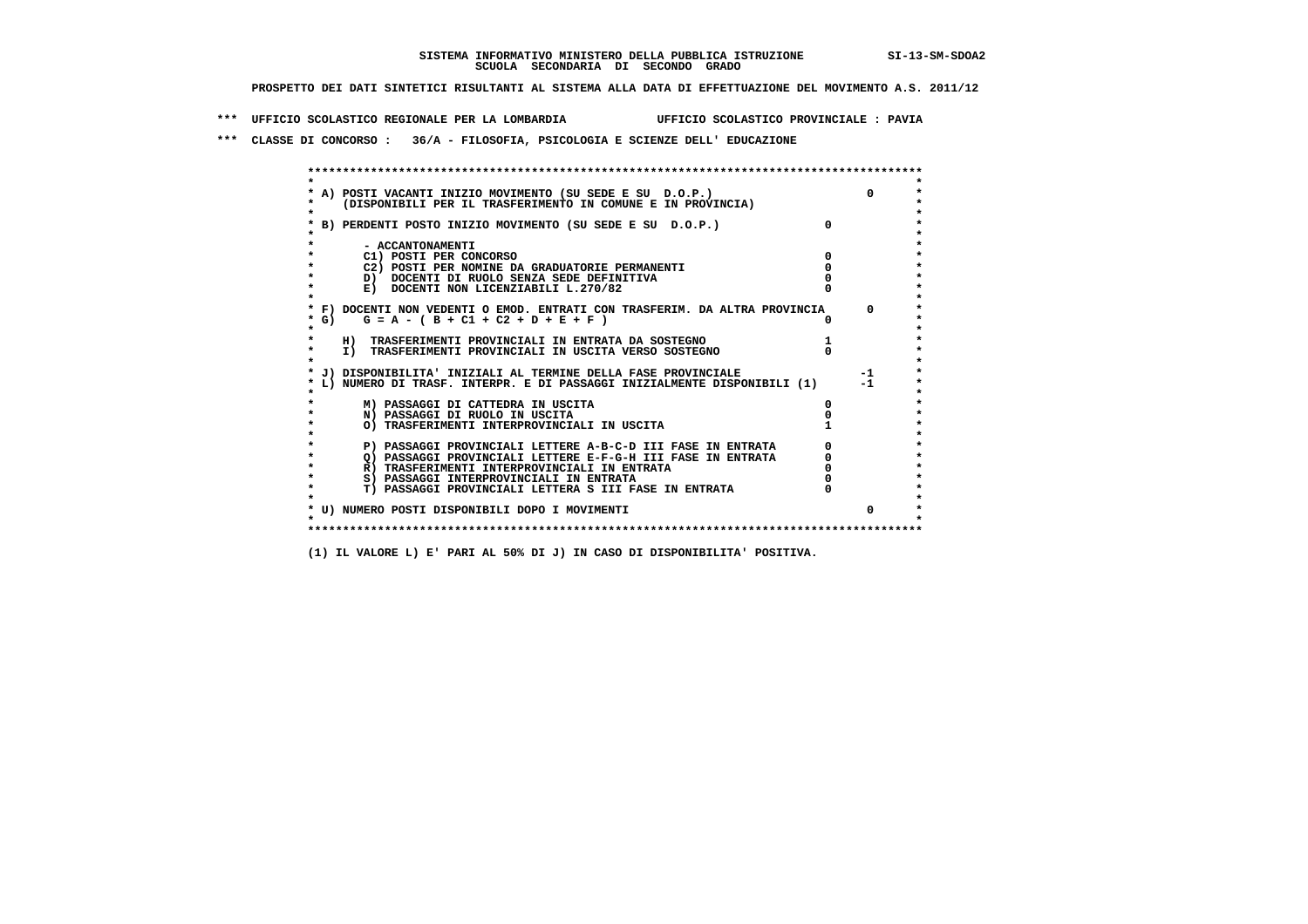**\*\*\* UFFICIO SCOLASTICO REGIONALE PER LA LOMBARDIA UFFICIO SCOLASTICO PROVINCIALE : PAVIA**

 **\*\*\* CLASSE DI CONCORSO : 37/A - FILOSOFIA E STORIA**

|                   | A) POSTI VACANTI INIZIO MOVIMENTO (SU SEDE E SU D.O.P.) 7<br>(DISPONIBILI PER IL TRASFERIMENTO IN COMUNE E IN PROVINCIA)                               |                |              |
|-------------------|--------------------------------------------------------------------------------------------------------------------------------------------------------|----------------|--------------|
|                   | * B) PERDENTI POSTO INIZIO MOVIMENTO (SU SEDE E SU D.O.P.)                                                                                             | $\mathbf{1}$   |              |
|                   | - ACCANTONAMENTI<br>C1) POSTI PER CONCORSO                                                                                                             | $\overline{0}$ |              |
|                   | C2) POSTI PER NOMINE DA GRADUATORIE PERMANENTI                                                                                                         | $\mathbf{0}$   |              |
| $\star$           | D) DOCENTI DI RUOLO SENZA SEDE DEFINITIVA                                                                                                              |                |              |
| $\star$           | E) DOCENTI NON LICENZIABILI L.270/82                                                                                                                   |                |              |
| $*$ G)<br>$\star$ | * F) DOCENTI NON VEDENTI O EMOD. ENTRATI CON TRASFERIM. DA ALTRA PROVINCIA<br>$G = A - (B + C1 + C2 + D + E + F)$                                      | б.             | $\Omega$     |
| $\star$           | H) TRASFERIMENTI PROVINCIALI IN ENTRATA DA SOSTEGNO                                                                                                    | $\overline{0}$ |              |
| $\star$           | I) TRASFERIMENTI PROVINCIALI IN USCITA VERSO SOSTEGNO<br>I) TRASFERIMENTI PROVINCIALI IN USCITA VERSO SOSTEGNO                                         |                |              |
|                   | * J) DISPONIBILITA' INIZIALI AL TERMINE DELLA FASE PROVINCIALE                                                                                         |                | $6^{\circ}$  |
|                   | L) NUMERO DI TRASF. INTERPR. E DI PASSAGGI INIZIALMENTE DISPONIBILI (1)                                                                                |                |              |
|                   | M) PASSAGGI DI CATTEDRA IN USCITA                                                                                                                      | $\mathbf{0}$   |              |
| $\star$           | N) PASSAGGI DI RUOLO IN USCITA                                                                                                                         |                |              |
|                   | O) TRASFERIMENTI INTERPROVINCIALI IN USCITA                                                                                                            |                |              |
|                   | P) PASSAGGI PROVINCIALI LETTERE A-B-C-D III FASE IN ENTRATA                                                                                            |                |              |
|                   |                                                                                                                                                        |                |              |
| $\star$           | 2) PASSAGGI PROVINCIALI LETTERE E-F-G-H III FASE IN ENTRATA<br>R) TRASFERIMENTI INTERPROVINCIALI IN ENTRATA<br>S) PASSAGGI INTERPROVINCIALI IN ENTRATA |                |              |
| $\star$           | S) PASSAGGI INTERPROVINCIALI IN ENTRATA                                                                                                                |                |              |
| $\star$           | T) PASSAGGI PROVINCIALI LETTERA S III FASE IN ENTRATA                                                                                                  |                |              |
|                   | * U) NUMERO POSTI DISPONIBILI DOPO I MOVIMENTI                                                                                                         |                | $\mathbf{3}$ |
| $\star$           |                                                                                                                                                        |                |              |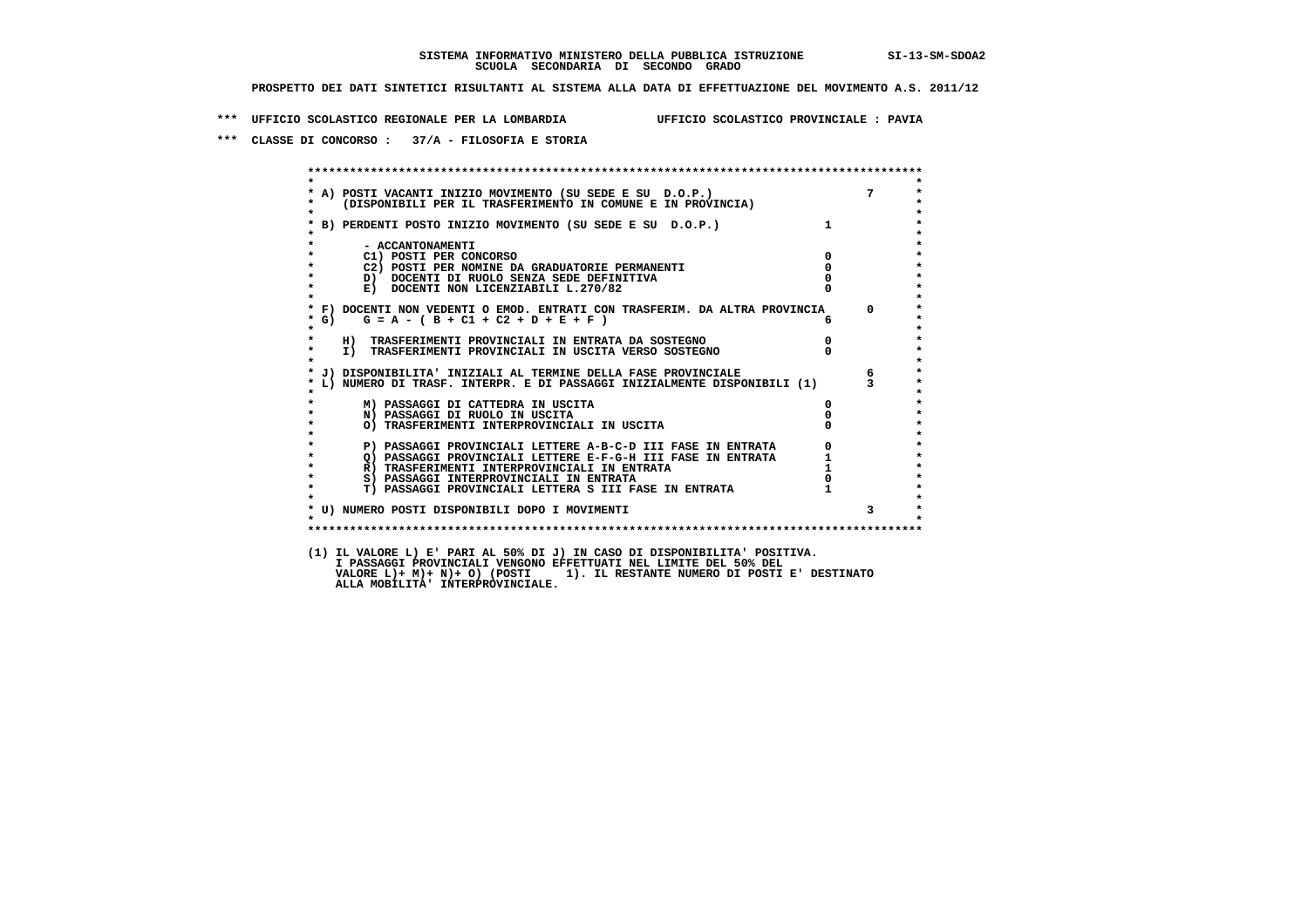**\*\*\* UFFICIO SCOLASTICO REGIONALE PER LA LOMBARDIA UFFICIO SCOLASTICO PROVINCIALE : PAVIA**

 **\*\*\* CLASSE DI CONCORSO : 38/A - FISICA**

 **\*\*\*\*\*\*\*\*\*\*\*\*\*\*\*\*\*\*\*\*\*\*\*\*\*\*\*\*\*\*\*\*\*\*\*\*\*\*\*\*\*\*\*\*\*\*\*\*\*\*\*\*\*\*\*\*\*\*\*\*\*\*\*\*\*\*\*\*\*\*\*\*\*\*\*\*\*\*\*\*\*\*\*\*\*\*\*\* \* \*** $\bullet$  **\* A) POSTI VACANTI INIZIO MOVIMENTO (SU SEDE E SU D.O.P.) 3 \*** $\star$  **\* (DISPONIBILI PER IL TRASFERIMENTO IN COMUNE E IN PROVINCIA) \* \* \* \* B) PERDENTI POSTO INIZIO MOVIMENTO (SU SEDE E SU D.O.P.) 2 \* \* \* \* - ACCANTONAMENTI \* \* C1) POSTI PER CONCORSO 0 \* \* C2) POSTI PER NOMINE DA GRADUATORIE PERMANENTI 0 \*D)** DOCENTI DI RUOLO SENZA SEDE DEFINITIVA  $\overline{a}$  0  $\overline{b}$  0  $\overline{c}$  0  $\overline{c}$  0  $\overline{c}$  0  $\overline{a}$  0  $\overline{c}$ **E) DOCENTI NON LICENZIABILI L.270/82 \* \* \* F) DOCENTI NON VEDENTI O EMOD. ENTRATI CON TRASFERIM. DA ALTRA PROVINCIA 0 \***  $\star$  **G)** G = A - ( B + C1 + C2 + D + E + F )  **\* \* \* H) TRASFERIMENTI PROVINCIALI IN ENTRATA DA SOSTEGNO 0 \* \* I) TRASFERIMENTI PROVINCIALI IN USCITA VERSO SOSTEGNO 0 \* \* \* \* J) DISPONIBILITA' INIZIALI AL TERMINE DELLA FASE PROVINCIALE 1 \* \* L) NUMERO DI TRASF. INTERPR. E DI PASSAGGI INIZIALMENTE DISPONIBILI (1) 0 \* \* \* \* M) PASSAGGI DI CATTEDRA IN USCITA 0 \* \* N) PASSAGGI DI RUOLO IN USCITA 0 \* \* O) TRASFERIMENTI INTERPROVINCIALI IN USCITA 0 \* \* \* P) PASSAGGI PROVINCIALI LETTERE A-B-C-D III FASE IN ENTRATA** 0 <sup>0</sup> **DASSAGGI PROVINCIALI LETTERE E-F-G-H** III FASE IN ENTRATA 0 <sup>0</sup>  **\* Q) PASSAGGI PROVINCIALI LETTERE E-F-G-H III FASE IN ENTRATA 0 \*R)** TRASFERIMENTI INTERPROVINCIALI IN ENTRATA  $\begin{bmatrix} 0 & 0 \\ 0 & 0 \\ 0 & 0 \end{bmatrix}$  PASSAGGI INTERPROVINCIALI IN ENTRATA  $\begin{bmatrix} 0 & 0 \\ 0 & 0 \\ 0 & 0 \end{bmatrix}$  **\* S) PASSAGGI INTERPROVINCIALI IN ENTRATA 0 \*** $\ddot{\phantom{1}}$  **\* T) PASSAGGI PROVINCIALI LETTERA S III FASE IN ENTRATA 0 \*** $\star$  **\* \* \* U) NUMERO POSTI DISPONIBILI DOPO I MOVIMENTI 1 \* \* \* \*\*\*\*\*\*\*\*\*\*\*\*\*\*\*\*\*\*\*\*\*\*\*\*\*\*\*\*\*\*\*\*\*\*\*\*\*\*\*\*\*\*\*\*\*\*\*\*\*\*\*\*\*\*\*\*\*\*\*\*\*\*\*\*\*\*\*\*\*\*\*\*\*\*\*\*\*\*\*\*\*\*\*\*\*\*\*\***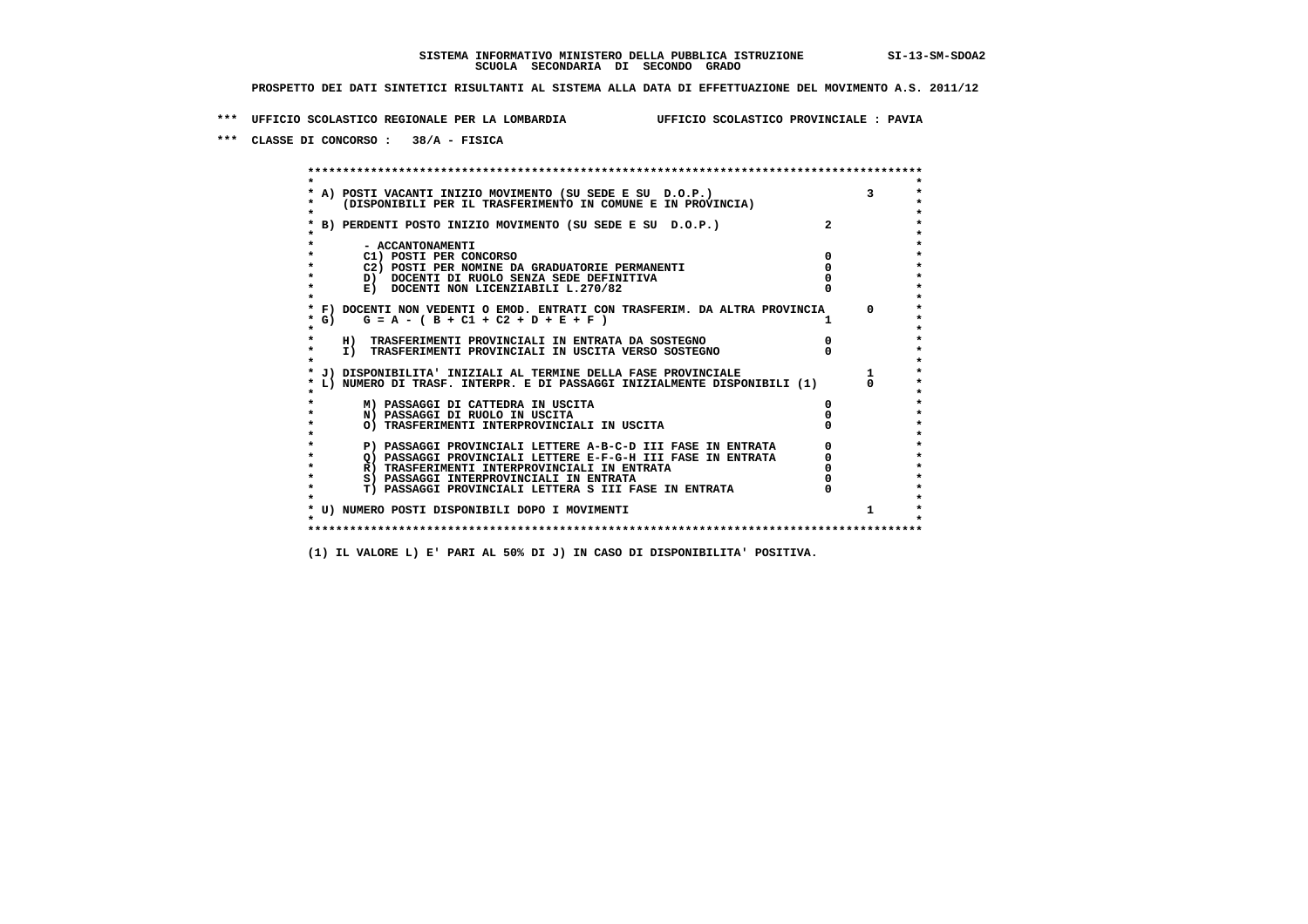**\*\*\* UFFICIO SCOLASTICO REGIONALE PER LA LOMBARDIA UFFICIO SCOLASTICO PROVINCIALE : PAVIA**

 **\*\*\* CLASSE DI CONCORSO : 39/A - GEOGRAFIA**

 **\*\*\*\*\*\*\*\*\*\*\*\*\*\*\*\*\*\*\*\*\*\*\*\*\*\*\*\*\*\*\*\*\*\*\*\*\*\*\*\*\*\*\*\*\*\*\*\*\*\*\*\*\*\*\*\*\*\*\*\*\*\*\*\*\*\*\*\*\*\*\*\*\*\*\*\*\*\*\*\*\*\*\*\*\*\*\*\* \* \*** $\ddot{\phantom{1}}$  **\* A) POSTI VACANTI INIZIO MOVIMENTO (SU SEDE E SU D.O.P.) 5 \* \* (DISPONIBILI PER IL TRASFERIMENTO IN COMUNE E IN PROVINCIA) \* \* \* \* B) PERDENTI POSTO INIZIO MOVIMENTO (SU SEDE E SU D.O.P.) 1 \* \* \* \* - ACCANTONAMENTI \* \* C1) POSTI PER CONCORSO 0 \* \* C2) POSTI PER NOMINE DA GRADUATORIE PERMANENTI 0 \*b**  $\overline{D}$  **docenti di RUOLO SENZA SEDE DEFINITIVA**  $\overline{D}$  **1**  $\overline{D}$  **1**  $\overline{D}$  **1**  $\overline{D}$  **1**  $\overline{D}$  **1**  $\overline{D}$  **1**  $\overline{D}$  **1**  $\overline{D}$  **1**  $\overline{D}$  **1**  $\overline{D}$  **1**  $\overline{D}$  **1**  $\overline{D}$  **1**  $\overline{D}$  **1 E) DOCENTI NON LICENZIABILI L.270/82 \* \* \* F) DOCENTI NON VEDENTI O EMOD. ENTRATI CON TRASFERIM. DA ALTRA PROVINCIA 0 \* \* G) G = A - ( B + C1 + C2 + D + E + F ) 3 \* \* \* \* H) TRASFERIMENTI PROVINCIALI IN ENTRATA DA SOSTEGNO 0 \* \* I) TRASFERIMENTI PROVINCIALI IN USCITA VERSO SOSTEGNO 0 \* \* \* \* J) DISPONIBILITA' INIZIALI AL TERMINE DELLA FASE PROVINCIALE 3 \* \* L) NUMERO DI TRASF. INTERPR. E DI PASSAGGI INIZIALMENTE DISPONIBILI (1) 1 \* \* \* \* M) PASSAGGI DI CATTEDRA IN USCITA 0 \* \* N) PASSAGGI DI RUOLO IN USCITA 0 \* \* O) TRASFERIMENTI INTERPROVINCIALI IN USCITA 0 \* \* \* P) PASSAGGI PROVINCIALI LETTERE A-B-C-D III FASE IN ENTRATA** 0 <sup>0</sup> **DASSAGGI PROVINCIALI LETTERE E-F-G-H** III FASE IN ENTRATA 0 <sup>0</sup> **2) PASSAGGI PROVINCIALI LETTERE E-F-G-H III FASE IN ENTRATA 6 0 R**) TRASFERIMENTI INTERPROVINCIALI IN ENTRATA 6 **0 R)** TRASFERIMENTI INTERPROVINCIALI IN ENTRATA  $\begin{bmatrix} 0 & 0 \\ 0 & 0 \\ 0 & 0 \end{bmatrix}$  PASSAGGI INTERPROVINCIALI IN ENTRATA  $\begin{bmatrix} 0 & 0 \\ 0 & 0 \\ 0 & 0 \end{bmatrix}$  **\* S) PASSAGGI INTERPROVINCIALI IN ENTRATA 0 \*** $\ddot{\phantom{1}}$  **\* T) PASSAGGI PROVINCIALI LETTERA S III FASE IN ENTRATA 0 \*** $\star$  **\* \* \* U) NUMERO POSTI DISPONIBILI DOPO I MOVIMENTI 3 \* \* \* \*\*\*\*\*\*\*\*\*\*\*\*\*\*\*\*\*\*\*\*\*\*\*\*\*\*\*\*\*\*\*\*\*\*\*\*\*\*\*\*\*\*\*\*\*\*\*\*\*\*\*\*\*\*\*\*\*\*\*\*\*\*\*\*\*\*\*\*\*\*\*\*\*\*\*\*\*\*\*\*\*\*\*\*\*\*\*\* (1) IL VALORE L) E' PARI AL 50% DI J) IN CASO DI DISPONIBILITA' POSITIVA. I PASSAGGI PROVINCIALI VENGONO EFFETTUATI NEL LIMITE DEL 50% DEL VALORE L)+ M)+ N)+ O) (POSTI 0). IL RESTANTE NUMERO DI POSTI E' DESTINATO ALLA MOBILITA' INTERPROVINCIALE.**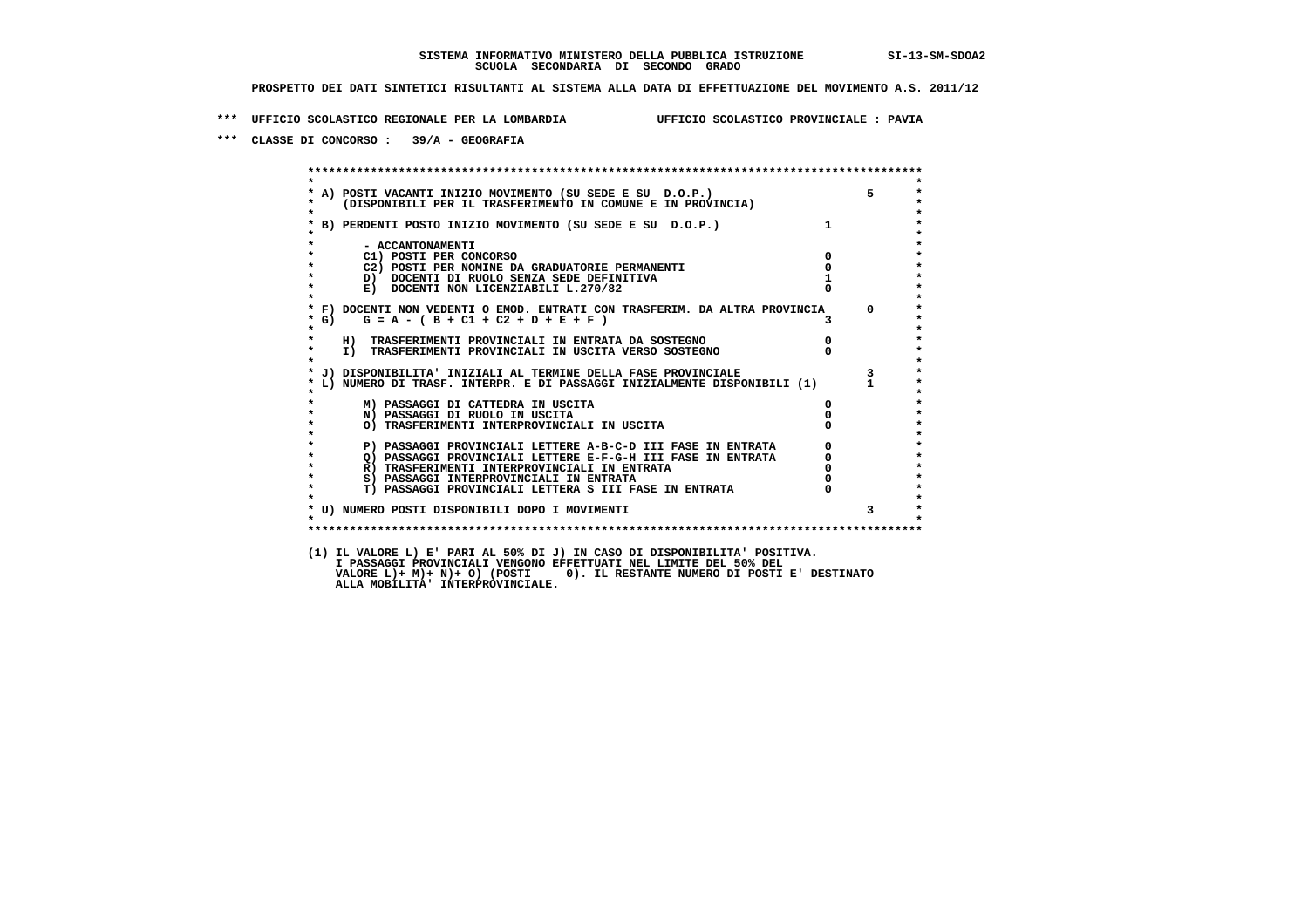**\*\*\* UFFICIO SCOLASTICO REGIONALE PER LA LOMBARDIA UFFICIO SCOLASTICO PROVINCIALE : PAVIA**

 **\*\*\* CLASSE DI CONCORSO : 40/A - IGIENE, ANATOMIA, FISIOLOGIA, PATOLOGIA GENERALE E DELL'APPARATO MASTICATORIO**

|        | * A) POSTI VACANTI INIZIO MOVIMENTO (SU SEDE E SU D.O.P.)                  |  |
|--------|----------------------------------------------------------------------------|--|
|        | (DISPONIBILI PER IL TRASFERIMENTO IN COMUNE E IN PROVINCIA)                |  |
|        |                                                                            |  |
|        | B) PERDENTI POSTO INIZIO MOVIMENTO (SU SEDE E SU D.O.P.)                   |  |
|        |                                                                            |  |
|        | - ACCANTONAMENTI                                                           |  |
|        | C1) POSTI PER CONCORSO                                                     |  |
|        | C2) POSTI PER NOMINE DA GRADUATORIE PERMANENTI                             |  |
|        | D) DOCENTI DI RUOLO SENZA SEDE DEFINITIVA                                  |  |
|        | E) DOCENTI NON LICENZIABILI L.270/82                                       |  |
|        |                                                                            |  |
|        | * F) DOCENTI NON VEDENTI O EMOD. ENTRATI CON TRASFERIM. DA ALTRA PROVINCIA |  |
| * G) = | $G = A - (B + C1 + C2 + D + E + F)$                                        |  |
| *      |                                                                            |  |
|        | H) TRASFERIMENTI PROVINCIALI IN ENTRATA DA SOSTEGNO                        |  |
| *      | I) TRASFERIMENTI PROVINCIALI IN USCITA VERSO SOSTEGNO                      |  |
|        |                                                                            |  |
|        | J) DISPONIBILITA' INIZIALI AL TERMINE DELLA FASE PROVINCIALE               |  |
|        | L) NUMERO DI TRASF. INTERPR. E DI PASSAGGI INIZIALMENTE DISPONIBILI (1)    |  |
|        |                                                                            |  |
|        | M) PASSAGGI DI CATTEDRA IN USCITA                                          |  |
|        | N) PASSAGGI DI RUOLO IN USCITA                                             |  |
|        | O) TRASFERIMENTI INTERPROVINCIALI IN USCITA                                |  |
|        |                                                                            |  |
|        | P) PASSAGGI PROVINCIALI LETTERE A-B-C-D III FASE IN ENTRATA                |  |
|        | O) PASSAGGI PROVINCIALI LETTERE E-F-G-H III FASE IN ENTRATA                |  |
|        | R) TRASFERIMENTI INTERPROVINCIALI IN ENTRATA                               |  |
| *      | S) PASSAGGI INTERPROVINCIALI IN ENTRATA                                    |  |
|        | <b>T) PASSAGGI PROVINCIALI LETTERA S III FASE IN ENTRATA</b>               |  |
|        |                                                                            |  |
|        | * U) NUMERO POSTI DISPONIBILI DOPO I MOVIMENTI                             |  |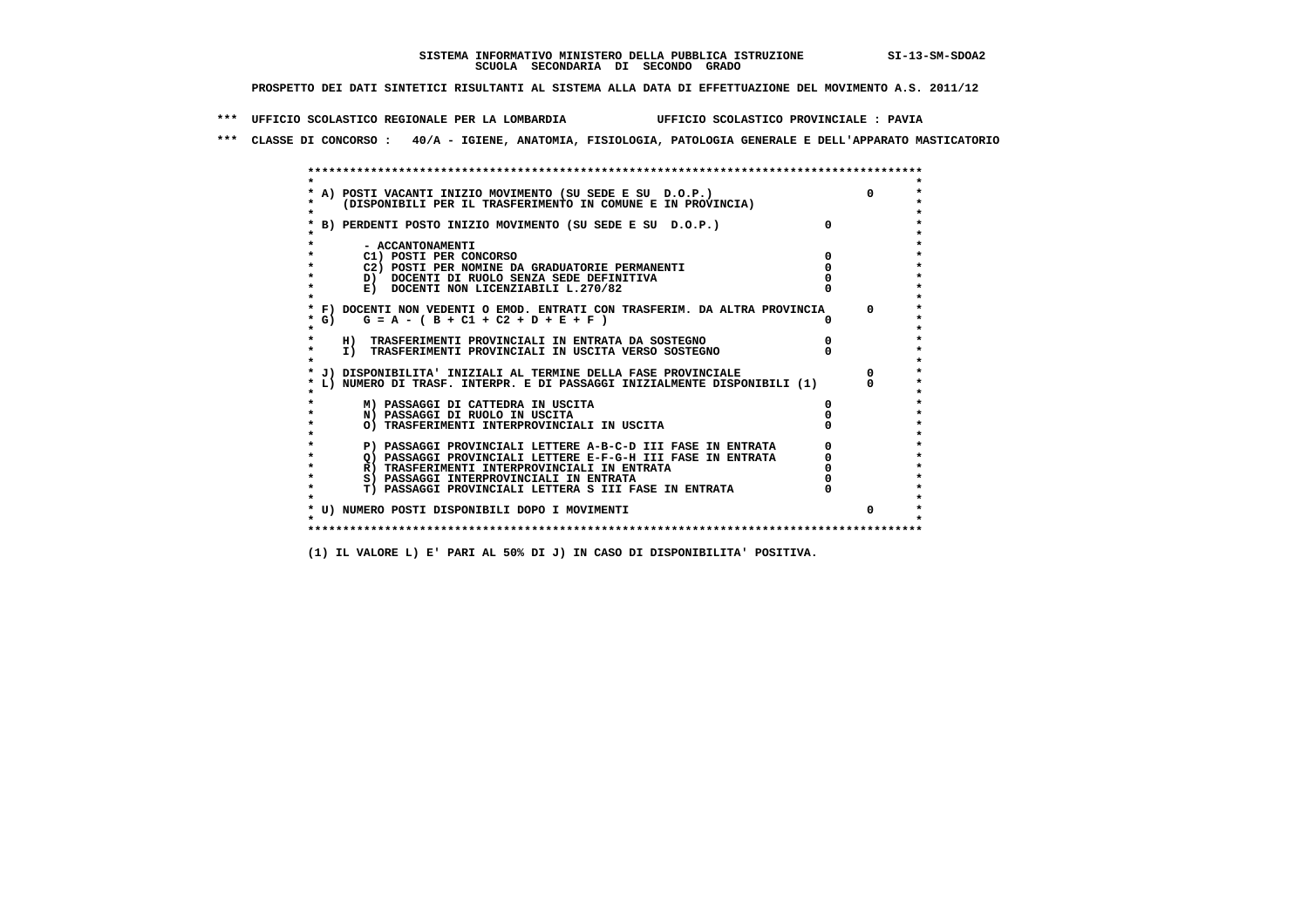**\*\*\* UFFICIO SCOLASTICO REGIONALE PER LA LOMBARDIA UFFICIO SCOLASTICO PROVINCIALE : PAVIA**

 **\*\*\* CLASSE DI CONCORSO : 42/A - INFORMATICA**

 **\*\*\*\*\*\*\*\*\*\*\*\*\*\*\*\*\*\*\*\*\*\*\*\*\*\*\*\*\*\*\*\*\*\*\*\*\*\*\*\*\*\*\*\*\*\*\*\*\*\*\*\*\*\*\*\*\*\*\*\*\*\*\*\*\*\*\*\*\*\*\*\*\*\*\*\*\*\*\*\*\*\*\*\*\*\*\*\* \* \* \* A) POSTI VACANTI INIZIO MOVIMENTO (SU SEDE E SU D.O.P.) 3 \* \* (DISPONIBILI PER IL TRASFERIMENTO IN COMUNE E IN PROVINCIA) \* \* \* \* B) PERDENTI POSTO INIZIO MOVIMENTO (SU SEDE E SU D.O.P.) 0 \* \* \* \* - ACCANTONAMENTI \* \* C1) POSTI PER CONCORSO 0 \* \* C2) POSTI PER NOMINE DA GRADUATORIE PERMANENTI 0 \*b b** docenti di RUOLO SENZA SEDE DEFINITIVA  $\overline{D}$  **b**  $\overline{D}$  0  $\overline{D}$  0  $\overline{D}$  0  $\overline{D}$  0  $\overline{D}$  0  $\overline{D}$  0  $\overline{D}$  0  $\overline{D}$  0  $\overline{D}$  0  $\overline{D}$  0  $\overline{D}$  0  $\overline{D}$  0  $\overline{D}$  0  $\overline{D}$  0  $\overline{D}$ **E) DOCENTI NON LICENZIABILI L.270/82 \* \* \* F) DOCENTI NON VEDENTI O EMOD. ENTRATI CON TRASFERIM. DA ALTRA PROVINCIA 0 \***  $\star$  **G)** G = A - ( B + C1 + C2 + D + E + F )  **\* \* \* H) TRASFERIMENTI PROVINCIALI IN ENTRATA DA SOSTEGNO 0 \* \* I) TRASFERIMENTI PROVINCIALI IN USCITA VERSO SOSTEGNO 0 \* \* \* \* J) DISPONIBILITA' INIZIALI AL TERMINE DELLA FASE PROVINCIALE 3 \* \* L) NUMERO DI TRASF. INTERPR. E DI PASSAGGI INIZIALMENTE DISPONIBILI (1) 1 \* \* \* \* M) PASSAGGI DI CATTEDRA IN USCITA 0 \* \* N) PASSAGGI DI RUOLO IN USCITA 0 \* \* O) TRASFERIMENTI INTERPROVINCIALI IN USCITA 0 \* \* \* P) PASSAGGI PROVINCIALI LETTERE A-B-C-D III FASE IN ENTRATA 0 \*\*\***<br>0 passaggi provinciali lettere e-f-G-H iii fase in entrata \*\*\*\*\*\*\*\*\*\*\*\*\*\*\*\*\*\*\*\*\* **2) PASSAGGI PROVINCIALI LETTERE E-F-G-H III FASE IN ENTRATA 6**  $\overline{Q}$  **PASSAGGI PROVINCIALI LETTERE E-F-G-H III FASE IN ENTRATA** 0  **\* R) TRASFERIMENTI INTERPROVINCIALI IN ENTRATA 1 \*8) PASSAGGI INTERPROVINCIALI IN ENTRATA 6 \*\*\*** 0 \*\*\*<br> **T) PASSAGGI PROVINCIALI LETTERA S III FASE IN ENTRATA** 0 \*\*\*  $\ddot{\phantom{1}}$  **\* T) PASSAGGI PROVINCIALI LETTERA S III FASE IN ENTRATA 0 \*** $\star$  **\* \* \* U) NUMERO POSTI DISPONIBILI DOPO I MOVIMENTI 2 \* \* \* \*\*\*\*\*\*\*\*\*\*\*\*\*\*\*\*\*\*\*\*\*\*\*\*\*\*\*\*\*\*\*\*\*\*\*\*\*\*\*\*\*\*\*\*\*\*\*\*\*\*\*\*\*\*\*\*\*\*\*\*\*\*\*\*\*\*\*\*\*\*\*\*\*\*\*\*\*\*\*\*\*\*\*\*\*\*\*\* (1) IL VALORE L) E' PARI AL 50% DI J) IN CASO DI DISPONIBILITA' POSITIVA. I PASSAGGI PROVINCIALI VENGONO EFFETTUATI NEL LIMITE DEL 50% DEL VALORE L)+ M)+ N)+ O) (POSTI 0). IL RESTANTE NUMERO DI POSTI E' DESTINATO ALLA MOBILITA' INTERPROVINCIALE.**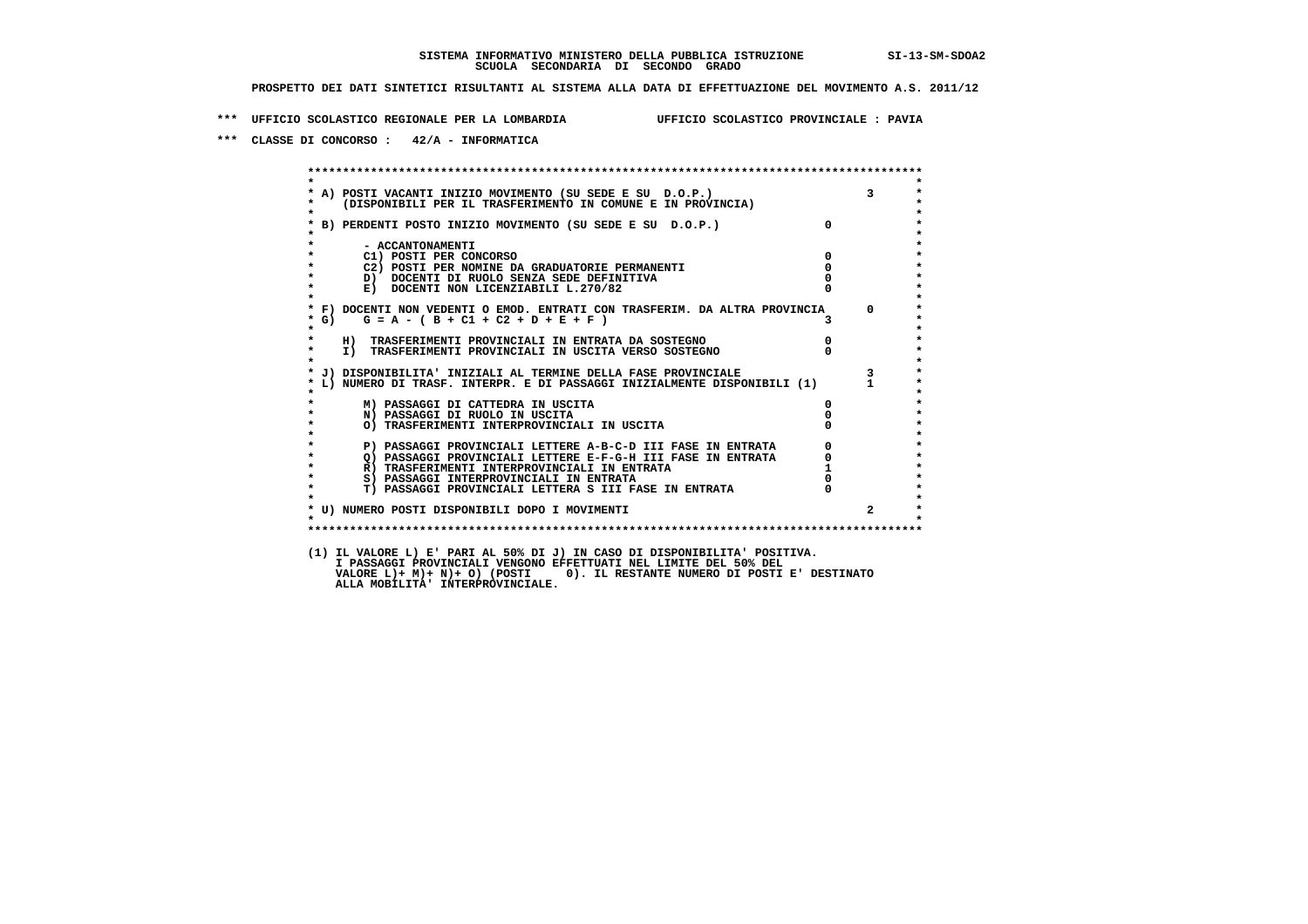**\*\*\* UFFICIO SCOLASTICO REGIONALE PER LA LOMBARDIA UFFICIO SCOLASTICO PROVINCIALE : PAVIA**

 **\*\*\* CLASSE DI CONCORSO : 47/A - MATEMATICA**

 **\*\*\*\*\*\*\*\*\*\*\*\*\*\*\*\*\*\*\*\*\*\*\*\*\*\*\*\*\*\*\*\*\*\*\*\*\*\*\*\*\*\*\*\*\*\*\*\*\*\*\*\*\*\*\*\*\*\*\*\*\*\*\*\*\*\*\*\*\*\*\*\*\*\*\*\*\*\*\*\*\*\*\*\*\*\*\*\* \* \*** $\bullet$  **\* A) POSTI VACANTI INIZIO MOVIMENTO (SU SEDE E SU D.O.P.) 2 \*** $\star$  **\* (DISPONIBILI PER IL TRASFERIMENTO IN COMUNE E IN PROVINCIA) \*** $\bullet$  **\* \* \* B) PERDENTI POSTO INIZIO MOVIMENTO (SU SEDE E SU D.O.P.) 2 \* \* \* \* - ACCANTONAMENTI \* \* C1) POSTI PER CONCORSO 0 \* \* C2) POSTI PER NOMINE DA GRADUATORIE PERMANENTI 0 \*b b** docenti di RUOLO SENZA SEDE DEFINITIVA  $\overline{D}$  **b**  $\overline{D}$  0  $\overline{D}$  0  $\overline{D}$  0  $\overline{D}$  0  $\overline{D}$  0  $\overline{D}$  0  $\overline{D}$  0  $\overline{D}$  0  $\overline{D}$  0  $\overline{D}$  0  $\overline{D}$  0  $\overline{D}$  0  $\overline{D}$  0  $\overline{D}$  0  $\overline{D}$ **E) DOCENTI NON LICENZIABILI L.270/82 \* \* \* F) DOCENTI NON VEDENTI O EMOD. ENTRATI CON TRASFERIM. DA ALTRA PROVINCIA 0 \* \* G) G = A - ( B + C1 + C2 + D + E + F ) 0 \* \* \* \* H) TRASFERIMENTI PROVINCIALI IN ENTRATA DA SOSTEGNO 0 \* \* I) TRASFERIMENTI PROVINCIALI IN USCITA VERSO SOSTEGNO 0 \* \* \* \* J) DISPONIBILITA' INIZIALI AL TERMINE DELLA FASE PROVINCIALE 0 \* \* L) NUMERO DI TRASF. INTERPR. E DI PASSAGGI INIZIALMENTE DISPONIBILI (1) 0 \* \* \* \* M) PASSAGGI DI CATTEDRA IN USCITA 1 \* \* N) PASSAGGI DI RUOLO IN USCITA 0 \* \* O) TRASFERIMENTI INTERPROVINCIALI IN USCITA 0 \* \* \* P) PASSAGGI PROVINCIALI LETTERE A-B-C-D III FASE IN ENTRATA 0 \*\*\***<br>0 passaggi provinciali lettere e-f-G-H iii fase in entrata \*\*\*\*\*\*\*\*\*\*\*\*\*\*\*\*\*\*\*\*\* **2) PASSAGGI PROVINCIALI LETTERE E-F-G-H III FASE IN ENTRATA 6**  $\overline{Q}$  **PASSAGGI PROVINCIALI LETTERE E-F-G-H III FASE IN ENTRATA** 0  **\* R) TRASFERIMENTI INTERPROVINCIALI IN ENTRATA 1 \*8) PASSAGGI INTERPROVINCIALI IN ENTRATA 6 \*\*\*** 0 \*\*\*<br> **T) PASSAGGI PROVINCIALI LETTERA S III FASE IN ENTRATA** 0 \*\*\*  $\ddot{\phantom{1}}$  **\* T) PASSAGGI PROVINCIALI LETTERA S III FASE IN ENTRATA 0 \*** $\star$  **\* \* \* U) NUMERO POSTI DISPONIBILI DOPO I MOVIMENTI 0 \* \* \* \*\*\*\*\*\*\*\*\*\*\*\*\*\*\*\*\*\*\*\*\*\*\*\*\*\*\*\*\*\*\*\*\*\*\*\*\*\*\*\*\*\*\*\*\*\*\*\*\*\*\*\*\*\*\*\*\*\*\*\*\*\*\*\*\*\*\*\*\*\*\*\*\*\*\*\*\*\*\*\*\*\*\*\*\*\*\*\* (1) IL VALORE L) E' PARI AL 50% DI J) IN CASO DI DISPONIBILITA' POSITIVA. I PASSAGGI PROVINCIALI VENGONO EFFETTUATI NEL LIMITE DEL 50% DEL VALORE L)+ M)+ N)+ O) (POSTI 0). IL RESTANTE NUMERO DI POSTI E' DESTINATO ALLA MOBILITA' INTERPROVINCIALE.**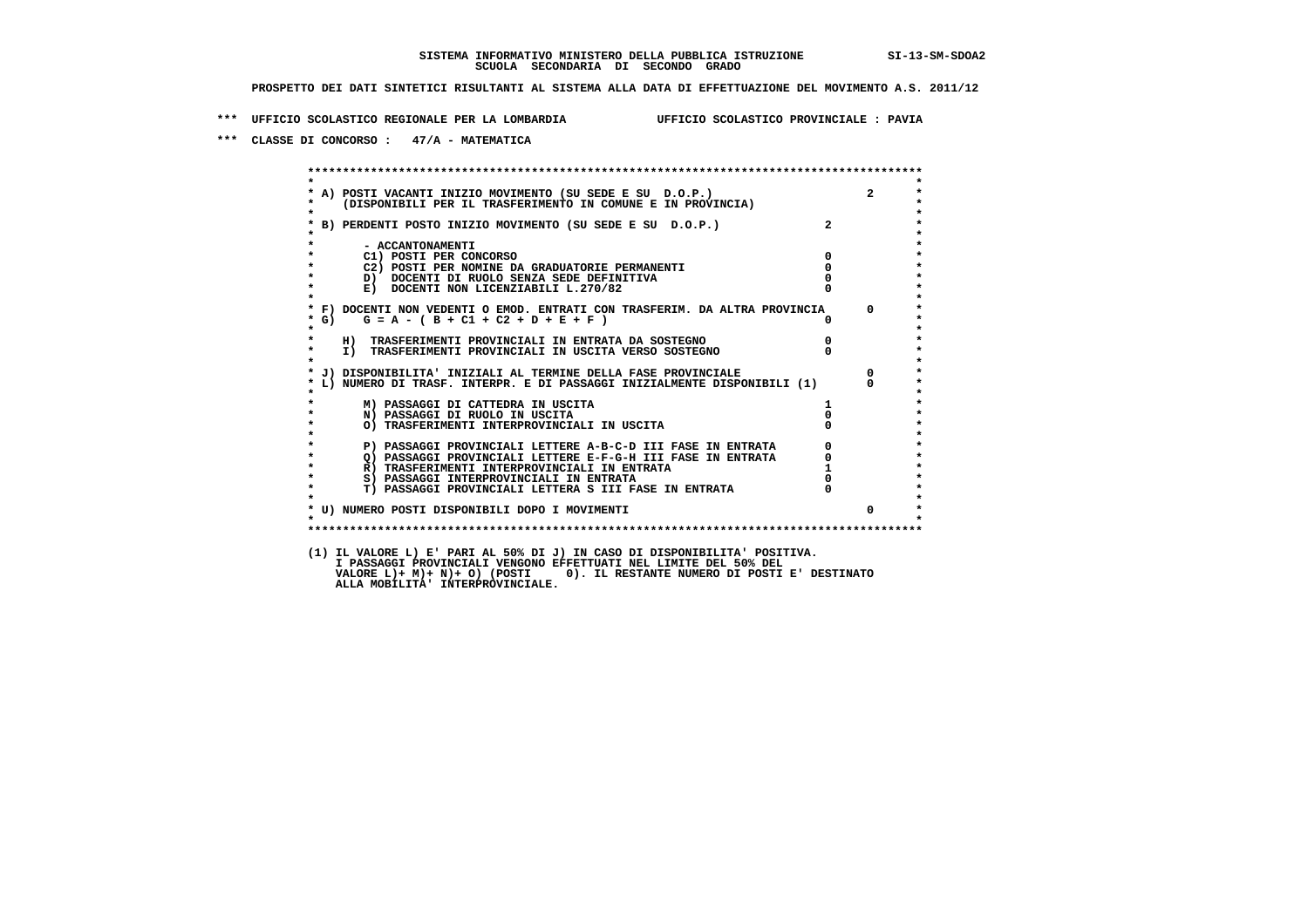**\*\*\* UFFICIO SCOLASTICO REGIONALE PER LA LOMBARDIA UFFICIO SCOLASTICO PROVINCIALE : PAVIA**

 **\*\*\* CLASSE DI CONCORSO : 48/A - MATEMATICA APPLICATA**

 **\*\*\*\*\*\*\*\*\*\*\*\*\*\*\*\*\*\*\*\*\*\*\*\*\*\*\*\*\*\*\*\*\*\*\*\*\*\*\*\*\*\*\*\*\*\*\*\*\*\*\*\*\*\*\*\*\*\*\*\*\*\*\*\*\*\*\*\*\*\*\*\*\*\*\*\*\*\*\*\*\*\*\*\*\*\*\*\* \* \*** $\ddot{\phantom{1}}$  **\* A) POSTI VACANTI INIZIO MOVIMENTO (SU SEDE E SU D.O.P.) 2 \* \* (DISPONIBILI PER IL TRASFERIMENTO IN COMUNE E IN PROVINCIA) \* \* \* \* B) PERDENTI POSTO INIZIO MOVIMENTO (SU SEDE E SU D.O.P.) 1 \* \* \* \* - ACCANTONAMENTI \* \* C1) POSTI PER CONCORSO 0 \* \* C2) POSTI PER NOMINE DA GRADUATORIE PERMANENTI 0 \*D)** DOCENTI DI RUOLO SENZA SEDE DEFINITIVA  $\overline{a}$  0  $\overline{b}$  0  $\overline{c}$  0  $\overline{c}$  0  $\overline{c}$  0  $\overline{a}$  0  $\overline{c}$ **E) DOCENTI NON LICENZIABILI L.270/82 \* \* \* F) DOCENTI NON VEDENTI O EMOD. ENTRATI CON TRASFERIM. DA ALTRA PROVINCIA 0 \***  $\star$  **G)** G = A - ( B + C1 + C2 + D + E + F )  **\* \* \* H) TRASFERIMENTI PROVINCIALI IN ENTRATA DA SOSTEGNO 0 \* \* I) TRASFERIMENTI PROVINCIALI IN USCITA VERSO SOSTEGNO 0 \* \* \* \* J) DISPONIBILITA' INIZIALI AL TERMINE DELLA FASE PROVINCIALE 1 \* \* L) NUMERO DI TRASF. INTERPR. E DI PASSAGGI INIZIALMENTE DISPONIBILI (1) 0 \* \* \* \* M) PASSAGGI DI CATTEDRA IN USCITA 1 \* \* N) PASSAGGI DI RUOLO IN USCITA 0 \* \* O) TRASFERIMENTI INTERPROVINCIALI IN USCITA 0 \* \* \* P) PASSAGGI PROVINCIALI LETTERE A-B-C-D III FASE IN ENTRATA 0 \*\*\***<br>0 passaggi provinciali lettere e-f-G-H iii fase in entrata \*\*\*\*\*\*\*\*\*\*\*\*\*\*\*\*\*\*\*\*\* **2) PASSAGGI PROVINCIALI LETTERE E-F-G-H III FASE IN ENTRATA 6 0 R**) TRASFERIMENTI INTERPROVINCIALI IN ENTRATA 6 **0 R)** TRASFERIMENTI INTERPROVINCIALI IN ENTRATA  $\begin{bmatrix} 0 & 0 \\ 0 & 0 \\ 0 & 0 \end{bmatrix}$  passaggi interprovinciali in entrata  $\begin{bmatrix} 0 & 0 \\ 0 & 0 \\ 0 & 0 \end{bmatrix}$  **\* S) PASSAGGI INTERPROVINCIALI IN ENTRATA 0 \*** $\ddot{\phantom{1}}$  **\* T) PASSAGGI PROVINCIALI LETTERA S III FASE IN ENTRATA 0 \*** $\star$  **\* \* \* U) NUMERO POSTI DISPONIBILI DOPO I MOVIMENTI 2 \* \* \* \*\*\*\*\*\*\*\*\*\*\*\*\*\*\*\*\*\*\*\*\*\*\*\*\*\*\*\*\*\*\*\*\*\*\*\*\*\*\*\*\*\*\*\*\*\*\*\*\*\*\*\*\*\*\*\*\*\*\*\*\*\*\*\*\*\*\*\*\*\*\*\*\*\*\*\*\*\*\*\*\*\*\*\*\*\*\*\* (1) IL VALORE L) E' PARI AL 50% DI J) IN CASO DI DISPONIBILITA' POSITIVA. I PASSAGGI PROVINCIALI VENGONO EFFETTUATI NEL LIMITE DEL 50% DEL VALORE L)+ M)+ N)+ O) (POSTI 0). IL RESTANTE NUMERO DI POSTI E' DESTINATO ALLA MOBILITA' INTERPROVINCIALE.**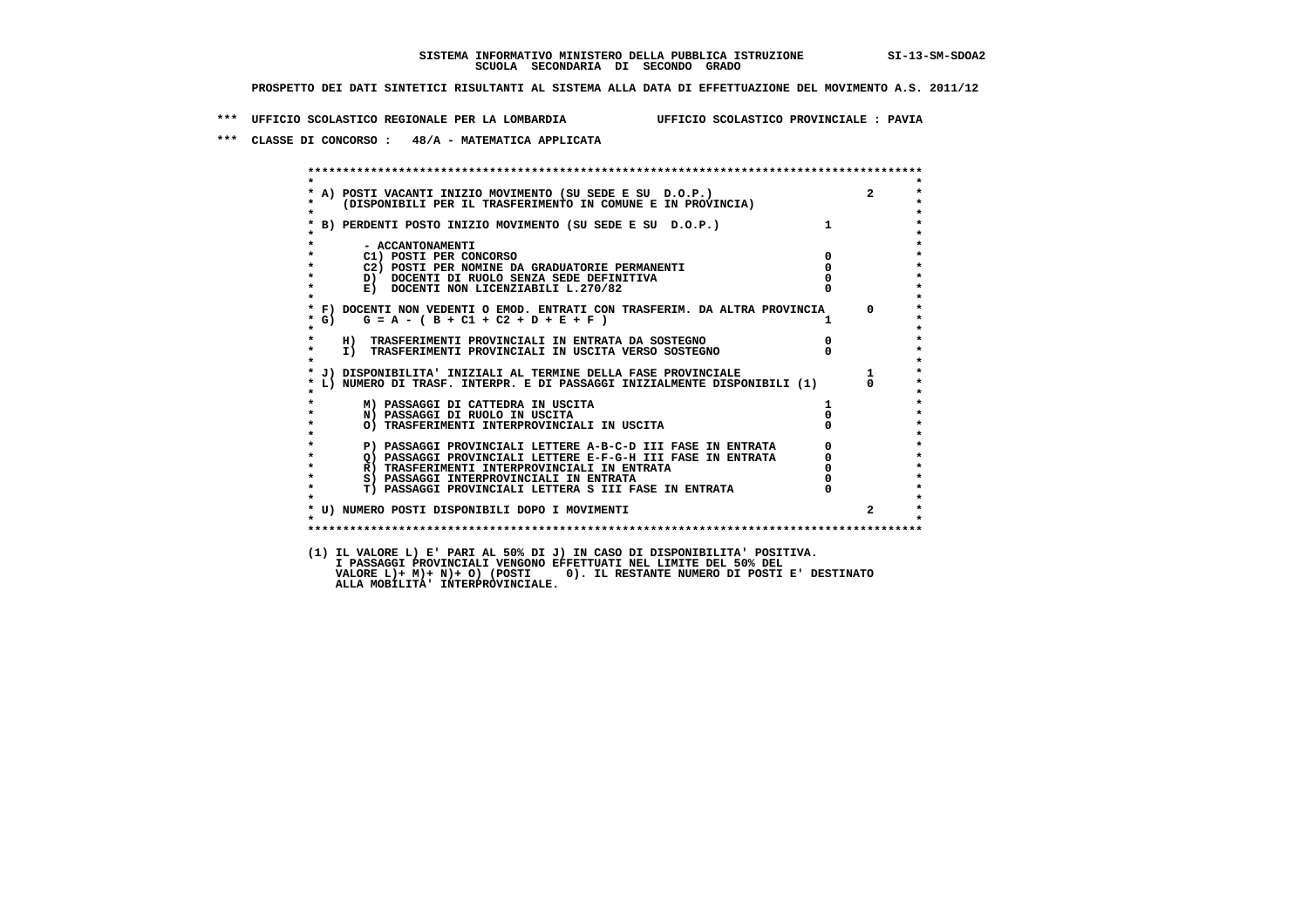**\*\*\* UFFICIO SCOLASTICO REGIONALE PER LA LOMBARDIA UFFICIO SCOLASTICO PROVINCIALE : PAVIA**

 **\*\*\* CLASSE DI CONCORSO : 49/A - MATEMATICA E FISICA**

|                    | A) POSTI VACANTI INIZIO MOVIMENTO (SU SEDE E SU D.O.P.) 7<br>(DISPONIBILI PER IL TRASFERIMENTO IN COMUNE E IN PROVINCIA) |                                                 |                |
|--------------------|--------------------------------------------------------------------------------------------------------------------------|-------------------------------------------------|----------------|
|                    | * B) PERDENTI POSTO INIZIO MOVIMENTO (SU SEDE E SU D.O.P.)                                                               | $\mathbf{1}$                                    |                |
| $\star$            | - ACCANTONAMENTI                                                                                                         |                                                 |                |
|                    | C1) POSTI PER CONCORSO                                                                                                   | $\overline{0}$                                  |                |
|                    | C2) POSTI PER NOMINE DA GRADUATORIE PERMANENTI                                                                           | $\mathbf{0}$                                    |                |
| $\star$            | D) DOCENTI DI RUOLO SENZA SEDE DEFINITIVA<br>E) DOCENTI NON LICENZIABILI L.270/82                                        |                                                 |                |
| $*$ G)             | * F) DOCENTI NON VEDENTI O EMOD. ENTRATI CON TRASFERIM. DA ALTRA PROVINCIA<br>$G = A - (B + C1 + C2 + D + E + F)$        | 6                                               | $\overline{0}$ |
| $\star$<br>$\star$ | H) TRASFERIMENTI PROVINCIALI IN ENTRATA DA SOSTEGNO<br>I) TRASFERIMENTI PROVINCIALI IN USCITA VERSO SOSTEGNO             | $\mathbf{0}$                                    |                |
|                    | * J) DISPONIBILITA' INIZIALI AL TERMINE DELLA FASE PROVINCIALE                                                           |                                                 | $6^{\circ}$    |
|                    | L) NUMERO DI TRASF. INTERPR. E DI PASSAGGI INIZIALMENTE DISPONIBILI (1)                                                  |                                                 |                |
|                    | M) PASSAGGI DI CATTEDRA IN USCITA                                                                                        | $\mathbf{0}$                                    |                |
|                    | N) PASSAGGI DI RUOLO IN USCITA                                                                                           |                                                 |                |
|                    | O) TRASFERIMENTI INTERPROVINCIALI IN USCITA                                                                              |                                                 |                |
| $\star$            | P) PASSAGGI PROVINCIALI LETTERE A-B-C-D III FASE IN ENTRATA                                                              |                                                 |                |
|                    | Q) PASSAGGI PROVINCIALI LETTERE E-F-G-H III FASE IN ENTRATA                                                              |                                                 |                |
| $\star$            | R) TRASFERIMENTI INTERPROVINCIALI IN ENTRATA                                                                             | $\begin{array}{c} 0 \\ 1 \\ 1 \\ 0 \end{array}$ |                |
| $\star$            | S) PASSAGGI INTERPROVINCIALI IN ENTRATA                                                                                  |                                                 |                |
|                    | <b>T) PASSAGGI PROVINCIALI LETTERA S III FASE IN ENTRATA</b>                                                             |                                                 |                |
| $\mathbf{r}$       | * U) NUMERO POSTI DISPONIBILI DOPO I MOVIMENTI                                                                           |                                                 | $3^{\circ}$    |
|                    |                                                                                                                          |                                                 |                |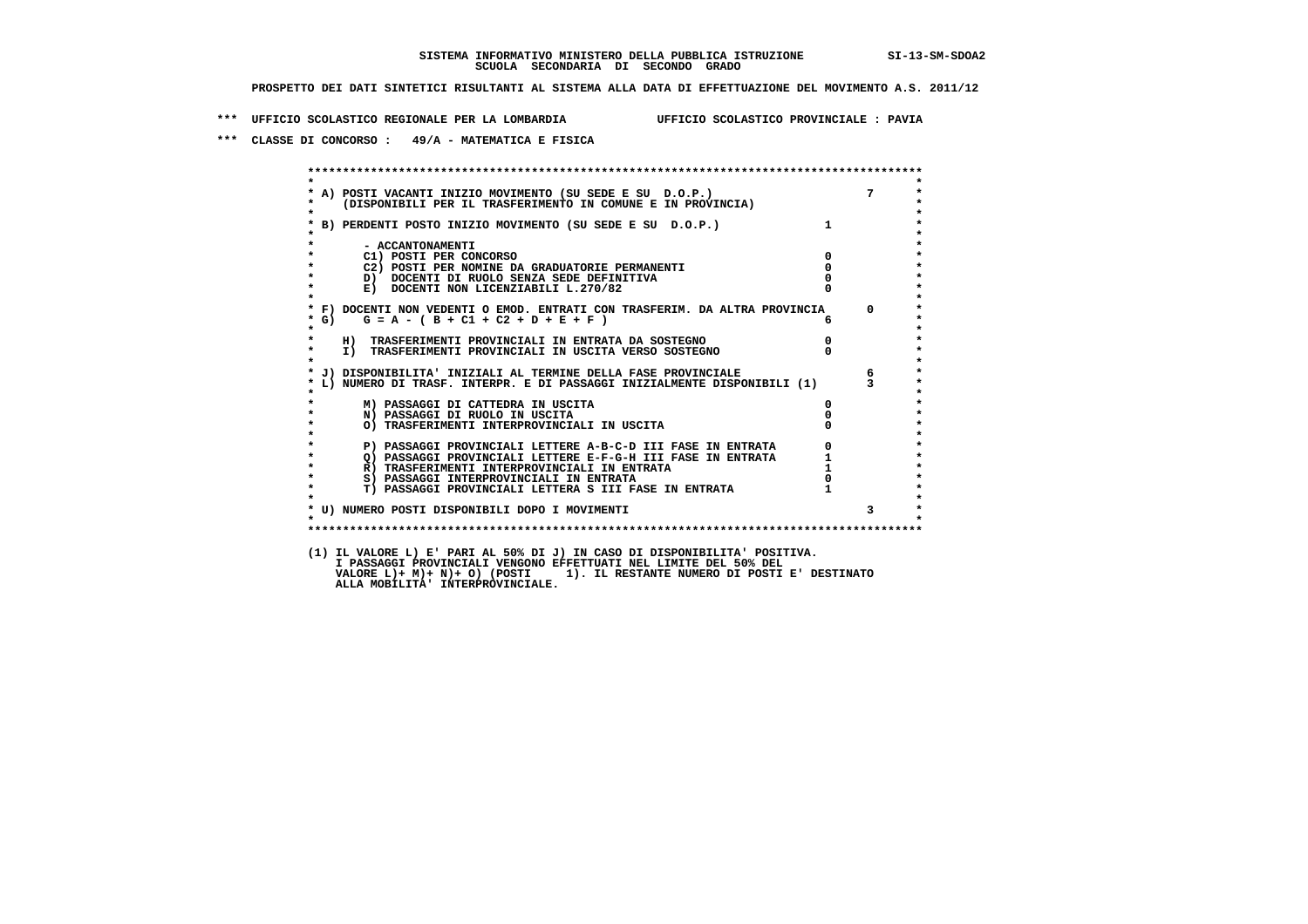**\*\*\* UFFICIO SCOLASTICO REGIONALE PER LA LOMBARDIA UFFICIO SCOLASTICO PROVINCIALE : PAVIA**

 **\*\*\* CLASSE DI CONCORSO : 50/A - MATERIE LETTERARIE NEGLI ISTITUTI DI ISTRUZIONE SECONDARIA DI II GRADO**

|                    | * A) POSTI VACANTI INIZIO MOVIMENTO (SU SEDE E SU D.O.P.)<br>* (DISPONIBILI PER IL TRASFERIMENTO IN COMUNE E IN PROVINCIA) |               | 12             |
|--------------------|----------------------------------------------------------------------------------------------------------------------------|---------------|----------------|
| $\bullet$          |                                                                                                                            | $5^{\circ}$   |                |
|                    | * B) PERDENTI POSTO INIZIO MOVIMENTO (SU SEDE E SU D.O.P.)                                                                 |               |                |
|                    | - ACCANTONAMENTI                                                                                                           |               |                |
| $\star$            | C1) POSTI PER CONCORSO                                                                                                     | $^{\circ}$    |                |
| $\star$            | C2) POSTI PER NOMINE DA GRADUATORIE PERMANENTI                                                                             | $^{\circ}$    |                |
| $\star$            | D) DOCENTI DI RUOLO SENZA SEDE DEFINITIVA                                                                                  |               |                |
|                    | E) DOCENTI NON LICENZIABILI L.270/82                                                                                       |               |                |
|                    | * F) DOCENTI NON VEDENTI O EMOD. ENTRATI CON TRASFERIM. DA ALTRA PROVINCIA                                                 |               | $\overline{0}$ |
| $*$ G)             | $G = A - (B + C1 + C2 + D + E + F)$                                                                                        |               |                |
| $\star$            | H) TRASFERIMENTI PROVINCIALI IN ENTRATA DA SOSTEGNO                                                                        | $\frac{1}{0}$ |                |
| $\star$<br>$\star$ | I) TRASFERIMENTI PROVINCIALI IN USCITA VERSO SOSTEGNO                                                                      |               |                |
|                    | * J) DISPONIBILITA' INIZIALI AL TERMINE DELLA FASE PROVINCIALE                                                             |               | 6 <sup>6</sup> |
|                    | * L) NUMERO DI TRASF. INTERPR. E DI PASSAGGI INIZIALMENTE DISPONIBILI (1) 3                                                |               |                |
|                    | M) PASSAGGI DI CATTEDRA IN USCITA                                                                                          |               |                |
| $\star$            | N) PASSAGGI DI RUOLO IN USCITA                                                                                             |               |                |
| $\star$            | O) TRASFERIMENTI INTERPROVINCIALI IN USCITA                                                                                |               |                |
| $\star$            | P) PASSAGGI PROVINCIALI LETTERE A-B-C-D III FASE IN ENTRATA                                                                |               |                |
| $\star$            | Q) PASSAGGI PROVINCIALI LETTERE E-F-G-H III FASE IN ENTRATA                                                                |               |                |
| $\star$            | R) TRASFERIMENTI INTERPROVINCIALI IN ENTRATA                                                                               |               |                |
| $\star$            | S) PASSAGGI INTERPROVINCIALI IN ENTRATA                                                                                    |               |                |
| $\star$            | T) PASSAGGI PROVINCIALI LETTERA S III FASE IN ENTRATA                                                                      |               |                |
|                    | * U) NUMERO POSTI DISPONIBILI DOPO I MOVIMENTI                                                                             |               | 5              |
| $\star$            |                                                                                                                            |               |                |
|                    |                                                                                                                            |               |                |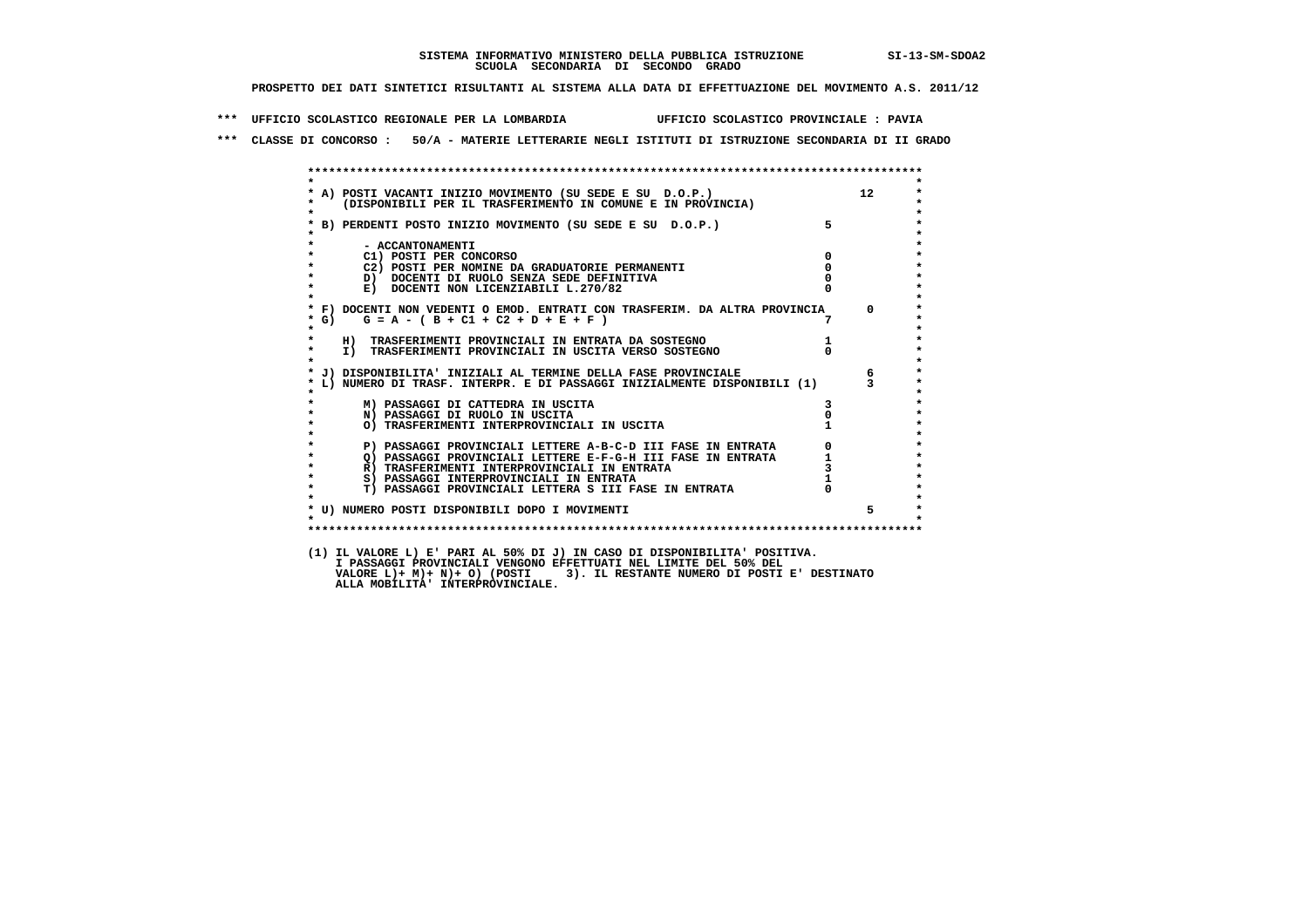**\*\*\* UFFICIO SCOLASTICO REGIONALE PER LA LOMBARDIA UFFICIO SCOLASTICO PROVINCIALE : PAVIA**

 **\*\*\* CLASSE DI CONCORSO : 51/A - MATERIE LETTERARIE E LATINO NEI LICEI E NELL'ISTITUTO MAGISTRALE**

|                               | * A) POSTI VACANTI INIZIO MOVIMENTO (SU SEDE E SU D.O.P.)<br>* (DISPONIBILI PER IL TRASFERIMENTO IN COMUNE E IN PROVINCIA) |                | 10             |
|-------------------------------|----------------------------------------------------------------------------------------------------------------------------|----------------|----------------|
|                               | * B) PERDENTI POSTO INIZIO MOVIMENTO (SU SEDE E SU D.O.P.)                                                                 | $2^{\circ}$    |                |
| $\star$<br>$\star$            | - ACCANTONAMENTI<br>C1) POSTI PER CONCORSO                                                                                 | $\mathbf 0$    |                |
| $\star$                       | C2) POSTI PER NOMINE DA GRADUATORIE PERMANENTI                                                                             | $\Omega$       |                |
| $\star$                       | D) DOCENTI DI RUOLO SENZA SEDE DEFINITIVA                                                                                  |                |                |
| $\star$                       | E) DOCENTI NON LICENZIABILI L.270/82                                                                                       |                |                |
| $*$ G)<br>$\star$             | * F) DOCENTI NON VEDENTI O EMOD. ENTRATI CON TRASFERIM. DA ALTRA PROVINCIA 0<br>$G = A - (B + C1 + C2 + D + E + F)$        | 8              |                |
| $\star$<br>$\star$<br>$\star$ | H) TRASFERIMENTI PROVINCIALI IN ENTRATA DA SOSTEGNO<br>I) TRASFERIMENTI PROVINCIALI IN USCITA VERSO SOSTEGNO               | $\overline{0}$ |                |
|                               | * J) DISPONIBILITA' INIZIALI AL TERMINE DELLA FASE PROVINCIALE                                                             |                | 8              |
|                               | * L) NUMERO DI TRASF. INTERPR. E DI PASSAGGI INIZIALMENTE DISPONIBILI (1)                                                  |                |                |
|                               | M) PASSAGGI DI CATTEDRA IN USCITA                                                                                          | 0              |                |
| $\star$                       | N) PASSAGGI DI RUOLO IN USCITA                                                                                             |                |                |
| $\star$                       | O) TRASFERIMENTI INTERPROVINCIALI IN USCITA                                                                                |                |                |
| $\star$                       | P) PASSAGGI PROVINCIALI LETTERE A-B-C-D III FASE IN ENTRATA                                                                | 0              |                |
| $\star$                       | Q) PASSAGGI PROVINCIALI LETTERE E-F-G-H III FASE IN ENTRATA                                                                |                |                |
| $\star$                       | R) TRASFERIMENTI INTERPROVINCIALI IN ENTRATA                                                                               |                |                |
| $\star$                       | S) PASSAGGI INTERPROVINCIALI IN ENTRATA                                                                                    |                |                |
| $\star$                       | T) PASSAGGI PROVINCIALI LETTERA S III FASE IN ENTRATA                                                                      |                |                |
|                               | * U) NUMERO POSTI DISPONIBILI DOPO I MOVIMENTI                                                                             |                | $\overline{4}$ |
| $\star$                       |                                                                                                                            |                |                |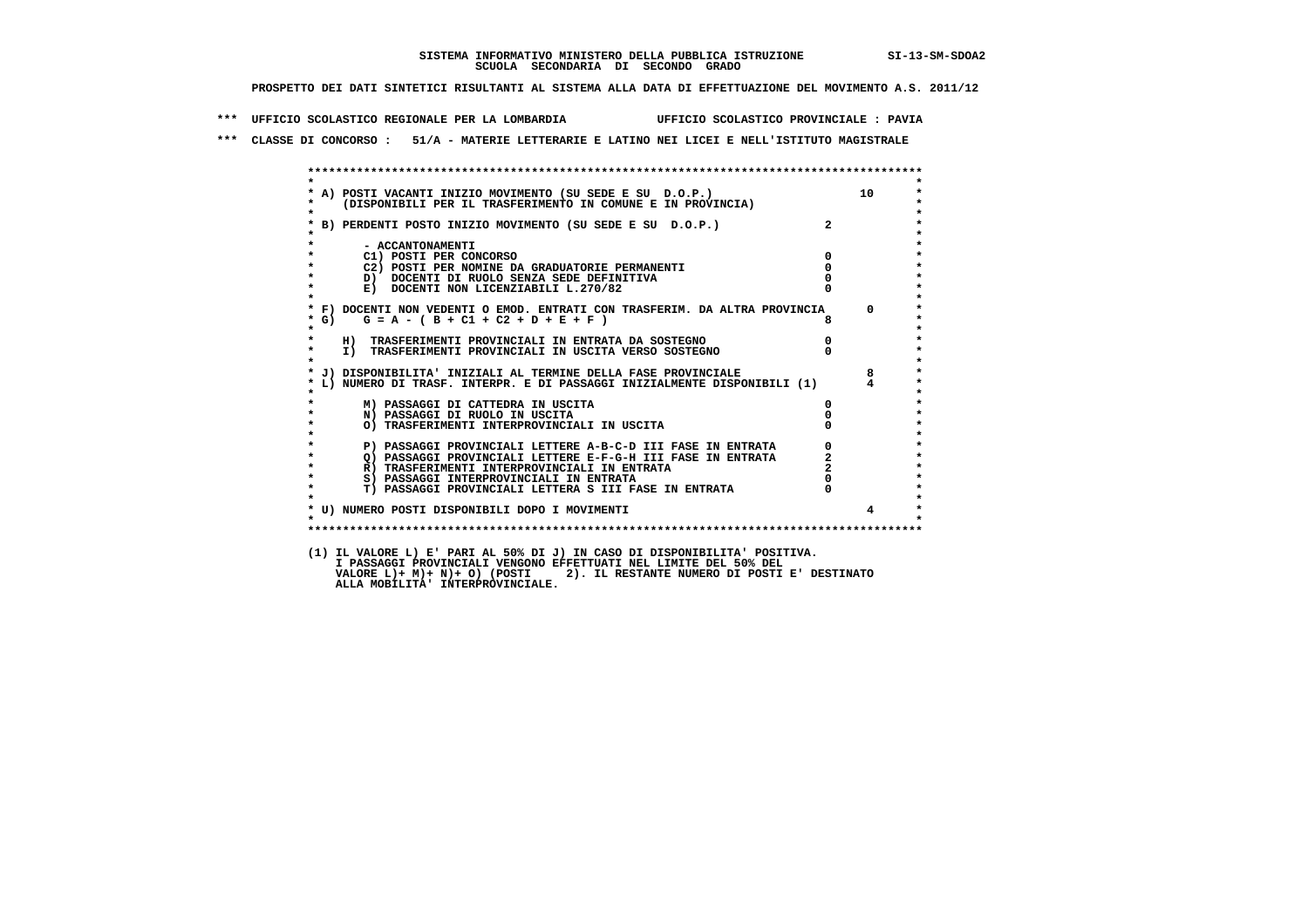**\*\*\* UFFICIO SCOLASTICO REGIONALE PER LA LOMBARDIA UFFICIO SCOLASTICO PROVINCIALE : PAVIA**

 **\*\*\* CLASSE DI CONCORSO : 52/A - MATERIE LETTERARIE, LATINO E GRECO NEL LICEO CLASSICO**

 **\*\*\*\*\*\*\*\*\*\*\*\*\*\*\*\*\*\*\*\*\*\*\*\*\*\*\*\*\*\*\*\*\*\*\*\*\*\*\*\*\*\*\*\*\*\*\*\*\*\*\*\*\*\*\*\*\*\*\*\*\*\*\*\*\*\*\*\*\*\*\*\*\*\*\*\*\*\*\*\*\*\*\*\*\*\*\*\* \* \*** $\bullet$  **\* A) POSTI VACANTI INIZIO MOVIMENTO (SU SEDE E SU D.O.P.) 0 \* \* (DISPONIBILI PER IL TRASFERIMENTO IN COMUNE E IN PROVINCIA) \* \* \* \* B) PERDENTI POSTO INIZIO MOVIMENTO (SU SEDE E SU D.O.P.) 1 \* \* \* \* - ACCANTONAMENTI \* \* C1) POSTI PER CONCORSO 0 \* \* C2) POSTI PER NOMINE DA GRADUATORIE PERMANENTI 0 \*b**  $\overline{D}$  **docenti di RUOLO SENZA SEDE DEFINITIVA**  $\overline{D}$  **0**  $\overline{D}$  **0**  $\overline{D}$  **0**  $\overline{D}$  **0**  $\overline{D}$  **0**  $\overline{D}$  **0**  $\overline{D}$  **0**  $\overline{D}$  **0**  $\overline{D}$  **0**  $\overline{D}$  **0**  $\overline{D}$  **0**  $\overline{D}$  **0**  $\overline{D}$  **0 E) DOCENTI NON LICENZIABILI L.270/82 \* \* \* F) DOCENTI NON VEDENTI O EMOD. ENTRATI CON TRASFERIM. DA ALTRA PROVINCIA 0 \***  $\star$  **G)** G = A - ( B + C1 + C2 + D + E + F)  **\* \* \* H) TRASFERIMENTI PROVINCIALI IN ENTRATA DA SOSTEGNO 0 \* \* I) TRASFERIMENTI PROVINCIALI IN USCITA VERSO SOSTEGNO 0 \* \* \* \* J) DISPONIBILITA' INIZIALI AL TERMINE DELLA FASE PROVINCIALE -1 \* \* L) NUMERO DI TRASF. INTERPR. E DI PASSAGGI INIZIALMENTE DISPONIBILI (1) -1 \* \* \* \* M) PASSAGGI DI CATTEDRA IN USCITA 0 \* \* N) PASSAGGI DI RUOLO IN USCITA 0 \* \* O) TRASFERIMENTI INTERPROVINCIALI IN USCITA 0 \* \* \* P) PASSAGGI PROVINCIALI LETTERE A-B-C-D III FASE IN ENTRATA** 0 <sup>0</sup> **DASSAGGI PROVINCIALI LETTERE E-F-G-H** III FASE IN ENTRATA 0 <sup>0</sup>  **\* Q) PASSAGGI PROVINCIALI LETTERE E-F-G-H III FASE IN ENTRATA 0 \*R)** TRASFERIMENTI INTERPROVINCIALI IN ENTRATA  $\begin{bmatrix} 0 & 0 \\ 0 & 0 \\ 0 & 0 \end{bmatrix}$  PASSAGGI INTERPROVINCIALI IN ENTRATA  $\begin{bmatrix} 0 & 0 \\ 0 & 0 \\ 0 & 0 \end{bmatrix}$ **8) PASSAGGI INTERPROVINCIALI IN ENTRATA 6 \*\*\*** 0 \*\*\*<br> **T) PASSAGGI PROVINCIALI LETTERA S III FASE IN ENTRATA** 0 \*\*\*  $\ddot{\phantom{1}}$  **\* T) PASSAGGI PROVINCIALI LETTERA S III FASE IN ENTRATA 0 \*** $\star$  **\* \* \* U) NUMERO POSTI DISPONIBILI DOPO I MOVIMENTI -1 \* \* \* \*\*\*\*\*\*\*\*\*\*\*\*\*\*\*\*\*\*\*\*\*\*\*\*\*\*\*\*\*\*\*\*\*\*\*\*\*\*\*\*\*\*\*\*\*\*\*\*\*\*\*\*\*\*\*\*\*\*\*\*\*\*\*\*\*\*\*\*\*\*\*\*\*\*\*\*\*\*\*\*\*\*\*\*\*\*\*\***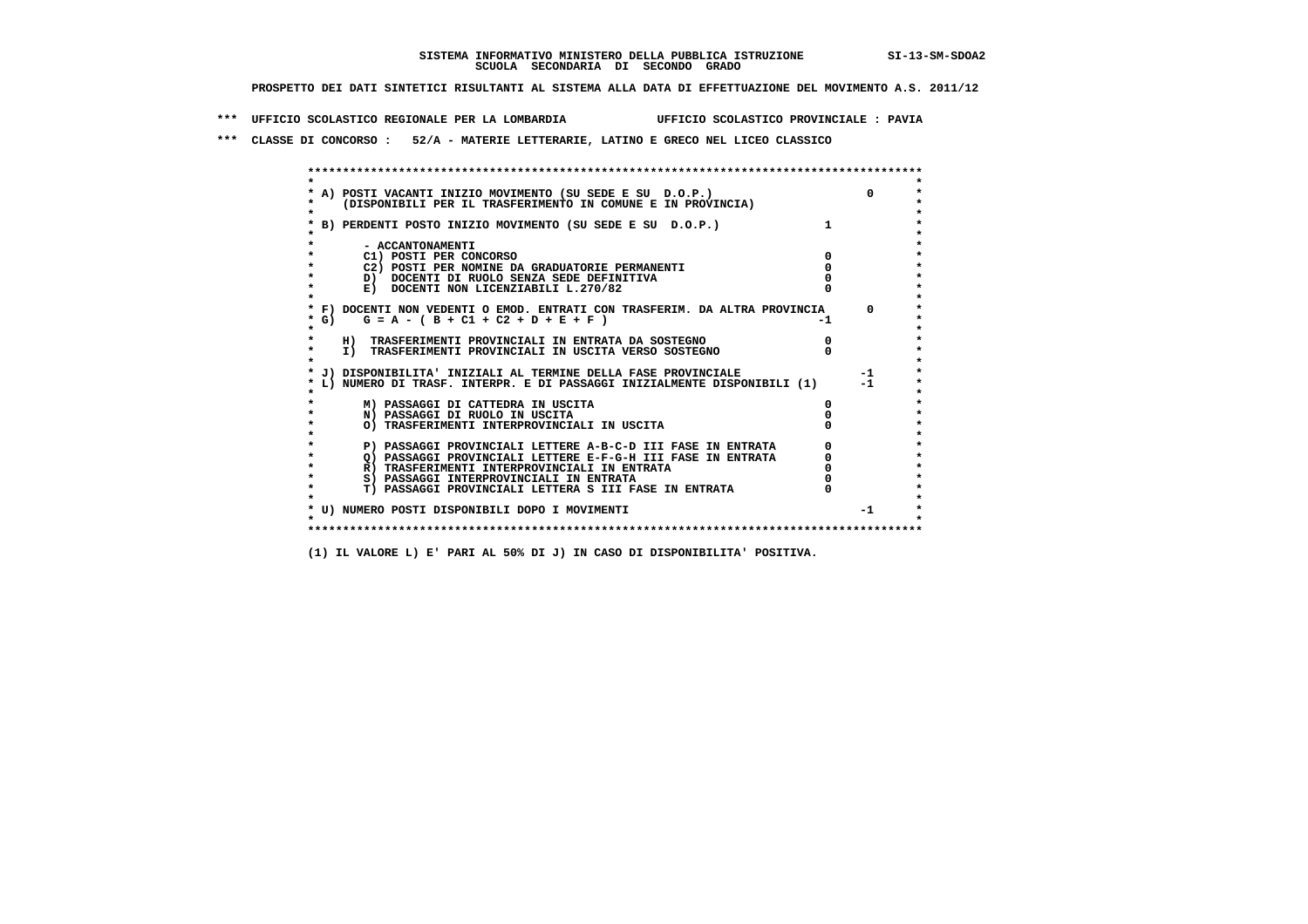**\*\*\* UFFICIO SCOLASTICO REGIONALE PER LA LOMBARDIA UFFICIO SCOLASTICO PROVINCIALE : PAVIA**

 **\*\*\* CLASSE DI CONCORSO : 57/A - SCIENZA DEGLI ALIMENTI**

|                                                                | * A) POSTI VACANTI INIZIO MOVIMENTO (SU SEDE E SU D.O.P.)<br>*    (DISPONIBILI PER IL TRASFERIMENTO IN COMUNE E IN PROVINCIA)<br>$\mathbf{1}$ |
|----------------------------------------------------------------|-----------------------------------------------------------------------------------------------------------------------------------------------|
|                                                                |                                                                                                                                               |
| * B) PERDENTI POSTO INIZIO MOVIMENTO (SU SEDE E SU D.O.P.)     |                                                                                                                                               |
| - ACCANTONAMENTI                                               |                                                                                                                                               |
| C1) POSTI PER CONCORSO                                         | $\mathbf{0}$                                                                                                                                  |
| C2) POSTI PER NOMINE DA GRADUATORIE PERMANENTI                 | $\mathbf 0$                                                                                                                                   |
| D) DOCENTI DI RUOLO SENZA SEDE DEFINITIVA                      |                                                                                                                                               |
| E) DOCENTI NON LICENZIABILI L.270/82                           |                                                                                                                                               |
|                                                                | * F) DOCENTI NON VEDENTI O EMOD. ENTRATI CON TRASFERIM. DA ALTRA PROVINCIA 0                                                                  |
| $G = A - (B + C1 + C2 + D + E + F)$<br>$*$ G)                  | $^{\circ}$                                                                                                                                    |
| H) TRASFERIMENTI PROVINCIALI IN ENTRATA DA SOSTEGNO            |                                                                                                                                               |
| I) TRASFERIMENTI PROVINCIALI IN USCITA VERSO SOSTEGNO          |                                                                                                                                               |
|                                                                |                                                                                                                                               |
| * J) DISPONIBILITA' INIZIALI AL TERMINE DELLA FASE PROVINCIALE | $\Omega$                                                                                                                                      |
|                                                                | * L) NUMERO DI TRASF. INTERPR. E DI PASSAGGI INIZIALMENTE DISPONIBILI (1)<br>$^{\circ}$                                                       |
| M) PASSAGGI DI CATTEDRA IN USCITA                              |                                                                                                                                               |
| N) PASSAGGI DI RUOLO IN USCITA                                 |                                                                                                                                               |
| O) TRASFERIMENTI INTERPROVINCIALI IN USCITA                    |                                                                                                                                               |
|                                                                | $\overline{0}$<br>P) PASSAGGI PROVINCIALI LETTERE A-B-C-D III FASE IN ENTRATA                                                                 |
|                                                                | $\delta$<br>$Q)$ PASSAGGI PROVINCIALI LETTERE E-F-G-H III FASE IN ENTRATA                                                                     |
| R) TRASFERIMENTI INTERPROVINCIALI IN ENTRATA                   |                                                                                                                                               |
| S) PASSAGGI INTERPROVINCIALI IN ENTRATA                        |                                                                                                                                               |
| T) PASSAGGI PROVINCIALI LETTERA S III FASE IN ENTRATA          |                                                                                                                                               |
| * U) NUMERO POSTI DISPONIBILI DOPO I MOVIMENTI                 | $\Omega$                                                                                                                                      |
|                                                                |                                                                                                                                               |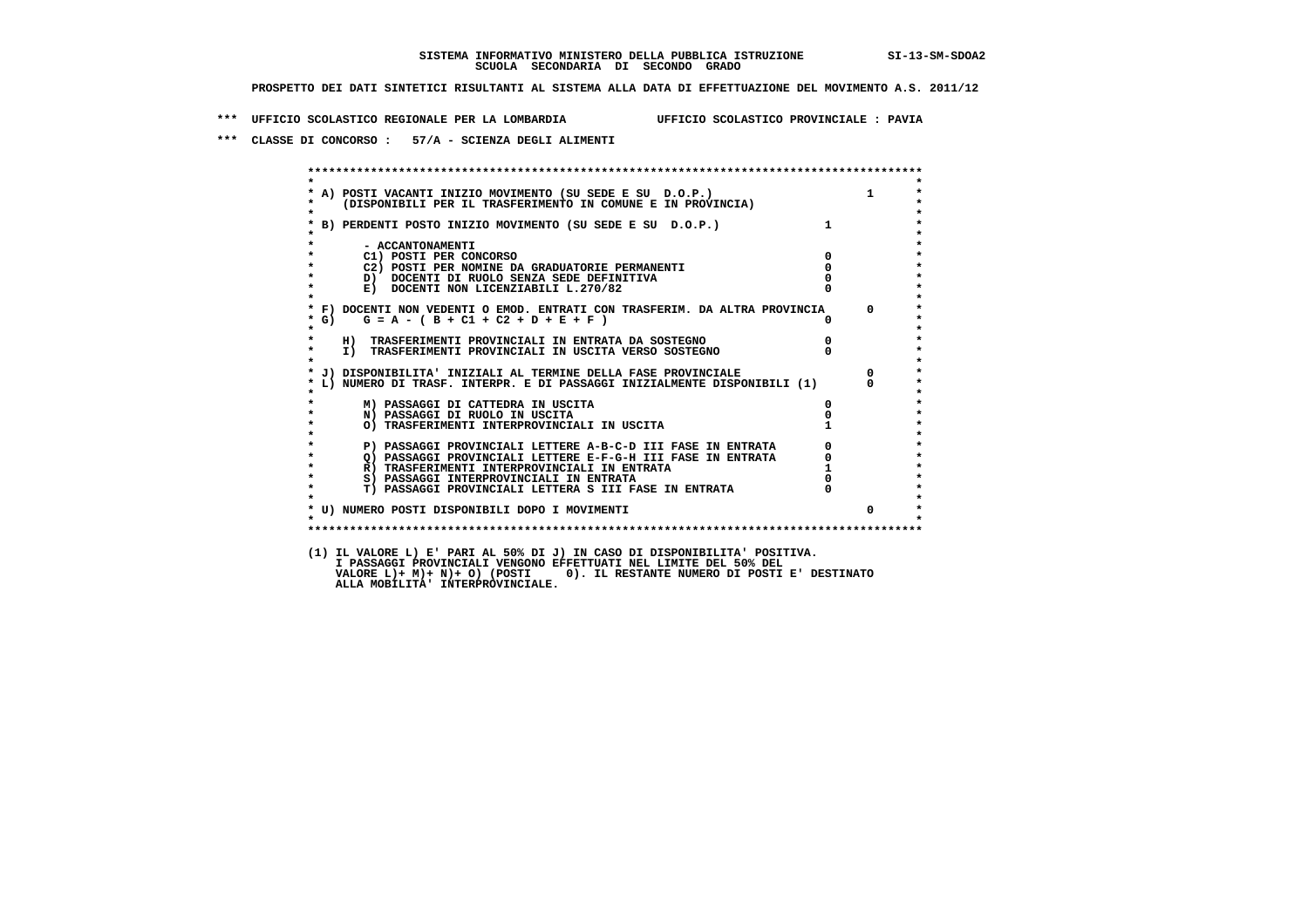**\*\*\* UFFICIO SCOLASTICO REGIONALE PER LA LOMBARDIA UFFICIO SCOLASTICO PROVINCIALE : PAVIA**

 **\*\*\* CLASSE DI CONCORSO : 58/A - SCIENZE E MECCANICA AGRARIA, COSTRUZIONI RURALI E TECNICHE DI GESTIONE AZIENDALE**

|        | A) POSTI VACANTI INIZIO MOVIMENTO (SU SEDE E SU D.O.P.)                    |      |          |
|--------|----------------------------------------------------------------------------|------|----------|
|        | (DISPONIBILI PER IL TRASFERIMENTO IN COMUNE E IN PROVINCIA)                |      |          |
|        |                                                                            |      |          |
|        | B) PERDENTI POSTO INIZIO MOVIMENTO (SU SEDE E SU D.O.P.)                   |      |          |
|        |                                                                            |      |          |
|        | - ACCANTONAMENTI                                                           |      |          |
|        | C1) POSTI PER CONCORSO                                                     |      |          |
|        | C2) POSTI PER NOMINE DA GRADUATORIE PERMANENTI                             |      |          |
|        | D) DOCENTI DI RUOLO SENZA SEDE DEFINITIVA                                  |      |          |
|        | E) DOCENTI NON LICENZIABILI L.270/82                                       |      |          |
|        | * F) DOCENTI NON VEDENTI O EMOD. ENTRATI CON TRASFERIM. DA ALTRA PROVINCIA |      | $\Omega$ |
| * G) = | $G = A - (B + C1 + C2 + D + E + F)$                                        | $-2$ |          |
|        |                                                                            |      |          |
|        | H) TRASFERIMENTI PROVINCIALI IN ENTRATA DA SOSTEGNO                        |      |          |
|        | I) TRASFERIMENTI PROVINCIALI IN USCITA VERSO SOSTEGNO                      |      |          |
|        |                                                                            |      |          |
|        | J) DISPONIBILITA' INIZIALI AL TERMINE DELLA FASE PROVINCIALE               |      | $-2$     |
|        | L) NUMERO DI TRASF. INTERPR. E DI PASSAGGI INIZIALMENTE DISPONIBILI (1)    |      | $-2$     |
|        | M) PASSAGGI DI CATTEDRA IN USCITA                                          |      |          |
|        | N) PASSAGGI DI RUOLO IN USCITA                                             |      |          |
|        | O) TRASFERIMENTI INTERPROVINCIALI IN USCITA                                |      |          |
|        |                                                                            |      |          |
|        | P) PASSAGGI PROVINCIALI LETTERE A-B-C-D III FASE IN ENTRATA                |      |          |
|        | O) PASSAGGI PROVINCIALI LETTERE E-F-G-H III FASE IN ENTRATA                |      |          |
|        | R) TRASFERIMENTI INTERPROVINCIALI IN ENTRATA                               |      |          |
|        | S) PASSAGGI INTERPROVINCIALI IN ENTRATA                                    |      |          |
|        | T) PASSAGGI PROVINCIALI LETTERA S III FASE IN ENTRATA                      |      |          |
|        |                                                                            |      |          |
|        | * U) NUMERO POSTI DISPONIBILI DOPO I MOVIMENTI                             |      | $-2$     |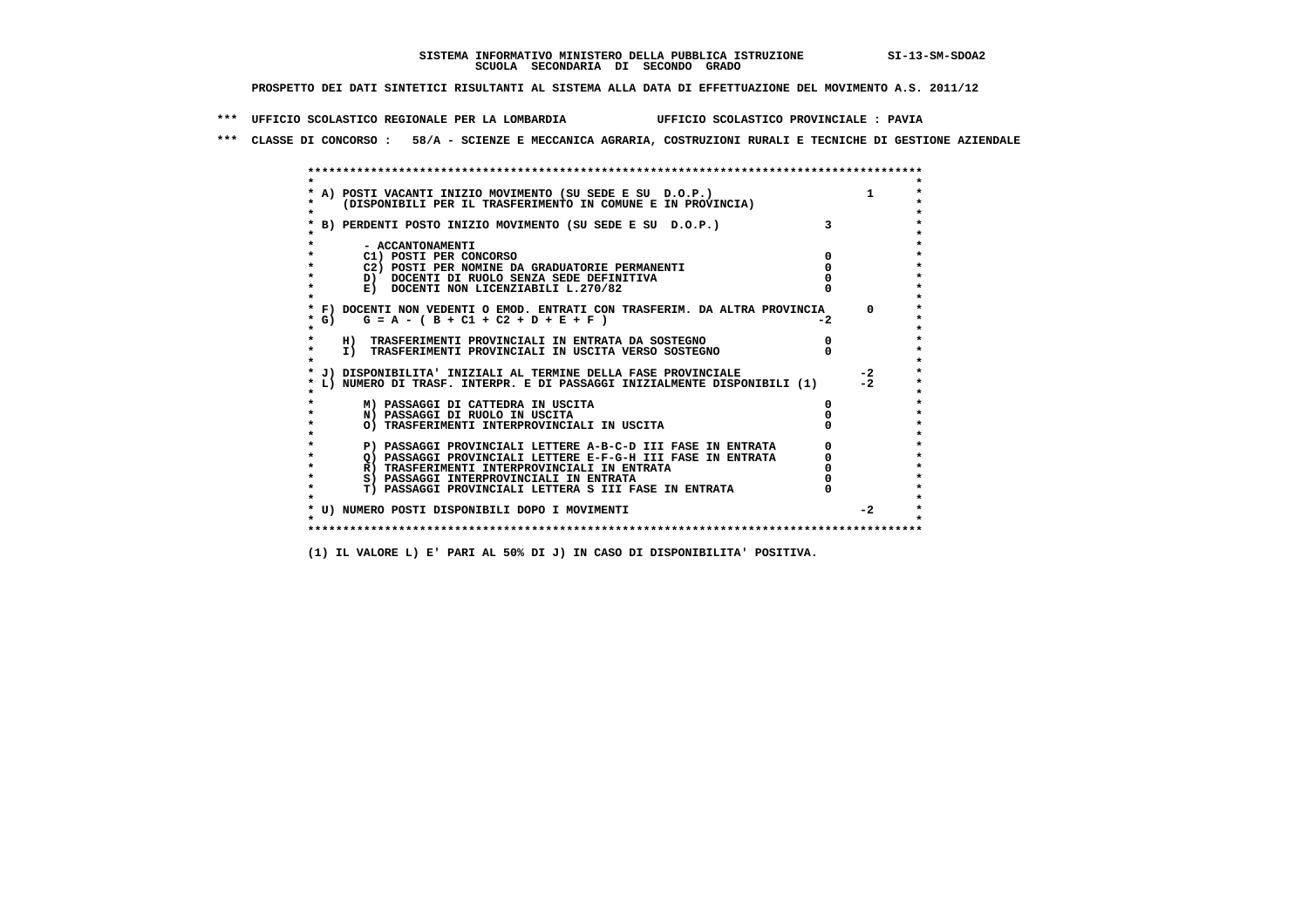**\*\*\* UFFICIO SCOLASTICO REGIONALE PER LA LOMBARDIA UFFICIO SCOLASTICO PROVINCIALE : PAVIA**

 **\*\*\* CLASSE DI CONCORSO : 60/A - SCIENZE NATURALI, CHIMICA E GEOGRAFIA, FITOPATOLOGIA,ENTOMOLOGIA AGRARIA,MICROBIOLOGIA**

| * A) POSTI VACANTI INIZIO MOVIMENTO (SU SEDE E SU D.O.P.)                             |                         |          |
|---------------------------------------------------------------------------------------|-------------------------|----------|
| (DISPONIBILI PER IL TRASFERIMENTO IN COMUNE E IN PROVINCIA)<br>---------<br>$\bullet$ |                         |          |
| * B) PERDENTI POSTO INIZIO MOVIMENTO (SU SEDE E SU D.O.P.)                            | $\overline{\mathbf{4}}$ |          |
|                                                                                       |                         |          |
| - ACCANTONAMENTI                                                                      |                         |          |
| C1) POSTI PER CONCORSO                                                                | 0                       |          |
| C2) POSTI PER NOMINE DA GRADUATORIE PERMANENTI                                        |                         |          |
| D) DOCENTI DI RUOLO SENZA SEDE DEFINITIVA                                             |                         |          |
| E) DOCENTI NON LICENZIABILI L.270/82                                                  |                         |          |
| * F) DOCENTI NON VEDENTI O EMOD. ENTRATI CON TRASFERIM. DA ALTRA PROVINCIA 0          |                         |          |
| $G = A - (B + C1 + C2 + D + E + F)$<br>$*$ G)                                         | $-1$                    |          |
| $\star$                                                                               |                         |          |
| $\star$<br>H) TRASFERIMENTI PROVINCIALI IN ENTRATA DA SOSTEGNO                        |                         |          |
| $\star$<br>I) TRASFERIMENTI PROVINCIALI IN USCITA VERSO SOSTEGNO                      |                         |          |
|                                                                                       |                         |          |
| * J) DISPONIBILITA' INIZIALI AL TERMINE DELLA FASE PROVINCIALE                        |                         | $-1$     |
| * L) NUMERO DI TRASF. INTERPR. E DI PASSAGGI INIZIALMENTE DISPONIBILI (1)             |                         | $-1$     |
| M) PASSAGGI DI CATTEDRA IN USCITA                                                     | 0                       |          |
| $\star$<br>N) PASSAGGI DI RUOLO IN USCITA                                             |                         |          |
| O) TRASFERIMENTI INTERPROVINCIALI IN USCITA                                           |                         |          |
|                                                                                       |                         |          |
| P) PASSAGGI PROVINCIALI LETTERE A-B-C-D III FASE IN ENTRATA<br>$\star$                | 0                       |          |
| $\bullet$<br>O) PASSAGGI PROVINCIALI LETTERE E-F-G-H III FASE IN ENTRATA              |                         |          |
| $\star$<br>R) TRASFERIMENTI INTERPROVINCIALI IN ENTRATA                               |                         |          |
| $\star$<br>S) PASSAGGI INTERPROVINCIALI IN ENTRATA                                    |                         |          |
| $\star$<br>T) PASSAGGI PROVINCIALI LETTERA S III FASE IN ENTRATA                      |                         |          |
| * U) NUMERO POSTI DISPONIBILI DOPO I MOVIMENTI                                        |                         | $\Omega$ |
|                                                                                       |                         |          |
|                                                                                       |                         |          |

 **VALORE L)+ M)+ N)+ O) (POSTI 0). IL RESTANTE NUMERO DI POSTI E' DESTINATO ALLA MOBILITA' INTERPROVINCIALE.**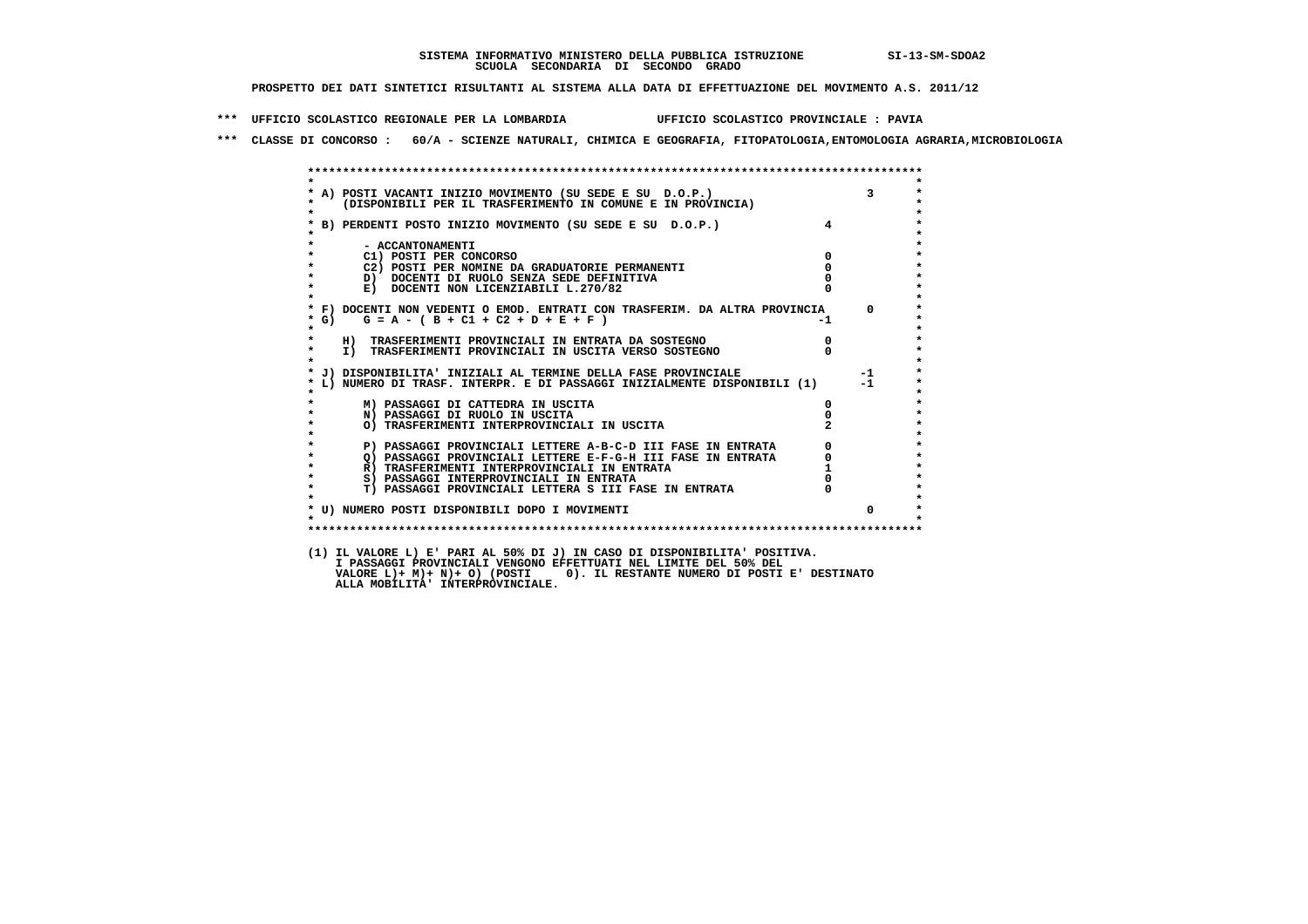**\*\*\* UFFICIO SCOLASTICO REGIONALE PER LA LOMBARDIA UFFICIO SCOLASTICO PROVINCIALE : PAVIA**

 **\*\*\* CLASSE DI CONCORSO : 61/A - STORIA DELL'ARTE**

 **\*\*\*\*\*\*\*\*\*\*\*\*\*\*\*\*\*\*\*\*\*\*\*\*\*\*\*\*\*\*\*\*\*\*\*\*\*\*\*\*\*\*\*\*\*\*\*\*\*\*\*\*\*\*\*\*\*\*\*\*\*\*\*\*\*\*\*\*\*\*\*\*\*\*\*\*\*\*\*\*\*\*\*\*\*\*\*\* \* \*** $\bullet$  **\* A) POSTI VACANTI INIZIO MOVIMENTO (SU SEDE E SU D.O.P.) 0 \*** $\star$  **\* (DISPONIBILI PER IL TRASFERIMENTO IN COMUNE E IN PROVINCIA) \* \* \* \* B) PERDENTI POSTO INIZIO MOVIMENTO (SU SEDE E SU D.O.P.) 1 \* \* \* \* - ACCANTONAMENTI \* \* C1) POSTI PER CONCORSO 0 \* \* C2) POSTI PER NOMINE DA GRADUATORIE PERMANENTI 0 \*D)** DOCENTI DI RUOLO SENZA SEDE DEFINITIVA  $\overline{a}$  0  $\overline{b}$  0  $\overline{c}$  0  $\overline{c}$  0  $\overline{c}$  0  $\overline{a}$  0  $\overline{b}$ **E) DOCENTI NON LICENZIABILI L.270/82 \* \* \* F) DOCENTI NON VEDENTI O EMOD. ENTRATI CON TRASFERIM. DA ALTRA PROVINCIA 0 \***  $\star$  **G)** G = A - ( B + C1 + C2 + D + E + F)  **\* \* \* H) TRASFERIMENTI PROVINCIALI IN ENTRATA DA SOSTEGNO 0 \*The CONSTRUCTION CONSTRUCTED IN CONSTRUCTION CONSTRUES IN TRASFERIMENTI PROVINCIALI IN USCITA VERSO SOSTEGNO \* \* \* J) DISPONIBILITA' INIZIALI AL TERMINE DELLA FASE PROVINCIALE -1 \* \* L) NUMERO DI TRASF. INTERPR. E DI PASSAGGI INIZIALMENTE DISPONIBILI (1) -1 \* \* \* \* M) PASSAGGI DI CATTEDRA IN USCITA 0 \* \* N) PASSAGGI DI RUOLO IN USCITA 0 \*O) TRASFERIMENTI INTERPROVINCIALI IN USCITA \* \* P) PASSAGGI PROVINCIALI LETTERE A-B-C-D III FASE IN ENTRATA** 0 <sup>0</sup> **DASSAGGI PROVINCIALI LETTERE E-F-G-H** III FASE IN ENTRATA 0 <sup>0</sup>  $\star$  **\* Q) PASSAGGI PROVINCIALI LETTERE E-F-G-H III FASE IN ENTRATA 0 \*R)** TRASFERIMENTI INTERPROVINCIALI IN ENTRATA  $\begin{bmatrix} 0 & 0 \\ 0 & 0 \\ 0 & 0 \end{bmatrix}$  PASSAGGI INTERPROVINCIALI IN ENTRATA  $\begin{bmatrix} 0 & 0 \\ 0 & 0 \\ 0 & 0 \end{bmatrix}$  **\* S) PASSAGGI INTERPROVINCIALI IN ENTRATA 0 \*** $\ddot{\phantom{1}}$  **\* T) PASSAGGI PROVINCIALI LETTERA S III FASE IN ENTRATA 0 \*** $\star$  **\* \* \* U) NUMERO POSTI DISPONIBILI DOPO I MOVIMENTI 0 \* \* \* \*\*\*\*\*\*\*\*\*\*\*\*\*\*\*\*\*\*\*\*\*\*\*\*\*\*\*\*\*\*\*\*\*\*\*\*\*\*\*\*\*\*\*\*\*\*\*\*\*\*\*\*\*\*\*\*\*\*\*\*\*\*\*\*\*\*\*\*\*\*\*\*\*\*\*\*\*\*\*\*\*\*\*\*\*\*\*\***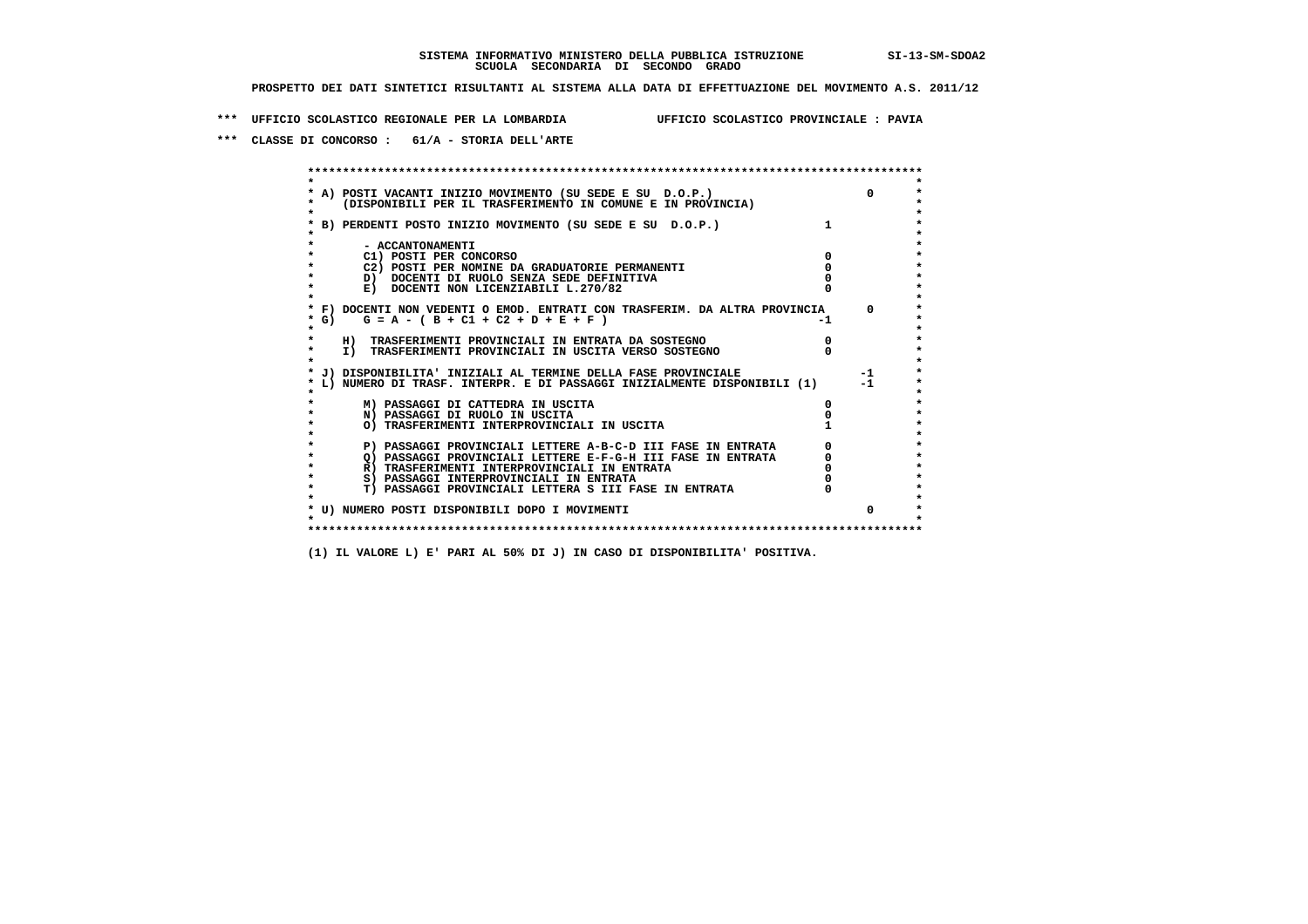**\*\*\* UFFICIO SCOLASTICO REGIONALE PER LA LOMBARDIA UFFICIO SCOLASTICO PROVINCIALE : PAVIA**

 **\*\*\* CLASSE DI CONCORSO : 71/A - TECNOLOGIA E DISEGNO**

 **\*\*\*\*\*\*\*\*\*\*\*\*\*\*\*\*\*\*\*\*\*\*\*\*\*\*\*\*\*\*\*\*\*\*\*\*\*\*\*\*\*\*\*\*\*\*\*\*\*\*\*\*\*\*\*\*\*\*\*\*\*\*\*\*\*\*\*\*\*\*\*\*\*\*\*\*\*\*\*\*\*\*\*\*\*\*\*\* \* \*** $\bullet$  **\* A) POSTI VACANTI INIZIO MOVIMENTO (SU SEDE E SU D.O.P.) 1 \*** $\star$  **\* (DISPONIBILI PER IL TRASFERIMENTO IN COMUNE E IN PROVINCIA) \* \* \* \* B) PERDENTI POSTO INIZIO MOVIMENTO (SU SEDE E SU D.O.P.) 2 \* \* \* \* - ACCANTONAMENTI \* \* C1) POSTI PER CONCORSO 0 \* \* C2) POSTI PER NOMINE DA GRADUATORIE PERMANENTI 0 \*D)** DOCENTI DI RUOLO SENZA SEDE DEFINITIVA  $\overline{a}$  0  $\overline{b}$  0  $\overline{c}$  0  $\overline{c}$  0  $\overline{c}$  0  $\overline{a}$  0  $\overline{c}$ **E) DOCENTI NON LICENZIABILI L.270/82 \* \* \* F) DOCENTI NON VEDENTI O EMOD. ENTRATI CON TRASFERIM. DA ALTRA PROVINCIA 0 \***  $\star$  **G)** G = A - ( B + C1 + C2 + D + E + F)  **\* \* \* H) TRASFERIMENTI PROVINCIALI IN ENTRATA DA SOSTEGNO 0 \* \* I) TRASFERIMENTI PROVINCIALI IN USCITA VERSO SOSTEGNO 0 \* \* \* \* J) DISPONIBILITA' INIZIALI AL TERMINE DELLA FASE PROVINCIALE -1 \* \* L) NUMERO DI TRASF. INTERPR. E DI PASSAGGI INIZIALMENTE DISPONIBILI (1) -1 \* \* \* \* M) PASSAGGI DI CATTEDRA IN USCITA 0 \* \* N) PASSAGGI DI RUOLO IN USCITA 0 \* \* O) TRASFERIMENTI INTERPROVINCIALI IN USCITA 0 \* \* \* P) PASSAGGI PROVINCIALI LETTERE A-B-C-D III FASE IN ENTRATA** 0 <sup>0</sup> **DASSAGGI PROVINCIALI LETTERE E-F-G-H** III FASE IN ENTRATA 0 <sup>0</sup> **2) PASSAGGI PROVINCIALI LETTERE E-F-G-H III FASE IN ENTRATA 6 0 R**) TRASFERIMENTI INTERPROVINCIALI IN ENTRATA 6 **0 R)** TRASFERIMENTI INTERPROVINCIALI IN ENTRATA  $\begin{bmatrix} 0 & 0 \\ 0 & 0 \\ 0 & 0 \end{bmatrix}$  PASSAGGI INTERPROVINCIALI IN ENTRATA  $\begin{bmatrix} 0 & 0 \\ 0 & 0 \\ 0 & 0 \end{bmatrix}$  **\* S) PASSAGGI INTERPROVINCIALI IN ENTRATA 0 \*** $\ddot{\phantom{1}}$  **\* T) PASSAGGI PROVINCIALI LETTERA S III FASE IN ENTRATA 0 \*** $\star$  **\* \* \* U) NUMERO POSTI DISPONIBILI DOPO I MOVIMENTI -1 \* \* \* \*\*\*\*\*\*\*\*\*\*\*\*\*\*\*\*\*\*\*\*\*\*\*\*\*\*\*\*\*\*\*\*\*\*\*\*\*\*\*\*\*\*\*\*\*\*\*\*\*\*\*\*\*\*\*\*\*\*\*\*\*\*\*\*\*\*\*\*\*\*\*\*\*\*\*\*\*\*\*\*\*\*\*\*\*\*\*\***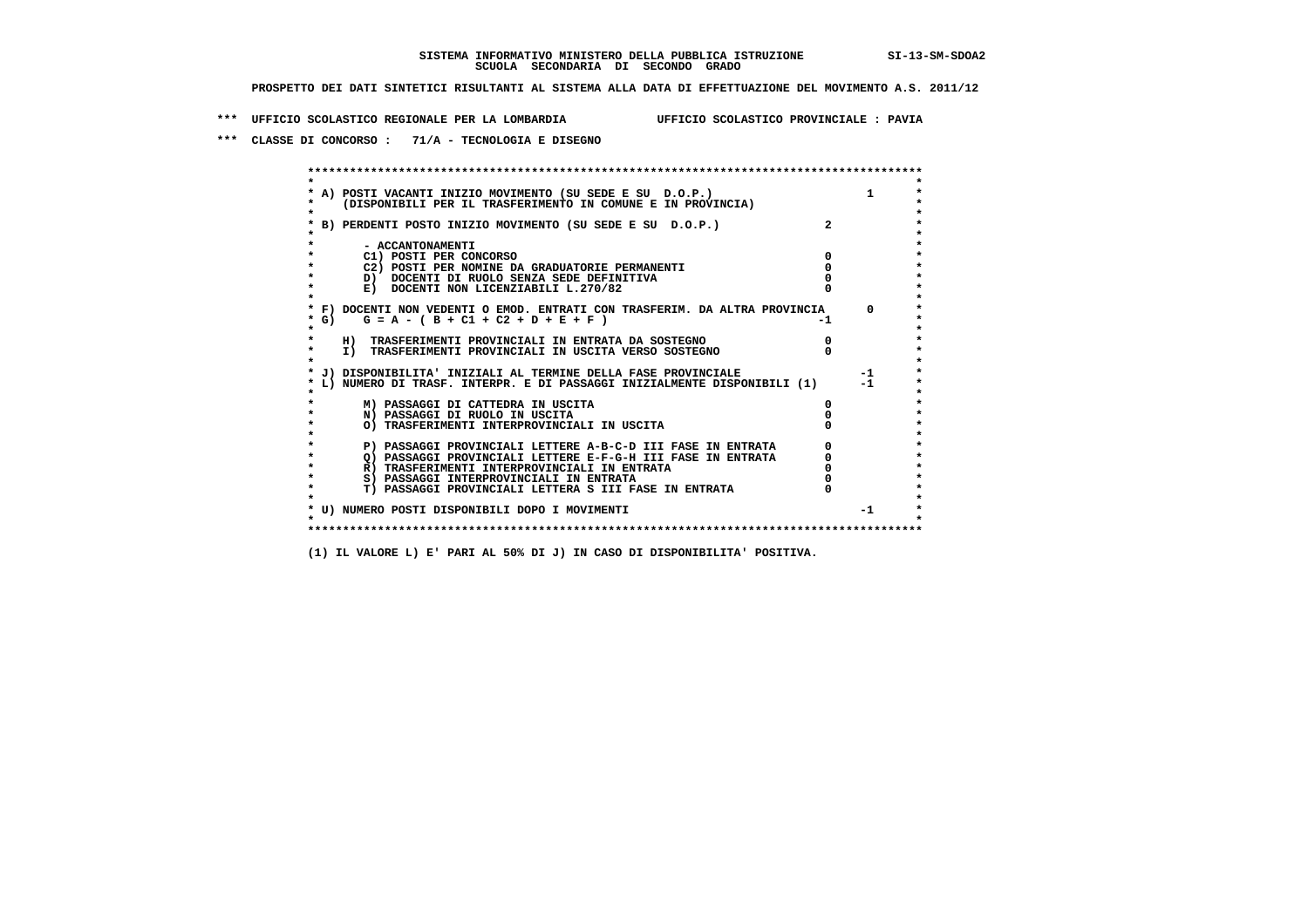**\*\*\* UFFICIO SCOLASTICO REGIONALE PER LA LOMBARDIA UFFICIO SCOLASTICO PROVINCIALE : PAVIA**

 **\*\*\* CLASSE DI CONCORSO : 72/A - TOPOGRAFIA GENERALE**

 **\*\*\*\*\*\*\*\*\*\*\*\*\*\*\*\*\*\*\*\*\*\*\*\*\*\*\*\*\*\*\*\*\*\*\*\*\*\*\*\*\*\*\*\*\*\*\*\*\*\*\*\*\*\*\*\*\*\*\*\*\*\*\*\*\*\*\*\*\*\*\*\*\*\*\*\*\*\*\*\*\*\*\*\*\*\*\*\* \* \*** $\bullet$  **\* A) POSTI VACANTI INIZIO MOVIMENTO (SU SEDE E SU D.O.P.) 0 \* \* (DISPONIBILI PER IL TRASFERIMENTO IN COMUNE E IN PROVINCIA) \* \* \* \* B) PERDENTI POSTO INIZIO MOVIMENTO (SU SEDE E SU D.O.P.) 1 \* \* \* \* - ACCANTONAMENTI \* \* C1) POSTI PER CONCORSO 0 \* \* C2) POSTI PER NOMINE DA GRADUATORIE PERMANENTI 0 \*D)** DOCENTI DI RUOLO SENZA SEDE DEFINITIVA  $\overline{a}$  0  $\overline{b}$  0  $\overline{c}$  0  $\overline{c}$  0  $\overline{c}$  0  $\overline{a}$  0  $\overline{c}$ **E) DOCENTI NON LICENZIABILI L.270/82 \* \* \* F) DOCENTI NON VEDENTI O EMOD. ENTRATI CON TRASFERIM. DA ALTRA PROVINCIA 0 \***  $\star$  **G)** G = A - ( B + C1 + C2 + D + E + F)  **\* \* \* H) TRASFERIMENTI PROVINCIALI IN ENTRATA DA SOSTEGNO 0 \*The CONSTRUCTION CONSTRUCTED IN CONSTRUCTION CONSTRUCTION CONSTRUES TO THE PROVINCIALI IN USCITA VERSO SOSTEGNO \* \* \* J) DISPONIBILITA' INIZIALI AL TERMINE DELLA FASE PROVINCIALE -1 \* \* L) NUMERO DI TRASF. INTERPR. E DI PASSAGGI INIZIALMENTE DISPONIBILI (1) -1 \* \* \* \* M) PASSAGGI DI CATTEDRA IN USCITA 0 \* \* N) PASSAGGI DI RUOLO IN USCITA 0 \* \* O) TRASFERIMENTI INTERPROVINCIALI IN USCITA 0 \* \* \* P) PASSAGGI PROVINCIALI LETTERE A-B-C-D III FASE IN ENTRATA** 0 <sup>0</sup> **DASSAGGI PROVINCIALI LETTERE E-F-G-H** III FASE IN ENTRATA 0 <sup>0</sup>  **\* Q) PASSAGGI PROVINCIALI LETTERE E-F-G-H III FASE IN ENTRATA 0 \*R)** TRASFERIMENTI INTERPROVINCIALI IN ENTRATA  $\begin{bmatrix} 0 & 0 \\ 0 & 0 \\ 0 & 0 \end{bmatrix}$  PASSAGGI INTERPROVINCIALI IN ENTRATA  $\begin{bmatrix} 0 & 0 \\ 0 & 0 \\ 0 & 0 \end{bmatrix}$  **\* S) PASSAGGI INTERPROVINCIALI IN ENTRATA 0 \*** $\ddot{\phantom{1}}$  **\* T) PASSAGGI PROVINCIALI LETTERA S III FASE IN ENTRATA 0 \*** $\star$  **\* \* \* U) NUMERO POSTI DISPONIBILI DOPO I MOVIMENTI -1 \* \* \* \*\*\*\*\*\*\*\*\*\*\*\*\*\*\*\*\*\*\*\*\*\*\*\*\*\*\*\*\*\*\*\*\*\*\*\*\*\*\*\*\*\*\*\*\*\*\*\*\*\*\*\*\*\*\*\*\*\*\*\*\*\*\*\*\*\*\*\*\*\*\*\*\*\*\*\*\*\*\*\*\*\*\*\*\*\*\*\***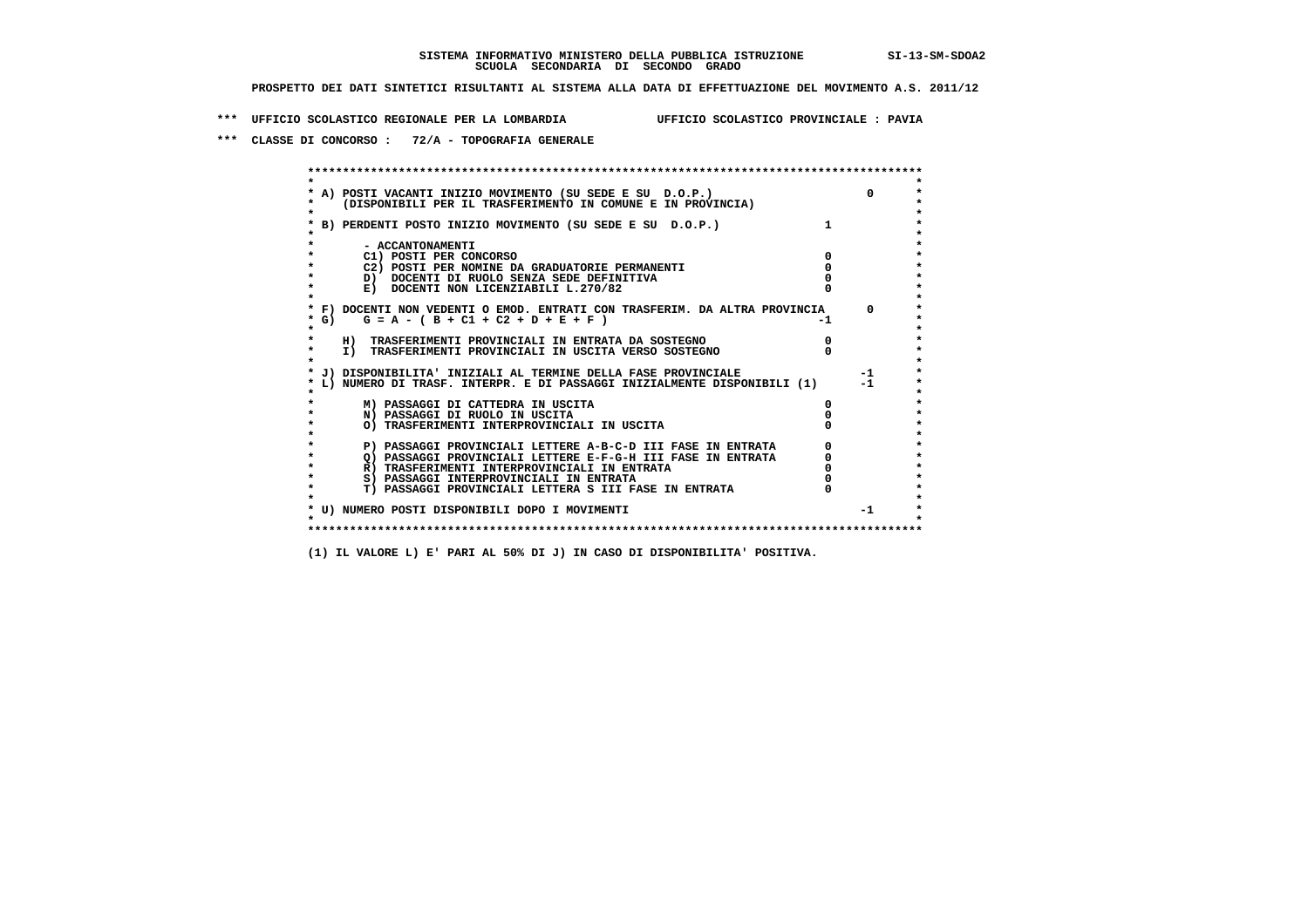**\*\*\* UFFICIO SCOLASTICO REGIONALE PER LA LOMBARDIA UFFICIO SCOLASTICO PROVINCIALE : PAVIA**

 **\*\*\* CLASSE DI CONCORSO : 74/A - ZOOTECNICA E SCIENZA DELLA PRODUZIONE ANIMALE**

|         | * A) POSTI VACANTI INIZIO MOVIMENTO (SU SEDE E SU D.O.P.)                  |          |  |
|---------|----------------------------------------------------------------------------|----------|--|
|         | (DISPONIBILI PER IL TRASFERIMENTO IN COMUNE E IN PROVINCIA)                |          |  |
|         |                                                                            |          |  |
|         | B) PERDENTI POSTO INIZIO MOVIMENTO (SU SEDE E SU D.O.P.)                   | $\Omega$ |  |
|         |                                                                            |          |  |
|         | - ACCANTONAMENTI                                                           |          |  |
|         | C1) POSTI PER CONCORSO                                                     |          |  |
|         | C2) POSTI PER NOMINE DA GRADUATORIE PERMANENTI                             |          |  |
|         | D) DOCENTI DI RUOLO SENZA SEDE DEFINITIVA                                  |          |  |
|         | E) DOCENTI NON LICENZIABILI L.270/82                                       |          |  |
|         |                                                                            |          |  |
|         | * F) DOCENTI NON VEDENTI O EMOD. ENTRATI CON TRASFERIM. DA ALTRA PROVINCIA |          |  |
| $*$ G)  | $G = A - (B + C1 + C2 + D + E + F)$                                        |          |  |
|         |                                                                            |          |  |
| $\star$ | H) TRASFERIMENTI PROVINCIALI IN ENTRATA DA SOSTEGNO                        |          |  |
|         | I) TRASFERIMENTI PROVINCIALI IN USCITA VERSO SOSTEGNO                      |          |  |
|         | J) DISPONIBILITA' INIZIALI AL TERMINE DELLA FASE PROVINCIALE               |          |  |
|         | L) NUMERO DI TRASF. INTERPR. E DI PASSAGGI INIZIALMENTE DISPONIBILI (1)    |          |  |
|         |                                                                            |          |  |
|         | M) PASSAGGI DI CATTEDRA IN USCITA                                          |          |  |
|         | N) PASSAGGI DI RUOLO IN USCITA                                             |          |  |
|         | O) TRASFERIMENTI INTERPROVINCIALI IN USCITA                                |          |  |
|         |                                                                            |          |  |
|         | P) PASSAGGI PROVINCIALI LETTERE A-B-C-D III FASE IN ENTRATA                |          |  |
|         | O) PASSAGGI PROVINCIALI LETTERE E-F-G-H III FASE IN ENTRATA                |          |  |
|         | R) TRASFERIMENTI INTERPROVINCIALI IN ENTRATA                               |          |  |
|         | S) PASSAGGI INTERPROVINCIALI IN ENTRATA                                    |          |  |
| $\star$ | T) PASSAGGI PROVINCIALI LETTERA S III FASE IN ENTRATA                      |          |  |
|         |                                                                            |          |  |
|         | * U) NUMERO POSTI DISPONIBILI DOPO I MOVIMENTI                             |          |  |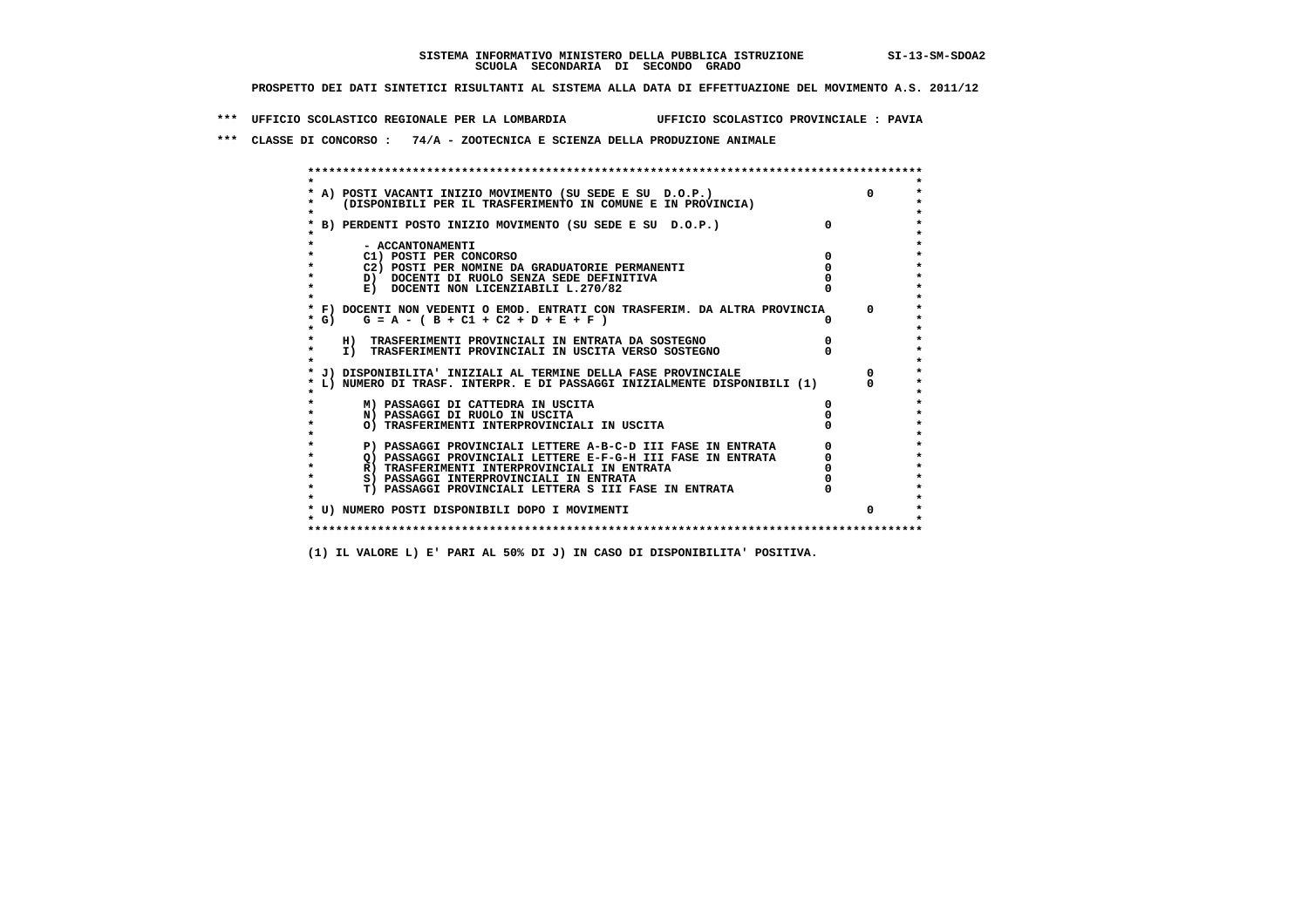**\*\*\* UFFICIO SCOLASTICO REGIONALE PER LA LOMBARDIA UFFICIO SCOLASTICO PROVINCIALE : PAVIA**

 **\*\*\* CLASSE DI CONCORSO : 75/A - DATTILOGRAFIA E STENOGRAFIA**

| (DISPONIBILI PER IL TRASFERIMENTO IN COMUNE E IN PROVINCIA)                |              |
|----------------------------------------------------------------------------|--------------|
| B) PERDENTI POSTO INIZIO MOVIMENTO (SU SEDE E SU D.O.P.)                   |              |
| - ACCANTONAMENTI                                                           |              |
| C1) POSTI PER CONCORSO                                                     |              |
| C2) POSTI PER NOMINE DA GRADUATORIE PERMANENTI                             |              |
| D) DOCENTI DI RUOLO SENZA SEDE DEFINITIVA                                  |              |
| E) DOCENTI NON LICENZIABILI L.270/82                                       |              |
| * F) DOCENTI NON VEDENTI O EMOD. ENTRATI CON TRASFERIM. DA ALTRA PROVINCIA | <sup>n</sup> |
| * G) $G = A - (B + C1 + C2 + D + E + F)$                                   |              |
| H) TRASFERIMENTI PROVINCIALI IN ENTRATA DA SOSTEGNO                        |              |
| I) TRASFERIMENTI PROVINCIALI IN USCITA VERSO SOSTEGNO                      |              |
| J) DISPONIBILITA' INIZIALI AL TERMINE DELLA FASE PROVINCIALE               |              |
| L) NUMERO DI TRASF. INTERPR. E DI PASSAGGI INIZIALMENTE DISPONIBILI (1)    |              |
| M) PASSAGGI DI CATTEDRA IN USCITA                                          |              |
| N) PASSAGGI DI RUOLO IN USCITA                                             |              |
| O) TRASFERIMENTI INTERPROVINCIALI IN USCITA                                |              |
| P) PASSAGGI PROVINCIALI LETTERE A-B-C-D III FASE IN ENTRATA                |              |
| O) PASSAGGI PROVINCIALI LETTERE E-F-G-H III FASE IN ENTRATA                |              |
| R) TRASFERIMENTI INTERPROVINCIALI IN ENTRATA                               |              |
| S) PASSAGGI INTERPROVINCIALI IN ENTRATA                                    |              |
| T) PASSAGGI PROVINCIALI LETTERA S III FASE IN ENTRATA                      |              |
| * U) NUMERO POSTI DISPONIBILI DOPO I MOVIMENTI                             | 0            |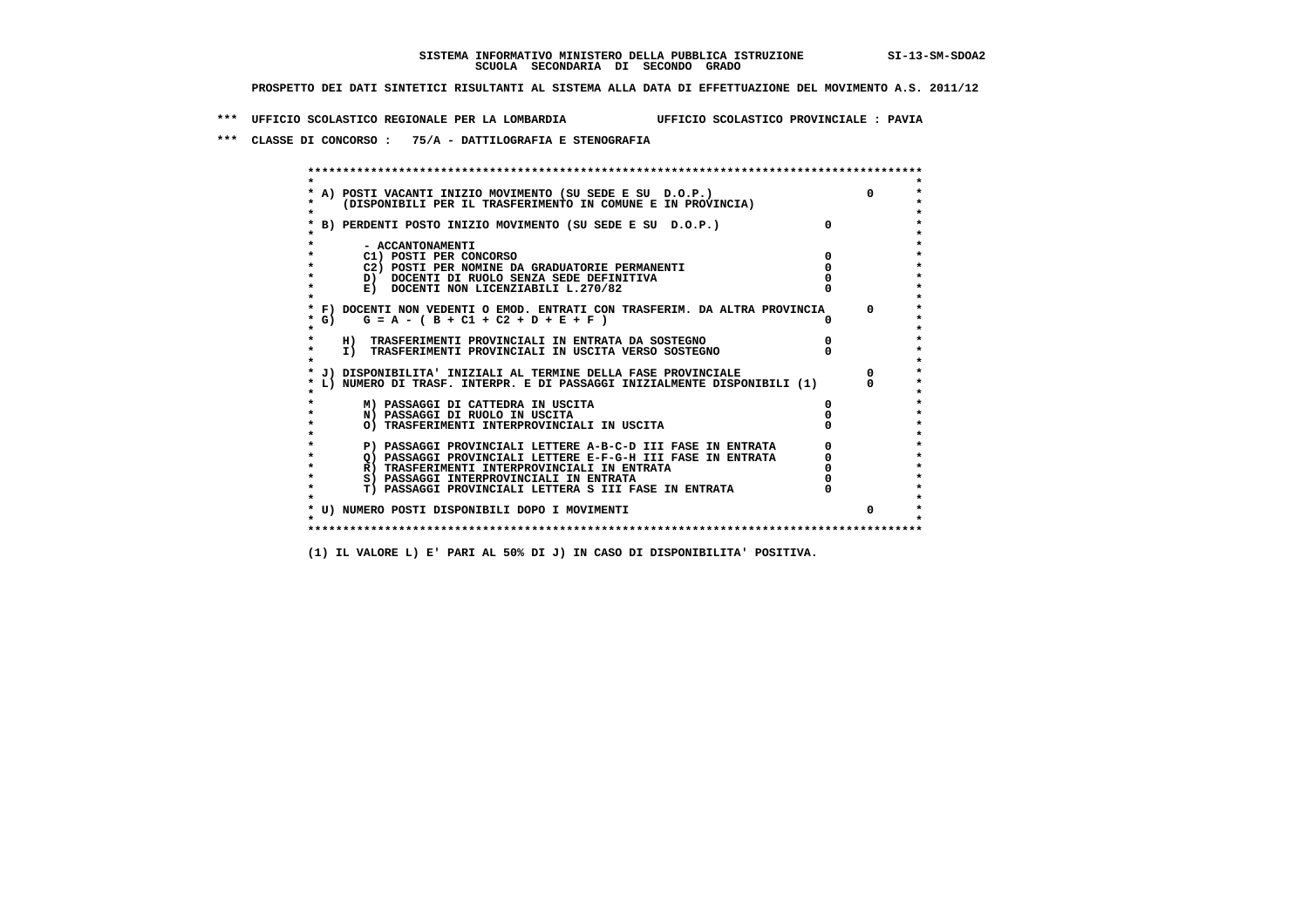**\*\*\* UFFICIO SCOLASTICO REGIONALE PER LA LOMBARDIA UFFICIO SCOLASTICO PROVINCIALE : PAVIA**

 **\*\*\* CLASSE DI CONCORSO : 76/A - TRATTAMENTO TESTI, CALCOLO, CONTABILITA' ELETTRONICA ED APPLICAZIONI GESTIONALI**

|         | A) POSTI VACANTI INIZIO MOVIMENTO (SU SEDE E SU D.O.P.)                    |          |  |
|---------|----------------------------------------------------------------------------|----------|--|
|         | (DISPONIBILI PER IL TRASFERIMENTO IN COMUNE E IN PROVINCIA)                |          |  |
|         |                                                                            |          |  |
|         | B) PERDENTI POSTO INIZIO MOVIMENTO (SU SEDE E SU D.O.P.)                   | $\Omega$ |  |
|         |                                                                            |          |  |
|         | - ACCANTONAMENTI                                                           |          |  |
|         | C1) POSTI PER CONCORSO                                                     |          |  |
|         | C2) POSTI PER NOMINE DA GRADUATORIE PERMANENTI                             |          |  |
|         | D) DOCENTI DI RUOLO SENZA SEDE DEFINITIVA                                  |          |  |
|         | E) DOCENTI NON LICENZIABILI L.270/82                                       |          |  |
|         | * F) DOCENTI NON VEDENTI O EMOD. ENTRATI CON TRASFERIM. DA ALTRA PROVINCIA |          |  |
| * G) +  | $G = A - (B + C1 + C2 + D + E + F)$                                        |          |  |
|         |                                                                            |          |  |
|         | H) TRASFERIMENTI PROVINCIALI IN ENTRATA DA SOSTEGNO                        |          |  |
| $\star$ | I) TRASFERIMENTI PROVINCIALI IN USCITA VERSO SOSTEGNO                      |          |  |
|         |                                                                            |          |  |
|         | J) DISPONIBILITA' INIZIALI AL TERMINE DELLA FASE PROVINCIALE               |          |  |
|         | L) NUMERO DI TRASF. INTERPR. E DI PASSAGGI INIZIALMENTE DISPONIBILI (1)    |          |  |
|         |                                                                            |          |  |
|         | M) PASSAGGI DI CATTEDRA IN USCITA                                          |          |  |
|         | N) PASSAGGI DI RUOLO IN USCITA                                             |          |  |
|         | O) TRASFERIMENTI INTERPROVINCIALI IN USCITA                                |          |  |
|         |                                                                            |          |  |
|         | P) PASSAGGI PROVINCIALI LETTERE A-B-C-D III FASE IN ENTRATA                |          |  |
|         | O) PASSAGGI PROVINCIALI LETTERE E-F-G-H III FASE IN ENTRATA                |          |  |
|         | R) TRASFERIMENTI INTERPROVINCIALI IN ENTRATA                               |          |  |
|         | S) PASSAGGI INTERPROVINCIALI IN ENTRATA                                    |          |  |
|         | T) PASSAGGI PROVINCIALI LETTERA S III FASE IN ENTRATA                      |          |  |
|         |                                                                            |          |  |
|         | * U) NUMERO POSTI DISPONIBILI DOPO I MOVIMENTI                             |          |  |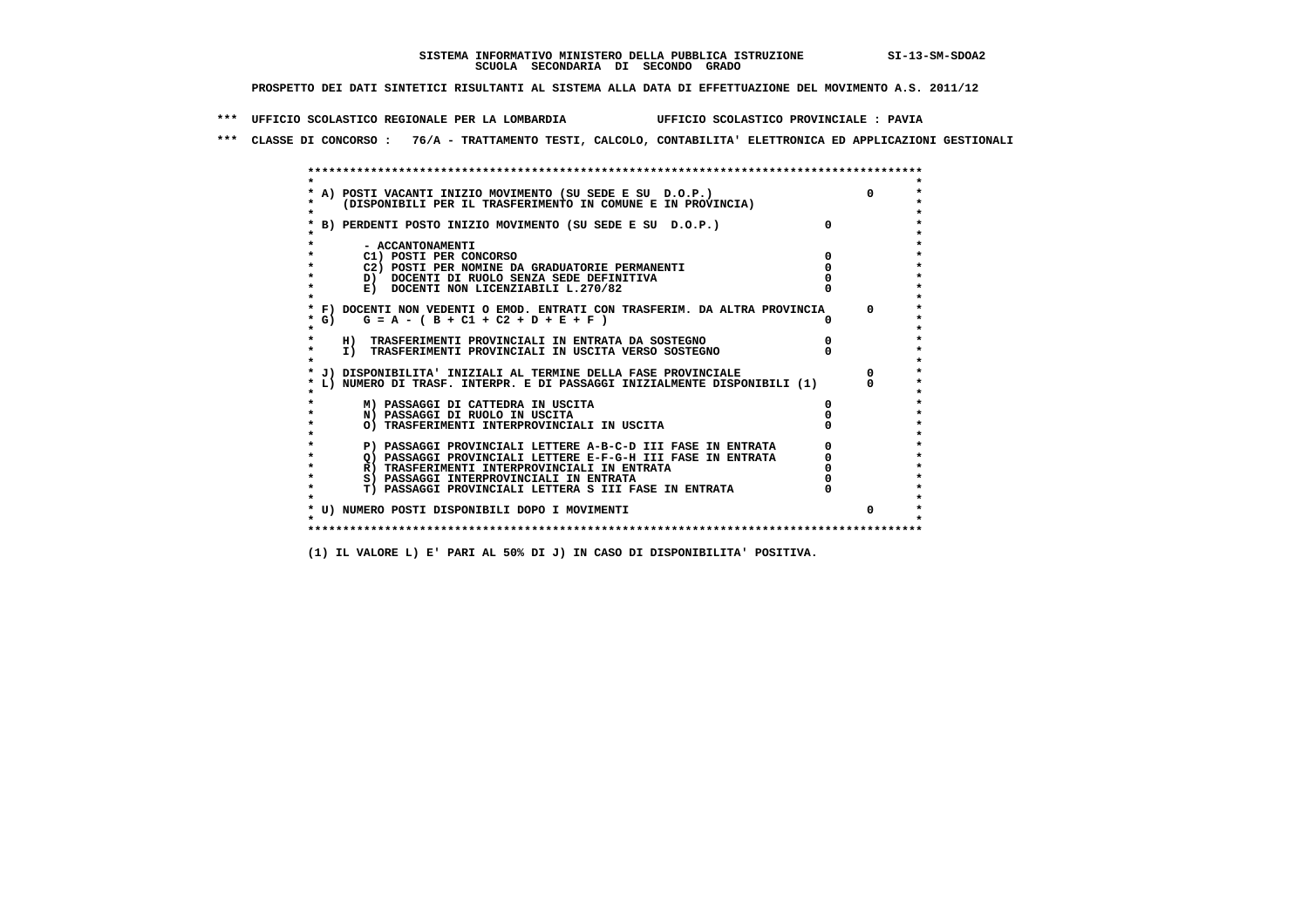**\*\*\* UFFICIO SCOLASTICO REGIONALE PER LA LOMBARDIA UFFICIO SCOLASTICO PROVINCIALE : PAVIA**

 **\*\*\* CLASSE DI CONCORSO : 46/A - LINGUE E CIVILTA' STRANIERE (FRANCESE)**

| $\star$            |                                                                                                                            |                                  |                |
|--------------------|----------------------------------------------------------------------------------------------------------------------------|----------------------------------|----------------|
| $\star$            | * A) POSTI VACANTI INIZIO MOVIMENTO (SU SEDE E SU D.O.P.)<br>* (DISPONIBILI PER IL TRASFERIMENTO IN COMUNE E IN PROVINCIA) |                                  | $\overline{4}$ |
|                    | * B) PERDENTI POSTO INIZIO MOVIMENTO (SU SEDE E SU D.O.P.)                                                                 | $\Omega$                         |                |
| $\star$            | - ACCANTONAMENTI                                                                                                           |                                  |                |
| $\star$            | $\overline{\mathbf{0}}$<br>C1) POSTI PER CONCORSO                                                                          |                                  |                |
| $\star$            | C2) POSTI PER NOMINE DA GRADUATORIE PERMANENTI                                                                             | $\overline{0}$                   |                |
| $\star$            | D) DOCENTI DI RUOLO SENZA SEDE DEFINITIVA                                                                                  |                                  |                |
| $\star$<br>$\star$ | E) DOCENTI NON LICENZIABILI L.270/82                                                                                       |                                  |                |
|                    | * F) DOCENTI NON VEDENTI O EMOD. ENTRATI CON TRASFERIM. DA ALTRA PROVINCIA 0                                               |                                  |                |
| $*$ G)<br>$\star$  | $G = A - (B + C1 + C2 + D + E + F)$                                                                                        |                                  |                |
| $\star$            | H) TRASFERIMENTI PROVINCIALI IN ENTRATA DA SOSTEGNO                                                                        | $\begin{matrix}0\\0\end{matrix}$ |                |
| $\star$<br>$\star$ | I) TRASFERIMENTI PROVINCIALI IN USCITA VERSO SOSTEGNO                                                                      |                                  |                |
|                    | * J) DISPONIBILITA' INIZIALI AL TERMINE DELLA FASE PROVINCIALE                                                             |                                  | $\overline{4}$ |
|                    | * L) NUMERO DI TRASF. INTERPR. E DI PASSAGGI INIZIALMENTE DISPONIBILI (1) 2                                                |                                  |                |
| $\star$            | M) PASSAGGI DI CATTEDRA IN USCITA                                                                                          | $\mathbf{0}$                     |                |
| $\star$            | N) PASSAGGI DI RUOLO IN USCITA                                                                                             |                                  |                |
| $\star$<br>$\star$ | O) TRASFERIMENTI INTERPROVINCIALI IN USCITA                                                                                |                                  |                |
| $\star$            | P) PASSAGGI PROVINCIALI LETTERE A-B-C-D III FASE IN ENTRATA                                                                |                                  |                |
| $\star$            | P) PASSAGGI PROVINCIALI LETTERE A-B-C-D III FASE IN ENIRAIA Q) PASSAGGI PROVINCIALI LETTERE E-F-G-H III FASE IN ENTRATA Q) |                                  |                |
| $\star$            | R) TRASFERIMENTI INTERPROVINCIALI IN ENTRATA                                                                               |                                  |                |
| $\star$            | S) PASSAGGI INTERPROVINCIALI IN ENTRATA                                                                                    |                                  |                |
| $\star$            | T) PASSAGGI PROVINCIALI LETTERA S III FASE IN ENTRATA                                                                      |                                  |                |
|                    | * U) NUMERO POSTI DISPONIBILI DOPO I MOVIMENTI                                                                             |                                  |                |
| $\cdot$            |                                                                                                                            |                                  |                |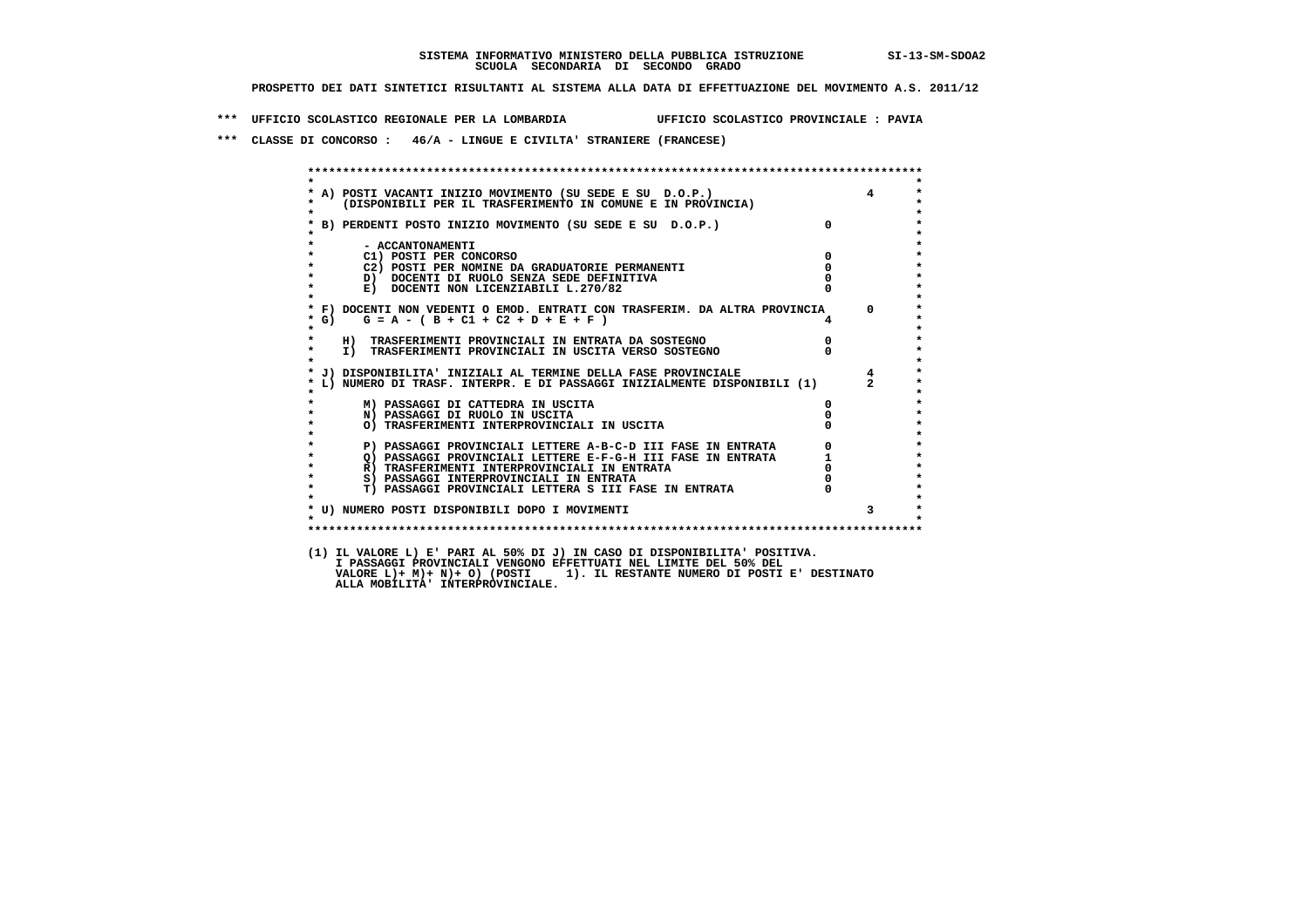**\*\*\* UFFICIO SCOLASTICO REGIONALE PER LA LOMBARDIA UFFICIO SCOLASTICO PROVINCIALE : PAVIA**

 **\*\*\* CLASSE DI CONCORSO : 46/A - LINGUE E CIVILTA' STRANIERE (INGLESE)**

| $\star$            |                                                                                                                                                                                                                                      |                | 6              |
|--------------------|--------------------------------------------------------------------------------------------------------------------------------------------------------------------------------------------------------------------------------------|----------------|----------------|
|                    | * A) POSTI VACANTI INIZIO MOVIMENTO (SU SEDE E SU D.O.P.)<br>* (DISPONIBILI PER IL TRASFERIMENTO IN COMUNE E IN PROVINCIA)                                                                                                           |                |                |
| $\star$            |                                                                                                                                                                                                                                      |                |                |
|                    | * B) PERDENTI POSTO INIZIO MOVIMENTO (SU SEDE E SU D.O.P.)                                                                                                                                                                           |                |                |
|                    |                                                                                                                                                                                                                                      |                |                |
| $\star$<br>$\star$ | - ACCANTONAMENTI<br>$\overline{\mathbf{0}}$<br>C1) POSTI PER CONCORSO                                                                                                                                                                |                |                |
| $\star$            | C2) POSTI PER NOMINE DA GRADUATORIE PERMANENTI                                                                                                                                                                                       | $\mathbf 0$    |                |
| $\star$            | D) DOCENTI DI RUOLO SENZA SEDE DEFINITIVA                                                                                                                                                                                            |                |                |
| $\star$            | E) DOCENTI NON LICENZIABILI L.270/82                                                                                                                                                                                                 |                |                |
| $\star$            |                                                                                                                                                                                                                                      |                |                |
|                    | * F) DOCENTI NON VEDENTI O EMOD. ENTRATI CON TRASFERIM. DA ALTRA PROVINCIA 0                                                                                                                                                         |                |                |
| * G)<br>$\star$    | $G = A - (B + C1 + C2 + D + E + F)$                                                                                                                                                                                                  |                |                |
| $\star$            | H) TRASFERIMENTI PROVINCIALI IN ENTRATA DA SOSTEGNO                                                                                                                                                                                  | $\overline{0}$ |                |
| $\star$            | I) TRASFERIMENTI PROVINCIALI IN USCITA VERSO SOSTEGNO                                                                                                                                                                                |                |                |
| $\star$            |                                                                                                                                                                                                                                      |                |                |
|                    | * J) DISPONIBILITA' INIZIALI AL TERMINE DELLA FASE PROVINCIALE                                                                                                                                                                       |                | $\overline{4}$ |
|                    | L) NUMERO DI TRASF. INTERPR. E DI PASSAGGI INIZIALMENTE DISPONIBILI (1) 2                                                                                                                                                            |                |                |
|                    | M) PASSAGGI DI CATTEDRA IN USCITA                                                                                                                                                                                                    |                |                |
| $\star$            | N) PASSAGGI DI RUOLO IN USCITA                                                                                                                                                                                                       |                |                |
| $\star$            |                                                                                                                                                                                                                                      |                |                |
| $\star$            | N) TRASFERIMENTI INTERPROVINCIALL IN SSSILI<br>P) PASSAGGI PROVINCIALI LETTERE A-B-C-D III FASE IN ENTRATA (0)<br>Q) PASSAGGI PROVINCIALI LETTERE E-F-G-H III FASE IN ENTRATA (2)<br>- TRASFERIMENTI INTERPROVINCIALI IN ENTRATA (2) |                |                |
| $\star$<br>$\star$ |                                                                                                                                                                                                                                      |                |                |
| $\star$            |                                                                                                                                                                                                                                      |                |                |
| $\star$            |                                                                                                                                                                                                                                      |                |                |
| $\star$            | T) PASSAGGI PROVINCIALI LETTERA S III FASE IN ENTRATA                                                                                                                                                                                |                |                |
|                    |                                                                                                                                                                                                                                      |                |                |
| $\cdot$            | * U) NUMERO POSTI DISPONIBILI DOPO I MOVIMENTI                                                                                                                                                                                       |                |                |
|                    |                                                                                                                                                                                                                                      |                |                |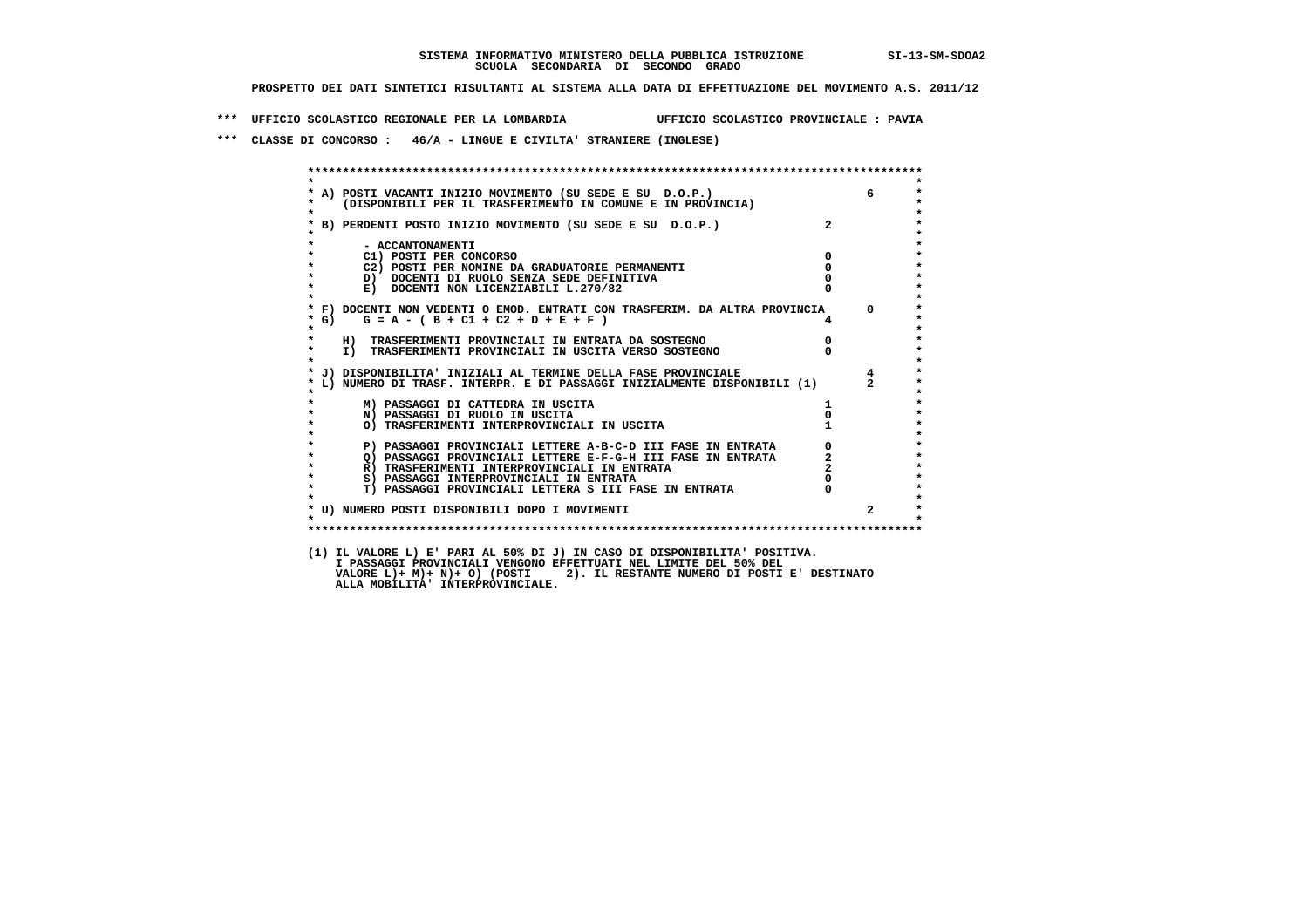**\*\*\* UFFICIO SCOLASTICO REGIONALE PER LA LOMBARDIA UFFICIO SCOLASTICO PROVINCIALE : PAVIA**

 **\*\*\* CLASSE DI CONCORSO : 46/A - LINGUE E CIVILTA' STRANIERE (SPAGNOLO)**

| $\star$            |                                                                                                                                                                                                    |                                  | $5^{\circ}$    |
|--------------------|----------------------------------------------------------------------------------------------------------------------------------------------------------------------------------------------------|----------------------------------|----------------|
|                    | * A) POSTI VACANTI INIZIO MOVIMENTO (SU SEDE E SU D.O.P.)<br>*    (DISPONIBILI PER IL TRASFERIMENTO IN COMUNE E IN PROVINCIA)                                                                      |                                  |                |
|                    |                                                                                                                                                                                                    |                                  |                |
|                    | * B) PERDENTI POSTO INIZIO MOVIMENTO (SU SEDE E SU D.O.P.)                                                                                                                                         | $\overline{0}$                   |                |
|                    |                                                                                                                                                                                                    |                                  |                |
|                    | - ACCANTONAMENTI                                                                                                                                                                                   |                                  |                |
| $\star$<br>$\star$ | $\overline{\mathbf{0}}$<br>C1) POSTI PER CONCORSO                                                                                                                                                  | $\mathbf 0$                      |                |
|                    | C2) POSTI PER NOMINE DA GRADUATORIE PERMANENTI<br>D) DOCENTI DI RUOLO SENZA SEDE DEFINITIVA                                                                                                        |                                  |                |
| $\star$<br>$\star$ | E) DOCENTI NON LICENZIABILI L.270/82                                                                                                                                                               |                                  |                |
|                    |                                                                                                                                                                                                    |                                  |                |
|                    | * F) DOCENTI NON VEDENTI O EMOD. ENTRATI CON TRASFERIM. DA ALTRA PROVINCIA 0                                                                                                                       |                                  |                |
| $*$ G)             | $G = A - (B + C1 + C2 + D + E + F)$                                                                                                                                                                |                                  |                |
| $\star$            |                                                                                                                                                                                                    |                                  |                |
| $\star$<br>$\star$ | H) TRASFERIMENTI PROVINCIALI IN ENTRATA DA SOSTEGNO<br>I) TRASFERIMENTI PROVINCIALI IN USCITA VERSO SOSTEGNO                                                                                       | $\begin{matrix}0\\0\end{matrix}$ |                |
| $\star$            |                                                                                                                                                                                                    |                                  |                |
|                    | * J) DISPONIBILITA' INIZIALI AL TERMINE DELLA FASE PROVINCIALE                                                                                                                                     |                                  | $5 -$          |
|                    | * L) NUMERO DI TRASF. INTERPR. E DI PASSAGGI INIZIALMENTE DISPONIBILI (1) 2                                                                                                                        |                                  |                |
|                    |                                                                                                                                                                                                    |                                  |                |
| $\star$            | M) PASSAGGI DI CATTEDRA IN USCITA                                                                                                                                                                  | $\Omega$                         |                |
| $\star$            | N) PASSAGGI DI RUOLO IN USCITA<br>O) TRASFERIMENTI INTERPROVINCIALI IN USCITA                                                                                                                      |                                  |                |
| $\star$            |                                                                                                                                                                                                    |                                  |                |
| $\star$            | P) PASSAGGI PROVINCIALI LETTERE A-B-C-D III FASE IN ENTRATA                                                                                                                                        |                                  |                |
| $\star$            |                                                                                                                                                                                                    |                                  |                |
| $\star$            | THE RESEARCH PROVINCIALI LETTERE E-F-G-H III FASE IN ENTRATA<br>R) TRASFERIMENTI INTERPROVINCIALI IN ENTRATA<br>S) PASSAGGI INTERPROVINCIALI IN ENTRATA<br>S) PASSAGGI INTERPROVINCIALI IN ENTRATA |                                  |                |
| $\star$<br>$\star$ | S) PASSAGGI INTERPROVINCIALI IN ENTRATA                                                                                                                                                            |                                  |                |
|                    | T) PASSAGGI PROVINCIALI LETTERA S III FASE IN ENTRATA                                                                                                                                              |                                  |                |
|                    | * U) NUMERO POSTI DISPONIBILI DOPO I MOVIMENTI                                                                                                                                                     |                                  | $\overline{4}$ |
| $\star$            |                                                                                                                                                                                                    |                                  |                |
|                    |                                                                                                                                                                                                    |                                  |                |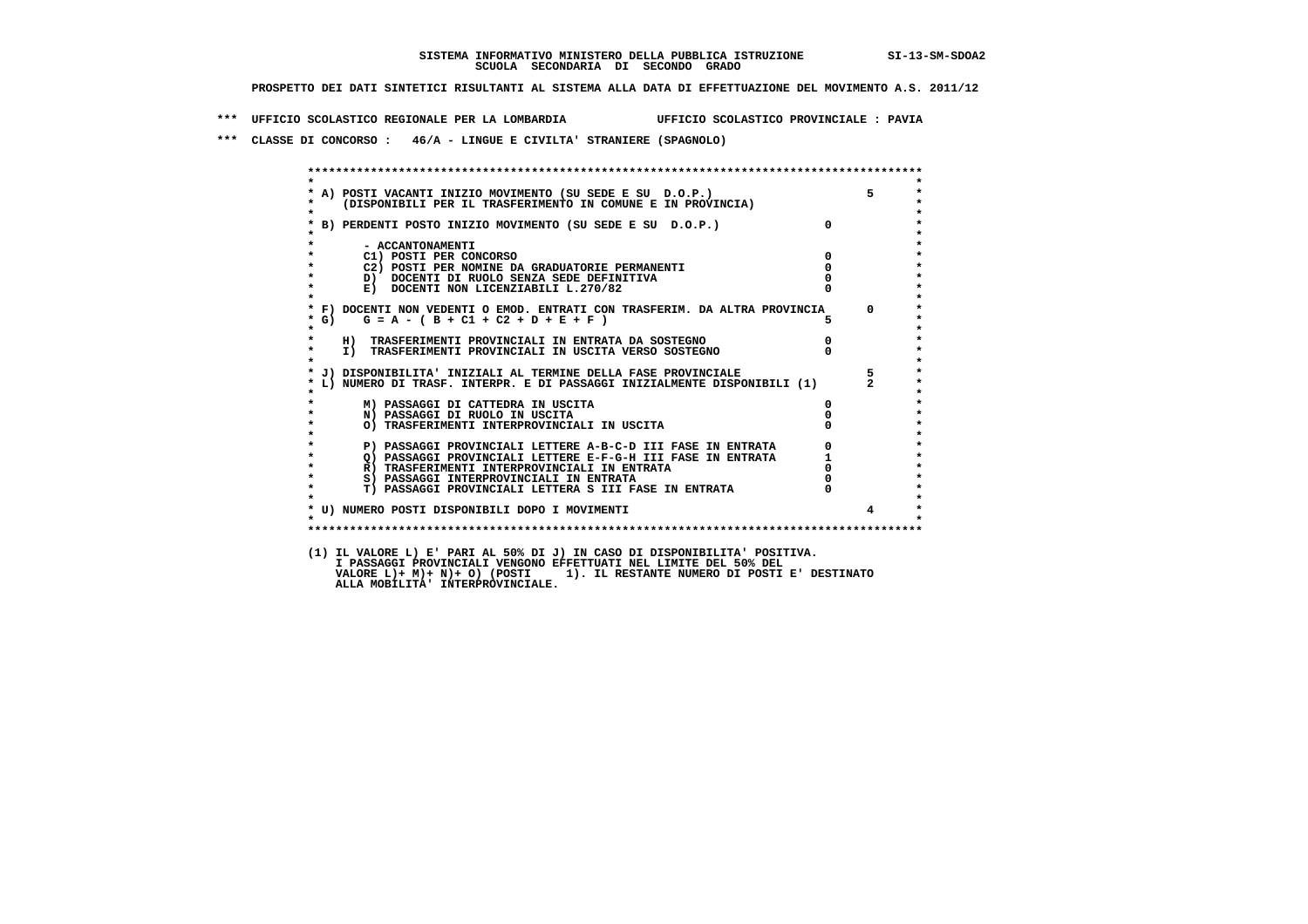**\*\*\* UFFICIO SCOLASTICO REGIONALE PER LA LOMBARDIA UFFICIO SCOLASTICO PROVINCIALE : PAVIA**

 **\*\*\* CLASSE DI CONCORSO : 46/A - LINGUE E CIVILTA' STRANIERE (TEDESCO)**

|        | A) POSTI VACANTI INIZIO MOVIMENTO (SU SEDE E SU D.O.P.)<br>(DISPONIBILI PER IL TRASFERIMENTO IN COMUNE E IN PROVINCIA) |    | $\Omega$ |
|--------|------------------------------------------------------------------------------------------------------------------------|----|----------|
|        | B) PERDENTI POSTO INIZIO MOVIMENTO (SU SEDE E SU D.O.P.)                                                               |    |          |
|        | - ACCANTONAMENTI                                                                                                       |    |          |
|        | C1) POSTI PER CONCORSO                                                                                                 |    |          |
|        | C2) POSTI PER NOMINE DA GRADUATORIE PERMANENTI                                                                         |    |          |
|        | D) DOCENTI DI RUOLO SENZA SEDE DEFINITIVA                                                                              |    |          |
|        | E) DOCENTI NON LICENZIABILI L.270/82                                                                                   |    |          |
|        | * F) DOCENTI NON VEDENTI O EMOD. ENTRATI CON TRASFERIM. DA ALTRA PROVINCIA                                             |    | $\Omega$ |
| * G) + | $G = A - (B + C1 + C2 + D + E + F)$                                                                                    | -1 |          |
|        | H) TRASFERIMENTI PROVINCIALI IN ENTRATA DA SOSTEGNO                                                                    |    |          |
|        | I) TRASFERIMENTI PROVINCIALI IN USCITA VERSO SOSTEGNO                                                                  |    |          |
|        |                                                                                                                        |    |          |
|        | J) DISPONIBILITA' INIZIALI AL TERMINE DELLA FASE PROVINCIALE                                                           |    | $-1$     |
|        | L) NUMERO DI TRASF. INTERPR. E DI PASSAGGI INIZIALMENTE DISPONIBILI (1)                                                |    | $-1$     |
|        | M) PASSAGGI DI CATTEDRA IN USCITA                                                                                      |    |          |
|        | N) PASSAGGI DI RUOLO IN USCITA                                                                                         |    |          |
|        | O) TRASFERIMENTI INTERPROVINCIALI IN USCITA                                                                            |    |          |
|        |                                                                                                                        |    |          |
|        | P) PASSAGGI PROVINCIALI LETTERE A-B-C-D III FASE IN ENTRATA                                                            |    |          |
|        | O) PASSAGGI PROVINCIALI LETTERE E-F-G-H III FASE IN ENTRATA                                                            |    |          |
|        | R) TRASFERIMENTI INTERPROVINCIALI IN ENTRATA                                                                           |    |          |
|        | S) PASSAGGI INTERPROVINCIALI IN ENTRATA                                                                                |    |          |
|        | T) PASSAGGI PROVINCIALI LETTERA S III FASE IN ENTRATA                                                                  |    |          |
|        | * U) NUMERO POSTI DISPONIBILI DOPO I MOVIMENTI                                                                         |    | $-1$     |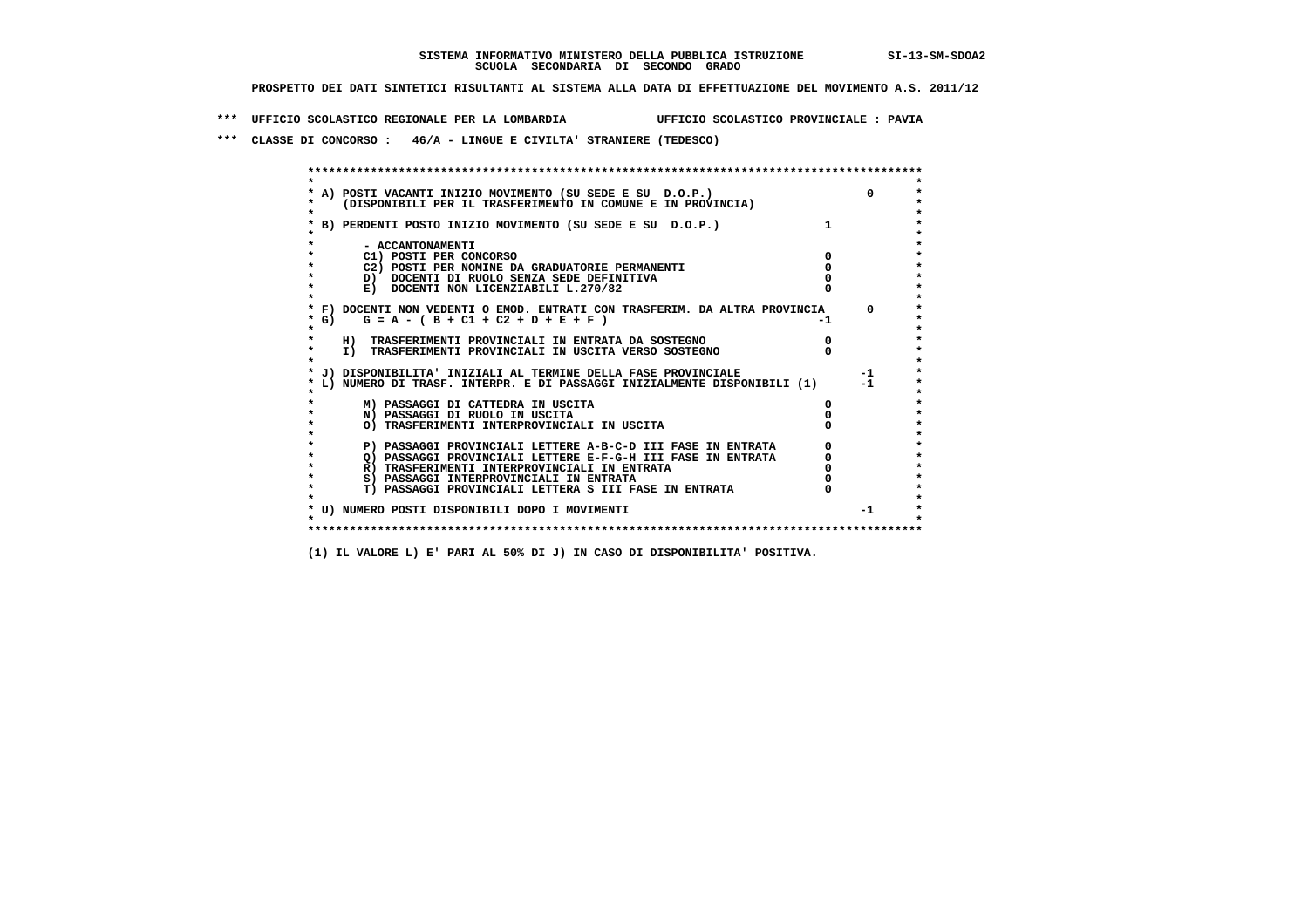**\*\*\* UFFICIO SCOLASTICO REGIONALE PER LA LOMBARDIA UFFICIO SCOLASTICO PROVINCIALE : PAVIA**

 **\*\*\* POSTI DI SOSTEGNO NELL'AREA DISCIPLINARE SCIENTIFICA**

| * A) POSTI VACANTI INIZIO MOVIMENTO (SU SEDE E SU D.O.P.)<br>* (DISPONIBILI PER IL TRASFERIMENTO IN COMUNE E IN PROVINCIA) | $5^{\circ}$                                 |
|----------------------------------------------------------------------------------------------------------------------------|---------------------------------------------|
|                                                                                                                            |                                             |
| * B) PERDENTI POSTO INIZIO MOVIMENTO (SU SEDE E SU D.O.P.)                                                                 | $\overline{0}$                              |
| - ACCANTONAMENTI                                                                                                           |                                             |
| C1) POSTI PER CONCORSO                                                                                                     | $\overline{0}$                              |
| C2) POSTI PER NOMINE DA GRADUATORIE PERMANENTI                                                                             | $\mathbf{0}$                                |
| $\star$<br>D) DOCENTI DI RUOLO SENZA SEDE DEFINITIVA                                                                       |                                             |
| $\star$<br>E) DOCENTI NON LICENZIABILI L.270/82                                                                            |                                             |
| * F) DOCENTI NON VEDENTI O EMOD. ENTRATI CON TRASFERIM. DA ALTRA PROVINCIA                                                 | $\mathbf{0}$                                |
| $*$ G)<br>$G = A - (B + C1 + C2 + D + E + F)$<br>$\star$                                                                   | 5.                                          |
| H) TRASFERIMENTI PROVINCIALI IN ENTRATA DA NORMALE                                                                         | $\overline{0}$                              |
| I) TRASFERIMENTI PROVINCIALI IN USCITA VERSO NORMALE<br>$\star$                                                            |                                             |
| * J) DISPONIBILITA' INIZIALI AL TERMINE DELLA FASE PROVINCIALE                                                             | $5 -$                                       |
| L) NUMERO DI TRASF. INTERPR. E DI PASSAGGI INIZIALMENTE DISPONIBILI (1)                                                    |                                             |
| M) PASSAGGI DI CATTEDRA IN USCITA                                                                                          | $\mathbf{0}$                                |
| N) PASSAGGI DI RUOLO IN USCITA                                                                                             |                                             |
| O) TRASFERIMENTI INTERPROVINCIALI IN USCITA                                                                                |                                             |
| P) PASSAGGI PROVINCIALI LETTERE A-B-C-D III FASE IN ENTRATA<br>$\star$                                                     | $\begin{bmatrix} 0 \\ 0 \\ 0 \end{bmatrix}$ |
| $\star$<br>Q) PASSAGGI PROVINCIALI LETTERE E-F-G-H III FASE IN ENTRATA                                                     |                                             |
| $\star$<br>R) TRASFERIMENTI INTERPROVINCIALI IN ENTRATA                                                                    |                                             |
| $\star$<br>S) PASSAGGI INTERPROVINCIALI IN ENTRATA                                                                         |                                             |
| <b>T) PASSAGGI PROVINCIALI LETTERA S III FASE IN ENTRATA</b><br>$\star$                                                    |                                             |
| * U) NUMERO POSTI DISPONIBILI DOPO I MOVIMENTI                                                                             | 6                                           |
| $\star$                                                                                                                    |                                             |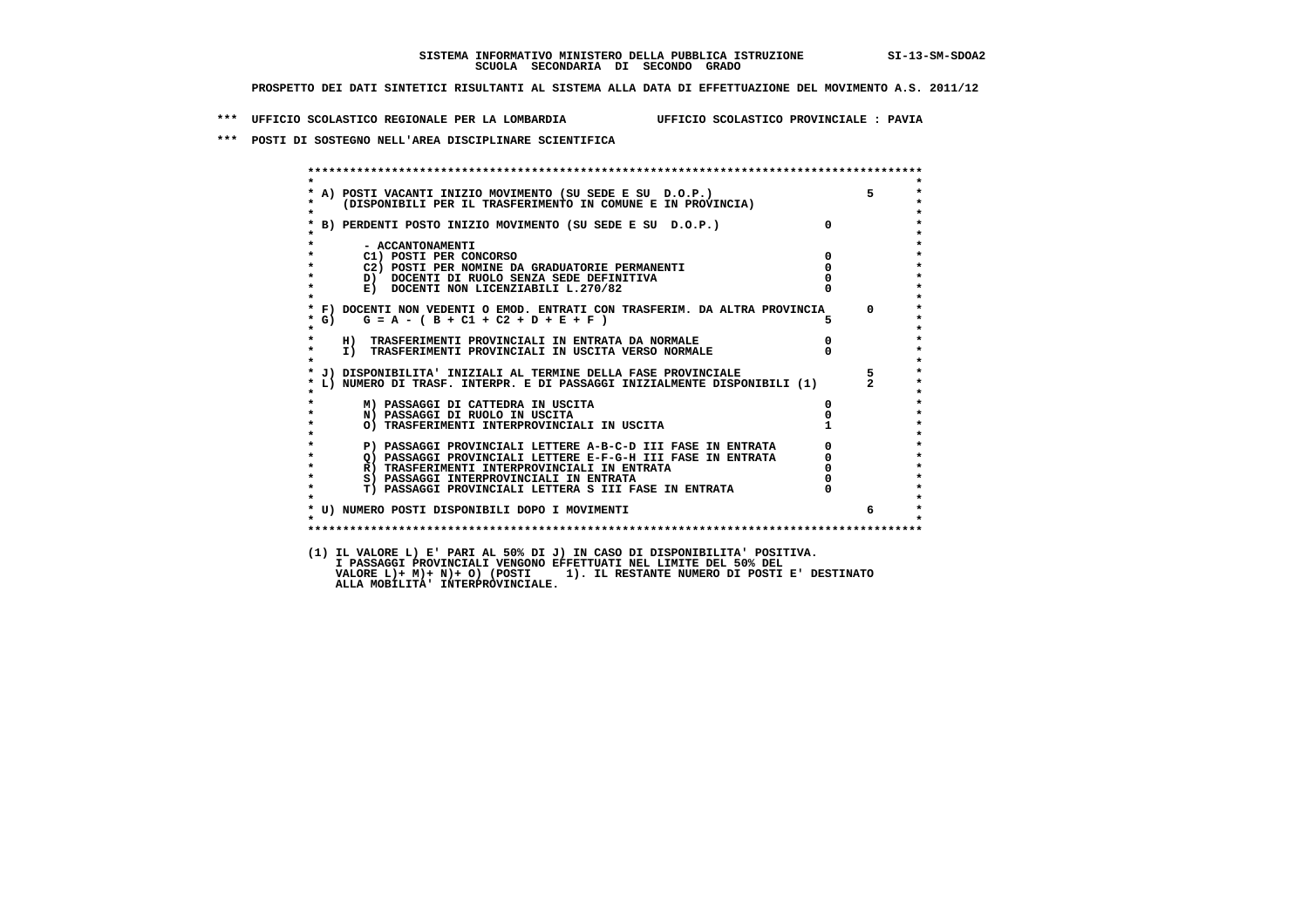**\*\*\* UFFICIO SCOLASTICO REGIONALE PER LA LOMBARDIA UFFICIO SCOLASTICO PROVINCIALE : PAVIA**

 **\*\*\* POSTI DI SOSTEGNO NELL'AREA DISCIPLINARE UMANISTICA - LINGUISTICA - MUSICALE**

| $\star$            |                                                                                                                            |                                                  |                 |
|--------------------|----------------------------------------------------------------------------------------------------------------------------|--------------------------------------------------|-----------------|
|                    | * A) POSTI VACANTI INIZIO MOVIMENTO (SU SEDE E SU D.O.P.)<br>* (DISPONIBILI PER IL TRASFERIMENTO IN COMUNE E IN PROVINCIA) |                                                  | $\overline{4}$  |
| $\star$            |                                                                                                                            |                                                  |                 |
|                    | * B) PERDENTI POSTO INIZIO MOVIMENTO (SU SEDE E SU D.O.P.)                                                                 | $\Omega$                                         |                 |
|                    |                                                                                                                            |                                                  |                 |
|                    | - ACCANTONAMENTI                                                                                                           |                                                  |                 |
| $\star$            | $\overline{\mathbf{0}}$<br>C1) POSTI PER CONCORSO<br>C2) POSTI PER NOMINE DA GRADUATORIE PERMANENTI                        | $\overline{\mathbf{0}}$                          |                 |
| $\star$            | D) DOCENTI DI RUOLO SENZA SEDE DEFINITIVA                                                                                  |                                                  |                 |
| $\star$            | E) DOCENTI NON LICENZIABILI L.270/82                                                                                       |                                                  |                 |
| $\star$            |                                                                                                                            |                                                  |                 |
|                    | * F) DOCENTI NON VEDENTI O EMOD. ENTRATI CON TRASFERIM. DA ALTRA PROVINCIA 0                                               |                                                  |                 |
| $*$ G)             | $G = A - (B + C1 + C2 + D + E + F)$                                                                                        |                                                  |                 |
| $\star$            |                                                                                                                            |                                                  |                 |
| $\star$            | H) TRASFERIMENTI PROVINCIALI IN ENTRATA DA NORMALE<br>I) TRASFERIMENTI PROVINCIALI IN USCITA VERSO NORMALE                 | $\frac{0}{2}$                                    |                 |
| $\mathbf{r}$       |                                                                                                                            |                                                  |                 |
|                    | * J) DISPONIBILITA' INIZIALI AL TERMINE DELLA FASE PROVINCIALE                                                             |                                                  | $6\overline{6}$ |
|                    | * L) NUMERO DI TRASF. INTERPR. E DI PASSAGGI INIZIALMENTE DISPONIBILI (1) $\frac{3}{3}$                                    |                                                  |                 |
|                    | M) PASSAGGI DI CATTEDRA IN USCITA                                                                                          | 0                                                |                 |
| $\star$            | N) PASSAGGI DI RUOLO IN USCITA                                                                                             |                                                  |                 |
|                    | O) TRASFERIMENTI INTERPROVINCIALI IN USCITA                                                                                |                                                  |                 |
| $\star$            |                                                                                                                            |                                                  |                 |
| $\star$            | P) PASSAGGI PROVINCIALI LETTERE A-B-C-D III FASE IN ENTRATA                                                                |                                                  |                 |
| $\star$<br>$\star$ | Q) PASSAGGI PROVINCIALI LETTERE E-F-G-H III FASE IN ENTRATA<br>R) TRASFERIMENTI INTERPROVINCIALI IN ENTRATA                |                                                  |                 |
| $\star$            | S) PASSAGGI INTERPROVINCIALI IN ENTRATA                                                                                    | $\begin{bmatrix} 0 \\ 0 \\ 0 \\ 0 \end{bmatrix}$ |                 |
| $\star$            | T) PASSAGGI PROVINCIALI LETTERA S III FASE IN ENTRATA                                                                      |                                                  |                 |
|                    |                                                                                                                            |                                                  |                 |
|                    | * U) NUMERO POSTI DISPONIBILI DOPO I MOVIMENTI                                                                             |                                                  | 8               |
| $\star$            |                                                                                                                            |                                                  |                 |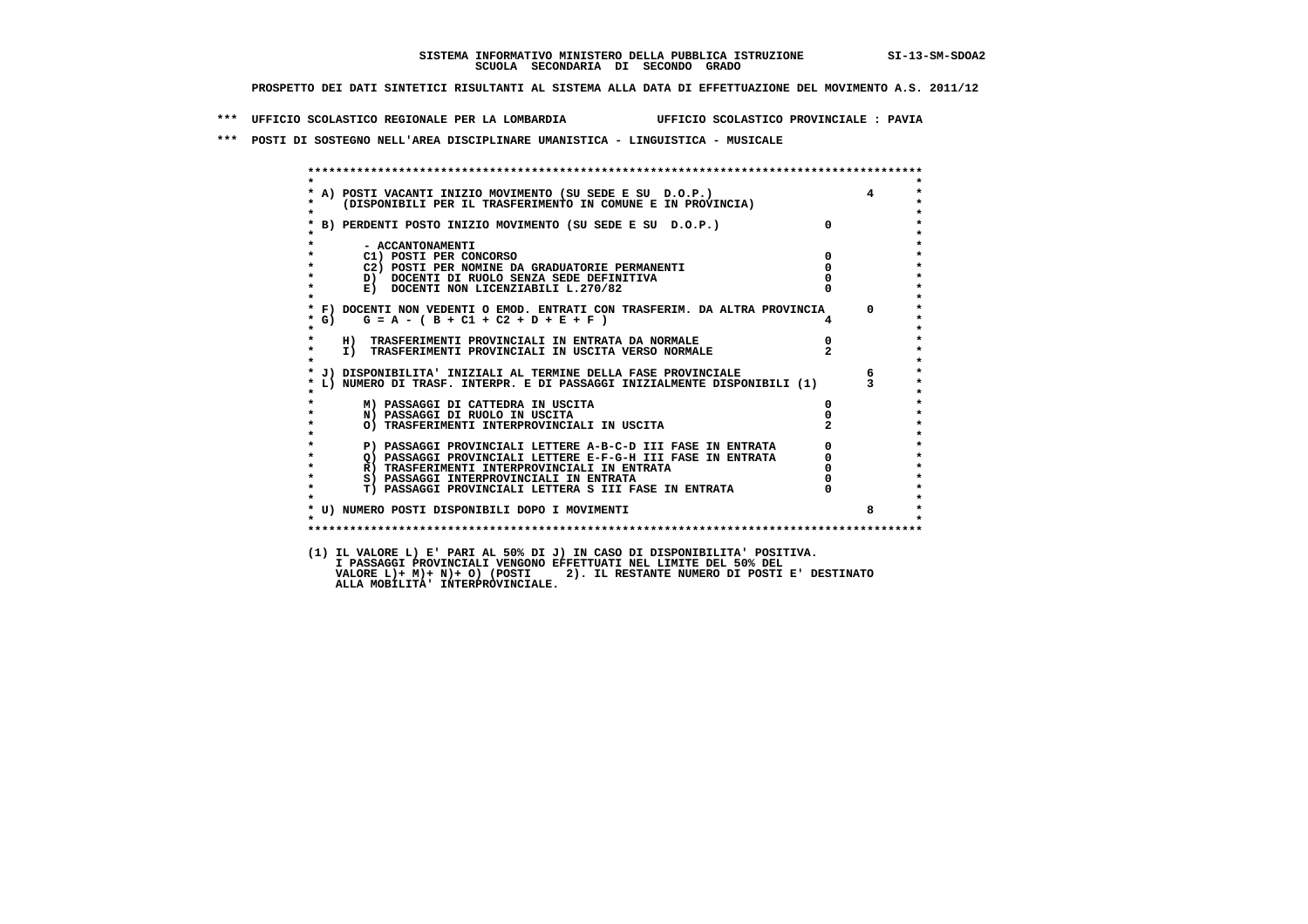**\*\*\* UFFICIO SCOLASTICO REGIONALE PER LA LOMBARDIA UFFICIO SCOLASTICO PROVINCIALE : PAVIA**

 **\*\*\* POSTI DI SOSTEGNO NELL'AREA DISCIPLINARE TECNICO - PROFESSIONALE - ARTISTICA**

|                      | * A) POSTI VACANTI INIZIO MOVIMENTO (SU SEDE E SU D.O.P.) 1<br>* (DISPONIBILI PER IL TRASFERIMENTO IN COMUNE E IN PROVINCIA) |                                  |              |
|----------------------|------------------------------------------------------------------------------------------------------------------------------|----------------------------------|--------------|
|                      | * B) PERDENTI POSTO INIZIO MOVIMENTO (SU SEDE E SU D.O.P.)                                                                   | $\overline{0}$                   |              |
|                      | - ACCANTONAMENTI                                                                                                             |                                  |              |
| $\star$              | $\sim$ 0<br>C1) POSTI PER CONCORSO                                                                                           |                                  |              |
| $\star$              | C2) POSTI PER NOMINE DA GRADUATORIE PERMANENTI                                                                               |                                  |              |
| $\star$              | D) DOCENTI DI RUOLO SENZA SEDE DEFINITIVA                                                                                    |                                  |              |
| $\star$              | E) DOCENTI NON LICENZIABILI L.270/82                                                                                         |                                  |              |
|                      | * F) DOCENTI NON VEDENTI O EMOD. ENTRATI CON TRASFERIM. DA ALTRA PROVINCIA 0                                                 |                                  |              |
| $*$ G)<br>$\star$    | $G = A - (B + C1 + C2 + D + E + F)$                                                                                          | $\mathbf{1}$                     |              |
| $\star$              | H) TRASFERIMENTI PROVINCIALI IN ENTRATA DA NORMALE                                                                           | $\begin{matrix}0\\0\end{matrix}$ |              |
| $\star$<br>$\bullet$ | I) TRASFERIMENTI PROVINCIALI IN USCITA VERSO NORMALE                                                                         |                                  |              |
|                      |                                                                                                                              |                                  |              |
|                      | * L) NUMERO DI TRASF. INTERPR. E DI PASSAGGI INIZIALMENTE DISPONIBILI (1) 0<br>*                                             |                                  | $\Omega$     |
| $\star$              | M) PASSAGGI DI CATTEDRA IN USCITA                                                                                            | 0                                |              |
|                      | N) PASSAGGI DI RUOLO IN USCITA                                                                                               |                                  |              |
| $\star$              | O) TRASFERIMENTI INTERPROVINCIALI IN USCITA                                                                                  |                                  |              |
| $\star$              | P) PASSAGGI PROVINCIALI LETTERE A-B-C-D III FASE IN ENTRATA                                                                  | $\Omega$                         |              |
| $\star$              | Q) PASSAGGI PROVINCIALI LETTERE E-F-G-H III FASE IN ENTRATA                                                                  |                                  |              |
| $\star$              | R) TRASFERIMENTI INTERPROVINCIALI IN ENTRATA                                                                                 |                                  |              |
| $\star$              | S) PASSAGGI INTERPROVINCIALI IN ENTRATA                                                                                      | $\overline{0}$                   |              |
| $\star$              | T) PASSAGGI PROVINCIALI LETTERA S III FASE IN ENTRATA                                                                        |                                  |              |
|                      | * U) NUMERO POSTI DISPONIBILI DOPO I MOVIMENTI                                                                               |                                  | $\mathbf{2}$ |
| $\bullet$            |                                                                                                                              |                                  |              |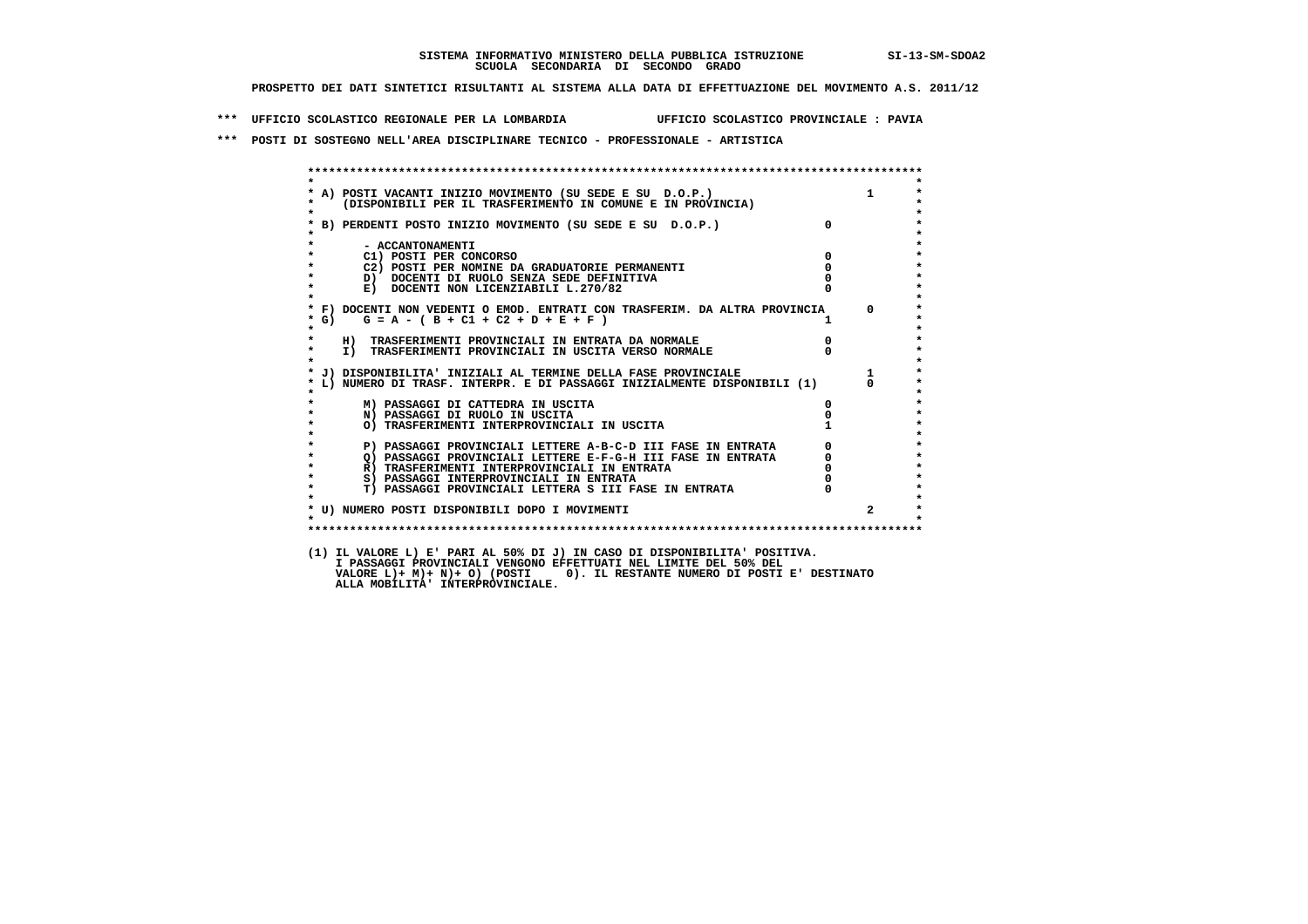**\*\*\* UFFICIO SCOLASTICO REGIONALE PER LA LOMBARDIA UFFICIO SCOLASTICO PROVINCIALE : PAVIA**

 **\*\*\* POSTI DI SOSTEGNO NELL'AREA DISCIPLINARE PSICOMOTORIA**

|        | A) POSTI VACANTI INIZIO MOVIMENTO (SU SEDE E SU D.O.P.)<br>(DISPONIBILI PER IL TRASFERIMENTO IN COMUNE E IN PROVINCIA) |          |
|--------|------------------------------------------------------------------------------------------------------------------------|----------|
|        | B) PERDENTI POSTO INIZIO MOVIMENTO (SU SEDE E SU D.O.P.)                                                               |          |
|        | - ACCANTONAMENTI                                                                                                       |          |
|        | C1) POSTI PER CONCORSO                                                                                                 |          |
|        | C2) POSTI PER NOMINE DA GRADUATORIE PERMANENTI                                                                         |          |
|        | D) DOCENTI DI RUOLO SENZA SEDE DEFINITIVA                                                                              |          |
|        | E) DOCENTI NON LICENZIABILI L.270/82                                                                                   |          |
|        | * F) DOCENTI NON VEDENTI O EMOD. ENTRATI CON TRASFERIM. DA ALTRA PROVINCIA                                             | $\Omega$ |
| $*$ G) | $G = A - (B + C1 + C2 + D + E + F)$                                                                                    |          |
|        | H) TRASFERIMENTI PROVINCIALI IN ENTRATA DA NORMALE                                                                     |          |
|        | I) TRASFERIMENTI PROVINCIALI IN USCITA VERSO NORMALE                                                                   |          |
|        | J) DISPONIBILITA' INIZIALI AL TERMINE DELLA FASE PROVINCIALE                                                           |          |
|        | L) NUMERO DI TRASF. INTERPR. E DI PASSAGGI INIZIALMENTE DISPONIBILI (1)                                                |          |
|        | M) PASSAGGI DI CATTEDRA IN USCITA                                                                                      |          |
|        | N) PASSAGGI DI RUOLO IN USCITA                                                                                         |          |
|        | O) TRASFERIMENTI INTERPROVINCIALI IN USCITA                                                                            |          |
|        | P) PASSAGGI PROVINCIALI LETTERE A-B-C-D III FASE IN ENTRATA                                                            |          |
|        | O) PASSAGGI PROVINCIALI LETTERE E-F-G-H III FASE IN ENTRATA                                                            |          |
|        | R) TRASFERIMENTI INTERPROVINCIALI IN ENTRATA                                                                           |          |
|        | S) PASSAGGI INTERPROVINCIALI IN ENTRATA                                                                                |          |
|        | T) PASSAGGI PROVINCIALI LETTERA S III FASE IN ENTRATA                                                                  |          |
|        |                                                                                                                        |          |
|        | * U) NUMERO POSTI DISPONIBILI DOPO I MOVIMENTI                                                                         | 1        |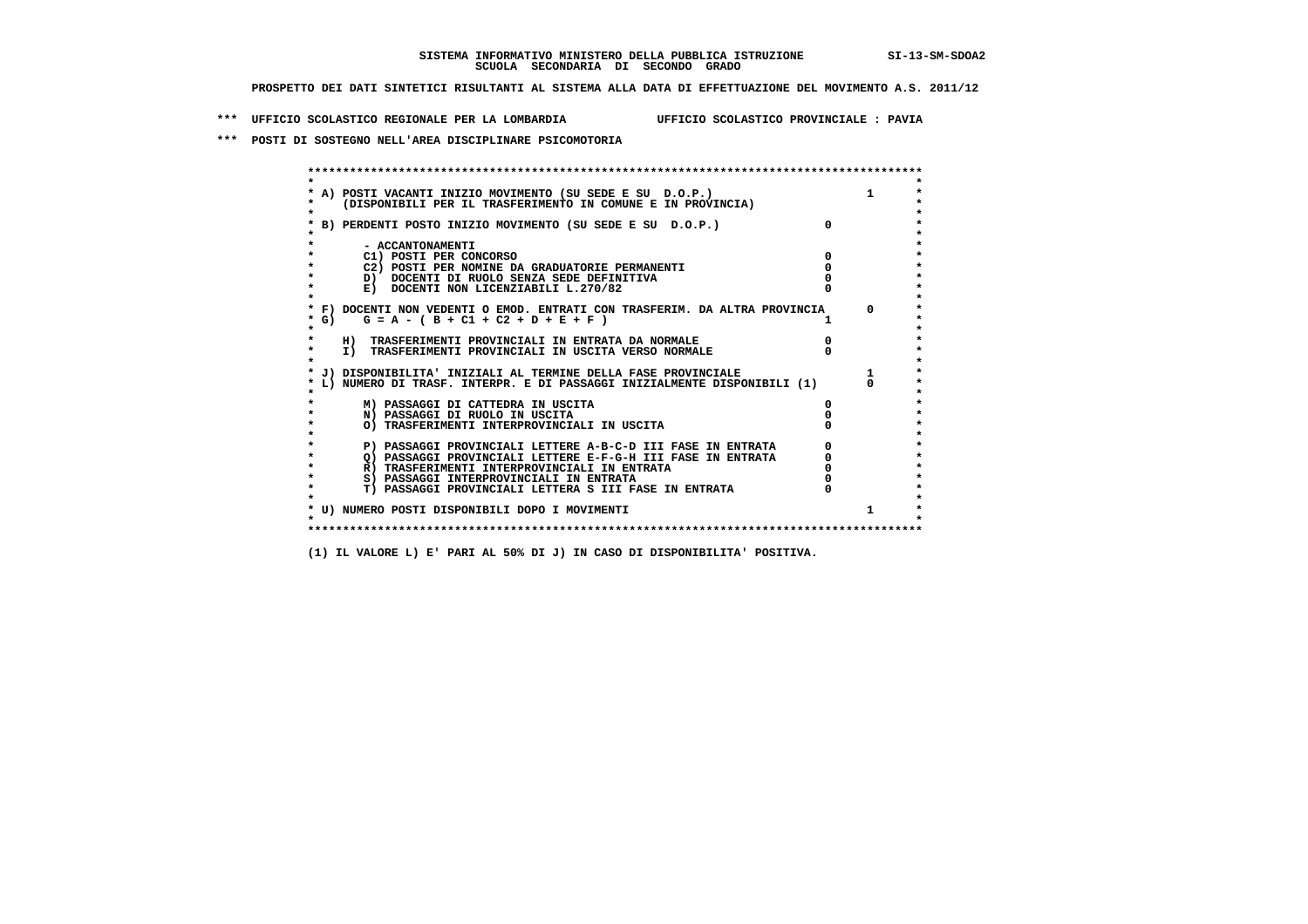**\*\*\* UFFICIO SCOLASTICO REGIONALE PER LA LOMBARDIA UFFICIO SCOLASTICO PROVINCIALE : PAVIA**

 **\*\*\* CLASSE DI CONCORSO : 3/C - CONVERSAZIONE IN LINGUA STRANIERA (FRANCESE)**

| A) POSTI VACANTI INIZIO MOVIMENTO (SU SEDE E SU D.O.P.)<br>(DISPONIBILI PER IL TRASFERIMENTO IN COMUNE E IN PROVINCIA)<br>B) PERDENTI POSTO INIZIO MOVIMENTO (SU SEDE E SU D.O.P.)<br>- ACCANTONAMENTI<br>C1) POSTI PER CONCORSO<br>C2) POSTI PER NOMINE DA GRADUATORIE PERMANENTI<br>D) DOCENTI DI RUOLO SENZA SEDE DEFINITIVA<br>E) DOCENTI NON LICENZIABILI L.270/82 |      |
|-------------------------------------------------------------------------------------------------------------------------------------------------------------------------------------------------------------------------------------------------------------------------------------------------------------------------------------------------------------------------|------|
|                                                                                                                                                                                                                                                                                                                                                                         |      |
|                                                                                                                                                                                                                                                                                                                                                                         |      |
|                                                                                                                                                                                                                                                                                                                                                                         |      |
|                                                                                                                                                                                                                                                                                                                                                                         |      |
|                                                                                                                                                                                                                                                                                                                                                                         |      |
|                                                                                                                                                                                                                                                                                                                                                                         |      |
|                                                                                                                                                                                                                                                                                                                                                                         |      |
|                                                                                                                                                                                                                                                                                                                                                                         |      |
|                                                                                                                                                                                                                                                                                                                                                                         |      |
| * F) DOCENTI NON VEDENTI O EMOD. ENTRATI CON TRASFERIM. DA ALTRA PROVINCIA                                                                                                                                                                                                                                                                                              |      |
| $G = A - (B + C1 + C2 + D + E + F)$<br>* G) =                                                                                                                                                                                                                                                                                                                           | $-2$ |
|                                                                                                                                                                                                                                                                                                                                                                         |      |
| H) TRASFERIMENTI PROVINCIALI IN ENTRATA DA SOSTEGNO                                                                                                                                                                                                                                                                                                                     |      |
| I) TRASFERIMENTI PROVINCIALI IN USCITA VERSO SOSTEGNO                                                                                                                                                                                                                                                                                                                   |      |
|                                                                                                                                                                                                                                                                                                                                                                         |      |
| J) DISPONIBILITA' INIZIALI AL TERMINE DELLA FASE PROVINCIALE                                                                                                                                                                                                                                                                                                            |      |
| L) NUMERO DI TRASF. INTERPR. E DI PASSAGGI INIZIALMENTE DISPONIBILI (1)                                                                                                                                                                                                                                                                                                 |      |
|                                                                                                                                                                                                                                                                                                                                                                         |      |
| M) PASSAGGI DI CATTEDRA IN USCITA                                                                                                                                                                                                                                                                                                                                       |      |
| N) PASSAGGI DI RUOLO IN USCITA<br>O) TRASFERIMENTI INTERPROVINCIALI IN USCITA                                                                                                                                                                                                                                                                                           |      |
|                                                                                                                                                                                                                                                                                                                                                                         |      |
| P) PASSAGGI PROVINCIALI LETTERE A-B-C-D III FASE IN ENTRATA                                                                                                                                                                                                                                                                                                             |      |
| O) PASSAGGI PROVINCIALI LETTERE E-F-G-H III FASE IN ENTRATA                                                                                                                                                                                                                                                                                                             |      |
| R) TRASFERIMENTI INTERPROVINCIALI IN ENTRATA                                                                                                                                                                                                                                                                                                                            |      |
| S) PASSAGGI INTERPROVINCIALI IN ENTRATA                                                                                                                                                                                                                                                                                                                                 |      |
| T) PASSAGGI PROVINCIALI LETTERA S III FASE IN ENTRATA                                                                                                                                                                                                                                                                                                                   |      |
|                                                                                                                                                                                                                                                                                                                                                                         |      |
| * U) NUMERO POSTI DISPONIBILI DOPO I MOVIMENTI                                                                                                                                                                                                                                                                                                                          |      |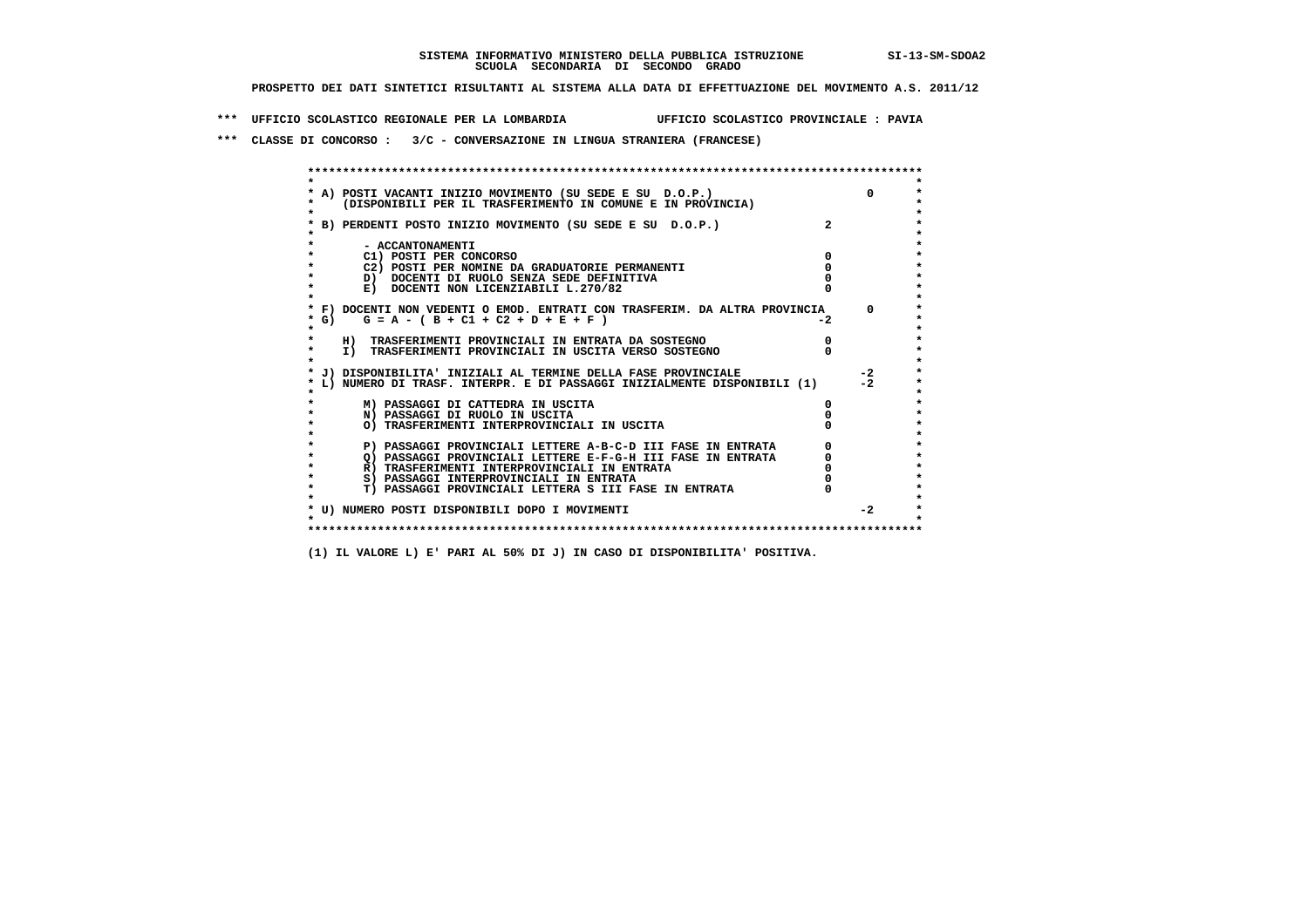**\*\*\* UFFICIO SCOLASTICO REGIONALE PER LA LOMBARDIA UFFICIO SCOLASTICO PROVINCIALE : PAVIA**

 **\*\*\* CLASSE DI CONCORSO : 3/C - CONVERSAZIONE IN LINGUA STRANIERA (INGLESE)**

|         | A) POSTI VACANTI INIZIO MOVIMENTO (SU SEDE E SU D.O.P.)                    |          |
|---------|----------------------------------------------------------------------------|----------|
|         | (DISPONIBILI PER IL TRASFERIMENTO IN COMUNE E IN PROVINCIA)                |          |
|         |                                                                            |          |
|         | B) PERDENTI POSTO INIZIO MOVIMENTO (SU SEDE E SU D.O.P.)                   |          |
|         |                                                                            |          |
|         | - ACCANTONAMENTI                                                           |          |
|         | C1) POSTI PER CONCORSO                                                     |          |
|         | C2) POSTI PER NOMINE DA GRADUATORIE PERMANENTI                             |          |
|         | D) DOCENTI DI RUOLO SENZA SEDE DEFINITIVA                                  |          |
|         | E) DOCENTI NON LICENZIABILI L.270/82                                       |          |
|         | * F) DOCENTI NON VEDENTI O EMOD. ENTRATI CON TRASFERIM. DA ALTRA PROVINCIA | $\Omega$ |
| * G) =  | $G = A - (B + C1 + C2 + D + E + F)$                                        |          |
| $\star$ |                                                                            |          |
|         | H) TRASFERIMENTI PROVINCIALI IN ENTRATA DA SOSTEGNO                        |          |
| $\star$ | I) TRASFERIMENTI PROVINCIALI IN USCITA VERSO SOSTEGNO                      |          |
|         |                                                                            |          |
|         | * J) DISPONIBILITA' INIZIALI AL TERMINE DELLA FASE PROVINCIALE             |          |
|         | L) NUMERO DI TRASF. INTERPR. E DI PASSAGGI INIZIALMENTE DISPONIBILI (1)    |          |
|         |                                                                            |          |
|         | M) PASSAGGI DI CATTEDRA IN USCITA                                          |          |
|         | N) PASSAGGI DI RUOLO IN USCITA                                             |          |
|         | O) TRASFERIMENTI INTERPROVINCIALI IN USCITA                                |          |
|         | P) PASSAGGI PROVINCIALI LETTERE A-B-C-D III FASE IN ENTRATA                |          |
|         | O) PASSAGGI PROVINCIALI LETTERE E-F-G-H III FASE IN ENTRATA                |          |
|         | R) TRASFERIMENTI INTERPROVINCIALI IN ENTRATA                               |          |
| $\star$ | S) PASSAGGI INTERPROVINCIALI IN ENTRATA                                    |          |
| $\star$ | T) PASSAGGI PROVINCIALI LETTERA S III FASE IN ENTRATA                      |          |
|         |                                                                            |          |
|         | * U) NUMERO POSTI DISPONIBILI DOPO I MOVIMENTI                             |          |
|         |                                                                            |          |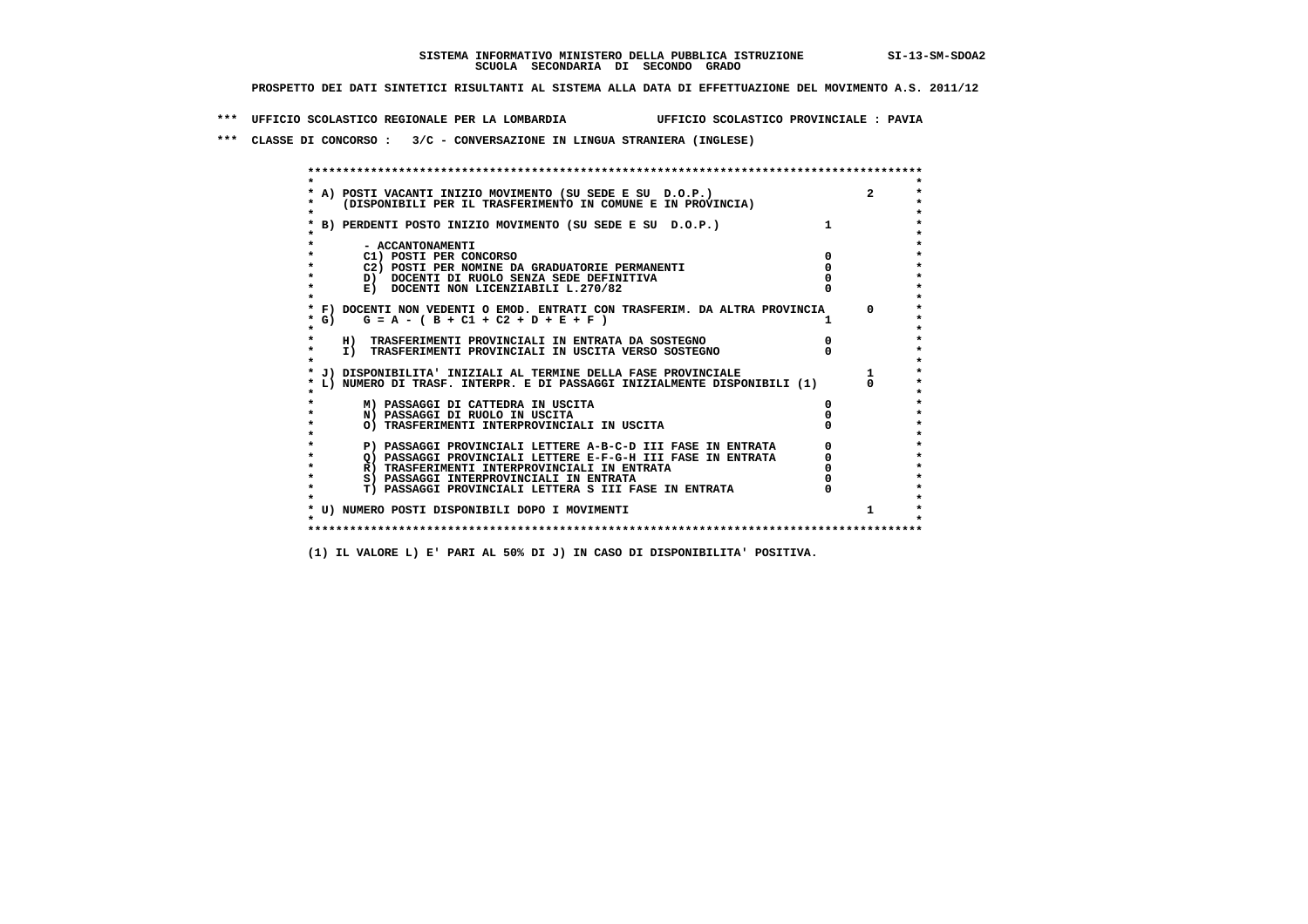**\*\*\* UFFICIO SCOLASTICO REGIONALE PER LA LOMBARDIA UFFICIO SCOLASTICO PROVINCIALE : PAVIA**

 **\*\*\* CLASSE DI CONCORSO : 3/C - CONVERSAZIONE IN LINGUA STRANIERA (SPAGNOLO)**

|         | * A) POSTI VACANTI INIZIO MOVIMENTO (SU SEDE E SU D.O.P.)                  |          |
|---------|----------------------------------------------------------------------------|----------|
|         | (DISPONIBILI PER IL TRASFERIMENTO IN COMUNE E IN PROVINCIA)                |          |
|         |                                                                            |          |
|         | B) PERDENTI POSTO INIZIO MOVIMENTO (SU SEDE E SU D.O.P.)                   |          |
|         |                                                                            |          |
|         | - ACCANTONAMENTI                                                           |          |
|         | C1) POSTI PER CONCORSO                                                     |          |
|         | C2) POSTI PER NOMINE DA GRADUATORIE PERMANENTI                             |          |
|         | D) DOCENTI DI RUOLO SENZA SEDE DEFINITIVA                                  |          |
|         | E) DOCENTI NON LICENZIABILI L.270/82                                       |          |
|         |                                                                            |          |
|         | * F) DOCENTI NON VEDENTI O EMOD. ENTRATI CON TRASFERIM. DA ALTRA PROVINCIA | $\Omega$ |
| * G) +  | $G = A - (B + C1 + C2 + D + E + F)$                                        |          |
| $\star$ |                                                                            |          |
|         | H) TRASFERIMENTI PROVINCIALI IN ENTRATA DA SOSTEGNO                        |          |
| $\star$ | I) TRASFERIMENTI PROVINCIALI IN USCITA VERSO SOSTEGNO                      |          |
|         |                                                                            |          |
|         | * J) DISPONIBILITA' INIZIALI AL TERMINE DELLA FASE PROVINCIALE             |          |
|         | L) NUMERO DI TRASF. INTERPR. E DI PASSAGGI INIZIALMENTE DISPONIBILI (1)    |          |
|         | M) PASSAGGI DI CATTEDRA IN USCITA                                          |          |
|         | N) PASSAGGI DI RUOLO IN USCITA                                             |          |
|         | O) TRASFERIMENTI INTERPROVINCIALI IN USCITA                                |          |
|         |                                                                            |          |
|         | P) PASSAGGI PROVINCIALI LETTERE A-B-C-D III FASE IN ENTRATA                |          |
|         | O) PASSAGGI PROVINCIALI LETTERE E-F-G-H III FASE IN ENTRATA                |          |
|         | R) TRASFERIMENTI INTERPROVINCIALI IN ENTRATA                               |          |
| $\star$ | S) PASSAGGI INTERPROVINCIALI IN ENTRATA                                    |          |
| $\star$ | T) PASSAGGI PROVINCIALI LETTERA S III FASE IN ENTRATA                      |          |
|         |                                                                            |          |
|         | * U) NUMERO POSTI DISPONIBILI DOPO I MOVIMENTI                             |          |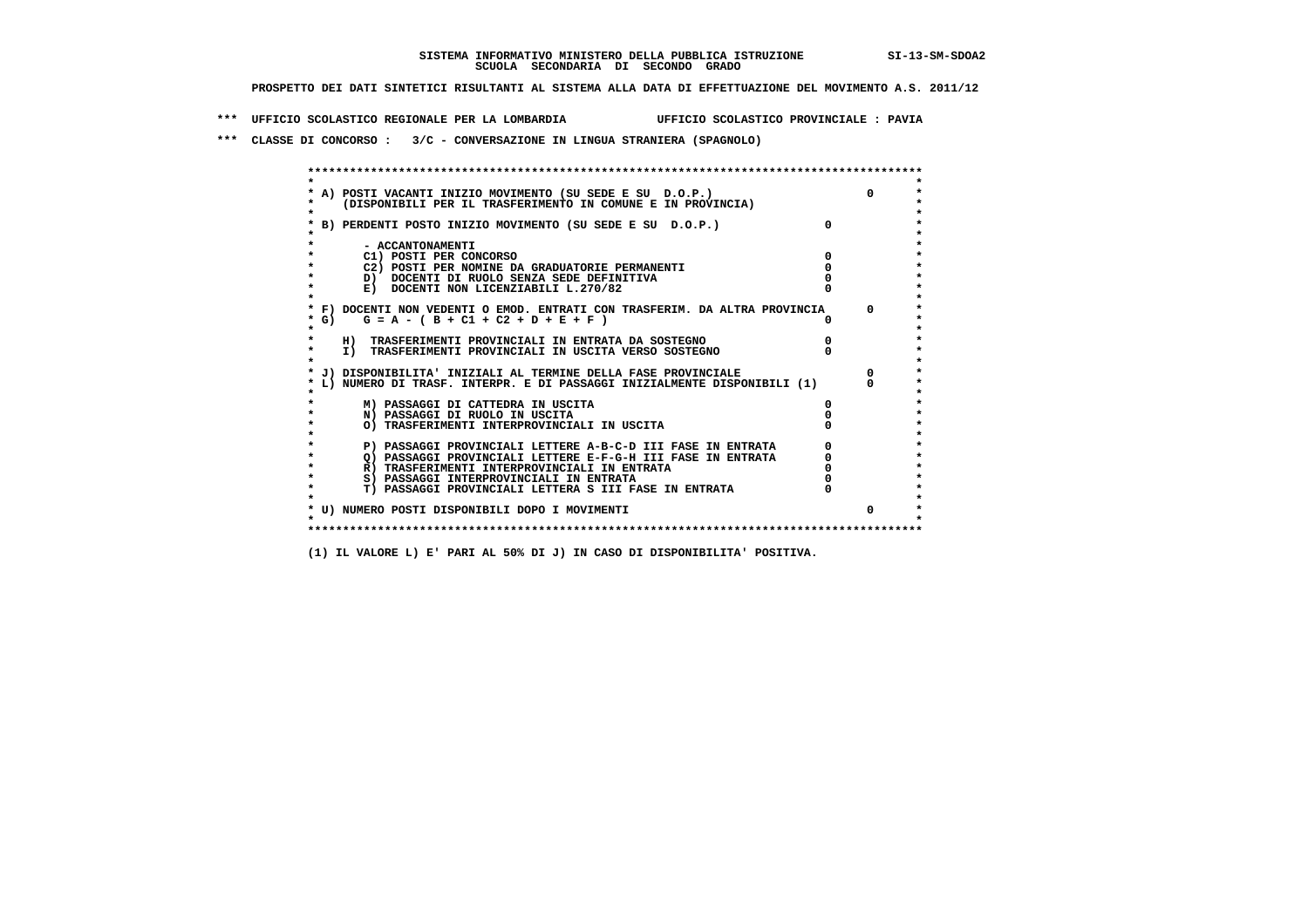**\*\*\* UFFICIO SCOLASTICO REGIONALE PER LA LOMBARDIA UFFICIO SCOLASTICO PROVINCIALE : PAVIA**

 **\*\*\* CLASSE DI CONCORSO : 5/C - ESERCITAZIONI AGRARIE**

 **\*\*\*\*\*\*\*\*\*\*\*\*\*\*\*\*\*\*\*\*\*\*\*\*\*\*\*\*\*\*\*\*\*\*\*\*\*\*\*\*\*\*\*\*\*\*\*\*\*\*\*\*\*\*\*\*\*\*\*\*\*\*\*\*\*\*\*\*\*\*\*\*\*\*\*\*\*\*\*\*\*\*\*\*\*\*\*\* \* \*** $\bullet$  **\* A) POSTI VACANTI INIZIO MOVIMENTO (SU SEDE E SU D.O.P.) 0 \* \* (DISPONIBILI PER IL TRASFERIMENTO IN COMUNE E IN PROVINCIA) \* \* \* \* B) PERDENTI POSTO INIZIO MOVIMENTO (SU SEDE E SU D.O.P.) 1 \* \* \* \* - ACCANTONAMENTI \* \* C1) POSTI PER CONCORSO 0 \* \* C2) POSTI PER NOMINE DA GRADUATORIE PERMANENTI 0 \*D)** DOCENTI DI RUOLO SENZA SEDE DEFINITIVA  $\overline{a}$  0  $\overline{b}$  0  $\overline{c}$  0  $\overline{c}$  0  $\overline{c}$  0  $\overline{a}$  0  $\overline{b}$ **E) DOCENTI NON LICENZIABILI L.270/82 \* \* \* F) DOCENTI NON VEDENTI O EMOD. ENTRATI CON TRASFERIM. DA ALTRA PROVINCIA 0 \***  $\star$  **G)** G = A - ( B + C1 + C2 + D + E + F)  **\* \* \* H) TRASFERIMENTI PROVINCIALI IN ENTRATA DA SOSTEGNO 0 \*The CONSTRUCTION CONSTRUCTED IN CONSTRUCTION CONSTRUES IN TRASFERIMENTI PROVINCIALI IN USCITA VERSO SOSTEGNO \* \* \* J) DISPONIBILITA' INIZIALI AL TERMINE DELLA FASE PROVINCIALE -1 \* \* L) NUMERO DI TRASF. INTERPR. E DI PASSAGGI INIZIALMENTE DISPONIBILI (1) -1 \* \* \* \* M) PASSAGGI DI CATTEDRA IN USCITA 0 \* \* N) PASSAGGI DI RUOLO IN USCITA 0 \* \* O) TRASFERIMENTI INTERPROVINCIALI IN USCITA 0 \* \* \* P) PASSAGGI PROVINCIALI LETTERE A-B-C-D III FASE IN ENTRATA** 0 <sup>0</sup> **DASSAGGI PROVINCIALI LETTERE E-F-G-H** III FASE IN ENTRATA 0 <sup>0</sup>  **\* Q) PASSAGGI PROVINCIALI LETTERE E-F-G-H III FASE IN ENTRATA 0 \*R)** TRASFERIMENTI INTERPROVINCIALI IN ENTRATA  $\begin{bmatrix} 0 & 0 \\ 0 & 0 \\ 0 & 0 \end{bmatrix}$  PASSAGGI INTERPROVINCIALI IN ENTRATA  $\begin{bmatrix} 0 & 0 \\ 0 & 0 \\ 0 & 0 \end{bmatrix}$  **\* S) PASSAGGI INTERPROVINCIALI IN ENTRATA 0 \*** $\ddot{\phantom{1}}$  **\* T) PASSAGGI PROVINCIALI LETTERA S III FASE IN ENTRATA 0 \*** $\star$  **\* \* \* U) NUMERO POSTI DISPONIBILI DOPO I MOVIMENTI -1 \* \* \* \*\*\*\*\*\*\*\*\*\*\*\*\*\*\*\*\*\*\*\*\*\*\*\*\*\*\*\*\*\*\*\*\*\*\*\*\*\*\*\*\*\*\*\*\*\*\*\*\*\*\*\*\*\*\*\*\*\*\*\*\*\*\*\*\*\*\*\*\*\*\*\*\*\*\*\*\*\*\*\*\*\*\*\*\*\*\*\***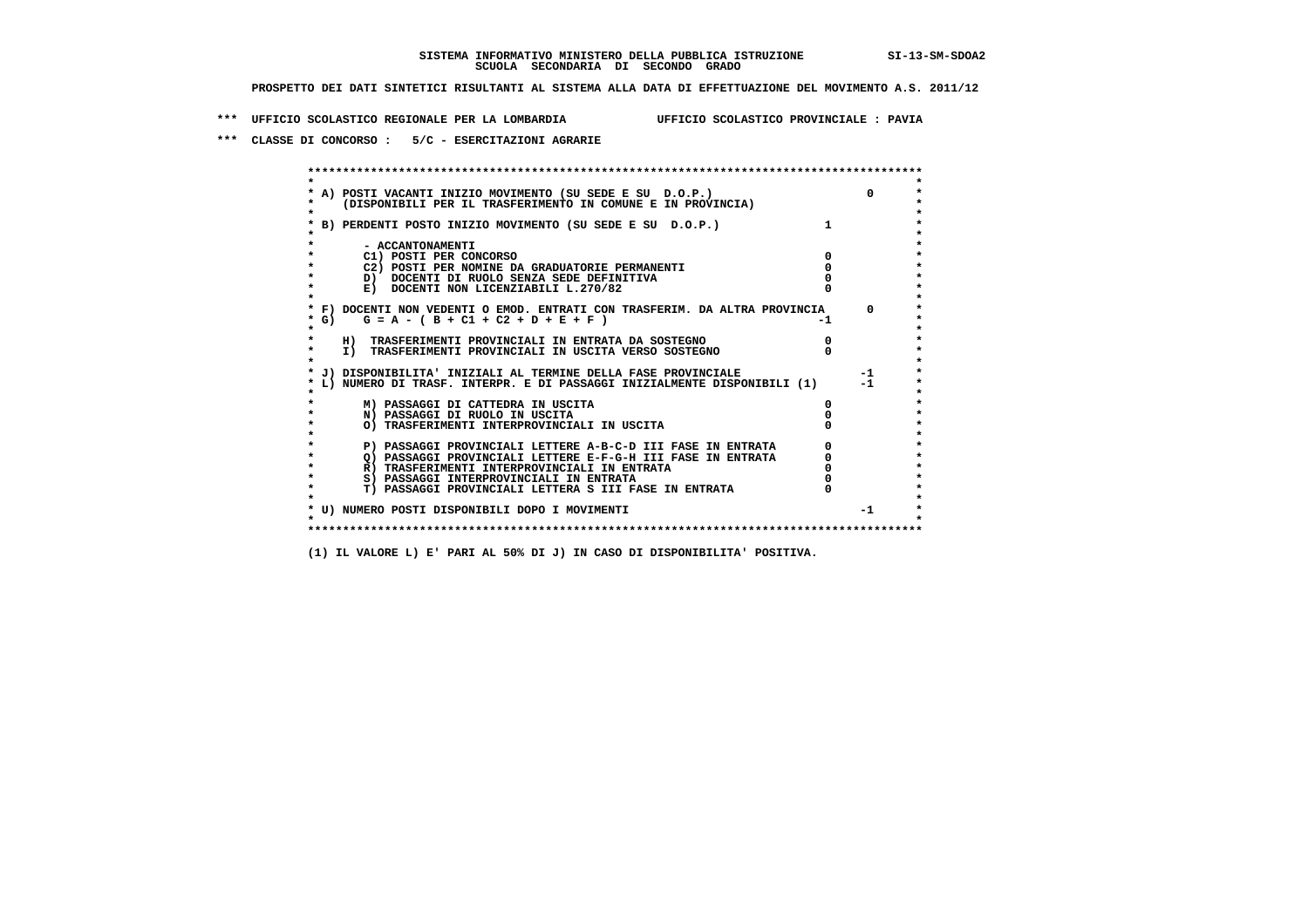**\*\*\* UFFICIO SCOLASTICO REGIONALE PER LA LOMBARDIA UFFICIO SCOLASTICO PROVINCIALE : PAVIA**

 **\*\*\* CLASSE DI CONCORSO : 13/C - ESERCITAZIONI DI ODONTOTECNICA**

| A) POSTI VACANTI INIZIO MOVIMENTO (SU SEDE E SU D.O.P.)                  |    |          |
|--------------------------------------------------------------------------|----|----------|
| (DISPONIBILI PER IL TRASFERIMENTO IN COMUNE E IN PROVINCIA)              |    |          |
|                                                                          |    |          |
| B) PERDENTI POSTO INIZIO MOVIMENTO (SU SEDE E SU D.O.P.)                 |    |          |
|                                                                          |    |          |
| - ACCANTONAMENTI                                                         |    |          |
| C1) POSTI PER CONCORSO                                                   |    |          |
| C2) POSTI PER NOMINE DA GRADUATORIE PERMANENTI                           |    |          |
| D) DOCENTI DI RUOLO SENZA SEDE DEFINITIVA                                |    |          |
| E) DOCENTI NON LICENZIABILI L.270/82                                     |    |          |
|                                                                          |    |          |
| F) DOCENTI NON VEDENTI O EMOD. ENTRATI CON TRASFERIM. DA ALTRA PROVINCIA |    | $\Omega$ |
| G) $G = A - (B + C1 + C2 + D + E + F)$                                   | -4 |          |
|                                                                          |    |          |
| H) TRASFERIMENTI PROVINCIALI IN ENTRATA DA SOSTEGNO                      |    |          |
| I) TRASFERIMENTI PROVINCIALI IN USCITA VERSO SOSTEGNO                    |    |          |
| J) DISPONIBILITA' INIZIALI AL TERMINE DELLA FASE PROVINCIALE             |    | $-4$     |
| L) NUMERO DI TRASF. INTERPR. E DI PASSAGGI INIZIALMENTE DISPONIBILI (1)  |    | $-4$     |
|                                                                          |    |          |
| M) PASSAGGI DI CATTEDRA IN USCITA                                        |    |          |
| N) PASSAGGI DI RUOLO IN USCITA                                           |    |          |
| O) TRASFERIMENTI INTERPROVINCIALI IN USCITA                              |    |          |
|                                                                          |    |          |
| P) PASSAGGI PROVINCIALI LETTERE A-B-C-D III FASE IN ENTRATA              |    |          |
| O) PASSAGGI PROVINCIALI LETTERE E-F-G-H III FASE IN ENTRATA              |    |          |
| R) TRASFERIMENTI INTERPROVINCIALI IN ENTRATA                             |    |          |
| S) PASSAGGI INTERPROVINCIALI IN ENTRATA                                  |    |          |
| T) PASSAGGI PROVINCIALI LETTERA S III FASE IN ENTRATA                    |    |          |
| * U) NUMERO POSTI DISPONIBILI DOPO I MOVIMENTI                           |    | $-4$     |
|                                                                          |    |          |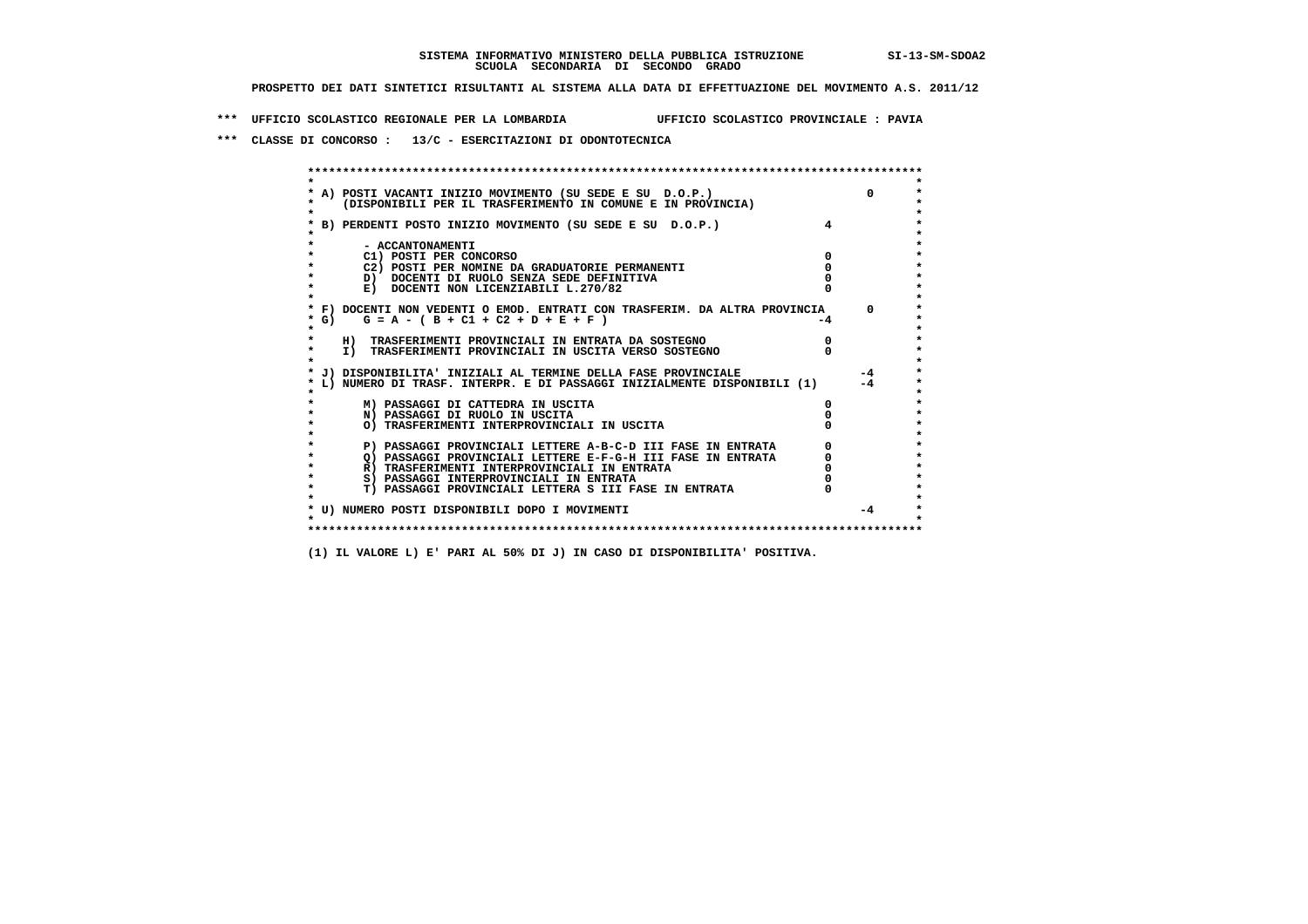**\*\*\* UFFICIO SCOLASTICO REGIONALE PER LA LOMBARDIA UFFICIO SCOLASTICO PROVINCIALE : PAVIA**

 **\*\*\* CLASSE DI CONCORSO : 24/C - LABORATORIO DI CHIMICA E CHIMICA INDUSTRIALE**

 **\*\*\*\*\*\*\*\*\*\*\*\*\*\*\*\*\*\*\*\*\*\*\*\*\*\*\*\*\*\*\*\*\*\*\*\*\*\*\*\*\*\*\*\*\*\*\*\*\*\*\*\*\*\*\*\*\*\*\*\*\*\*\*\*\*\*\*\*\*\*\*\*\*\*\*\*\*\*\*\*\*\*\*\*\*\*\*\* \* \*** $\bullet$  **\* A) POSTI VACANTI INIZIO MOVIMENTO (SU SEDE E SU D.O.P.) 1 \*** $\star$  **\* (DISPONIBILI PER IL TRASFERIMENTO IN COMUNE E IN PROVINCIA) \* \* \* \* B) PERDENTI POSTO INIZIO MOVIMENTO (SU SEDE E SU D.O.P.) 3 \* \* \* \* - ACCANTONAMENTI \* \* C1) POSTI PER CONCORSO 0 \* \* C2) POSTI PER NOMINE DA GRADUATORIE PERMANENTI 0 \*D)** DOCENTI DI RUOLO SENZA SEDE DEFINITIVA  $\overline{a}$  0  $\overline{b}$  0  $\overline{c}$  0  $\overline{c}$  0  $\overline{c}$  0  $\overline{a}$  0  $\overline{c}$ **E) DOCENTI NON LICENZIABILI L.270/82 \* \* \* F) DOCENTI NON VEDENTI O EMOD. ENTRATI CON TRASFERIM. DA ALTRA PROVINCIA 0 \*** $\star$  G) G = A - ( B + C1 + C2 + D + E + F )  **\* \* \* H) TRASFERIMENTI PROVINCIALI IN ENTRATA DA SOSTEGNO 0 \*The CONSTRUCTION CONSTRUCTED IN CONTRACT CONSTRUES I TRASFERIMENTI PROVINCIALI IN USCITA VERSO SOSTEGNO \* \* \* J) DISPONIBILITA' INIZIALI AL TERMINE DELLA FASE PROVINCIALE -2 \* \* L) NUMERO DI TRASF. INTERPR. E DI PASSAGGI INIZIALMENTE DISPONIBILI (1) -2 \* \* \* \* M) PASSAGGI DI CATTEDRA IN USCITA 0 \* \* N) PASSAGGI DI RUOLO IN USCITA 0 \* \* O) TRASFERIMENTI INTERPROVINCIALI IN USCITA 0 \* \* \* P) PASSAGGI PROVINCIALI LETTERE A-B-C-D III FASE IN ENTRATA** 0 <sup>0</sup> **DASSAGGI PROVINCIALI LETTERE E-F-G-H** III FASE IN ENTRATA 0 <sup>0</sup> **2) PASSAGGI PROVINCIALI LETTERE E-F-G-H III FASE IN ENTRATA 6 0 R**) TRASFERIMENTI INTERPROVINCIALI IN ENTRATA 6 **0 R)** TRASFERIMENTI INTERPROVINCIALI IN ENTRATA  $\begin{bmatrix} 0 & 0 \\ 0 & 0 \\ 0 & 0 \end{bmatrix}$  PASSAGGI INTERPROVINCIALI IN ENTRATA  $\begin{bmatrix} 0 & 0 \\ 0 & 0 \\ 0 & 0 \end{bmatrix}$  **\* S) PASSAGGI INTERPROVINCIALI IN ENTRATA 0 \*** $\ddot{\phantom{1}}$  **\* T) PASSAGGI PROVINCIALI LETTERA S III FASE IN ENTRATA 0 \* \* \* \* U) NUMERO POSTI DISPONIBILI DOPO I MOVIMENTI -2 \* \* \* \*\*\*\*\*\*\*\*\*\*\*\*\*\*\*\*\*\*\*\*\*\*\*\*\*\*\*\*\*\*\*\*\*\*\*\*\*\*\*\*\*\*\*\*\*\*\*\*\*\*\*\*\*\*\*\*\*\*\*\*\*\*\*\*\*\*\*\*\*\*\*\*\*\*\*\*\*\*\*\*\*\*\*\*\*\*\*\***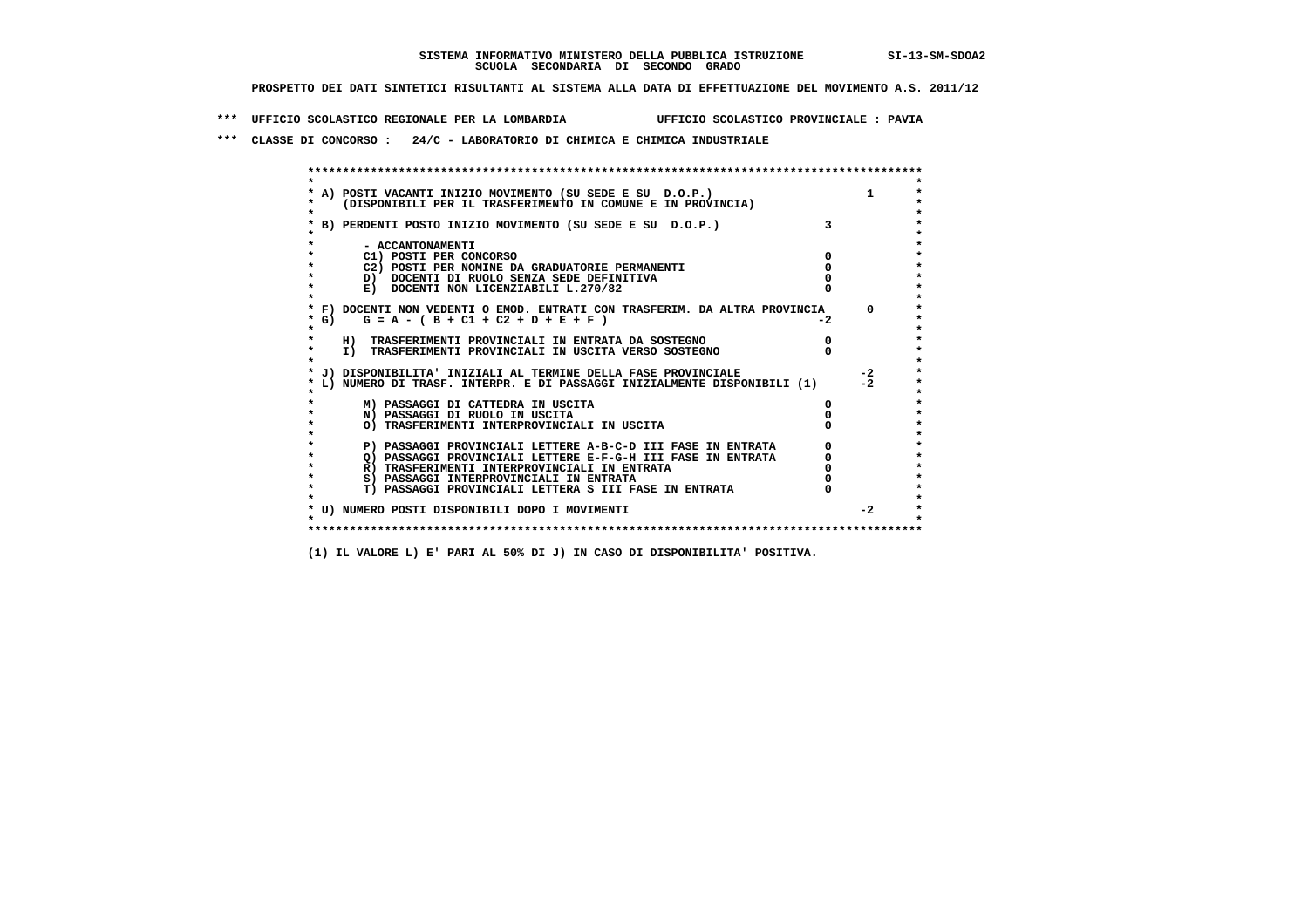**\*\*\* UFFICIO SCOLASTICO REGIONALE PER LA LOMBARDIA UFFICIO SCOLASTICO PROVINCIALE : PAVIA**

 **\*\*\* CLASSE DI CONCORSO : 26/C - LABORATORIO DI ELETTRONICA**

 **\*\*\*\*\*\*\*\*\*\*\*\*\*\*\*\*\*\*\*\*\*\*\*\*\*\*\*\*\*\*\*\*\*\*\*\*\*\*\*\*\*\*\*\*\*\*\*\*\*\*\*\*\*\*\*\*\*\*\*\*\*\*\*\*\*\*\*\*\*\*\*\*\*\*\*\*\*\*\*\*\*\*\*\*\*\*\*\* \* \*** $\bullet$  **\* A) POSTI VACANTI INIZIO MOVIMENTO (SU SEDE E SU D.O.P.) 0 \* \* (DISPONIBILI PER IL TRASFERIMENTO IN COMUNE E IN PROVINCIA) \* \* \* \* B) PERDENTI POSTO INIZIO MOVIMENTO (SU SEDE E SU D.O.P.) 4 \* \* \* \* - ACCANTONAMENTI \* \* C1) POSTI PER CONCORSO 0 \* \* C2) POSTI PER NOMINE DA GRADUATORIE PERMANENTI 0 \*D)** DOCENTI DI RUOLO SENZA SEDE DEFINITIVA  $\overline{a}$  0  $\overline{b}$  0  $\overline{c}$  0  $\overline{c}$  0  $\overline{c}$  0  $\overline{a}$  0  $\overline{b}$ **E) DOCENTI NON LICENZIABILI L.270/82 \* \* \* F) DOCENTI NON VEDENTI O EMOD. ENTRATI CON TRASFERIM. DA ALTRA PROVINCIA 0 \*** $*$  G)  $G = A - (B + C1 + C2 + D + E + F)$  **\* \* \* H) TRASFERIMENTI PROVINCIALI IN ENTRATA DA SOSTEGNO 0 \*The CONSTRUCTION CONSTRUCTED IN CONSTRUCTION CONSTRUES IN TRASFERIMENTI PROVINCIALI IN USCITA VERSO SOSTEGNO \* \* \* J) DISPONIBILITA' INIZIALI AL TERMINE DELLA FASE PROVINCIALE -4 \* \* L) NUMERO DI TRASF. INTERPR. E DI PASSAGGI INIZIALMENTE DISPONIBILI (1) -4 \* \* \* \* M) PASSAGGI DI CATTEDRA IN USCITA 0 \* \* N) PASSAGGI DI RUOLO IN USCITA 0 \* \* O) TRASFERIMENTI INTERPROVINCIALI IN USCITA 0 \* \* \* P) PASSAGGI PROVINCIALI LETTERE A-B-C-D III FASE IN ENTRATA** 0 <sup>0</sup> **DASSAGGI PROVINCIALI LETTERE E-F-G-H** III FASE IN ENTRATA 0 <sup>0</sup>  $\star$  **\* Q) PASSAGGI PROVINCIALI LETTERE E-F-G-H III FASE IN ENTRATA 0 \*R)** TRASFERIMENTI INTERPROVINCIALI IN ENTRATA  $\begin{bmatrix} 0 & 0 \\ 0 & 0 \\ 0 & 0 \end{bmatrix}$  PASSAGGI INTERPROVINCIALI IN ENTRATA  $\begin{bmatrix} 0 & 0 \\ 0 & 0 \\ 0 & 0 \end{bmatrix}$ **8) PASSAGGI INTERPROVINCIALI IN ENTRATA 6 \*\*\*** 0 \*\*\*<br> **T) PASSAGGI PROVINCIALI LETTERA S III FASE IN ENTRATA** 0 \*\*\*  $\ddot{\phantom{1}}$  **\* T) PASSAGGI PROVINCIALI LETTERA S III FASE IN ENTRATA 0 \*** $\star$  **\* \* \* U) NUMERO POSTI DISPONIBILI DOPO I MOVIMENTI -4 \* \* \* \*\*\*\*\*\*\*\*\*\*\*\*\*\*\*\*\*\*\*\*\*\*\*\*\*\*\*\*\*\*\*\*\*\*\*\*\*\*\*\*\*\*\*\*\*\*\*\*\*\*\*\*\*\*\*\*\*\*\*\*\*\*\*\*\*\*\*\*\*\*\*\*\*\*\*\*\*\*\*\*\*\*\*\*\*\*\*\***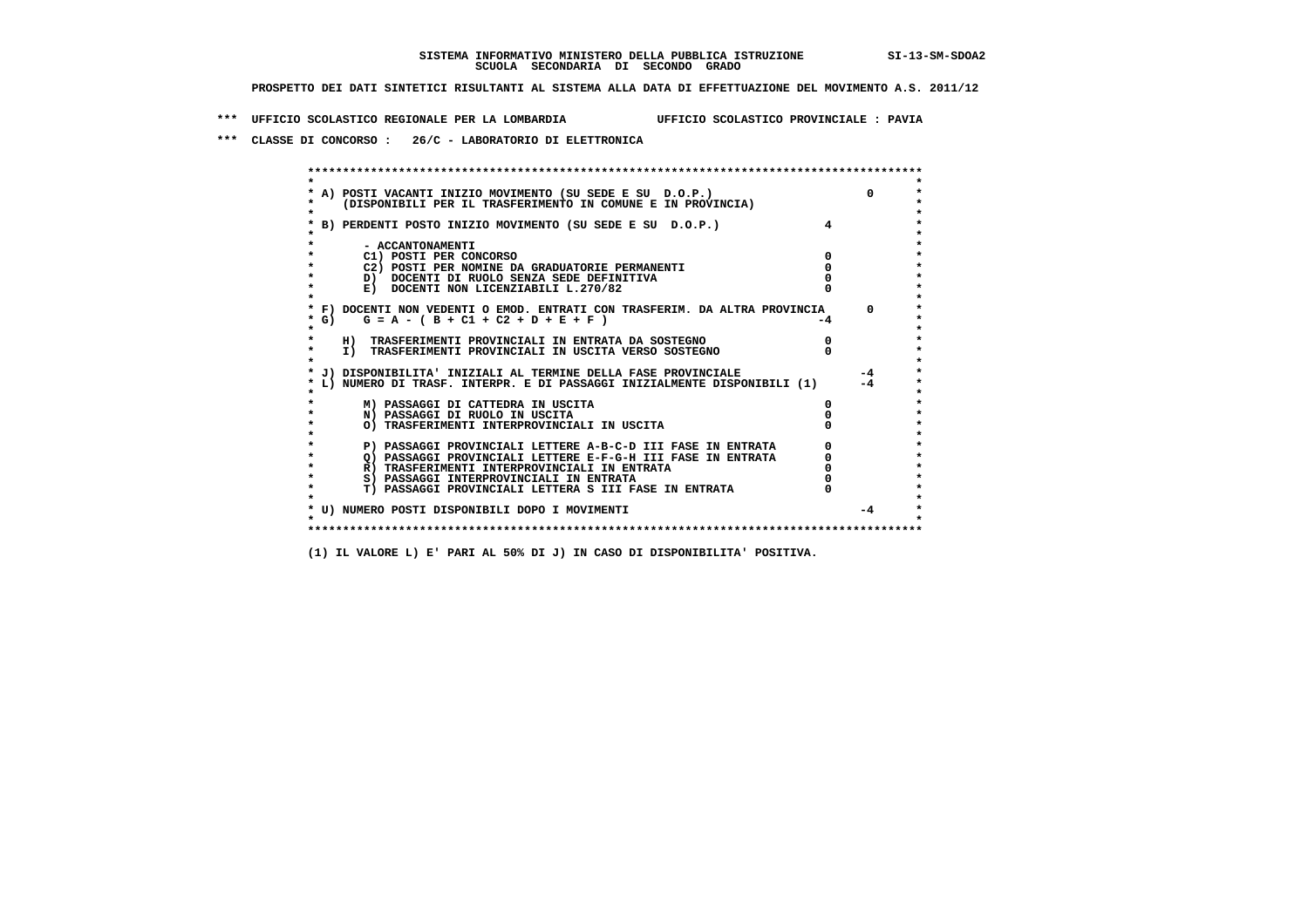**\*\*\* UFFICIO SCOLASTICO REGIONALE PER LA LOMBARDIA UFFICIO SCOLASTICO PROVINCIALE : PAVIA**

 **\*\*\* CLASSE DI CONCORSO : 27/C - LABORATORIO DI ELETTROTECNICA**

|                                                                                                                        |    | $\Omega$ |
|------------------------------------------------------------------------------------------------------------------------|----|----------|
| A) POSTI VACANTI INIZIO MOVIMENTO (SU SEDE E SU D.O.P.)<br>(DISPONIBILI PER IL TRASFERIMENTO IN COMUNE E IN PROVINCIA) |    |          |
|                                                                                                                        |    |          |
| B) PERDENTI POSTO INIZIO MOVIMENTO (SU SEDE E SU D.O.P.)                                                               |    |          |
|                                                                                                                        |    |          |
| - ACCANTONAMENTI                                                                                                       |    |          |
| C1) POSTI PER CONCORSO                                                                                                 |    |          |
| C2) POSTI PER NOMINE DA GRADUATORIE PERMANENTI                                                                         |    |          |
| D) DOCENTI DI RUOLO SENZA SEDE DEFINITIVA                                                                              |    |          |
| E) DOCENTI NON LICENZIABILI L.270/82                                                                                   |    |          |
|                                                                                                                        |    |          |
| * F) DOCENTI NON VEDENTI O EMOD. ENTRATI CON TRASFERIM. DA ALTRA PROVINCIA                                             |    | $\Omega$ |
| G) $G = A - (B + C1 + C2 + D + E + F)$                                                                                 | -4 |          |
|                                                                                                                        |    |          |
| H) TRASFERIMENTI PROVINCIALI IN ENTRATA DA SOSTEGNO<br>I) TRASFERIMENTI PROVINCIALI IN USCITA VERSO SOSTEGNO           |    |          |
|                                                                                                                        |    |          |
| J) DISPONIBILITA' INIZIALI AL TERMINE DELLA FASE PROVINCIALE                                                           |    | $-4$     |
| L) NUMERO DI TRASF. INTERPR. E DI PASSAGGI INIZIALMENTE DISPONIBILI (1)                                                |    | $-4$     |
|                                                                                                                        |    |          |
| M) PASSAGGI DI CATTEDRA IN USCITA                                                                                      |    |          |
| N) PASSAGGI DI RUOLO IN USCITA                                                                                         |    |          |
| O) TRASFERIMENTI INTERPROVINCIALI IN USCITA                                                                            |    |          |
|                                                                                                                        |    |          |
| P) PASSAGGI PROVINCIALI LETTERE A-B-C-D III FASE IN ENTRATA                                                            |    |          |
| O) PASSAGGI PROVINCIALI LETTERE E-F-G-H III FASE IN ENTRATA                                                            |    |          |
| R) TRASFERIMENTI INTERPROVINCIALI IN ENTRATA                                                                           |    |          |
| S) PASSAGGI INTERPROVINCIALI IN ENTRATA                                                                                |    |          |
| T) PASSAGGI PROVINCIALI LETTERA S III FASE IN ENTRATA                                                                  |    |          |
| * U) NUMERO POSTI DISPONIBILI DOPO I MOVIMENTI                                                                         |    | $-4$     |
|                                                                                                                        |    |          |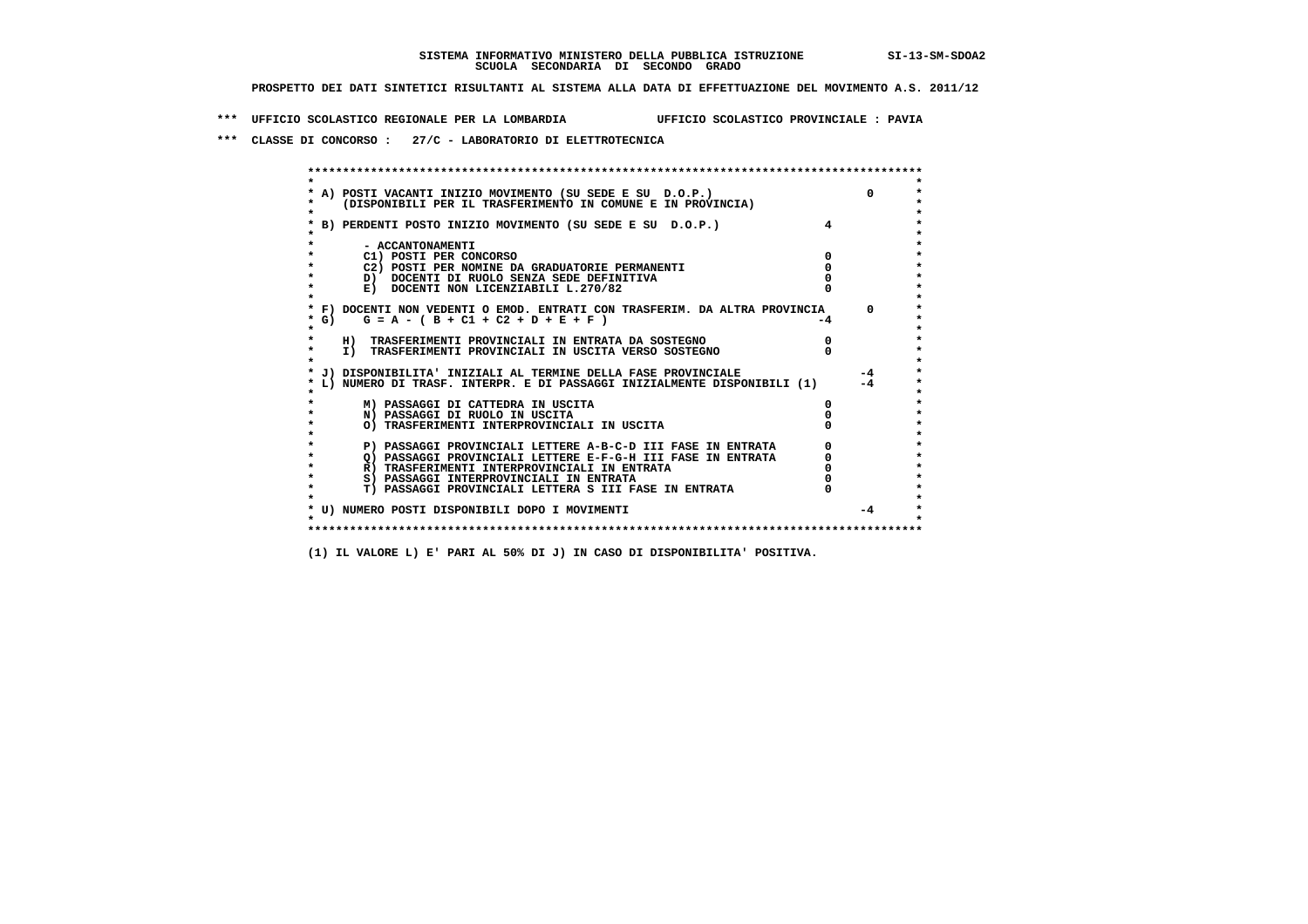**\*\*\* UFFICIO SCOLASTICO REGIONALE PER LA LOMBARDIA UFFICIO SCOLASTICO PROVINCIALE : PAVIA**

 **\*\*\* CLASSE DI CONCORSO : 29/C - LABORATORIO DI FISICA E FISICA APPLICATA**

|         | A) POSTI VACANTI INIZIO MOVIMENTO (SU SEDE E SU D.O.P.)                                                     |    |      |
|---------|-------------------------------------------------------------------------------------------------------------|----|------|
|         | (DISPONIBILI PER IL TRASFERIMENTO IN COMUNE E IN PROVINCIA)                                                 |    |      |
|         | B) PERDENTI POSTO INIZIO MOVIMENTO (SU SEDE E SU D.O.P.)                                                    |    |      |
|         |                                                                                                             |    |      |
|         | - ACCANTONAMENTI                                                                                            |    |      |
|         | C1) POSTI PER CONCORSO                                                                                      |    |      |
|         | C2) POSTI PER NOMINE DA GRADUATORIE PERMANENTI                                                              |    |      |
|         | D) DOCENTI DI RUOLO SENZA SEDE DEFINITIVA                                                                   |    |      |
|         | E) DOCENTI NON LICENZIABILI L.270/82                                                                        |    |      |
|         | * F) DOCENTI NON VEDENTI O EMOD. ENTRATI CON TRASFERIM. DA ALTRA PROVINCIA                                  |    | n.   |
|         | * G) $G = A - (B + C1 + C2 + D + E + F)$                                                                    | -3 |      |
| $\star$ |                                                                                                             |    |      |
|         | H) TRASFERIMENTI PROVINCIALI IN ENTRATA DA SOSTEGNO                                                         |    |      |
| $\star$ | I) TRASFERIMENTI PROVINCIALI IN USCITA VERSO SOSTEGNO                                                       |    |      |
|         |                                                                                                             |    |      |
|         | J) DISPONIBILITA' INIZIALI AL TERMINE DELLA FASE PROVINCIALE                                                |    | $-3$ |
|         | L) NUMERO DI TRASF. INTERPR. E DI PASSAGGI INIZIALMENTE DISPONIBILI (1)                                     |    | $-3$ |
|         | M) PASSAGGI DI CATTEDRA IN USCITA                                                                           |    |      |
|         | N) PASSAGGI DI RUOLO IN USCITA                                                                              |    |      |
| *       | O) TRASFERIMENTI INTERPROVINCIALI IN USCITA                                                                 |    |      |
|         |                                                                                                             |    |      |
|         | P) PASSAGGI PROVINCIALI LETTERE A-B-C-D III FASE IN ENTRATA                                                 |    |      |
|         | O) PASSAGGI PROVINCIALI LETTERE E-F-G-H III FASE IN ENTRATA<br>R) TRASFERIMENTI INTERPROVINCIALI IN ENTRATA |    |      |
| $\star$ | S) PASSAGGI INTERPROVINCIALI IN ENTRATA                                                                     |    |      |
| $\star$ | T) PASSAGGI PROVINCIALI LETTERA S III FASE IN ENTRATA                                                       |    |      |
|         |                                                                                                             |    |      |
|         | * U) NUMERO POSTI DISPONIBILI DOPO I MOVIMENTI                                                              |    | $-3$ |
|         |                                                                                                             |    |      |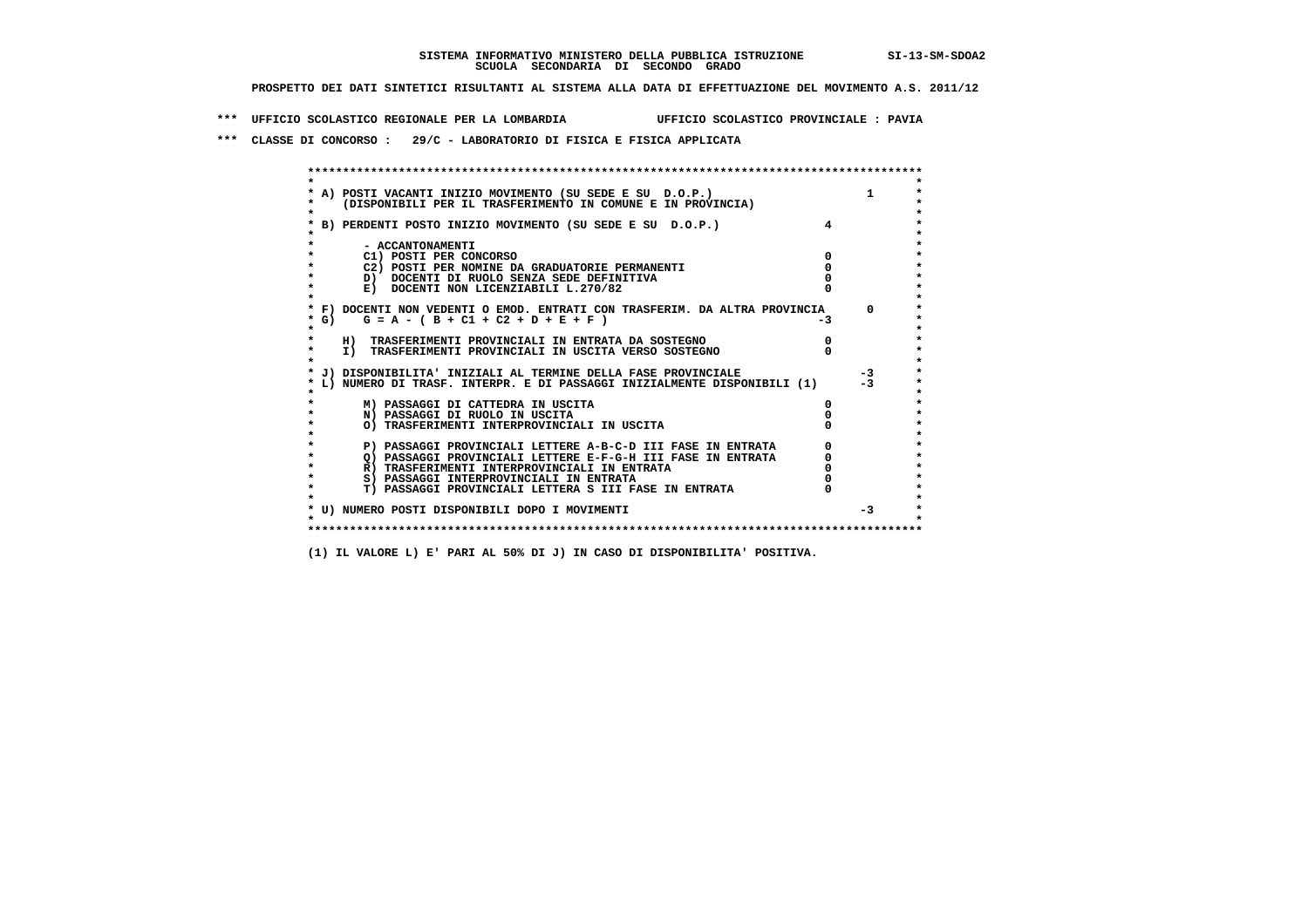**\*\*\* UFFICIO SCOLASTICO REGIONALE PER LA LOMBARDIA UFFICIO SCOLASTICO PROVINCIALE : PAVIA**

 **\*\*\* CLASSE DI CONCORSO : 30/C - LABORATORIO DI INFORMATICA GESTIONALE**

| A) POSTI VACANTI INIZIO MOVIMENTO (SU SEDE E SU D.O.P.)                    |          |          |
|----------------------------------------------------------------------------|----------|----------|
| (DISPONIBILI PER IL TRASFERIMENTO IN COMUNE E IN PROVINCIA)                |          |          |
|                                                                            | $\Omega$ |          |
| B) PERDENTI POSTO INIZIO MOVIMENTO (SU SEDE E SU D.O.P.)                   |          |          |
| - ACCANTONAMENTI                                                           |          |          |
| C1) POSTI PER CONCORSO                                                     |          |          |
| C2) POSTI PER NOMINE DA GRADUATORIE PERMANENTI                             |          |          |
| D) DOCENTI DI RUOLO SENZA SEDE DEFINITIVA                                  |          |          |
| E) DOCENTI NON LICENZIABILI L.270/82                                       |          |          |
| * F) DOCENTI NON VEDENTI O EMOD. ENTRATI CON TRASFERIM. DA ALTRA PROVINCIA |          | $\Omega$ |
| G) $G = A - (B + C1 + C2 + D + E + F)$                                     |          |          |
|                                                                            |          |          |
| H) TRASFERIMENTI PROVINCIALI IN ENTRATA DA SOSTEGNO                        |          |          |
| I) TRASFERIMENTI PROVINCIALI IN USCITA VERSO SOSTEGNO                      |          |          |
| J) DISPONIBILITA' INIZIALI AL TERMINE DELLA FASE PROVINCIALE               |          |          |
| L) NUMERO DI TRASF. INTERPR. E DI PASSAGGI INIZIALMENTE DISPONIBILI (1)    |          |          |
| M) PASSAGGI DI CATTEDRA IN USCITA                                          |          |          |
| N) PASSAGGI DI RUOLO IN USCITA                                             |          |          |
| O) TRASFERIMENTI INTERPROVINCIALI IN USCITA                                |          |          |
|                                                                            |          |          |
| P) PASSAGGI PROVINCIALI LETTERE A-B-C-D III FASE IN ENTRATA                |          |          |
| O) PASSAGGI PROVINCIALI LETTERE E-F-G-H III FASE IN ENTRATA                |          |          |
| R) TRASFERIMENTI INTERPROVINCIALI IN ENTRATA                               |          |          |
| S) PASSAGGI INTERPROVINCIALI IN ENTRATA                                    |          |          |
| T) PASSAGGI PROVINCIALI LETTERA S III FASE IN ENTRATA                      |          |          |
| * U) NUMERO POSTI DISPONIBILI DOPO I MOVIMENTI                             |          |          |
|                                                                            |          |          |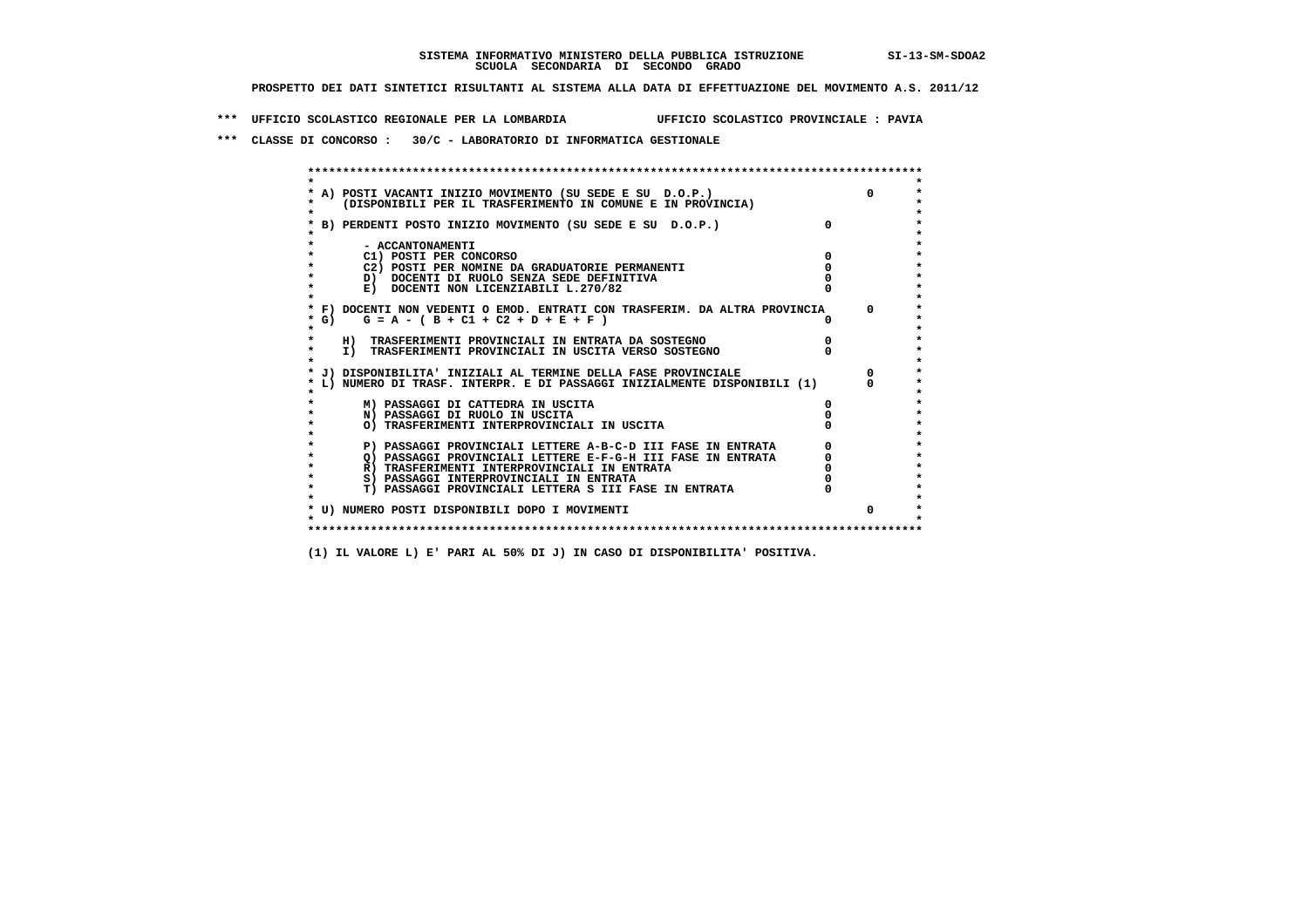**\*\*\* UFFICIO SCOLASTICO REGIONALE PER LA LOMBARDIA UFFICIO SCOLASTICO PROVINCIALE : PAVIA**

 **\*\*\* CLASSE DI CONCORSO : 31/C - LABORATORIO DI INFORMATICA INDUSTRIALE**

| $\star$            |                                                                                                                                                                                             |                                                      |                         |
|--------------------|---------------------------------------------------------------------------------------------------------------------------------------------------------------------------------------------|------------------------------------------------------|-------------------------|
| $\star$            | * A) POSTI VACANTI INIZIO MOVIMENTO (SU SEDE E SU D.O.P.)<br>* (DISPONIBILI PER IL TRASFERIMENTO IN COMUNE E IN PROVINCIA)                                                                  |                                                      | $2^{\circ}$             |
|                    | * B) PERDENTI POSTO INIZIO MOVIMENTO (SU SEDE E SU D.O.P.)                                                                                                                                  | $\overline{0}$                                       |                         |
| $\star$            | - ACCANTONAMENTI                                                                                                                                                                            |                                                      |                         |
| $\star$            | $\overline{\phantom{a}}$<br>C1) POSTI PER CONCORSO                                                                                                                                          |                                                      |                         |
| $\star$            | C2) POSTI PER NOMINE DA GRADUATORIE PERMANENTI                                                                                                                                              | $^{\circ}$                                           |                         |
| $\star$            | D) DOCENTI DI RUOLO SENZA SEDE DEFINITIVA                                                                                                                                                   |                                                      |                         |
| $\star$<br>$\star$ | E) DOCENTI NON LICENZIABILI L.270/82                                                                                                                                                        |                                                      |                         |
|                    | * F) DOCENTI NON VEDENTI O EMOD. ENTRATI CON TRASFERIM. DA ALTRA PROVINCIA 0                                                                                                                |                                                      |                         |
| $*$ G)<br>$\star$  | $G = A - (B + C1 + C2 + D + E + F)$                                                                                                                                                         | $\overline{2}$                                       |                         |
| $\star$            | H) TRASFERIMENTI PROVINCIALI IN ENTRATA DA SOSTEGNO                                                                                                                                         | $\begin{matrix}0\\0\end{matrix}$                     |                         |
| $\star$<br>$\star$ | I) TRASFERIMENTI PROVINCIALI IN USCITA VERSO SOSTEGNO                                                                                                                                       |                                                      |                         |
|                    | * J) DISPONIBILITA' INIZIALI AL TERMINE DELLA FASE PROVINCIALE                                                                                                                              |                                                      | $\overline{\mathbf{2}}$ |
|                    | * L) NUMERO DI TRASF. INTERPR. E DI PASSAGGI INIZIALMENTE DISPONIBILI (1)                                                                                                                   |                                                      | $\mathbf{1}$            |
|                    | M) PASSAGGI DI CATTEDRA IN USCITA                                                                                                                                                           | $\Omega$                                             |                         |
| $\star$            | N) PASSAGGI DI RUOLO IN USCITA                                                                                                                                                              |                                                      |                         |
| $\star$<br>$\star$ | O) TRASFERIMENTI INTERPROVINCIALI IN USCITA                                                                                                                                                 |                                                      |                         |
| $\star$            | P) PASSAGGI PROVINCIALI LETTERE A-B-C-D III FASE IN ENTRATA                                                                                                                                 | $\begin{array}{c} 0 \\ 0 \\ 0 \\ 0 \\ 0 \end{array}$ |                         |
| $\star$            | THE TRIDING IN THE REPORT OF THE REPORT OF THE RESE IN ENTRATA R) TRASFERIMENTI INTERPROVINCIALI IN ENTRATA S) PASSAGGI INTERPROVINCIALI IN ENTRATA S) PASSAGGI INTERPROVINCIALI IN ENTRATA |                                                      |                         |
| $\star$            |                                                                                                                                                                                             |                                                      |                         |
| $\star$            |                                                                                                                                                                                             |                                                      |                         |
| $\star$            | T) PASSAGGI PROVINCIALI LETTERA S III FASE IN ENTRATA                                                                                                                                       |                                                      |                         |
|                    | * U) NUMERO POSTI DISPONIBILI DOPO I MOVIMENTI                                                                                                                                              |                                                      | $2^{\circ}$             |
| $\star$            |                                                                                                                                                                                             |                                                      |                         |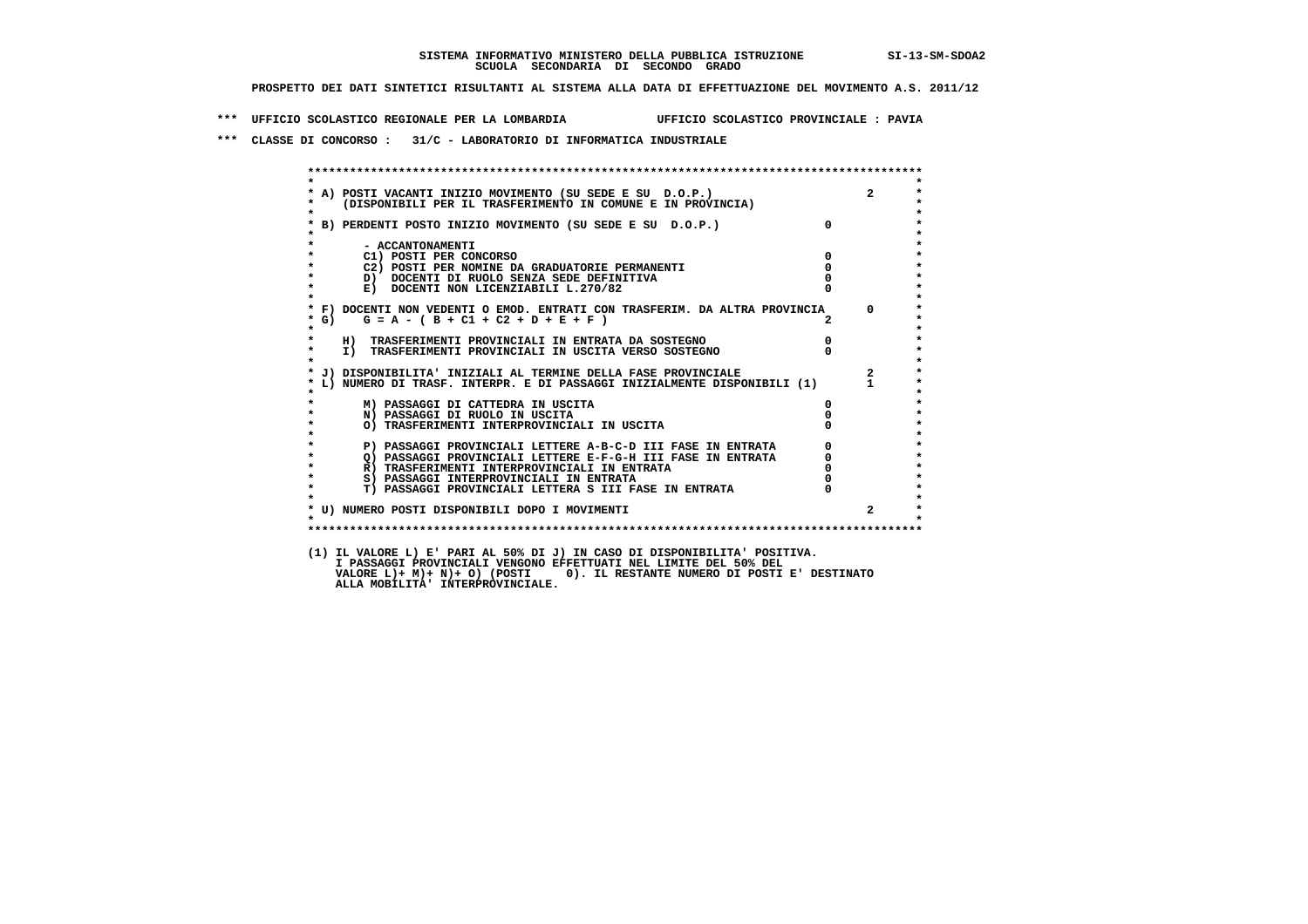**\*\*\* UFFICIO SCOLASTICO REGIONALE PER LA LOMBARDIA UFFICIO SCOLASTICO PROVINCIALE : PAVIA**

 **\*\*\* CLASSE DI CONCORSO : 32/C - LABORATORIO MECCANICO-TECNOLOGICO**

|                  | A) POSTI VACANTI INIZIO MOVIMENTO (SU SEDE E SU D.O.P.)                                                                |      |            |
|------------------|------------------------------------------------------------------------------------------------------------------------|------|------------|
|                  | (DISPONIBILI PER IL TRASFERIMENTO IN COMUNE E IN PROVINCIA)                                                            |      |            |
|                  | B) PERDENTI POSTO INIZIO MOVIMENTO (SU SEDE E SU D.O.P.)                                                               | 11   |            |
|                  |                                                                                                                        |      |            |
| - ACCANTONAMENTI |                                                                                                                        |      |            |
|                  | C1) POSTI PER CONCORSO                                                                                                 |      |            |
|                  | C2) POSTI PER NOMINE DA GRADUATORIE PERMANENTI                                                                         |      |            |
|                  | D) DOCENTI DI RUOLO SENZA SEDE DEFINITIVA                                                                              |      |            |
|                  | E) DOCENTI NON LICENZIABILI L.270/82                                                                                   |      |            |
|                  |                                                                                                                        |      |            |
|                  | * F) DOCENTI NON VEDENTI O EMOD. ENTRATI CON TRASFERIM. DA ALTRA PROVINCIA<br>* G) $G = A - (B + C1 + C2 + D + E + F)$ | $-9$ | $^{\circ}$ |
|                  |                                                                                                                        |      |            |
|                  | H) TRASFERIMENTI PROVINCIALI IN ENTRATA DA SOSTEGNO                                                                    |      |            |
|                  | I) TRASFERIMENTI PROVINCIALI IN USCITA VERSO SOSTEGNO                                                                  |      |            |
|                  |                                                                                                                        |      |            |
|                  | * J) DISPONIBILITA' INIZIALI AL TERMINE DELLA FASE PROVINCIALE                                                         |      | $-9$       |
|                  | L) NUMERO DI TRASF. INTERPR. E DI PASSAGGI INIZIALMENTE DISPONIBILI (1)                                                |      | $-9$       |
|                  |                                                                                                                        |      |            |
|                  | M) PASSAGGI DI CATTEDRA IN USCITA                                                                                      |      |            |
|                  | N) PASSAGGI DI RUOLO IN USCITA                                                                                         |      |            |
|                  | O) TRASFERIMENTI INTERPROVINCIALI IN USCITA                                                                            |      |            |
|                  | P) PASSAGGI PROVINCIALI LETTERE A-B-C-D III FASE IN ENTRATA                                                            |      |            |
|                  | O) PASSAGGI PROVINCIALI LETTERE E-F-G-H III FASE IN ENTRATA                                                            |      |            |
|                  | R) TRASFERIMENTI INTERPROVINCIALI IN ENTRATA                                                                           |      |            |
|                  | S) PASSAGGI INTERPROVINCIALI IN ENTRATA                                                                                |      |            |
|                  | T) PASSAGGI PROVINCIALI LETTERA S III FASE IN ENTRATA                                                                  |      |            |
|                  |                                                                                                                        |      |            |
|                  | * U) NUMERO POSTI DISPONIBILI DOPO I MOVIMENTI                                                                         |      | $-9$       |
|                  |                                                                                                                        |      |            |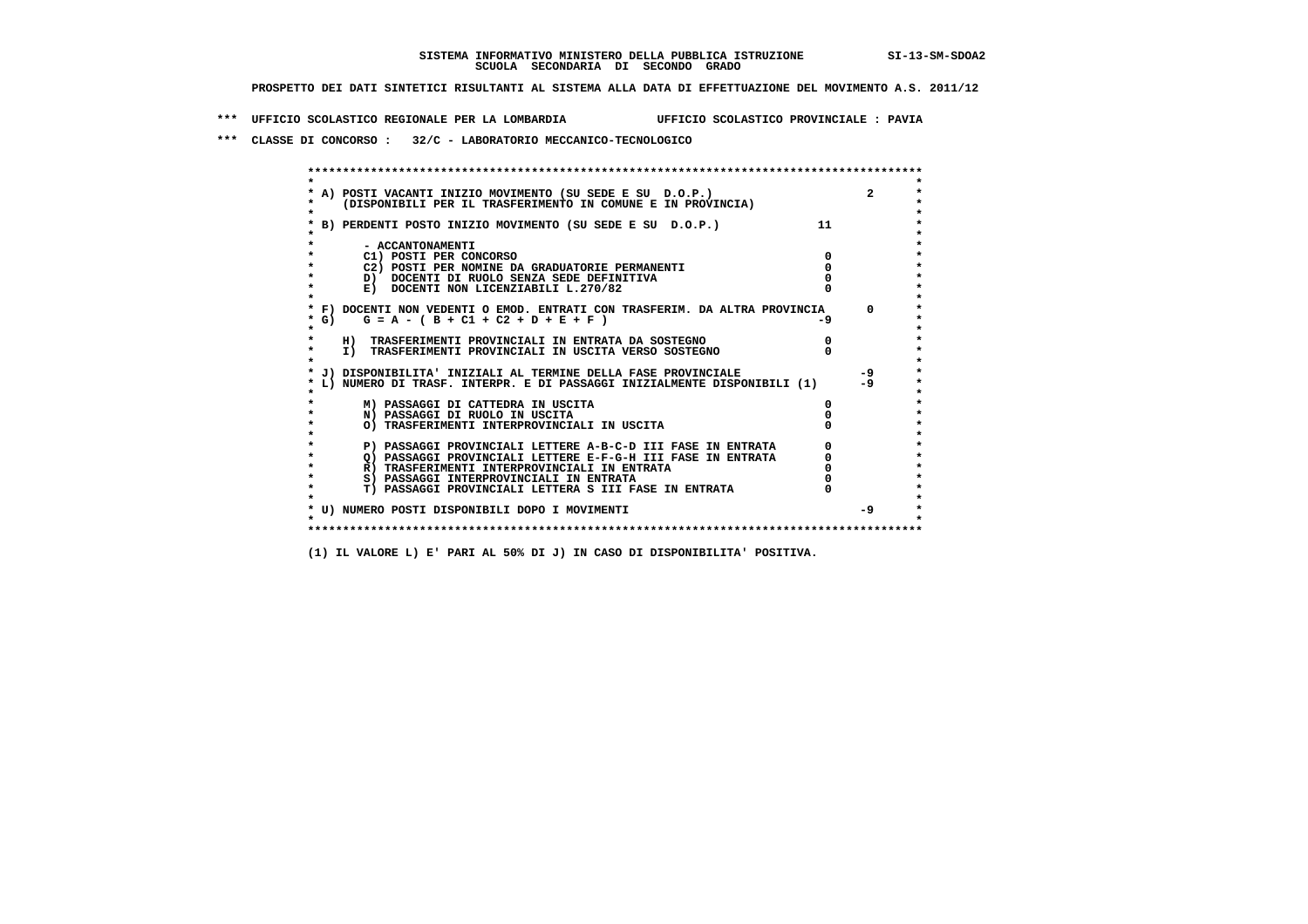**\*\*\* UFFICIO SCOLASTICO REGIONALE PER LA LOMBARDIA UFFICIO SCOLASTICO PROVINCIALE : PAVIA**

 **\*\*\* CLASSE DI CONCORSO : 45/C - METODOLOGIE OPERATIVE NEI SERVIZI SOCIALI**

|         | A) POSTI VACANTI INIZIO MOVIMENTO (SU SEDE E SU D.O.P.)                    |              |
|---------|----------------------------------------------------------------------------|--------------|
|         | (DISPONIBILI PER IL TRASFERIMENTO IN COMUNE E IN PROVINCIA)                |              |
|         |                                                                            |              |
|         | B) PERDENTI POSTO INIZIO MOVIMENTO (SU SEDE E SU D.O.P.)                   |              |
|         |                                                                            |              |
|         | - ACCANTONAMENTI                                                           |              |
|         | C1) POSTI PER CONCORSO                                                     |              |
|         | C2) POSTI PER NOMINE DA GRADUATORIE PERMANENTI                             |              |
|         | D) DOCENTI DI RUOLO SENZA SEDE DEFINITIVA                                  |              |
|         | E) DOCENTI NON LICENZIABILI L.270/82                                       |              |
|         | * F) DOCENTI NON VEDENTI O EMOD. ENTRATI CON TRASFERIM. DA ALTRA PROVINCIA | <sup>o</sup> |
| * G) +  | $G = A - (B + C1 + C2 + D + E + F)$                                        |              |
| $\star$ |                                                                            |              |
|         | H) TRASFERIMENTI PROVINCIALI IN ENTRATA DA SOSTEGNO                        |              |
| $\star$ | I) TRASFERIMENTI PROVINCIALI IN USCITA VERSO SOSTEGNO                      |              |
|         |                                                                            |              |
|         | J) DISPONIBILITA' INIZIALI AL TERMINE DELLA FASE PROVINCIALE               |              |
|         | L) NUMERO DI TRASF. INTERPR. E DI PASSAGGI INIZIALMENTE DISPONIBILI (1)    |              |
|         | M) PASSAGGI DI CATTEDRA IN USCITA                                          |              |
|         | N) PASSAGGI DI RUOLO IN USCITA                                             |              |
|         | O) TRASFERIMENTI INTERPROVINCIALI IN USCITA                                |              |
|         |                                                                            |              |
|         | P) PASSAGGI PROVINCIALI LETTERE A-B-C-D III FASE IN ENTRATA                |              |
|         | O) PASSAGGI PROVINCIALI LETTERE E-F-G-H III FASE IN ENTRATA                |              |
|         | R) TRASFERIMENTI INTERPROVINCIALI IN ENTRATA                               |              |
| $\star$ | S) PASSAGGI INTERPROVINCIALI IN ENTRATA                                    |              |
| $\star$ | T) PASSAGGI PROVINCIALI LETTERA S III FASE IN ENTRATA                      |              |
|         |                                                                            |              |
|         | * U) NUMERO POSTI DISPONIBILI DOPO I MOVIMENTI                             |              |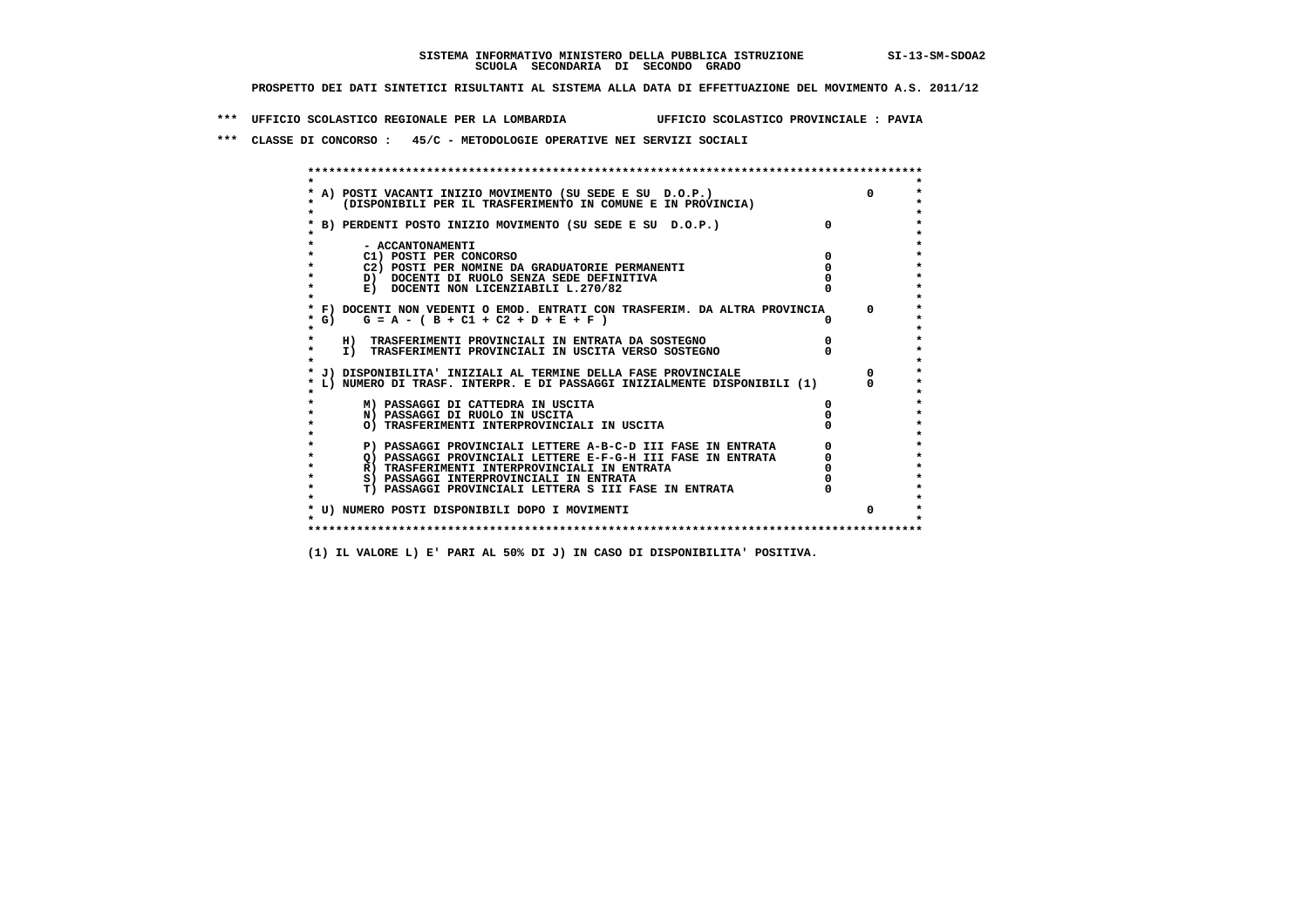**\*\*\* UFFICIO SCOLASTICO REGIONALE PER LA LOMBARDIA UFFICIO SCOLASTICO PROVINCIALE : PAVIA**

 **\*\*\* CLASSE DI CONCORSO : 50/C - TECNICA DEI SERVIZI ED ESERCITAZIONI PRATICHE DI CUCINA**

 **\*\*\*\*\*\*\*\*\*\*\*\*\*\*\*\*\*\*\*\*\*\*\*\*\*\*\*\*\*\*\*\*\*\*\*\*\*\*\*\*\*\*\*\*\*\*\*\*\*\*\*\*\*\*\*\*\*\*\*\*\*\*\*\*\*\*\*\*\*\*\*\*\*\*\*\*\*\*\*\*\*\*\*\*\*\*\*\* \* \* \* A) POSTI VACANTI INIZIO MOVIMENTO (SU SEDE E SU D.O.P.) 3 \* \* (DISPONIBILI PER IL TRASFERIMENTO IN COMUNE E IN PROVINCIA) \* \* \* \* B) PERDENTI POSTO INIZIO MOVIMENTO (SU SEDE E SU D.O.P.) 0 \* \* \* \* - ACCANTONAMENTI \* \* C1) POSTI PER CONCORSO 0 \* \* C2) POSTI PER NOMINE DA GRADUATORIE PERMANENTI 0 \*b**  $\overline{D}$  **docenti di RUOLO SENZA SEDE DEFINITIVA**  $\overline{D}$  **1**  $\overline{D}$  **1**  $\overline{D}$  **1**  $\overline{D}$  **1**  $\overline{D}$  **1**  $\overline{D}$  **1**  $\overline{D}$  **1**  $\overline{D}$  **1**  $\overline{D}$  **1**  $\overline{D}$  **1**  $\overline{D}$  **1**  $\overline{D}$  **1**  $\overline{D}$  **1 E) DOCENTI NON LICENZIABILI L.270/82 \* \* \* F) DOCENTI NON VEDENTI O EMOD. ENTRATI CON TRASFERIM. DA ALTRA PROVINCIA 0 \* \* G) G = A - ( B + C1 + C2 + D + E + F ) 2 \* \* \* \* H) TRASFERIMENTI PROVINCIALI IN ENTRATA DA SOSTEGNO 0 \* \* I) TRASFERIMENTI PROVINCIALI IN USCITA VERSO SOSTEGNO 0 \* \* \* \* J) DISPONIBILITA' INIZIALI AL TERMINE DELLA FASE PROVINCIALE 2 \* \* L) NUMERO DI TRASF. INTERPR. E DI PASSAGGI INIZIALMENTE DISPONIBILI (1) 1 \* \* \* \* M) PASSAGGI DI CATTEDRA IN USCITA 0 \* \* N) PASSAGGI DI RUOLO IN USCITA 0 \* \* O) TRASFERIMENTI INTERPROVINCIALI IN USCITA 0 \* \* \* P) PASSAGGI PROVINCIALI LETTERE A-B-C-D III FASE IN ENTRATA** 0 <sup>0</sup> **DASSAGGI PROVINCIALI LETTERE E-F-G-H** III FASE IN ENTRATA 0 <sup>0</sup> **2) PASSAGGI PROVINCIALI LETTERE E-F-G-H III FASE IN ENTRATA 6 0 R**) TRASFERIMENTI INTERPROVINCIALI IN ENTRATA 6 **0 R**) TRASFERIMENTI INTERPROVINCIALI IN ENTRATA  $\begin{bmatrix} 0 & 0 \\ 0 & 0 \\ 0 & 0 \end{bmatrix}$  **\* S) PASSAGGI INTERPROVINCIALI IN ENTRATA 0 \*** $\ddot{\phantom{1}}$  **\* T) PASSAGGI PROVINCIALI LETTERA S III FASE IN ENTRATA 0 \*** $\star$  **\* \* \* U) NUMERO POSTI DISPONIBILI DOPO I MOVIMENTI 2 \* \* \* \*\*\*\*\*\*\*\*\*\*\*\*\*\*\*\*\*\*\*\*\*\*\*\*\*\*\*\*\*\*\*\*\*\*\*\*\*\*\*\*\*\*\*\*\*\*\*\*\*\*\*\*\*\*\*\*\*\*\*\*\*\*\*\*\*\*\*\*\*\*\*\*\*\*\*\*\*\*\*\*\*\*\*\*\*\*\*\* (1) IL VALORE L) E' PARI AL 50% DI J) IN CASO DI DISPONIBILITA' POSITIVA. I PASSAGGI PROVINCIALI VENGONO EFFETTUATI NEL LIMITE DEL 50% DEL VALORE L)+ M)+ N)+ O) (POSTI 0). IL RESTANTE NUMERO DI POSTI E' DESTINATO ALLA MOBILITA' INTERPROVINCIALE.**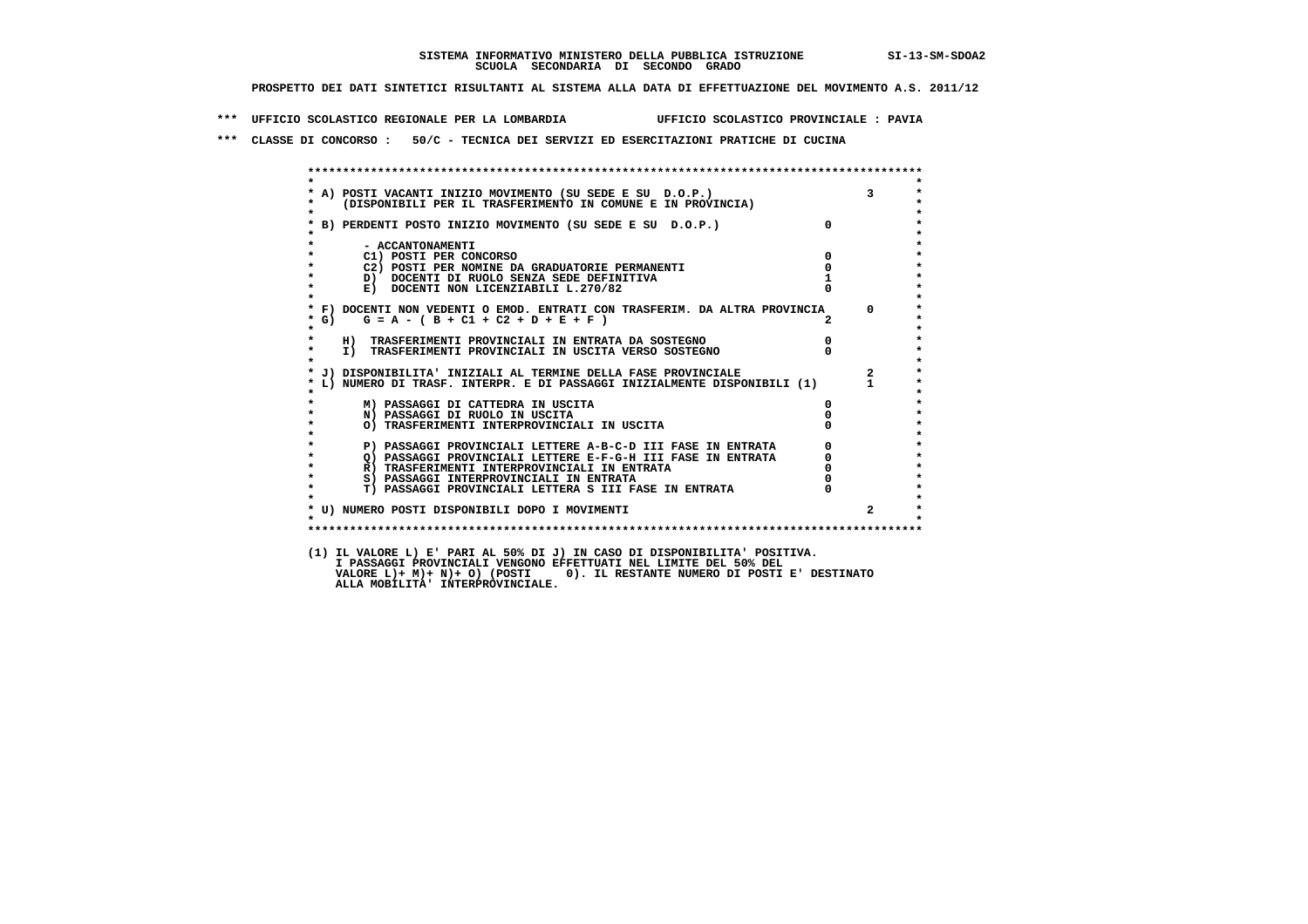**\*\*\* UFFICIO SCOLASTICO REGIONALE PER LA LOMBARDIA UFFICIO SCOLASTICO PROVINCIALE : PAVIA**

 **\*\*\* CLASSE DI CONCORSO : 51/C - TECNICA DEI SERVIZI ED ESERCITAZIONI PRATICHE DI SALA E DI BAR**

 **\*\*\*\*\*\*\*\*\*\*\*\*\*\*\*\*\*\*\*\*\*\*\*\*\*\*\*\*\*\*\*\*\*\*\*\*\*\*\*\*\*\*\*\*\*\*\*\*\*\*\*\*\*\*\*\*\*\*\*\*\*\*\*\*\*\*\*\*\*\*\*\*\*\*\*\*\*\*\*\*\*\*\*\*\*\*\*\* \* \*** $\ddot{\phantom{0}}$  **\* A) POSTI VACANTI INIZIO MOVIMENTO (SU SEDE E SU D.O.P.) 2 \*** $\star$  **\* (DISPONIBILI PER IL TRASFERIMENTO IN COMUNE E IN PROVINCIA) \* \* \* \* B) PERDENTI POSTO INIZIO MOVIMENTO (SU SEDE E SU D.O.P.) 1 \* \* \* \* - ACCANTONAMENTI \* \* C1) POSTI PER CONCORSO 0 \* \* C2) POSTI PER NOMINE DA GRADUATORIE PERMANENTI 0 \*b**  $\overline{D}$  **docenti di RUOLO SENZA SEDE DEFINITIVA**  $\overline{D}$  **0**  $\overline{D}$  **0**  $\overline{D}$  **0**  $\overline{D}$  **0**  $\overline{D}$  **0**  $\overline{D}$  **0**  $\overline{D}$  **0**  $\overline{D}$  **0**  $\overline{D}$  **0**  $\overline{D}$  **0**  $\overline{D}$  **0**  $\overline{D}$  **0**  $\overline{D}$  **0 E) DOCENTI NON LICENZIABILI L.270/82 \* \* \* F) DOCENTI NON VEDENTI O EMOD. ENTRATI CON TRASFERIM. DA ALTRA PROVINCIA 0 \***  $\star$  **G)** G = A - ( B + C1 + C2 + D + E + F )  **\* \* \* H) TRASFERIMENTI PROVINCIALI IN ENTRATA DA SOSTEGNO 0 \* \* I) TRASFERIMENTI PROVINCIALI IN USCITA VERSO SOSTEGNO 0 \* \* \* \* J) DISPONIBILITA' INIZIALI AL TERMINE DELLA FASE PROVINCIALE 1 \* \* L) NUMERO DI TRASF. INTERPR. E DI PASSAGGI INIZIALMENTE DISPONIBILI (1) 0 \* \* \* \* M) PASSAGGI DI CATTEDRA IN USCITA 0 \* \* N) PASSAGGI DI RUOLO IN USCITA 0 \* \* O) TRASFERIMENTI INTERPROVINCIALI IN USCITA 0 \* \* \* \* P) PASSAGGI PROVINCIALI LETTERE A-B-C-D III FASE IN ENTRATA 0 \*** $\star$  **\* Q) PASSAGGI PROVINCIALI LETTERE E-F-G-H III FASE IN ENTRATA 0 \*R)** TRASFERIMENTI INTERPROVINCIALI IN ENTRATA  $\begin{bmatrix} 0 & 0 \\ 0 & 0 \\ 0 & 0 \end{bmatrix}$  PASSAGGI INTERPROVINCIALI IN ENTRATA  $\begin{bmatrix} 0 & 0 \\ 0 & 0 \\ 0 & 0 \end{bmatrix}$  **\* S) PASSAGGI INTERPROVINCIALI IN ENTRATA 0 \*** $\ddot{\phantom{1}}$  **\* T) PASSAGGI PROVINCIALI LETTERA S III FASE IN ENTRATA 0 \*** $\star$  **\* \* \* U) NUMERO POSTI DISPONIBILI DOPO I MOVIMENTI 1 \* \* \* \*\*\*\*\*\*\*\*\*\*\*\*\*\*\*\*\*\*\*\*\*\*\*\*\*\*\*\*\*\*\*\*\*\*\*\*\*\*\*\*\*\*\*\*\*\*\*\*\*\*\*\*\*\*\*\*\*\*\*\*\*\*\*\*\*\*\*\*\*\*\*\*\*\*\*\*\*\*\*\*\*\*\*\*\*\*\*\***